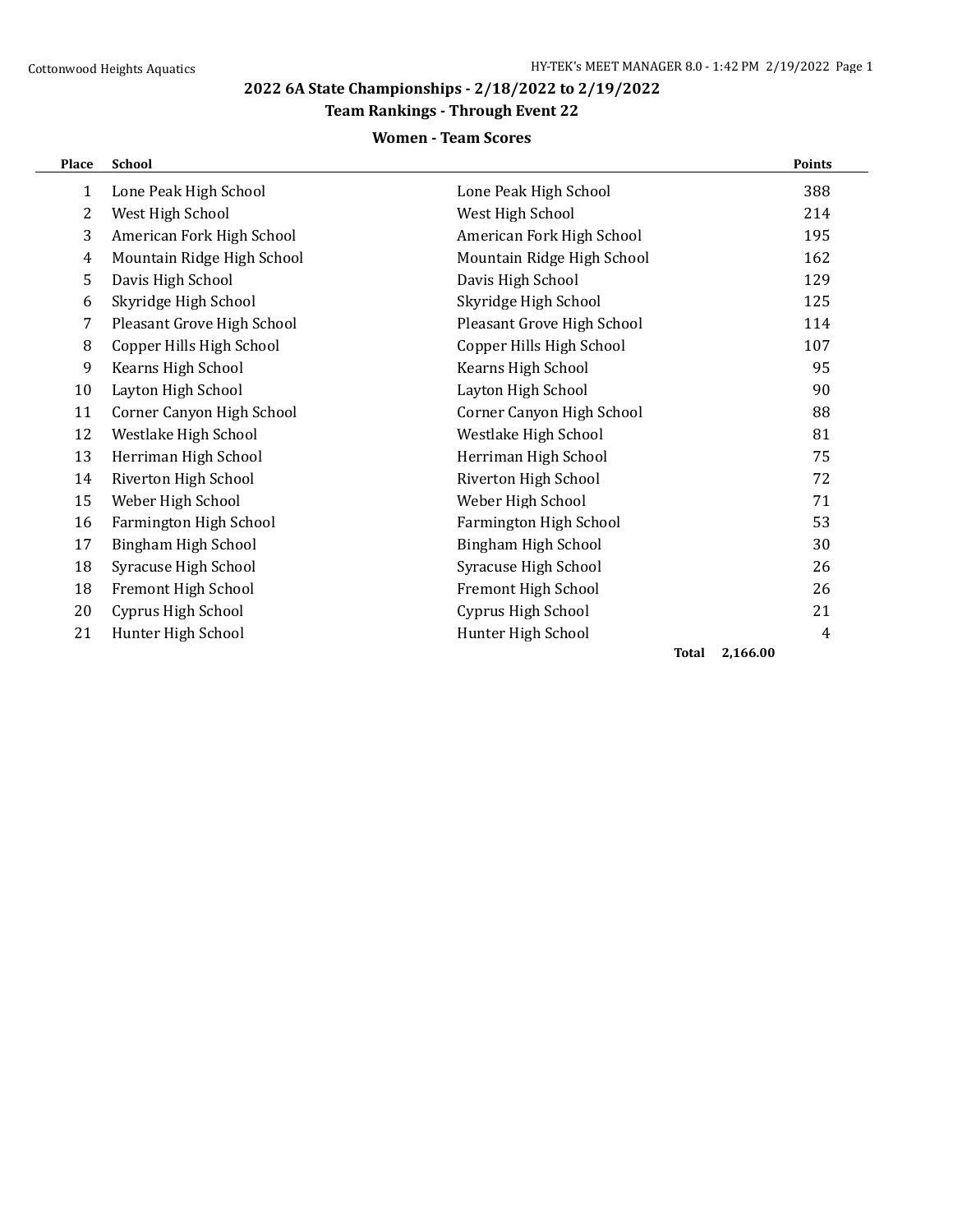## **Team Rankings - Through Event 22**

## **Men - Team Scores**

| Place          | <b>School</b>              |                            | <b>Points</b> |
|----------------|----------------------------|----------------------------|---------------|
| $\mathbf{1}$   | American Fork High School  | American Fork High School  | 232           |
| $\overline{2}$ | Corner Canyon High School  | Corner Canyon High School  | 198           |
| 3              | West High School           | West High School           | 159           |
| 4              | Skyridge High School       | Skyridge High School       | 155           |
| 5              | Syracuse High School       | Syracuse High School       | 154           |
| 6              | Hunter High School         | Hunter High School         | 151           |
| 7              | Mountain Ridge High School | Mountain Ridge High School | 135           |
| 8              | Kearns High School         | Kearns High School         | 130           |
| 9              | Pleasant Grove High School | Pleasant Grove High School | 117           |
| 10             | Westlake High School       | Westlake High School       | 105           |
| 11             | Davis High School          | Davis High School          | 85            |
| 12             | Herriman High School       | Herriman High School       | 83            |
| 13             | Riverton High School       | Riverton High School       | 67            |
| 14             | Lone Peak High School      | Lone Peak High School      | 57            |
| 15             | Layton High School         | Layton High School         | 56            |
| 16             | Cyprus High School         | Cyprus High School         | 55            |
| 17             | Farmington High School     | Farmington High School     | 43            |
| 18             | Roy High School            | Roy High School            | 42            |
| 19             | Bingham High School        | Bingham High School        | 31            |
| 20             | Taylorsville High School   | Taylorsville High School   | 26            |
| 21             | Fremont High School        | Fremont High School        | 25            |
| 22             | Weber High School          | Weber High School          | 17            |
|                |                            |                            |               |

**Total 2,123.00**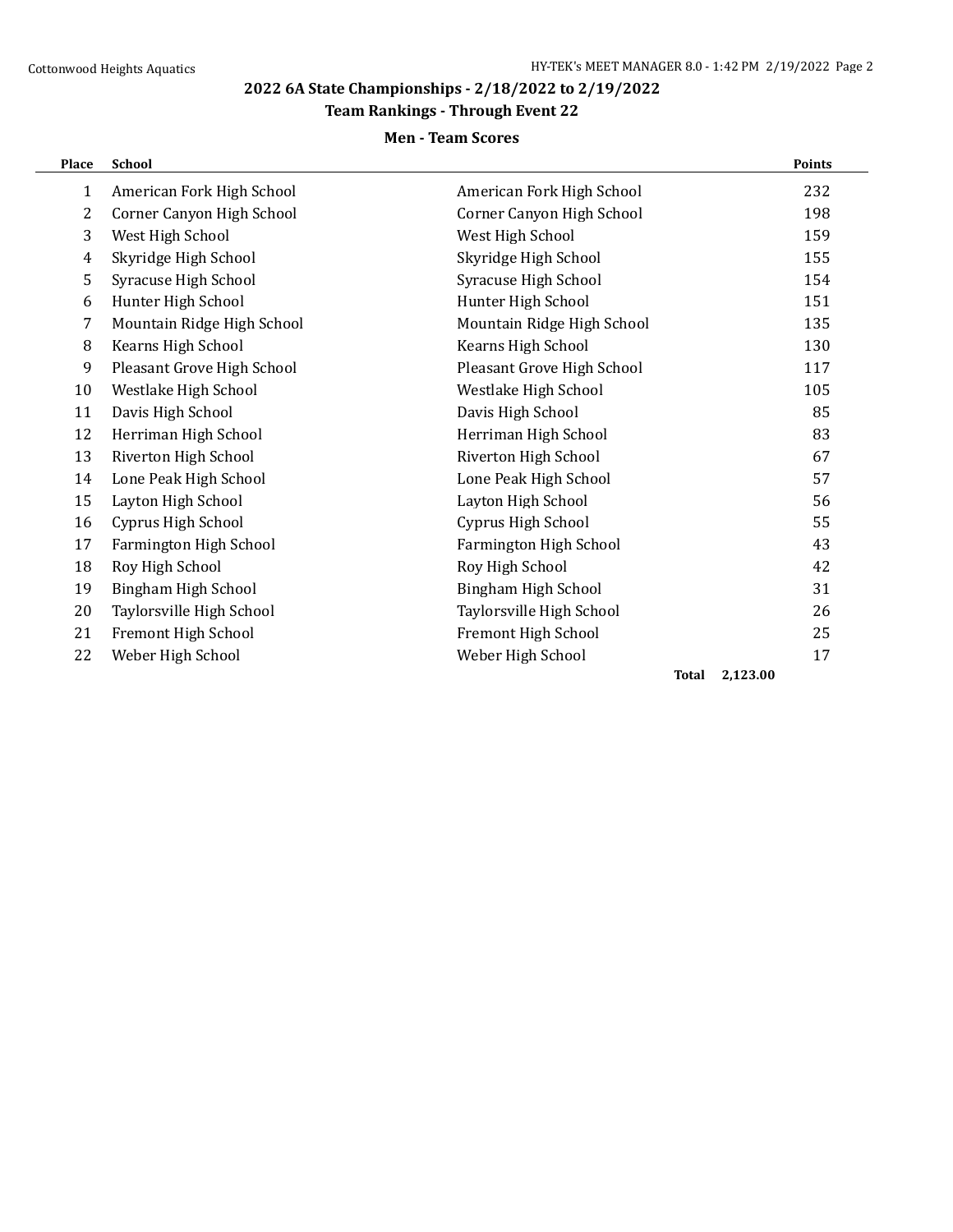|                  | Event 1 Women 200 Yard Medley Relay |             |                                  |                                               |                                                                           |                                   |               |
|------------------|-------------------------------------|-------------|----------------------------------|-----------------------------------------------|---------------------------------------------------------------------------|-----------------------------------|---------------|
|                  | <b>UT HS State:</b>                 | $1:46.81$ # | 2/10/2006                        | <b>Skyline High School</b>                    | <b>Skyline</b>                                                            |                                   |               |
|                  |                                     |             |                                  | A. Crandall, S. Nicponski, M. Knoop, K. Evans |                                                                           |                                   |               |
|                  | 6A State:                           | 1:50.32     | 2/15/2020<br>$\ast$              | <b>Corner Canyon High School</b>              | Corne                                                                     |                                   |               |
|                  |                                     |             |                                  | A Smith, B Catmull, R Johnson, E Balfe        |                                                                           |                                   |               |
|                  |                                     |             | 1:44.21 ALLA All-American Auto   |                                               |                                                                           |                                   |               |
|                  |                                     |             | 1:46.21 ALLC All-American Consid |                                               |                                                                           |                                   |               |
|                  | <b>Team</b>                         |             |                                  | Relay                                         | <b>Prelim Time</b>                                                        | <b>Finals Time</b>                | <b>Points</b> |
| A - Final        |                                     |             |                                  |                                               |                                                                           |                                   |               |
|                  | 1 West High School                  |             |                                  | 2) r:+0.41 Roberts, Angela JR                 | 1:52.57                                                                   | 1:50.80                           | 40            |
|                  | 1) Cooper, Caroline JR              | 29.01       | 59.91 (30.90)                    | 1:26.50 (26.59)                               | 3) r:+0.58 Brennan, Madeleine SR 4) r:+0.33 Fa, Ofa FR<br>1:50.80 (24.30) |                                   |               |
| 2                | Mountain Ridge High School          |             |                                  |                                               | 1:51.30                                                                   | 1:50.97                           | 34            |
|                  | 1) Hansen, Gennovah M JR            |             |                                  | 2) r:+0.49 Rich, Chalisse JR                  | 3) r:+0.59 Wekluk, Anna SR                                                | 4) r:+0.30 Portillo, Sophia SR    |               |
|                  |                                     | 28.62       | 58.69 (30.07)                    | 1:25.30 (26.61)                               | 1:50.97 (25.67)                                                           |                                   |               |
| 3                | Lone Peak High School               |             |                                  |                                               | 1:53.41                                                                   | 1:52.76                           | 32            |
|                  | 1) Bennett, Kennedy E SO            |             |                                  | 2) r:+0.14 Clegg, Ava SO                      | 3) r:+0.34 Tiffany, Haylee SO                                             | 4) r:+0.35 Egbert, Dylan SO       |               |
|                  |                                     | 28.80       | 1:00.36(31.56)                   | 1:27.41 (27.05)                               | 1:52.76 (25.35)                                                           |                                   |               |
| 4                | Davis High School                   |             |                                  |                                               | 1:54.94                                                                   | 1:53.99                           | 30            |
|                  | 1) Merrill, Kalia V JR              |             |                                  | 2) r:+0.21 Cragun, Macie JR                   | 3) r:+0.32 Hall, Lauryn SR                                                | 4) r:+0.25 Groberg, Adlen SO      |               |
|                  |                                     | 28.25       | 1:00.72 (32.47)                  | 1:27.68 (26.96)                               | 1:53.99 (26.31)                                                           |                                   |               |
| 5.               | American Fork High School           |             |                                  |                                               | 1:55.95                                                                   | 1:56.14                           | 28            |
|                  | 1) Kelsey, Paige D JR               |             |                                  | 2) r:+0.15 Anderson, Eideann SO               | 3) r:+0.35 Taylor, Kaia JR                                                | 4) r:+0.54 Adamson, Livvie SR     |               |
|                  |                                     | 29.50       | 1:00.79 (31.29)                  | 1:29.76 (28.97)                               | 1:56.14 (26.38)                                                           |                                   |               |
| 6                | Herriman High School                |             |                                  |                                               | 1:57.99                                                                   | 1:56.69                           | 26            |
|                  | 1) Ming, Peyton E SR                |             |                                  | 2) r:+0.56 Leeper, McKella SR                 | 3) r:+0.35 Gonzalez, Josie SR                                             | 4) r:+0.11 Ohlson, Breeze SO      |               |
|                  |                                     | 30.61       | 1:02.14 (31.53)                  | 1:32.11 (29.97)                               | 1:56.69 (24.58)                                                           |                                   |               |
| 7                | Riverton High School                |             |                                  |                                               | 1:58.70                                                                   | 1:58.93                           | 24            |
|                  | 1) Fox, Faith SO                    |             |                                  | 2) r:+0.28 Burton, Maddie SR                  | 3) r:+0.18 Haymond, Lucy FR                                               | 4) r:+0.26 Watson, Kya SR         |               |
|                  |                                     | 29.75       | 1:04.80 (35.05)                  | 1:32.88 (28.08)                               | 1:58.93 (26.05)                                                           |                                   |               |
| 8                | Corner Canyon High School           |             |                                  |                                               | 2:00.22                                                                   | 2:00.96                           | 22            |
|                  | 1) Winget, Ruby JR                  |             |                                  | 2) r:+0.43 Pelegrin, Abbi SO                  | 3) r:+0.36 Walker, Halle FR                                               | 4) r:+0.35 Afualo, Lily JR        |               |
|                  |                                     | 29.81       | 1:06.80 (36.99)                  | 1:35.33 (28.53)                               | 2:00.96 (25.63)                                                           |                                   |               |
| <b>B</b> - Final | 9 Weber High School                 |             |                                  |                                               | 2:01.01                                                                   | 2:00.25                           | 18            |
|                  | 1) Traher, Maddie FR                |             |                                  | 2) r:+0.44 Nicholson, Mallory SO              | 3) r:+0.14 Walker, Layla JR                                               | 4) r:+0.03 Diaz, Annika SR        |               |
|                  |                                     | 31.00       | 1:06.07 (35.07)                  | 1:33.35 (27.28)                               | 2:00.25 (26.90)                                                           |                                   |               |
| 10               | Farmington High School              |             |                                  |                                               | 2:01.38                                                                   | 2:00.37                           | 14            |
|                  | 1) Dunn, Lina SR                    |             |                                  | 2) r:+0.04 Holladay, Kaitlyn SR               | 3) r:+0.29 Stroud, Haidyn SO                                              | 4) r:+0.31 Edholm, Teal JR        |               |
|                  |                                     | 29.57       | 1:04.26 (34.69)                  | 1:34.62 (30.36)                               | 2:00.37 (25.75)                                                           |                                   |               |
| 11               | Syracuse High School                |             |                                  |                                               | 2:01.39                                                                   | 2:02.64                           | 12            |
|                  | 1) Nelson, Summer JR                |             |                                  | 2) r:+0.43 Huot, Ally SR                      | 3) r:+0.43 Mott, Gracelyn SO                                              | 4) r:+0.52 Salzman, Madison FR    |               |
|                  |                                     | 29.79       | 1:05.51(35.72)                   | 1:35.71 (30.20)                               | 2:02.64 (26.93)                                                           |                                   |               |
| 12               | Copper Hills High School            |             |                                  |                                               | 2:05.89                                                                   | 2:07.40                           | 10            |
|                  | 1) LaRocco, Brittany A JR           |             |                                  | 2) r:+0.16 Visser, Marissa JR                 | 3) r:+0.31 Miller, Sami SR                                                | 4) r:+0.19 Olson, Kelti FR        |               |
|                  |                                     | 33.14       | 1:05.74 (32.60)                  | 1:38.06 (32.32)                               | 2:07.40 (29.34)                                                           |                                   |               |
| 13               | Westlake High School                |             |                                  |                                               | 2:07.57                                                                   | 2:08.65                           | 8             |
|                  | 1) Lauder, Mckay N JR               |             |                                  | 2) r:-0.08 Wardwell, Reagan SR                | 3) r:+0.39 Bell, Olivia SO                                                | 4) r:+0.28 Villarreal, Natalia JR |               |
|                  |                                     | 31.10       | 1:08.77 (37.67)                  | 1:39.88 (31.11)                               | 2:08.65 (28.77)                                                           |                                   |               |
|                  | 14 Fremont High School              |             |                                  |                                               | 2:08.33                                                                   | 2:09.64                           | 6             |
|                  | 1) Douglas, Claire CJR              |             |                                  | 2) r:+0.66 Parker, Miranda FR                 | 3) r:+0.48 King, Rusti JR                                                 | 4) r:+0.31 Webb, Brielle SR       |               |
|                  |                                     | 31.85       | 1:11.52 (39.67)                  | 1:41.01 (29.49)                               | 2:09.64 (28.63)                                                           |                                   |               |
| 15               | Layton High School                  |             |                                  |                                               | 2:11.93                                                                   | 2:12.14                           | 4             |
|                  | 1) Brown, Miriam SO                 |             |                                  | 2) r:+0.34 Clinger, Anna SR                   | 3) r:+0.44 Lamborn, Jackie SR                                             | 4) r:NRT Carr, Eva SR             |               |
|                  |                                     | 37.19       | 1:12.46 (35.27)                  | 1:42.05 (29.59)                               | 2:12.14 (30.09)                                                           |                                   |               |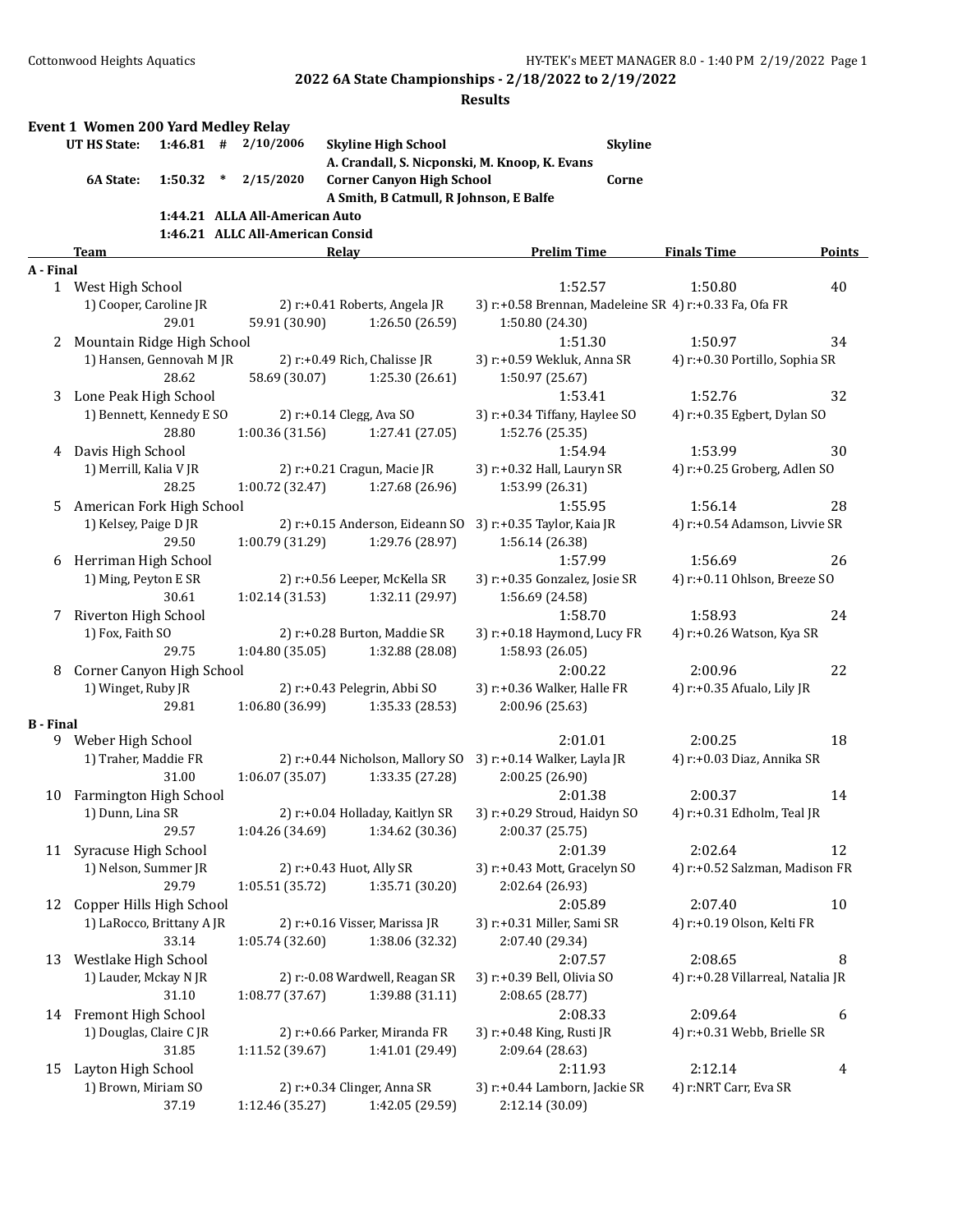|    | Event 1 Women 200 Yard Medley Relay       |             |        |                                  |                                                  |                                                  |                |                                                        |
|----|-------------------------------------------|-------------|--------|----------------------------------|--------------------------------------------------|--------------------------------------------------|----------------|--------------------------------------------------------|
|    | UT HS State:                              | $1:46.81$ # |        | 2/10/2006                        | <b>Skyline High School</b>                       |                                                  | <b>Skyline</b> |                                                        |
|    |                                           |             |        |                                  |                                                  | A. Crandall, S. Nicponski, M. Knoop, K. Evans    |                |                                                        |
|    | 6A State:                                 | 1:50.32     | $\ast$ | 2/15/2020                        | <b>Corner Canyon High School</b>                 |                                                  | Corne          |                                                        |
|    |                                           |             |        |                                  | A Smith, B Catmull, R Johnson, E Balfe           |                                                  |                |                                                        |
|    |                                           |             |        | 1:44.21 ALLA All-American Auto   |                                                  |                                                  |                |                                                        |
|    |                                           |             |        | 1:46.21 ALLC All-American Consid |                                                  |                                                  |                |                                                        |
|    | Team                                      |             |        |                                  | Relay                                            | <b>Seed Time</b>                                 |                | <b>Prelim Time</b>                                     |
|    | <b>Preliminaries</b>                      |             |        |                                  |                                                  |                                                  |                |                                                        |
|    | 1 Mountain Ridge High School              |             |        |                                  |                                                  | 1:50.37                                          |                | 1:51.30<br>$\mathbf q$                                 |
|    | 1) Hansen, Gennovah M JR                  | 28.57       |        | 58.70 (30.13)                    | 2) r:+0.56 Rich, Chalisse JR<br>1:25.22 (26.52)  | 3) r:+0.61 Wekluk, Anna SR<br>1:51.30 (26.08)    |                | 4) r:+0.56 Portillo, Sophia SR                         |
| 2  | West High School                          |             |        |                                  |                                                  | 1:54.76                                          |                | 1:52.57<br>q                                           |
|    | 1) Cooper, Caroline JR                    | 29.05       |        | 1:00.89 (31.84)                  | 2) r:+0.33 Roberts, Angela JR<br>1:27.68 (26.79) | 1:52.57 (24.89)                                  |                | 3) r:+0.39 Brennan, Madeleine SR 4) r:+0.31 Fa, Ofa FR |
|    | 3 Lone Peak High School                   |             |        |                                  |                                                  | 1:53.12                                          |                | 1:53.41<br>q                                           |
|    | 1) Bennett, Kennedy E SO                  |             |        |                                  | 2) r:+0.18 Clegg, Ava SO                         | 3) r:+0.44 Tiffany, Haylee SO                    |                | 4) r:+0.45 Egbert, Dylan SO                            |
|    |                                           | 28.84       |        | 1:00.12 (31.28)                  | 1:27.71 (27.59)                                  | 1:53.41 (25.70)                                  |                |                                                        |
| 4  | Davis High School                         |             |        |                                  |                                                  | 1:55.52                                          |                | 1:54.94<br>$\mathbf{q}$                                |
|    | 1) Merrill, Kalia V JR                    |             |        |                                  | 2) r:+0.32 Cragun, Macie JR                      | 3) r:+0.42 Hall, Lauryn SR                       |                | 4) r:+0.38 Groberg, Adlen SO                           |
|    |                                           | 28.88       |        | 1:01.37 (32.49)                  | 1:28.43 (27.06)                                  | 1:54.94 (26.51)                                  |                |                                                        |
| 5  | American Fork High School                 |             |        |                                  |                                                  | 1:56.33                                          |                | 1:55.95<br>$\mathbf{q}$                                |
|    | 1) Kelsey, Paige D JR                     |             |        |                                  | 2) r:-0.04 Anderson, Eideann SO                  | 3) r:+0.29 Taylor, Kaia JR                       |                | 4) r:+0.37 Adamson, Livvie SR                          |
|    |                                           | 29.32       |        | 1:00.82 (31.50)                  | 1:29.86 (29.04)                                  | 1:55.95 (26.09)                                  |                |                                                        |
| 6  | Herriman High School                      |             |        |                                  |                                                  | 1:57.23                                          |                | 1:57.99<br>$\mathbf q$                                 |
|    | 1) Ming, Peyton E SR                      |             |        |                                  | 2) r:+0.48 Leeper, McKella SR                    | 3) r:+0.08 Gonzalez, Josie SR                    |                | 4) r:NRT Ohlson, Breeze SO                             |
|    |                                           | 30.82       |        | 1:02.81 (31.99)                  | 1:32.95 (30.14)                                  | 1:57.99 (25.04)                                  |                |                                                        |
| 7  | Riverton High School                      |             |        |                                  |                                                  | 1:58.88                                          |                | 1:58.70<br>$\mathbf q$                                 |
|    | 1) Fox, Faith SO                          |             |        |                                  | 2) r:+0.29 Burton, Maddie SR                     | 3) r:+0.29 Haymond, Lucy FR                      |                | 4) r:+0.41 Watson, Kya SR                              |
|    |                                           | 30.19       |        | 1:04.79 (34.60)                  | 1:32.97 (28.18)                                  | 1:58.70 (25.73)                                  |                |                                                        |
| 8  | Corner Canyon High School                 |             |        |                                  |                                                  | 1:58.73                                          |                | 2:00.22<br>$\mathbf q$                                 |
|    | 1) Winget, Ruby JR                        | 29.81       |        | 1:06.00 (36.19)                  | 2) r:NRT Pelegrin, Abbi SO<br>1:34.65 (28.65)    | 3) r:NRT Walker, Halle FR<br>2:00.22 (25.57)     |                | 4) r:NRT Afualo, Lily JR                               |
|    |                                           |             |        |                                  |                                                  | 2:00.16                                          |                |                                                        |
| 9. | Weber High School<br>1) Traher, Maddie FR |             |        |                                  | 2) r:+0.40 Nicholson, Mallory SO                 | 3) r:+0.11 Walker, Layla JR                      |                | 2:01.01<br>$\mathbf{q}$<br>4) r:+0.27 Diaz, Annika SR  |
|    |                                           | 31.19       |        | 1:06.70 (35.51)                  | 1:34.18 (27.48)                                  | 2:01.01 (26.83)                                  |                |                                                        |
| 10 | Farmington High School                    |             |        |                                  |                                                  | 2:00.54                                          |                | 2:01.38<br>$\mathbf q$                                 |
|    | 1) Dunn, Lina SR                          |             |        |                                  | 2) r:+0.18 Holladay, Kaitlyn SR                  | 3) r:-0.04 Stroud, Haidyn SO                     |                | 4) r:-0.02 Edholm, Teal JR                             |
|    |                                           | 29.88       |        |                                  | $1:05.08(35.20)$ $1:35.74(30.66)$                | 2:01.38 (25.64)                                  |                |                                                        |
|    | 11 Syracuse High School                   |             |        |                                  |                                                  | 2:04.22                                          |                | 2:01.39<br>$\mathbf{q}$                                |
|    | 1) Nelson, Summer JR                      |             |        |                                  | 2) r:+0.28 Huot, Ally SR                         | 3) r:+0.53 Mott, Gracelyn SO                     |                | 4) r:+0.35 Salzman, Madison FR                         |
|    |                                           | 29.89       |        | 1:04.63 (34.74)                  | 1:34.56 (29.93)                                  | 2:01.39 (26.83)                                  |                |                                                        |
| 12 | Copper Hills High School                  |             |        |                                  |                                                  | 2:00.49                                          |                | $2:05.89$ q                                            |
|    | 1) LaRocco, Brittany A JR                 |             |        |                                  | 2) r:+0.14 Visser, Marissa JR                    | 3) r:+0.30 Miller, Sami SR                       |                | 4) r:+0.09 Olson, Kelti FR                             |
|    |                                           | 33.24       |        | 1:05.92 (32.68)                  | 1:37.29 (31.37)                                  | 2:05.89 (28.60)                                  |                |                                                        |
| 13 | Westlake High School                      |             |        |                                  |                                                  | 2:03.67                                          |                | 2:07.57<br>$\mathbf{q}$                                |
|    | 1) Lauder, Mckay N JR                     |             |        |                                  | 2) r:-0.11 Wardwell, Reagan SR                   | 3) r:+0.35 Bell, Olivia SO                       |                | 4) r:+0.39 Villarreal, Natalia JR                      |
|    |                                           | 31.65       |        | 1:08.60 (36.95)                  | 1:39.14 (30.54)                                  | 2:07.57 (28.43)                                  |                |                                                        |
| 14 | Fremont High School                       |             |        |                                  |                                                  | 2:04.37                                          |                | 2:08.33<br>$\mathsf{q}$                                |
|    | 1) Douglas, Claire C JR                   |             |        |                                  | 2) r:+0.53 Parker, Miranda FR                    | 3) r:+0.13 King, Rusti JR                        |                | 4) r:NRT Webb, Brielle SR                              |
|    |                                           | 32.06       |        | 1:11.01 (38.95)                  | 1:39.71 (28.70)                                  | 2:08.33 (28.62)                                  |                |                                                        |
| 15 | Layton High School                        |             |        |                                  |                                                  | 2:01.74                                          |                | 2:11.93<br>$\mathbf{q}$                                |
|    | 1) Brown, Miriam SO                       | 34.69       |        | 1:11.56 (36.87)                  | 2) r:+0.42 Clinger, Anna SR<br>1:41.26 (29.70)   | 3) r:+0.20 Lamborn, Jackie SR<br>2:11.93 (30.67) |                | 4) r:+0.49 Carr, Eva SR                                |
|    |                                           |             |        |                                  |                                                  |                                                  |                |                                                        |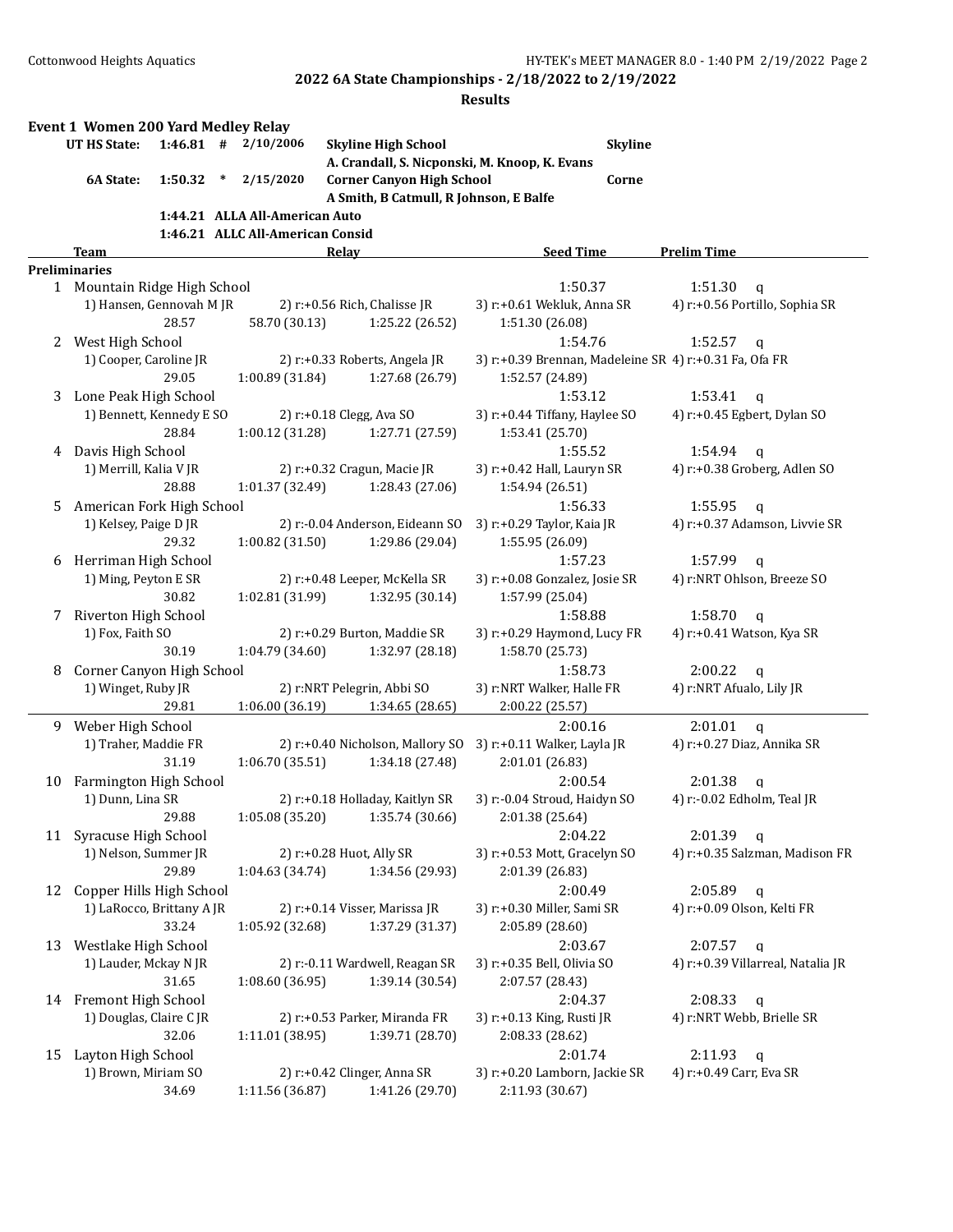|                          | Team                                              |                                  | Relay                                              | <b>Seed Time</b>                                                                  | <b>Prelim Time</b>             |               |
|--------------------------|---------------------------------------------------|----------------------------------|----------------------------------------------------|-----------------------------------------------------------------------------------|--------------------------------|---------------|
|                          | Skyridge High School<br>Early take-off swimmer #3 |                                  |                                                    | 1:54.27                                                                           | DQ 1:52.82                     |               |
|                          | 1) Cannon, Dani SO<br>28.64                       | 59.88 (31.24)                    | 2) r:+0.32 Clark, Anya SO<br>1:27.61(27.73)        | 3) r:-0.09 Pollmann, Kate JR<br>DO 1:52.82 (25.21)                                | 4) r:+0.30 Andrist, Katelyn SR |               |
| $---$                    | Kearns High School<br>Early take-off swimmer #3   |                                  |                                                    | 1:56.49                                                                           | DQ 1:56.89                     |               |
|                          | 1) Nash, Ayrie M FR                               |                                  | 2) r:+0.26 Plaudis, Ella SO                        | 3) r:-0.01 Young, Mehlissa FR                                                     |                                |               |
|                          |                                                   |                                  |                                                    |                                                                                   | 4) r:+0.05 Horne, Jamie SR     |               |
|                          | 30.07                                             | 1:04.36 (34.29)                  | 1:32.02 (27.66)                                    | DQ 1:56.89 (24.87)                                                                |                                |               |
|                          | <b>Bingham High School</b>                        |                                  |                                                    | 2:00.42                                                                           | DQ 2:00.02                     |               |
|                          | Early take-off swimmer #3                         |                                  |                                                    |                                                                                   |                                |               |
|                          | 1) Hymas, Natalie L JR                            |                                  | 2) r:+0.15 Whipple, Ashtyn SR                      | 3) r:-0.11 Christensen, Sienna SR 4) r:+0.33 Reidhead, Katelyn SR                 |                                |               |
|                          | 30.64                                             | 1:04.06(33.42)                   | 1:34.18(30.12)                                     | DQ 2:00.02 (25.84)                                                                |                                |               |
|                          | Cyprus High School                                |                                  |                                                    | 2:03.17                                                                           | DQ 2:00.98                     |               |
|                          | Early take-off swimmer #2                         |                                  |                                                    |                                                                                   |                                |               |
|                          | 1) Johnson, Hanah SR                              |                                  | 2) r:-0.03 Fullmer, Madison SR                     | 3) r:-0.13 Leon, Adriana SR                                                       | 4) r:+0.14 Pilcher, Rori SR    |               |
|                          | 31.52                                             | 1:06.63(35.11)                   | 1:35.01 (28.38)                                    | DQ 2:00.98 (25.97)                                                                |                                |               |
|                          | Pleasant Grove High School                        |                                  |                                                    | 2:04.37                                                                           | DQ 2:07.60                     |               |
|                          | Early take-off swimmer #3                         |                                  |                                                    |                                                                                   |                                |               |
|                          | 1) Hall, Robyn SO                                 |                                  | 2) r:+0.16 Apo, Sariah SR                          | 3) r:-0.06 Brough, Callie SO                                                      | 4) $r.+0.09$ Bishop, Paige JR  |               |
|                          | 32.90                                             | 1:09.22 (36.32)                  | 1:39.61 (30.39)                                    | DQ 2:07.60 (27.99)                                                                |                                |               |
|                          |                                                   |                                  |                                                    |                                                                                   |                                |               |
|                          | <b>Event 2 Men 200 Yard Medley Relay</b>          |                                  |                                                    |                                                                                   |                                |               |
|                          | $1:34.08$ # $2/18/2022$<br>UT HS State:           |                                  | <b>Olympus High School</b>                         | <b>Olympus</b>                                                                    |                                |               |
|                          |                                                   |                                  | W. de la Garza, B. Sink, A. Turney, I. Conner      |                                                                                   |                                |               |
|                          | 6A State:<br>1:35.05<br>$\ast$                    |                                  |                                                    |                                                                                   |                                |               |
|                          |                                                   | 2/8/2018                         | <b>Lone Peak High School</b>                       | Lone                                                                              |                                |               |
|                          |                                                   |                                  | J Ries, J Tiffany, B Tiffany, J Mickelson          |                                                                                   |                                |               |
|                          |                                                   | 1:33.21 ALLA All-American Auto   |                                                    |                                                                                   |                                |               |
|                          |                                                   | 1:34.74 ALLC All-American Consid |                                                    |                                                                                   |                                |               |
|                          | Team                                              |                                  | Relay                                              | <b>Prelim Time</b>                                                                | <b>Finals Time</b>             |               |
|                          |                                                   |                                  |                                                    |                                                                                   |                                | <b>Points</b> |
|                          | 1 Corner Canyon High School                       |                                  |                                                    | 1:39.47                                                                           | 1:39.06                        | 40            |
|                          | 1) Barlow, Jaxon SR                               |                                  | 2) r:+0.30 Spencer, Konnor SO                      | 3) r:+0.25 Spencer, Karson JR                                                     | 4) r:+0.38 McNeill, Ryan JR    |               |
|                          | 25.63                                             |                                  |                                                    |                                                                                   |                                |               |
|                          |                                                   | 54.34 (28.71)                    | 1:16.91(22.57)                                     | 1:39.06 (22.15)                                                                   |                                |               |
| 2                        | Hunter High School                                |                                  |                                                    | 1:40.23                                                                           | 1:39.84                        | 34            |
|                          | 1) Nunez-lanza, Angel A SR                        |                                  | 2) r:+0.20 Johnson, Kaleb JR                       | 3) r:+0.21 Hopkins, Weston SR                                                     | 4) r:+0.25 Elliott, Wesley SR  |               |
|                          | 23.67                                             | 52.62 (28.95)                    | 1:17.55 (24.93)                                    | 1:39.84 (22.29)                                                                   |                                |               |
| 3                        | Skyridge High School                              |                                  |                                                    | 1:40.80                                                                           | 1:40.02                        | 32            |
|                          | 1) Stowers, Spencer A JR                          |                                  | 2) r:+0.34 Ogden, Wade SO                          | 3) r:+0.22 Burr, Lincoln SO                                                       | 4) r:+0.39 Hemmert, Mason FR   |               |
|                          | 24.82                                             | 52.22 (27.40)                    | 1:17.04 (24.82)                                    | 1:40.02 (22.98)                                                                   |                                |               |
|                          | 4 Westlake High School                            |                                  |                                                    | 1:41.41                                                                           | 1:41.39                        | 30            |
|                          | 1) Blackwood, Brandyn N JR                        |                                  | 2) r:-0.46 Torgerson, Skylar JR                    | 3) r:+0.14 Barney, Cameron SR                                                     | 4) r:+0.10 Buchanan, Wyatt SR  |               |
|                          | 25.48                                             | 55.26 (29.78)                    | 1:18.23 (22.97)                                    | 1:41.39 (23.16)                                                                   |                                |               |
| 5.                       | Davis High School                                 |                                  |                                                    | 1:42.96                                                                           | 1:42.10                        | 28            |
|                          | 1) Carlson, Sam M JR<br>25.17                     | 54.31 (29.14)                    | 2) r:+0.28 Iverson, Matt SR<br>1:18.60 (24.29)     | 3) r:+0.39 Deller, Luke SR<br>1:42.10 (23.50)                                     | 4) r:+0.43 Edwards, Jake JR    |               |
| 6                        | American Fork High School                         |                                  |                                                    | 1:45.11                                                                           | 1:50.62                        | 26            |
|                          | 1) James, Truman S FR<br>28.37                    |                                  | 2) r:+0.54 Edwards, Nick SR                        | 3) r:+0.55 Hill, Hunter JR                                                        | 4) r:+0.59 Petersen, Max SR    |               |
|                          |                                                   | 58.48 (30.11)                    | 1:25.79 (27.31)                                    | 1:50.62 (24.83)                                                                   |                                |               |
| $\scriptstyle{\cdots}$ . | Kearns High School                                |                                  |                                                    | 1:40.45                                                                           | DQ 1:40.07                     |               |
|                          | Early take-off swimmer #4                         |                                  |                                                    |                                                                                   |                                |               |
| A - Final                | 1) Biesinger, Frederick T SO<br>27.45             | 53.75 (26.30)                    | 2) r:+0.19 Biesinger, Joseph SR<br>1:17.77 (24.02) | 3) r:+0.48 Christenot, Roman SR 4) r:-0.04 Bunker, Bryan SO<br>DQ 1:40.07 (22.30) |                                |               |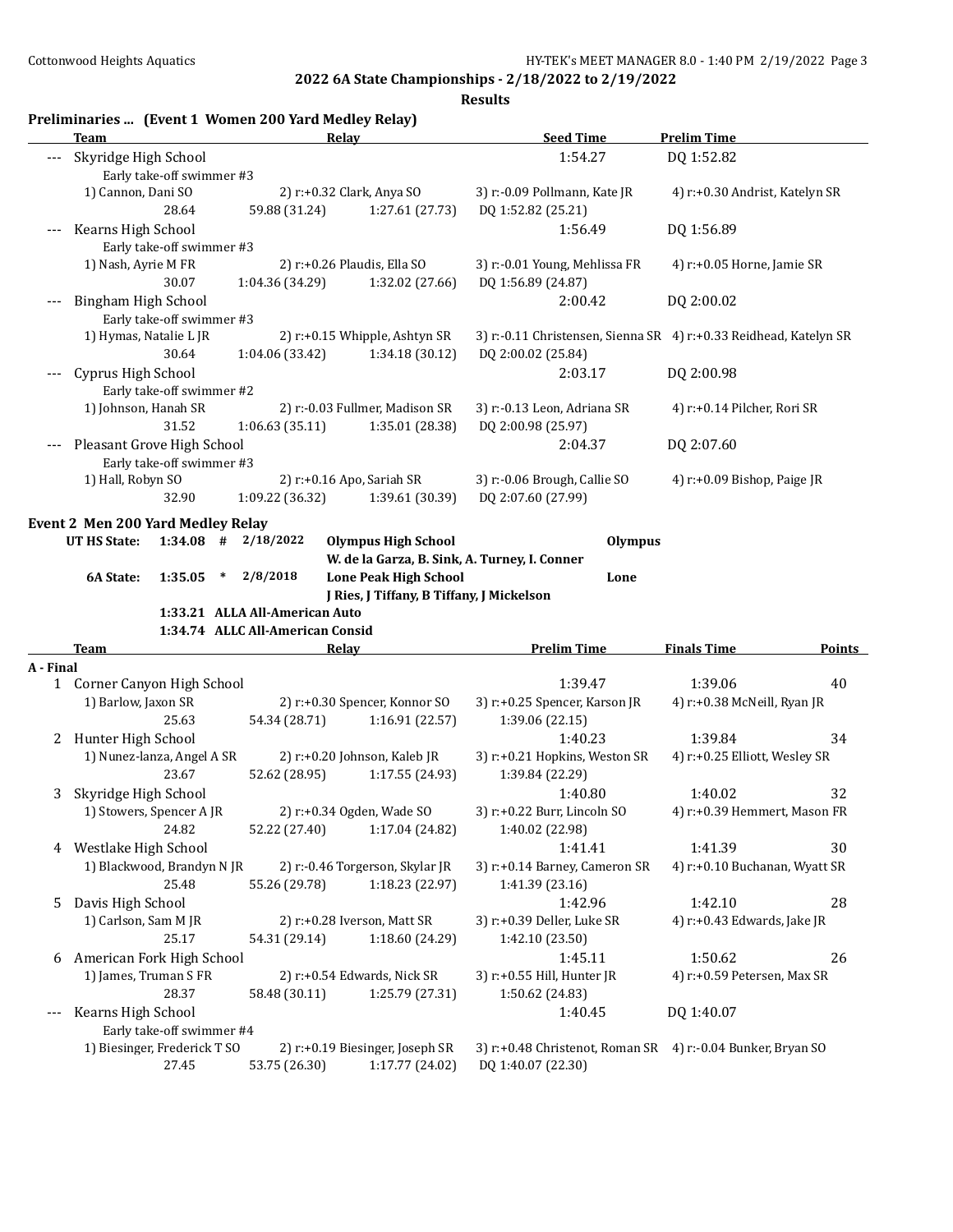|                          | Team                                     |                           |        | A - Final  (Event 2 Men 200 Yard Medley Relay) | Relay                                         | <b>Prelim Time</b>               | <b>Finals Time</b>              | <b>Points</b> |
|--------------------------|------------------------------------------|---------------------------|--------|------------------------------------------------|-----------------------------------------------|----------------------------------|---------------------------------|---------------|
| $\overline{\phantom{a}}$ | Herriman High School                     | Early take-off swimmer #4 |        |                                                |                                               | 1:43.68                          | DQ 1:43.04                      |               |
|                          | 1) Moes, Drew C SO                       |                           |        |                                                | 2) r:+0.25 Miller, Connor JR                  | 3) r:+0.19 Stapley, Norman SR    | 4) r:-0.16 Andrews, Carson JR   |               |
|                          |                                          | 26.51                     |        | 56.44 (29.93)                                  | 1:21.23 (24.79)                               | DQ 1:43.04 (21.81)               |                                 |               |
| <b>B</b> - Final         |                                          |                           |        |                                                |                                               |                                  |                                 |               |
|                          | 9 Pleasant Grove High School             |                           |        |                                                |                                               | 1:45.53                          | 1:45.30                         | 18            |
|                          | 1) Falabella, Luca R FR                  |                           |        | 2) r:+0.36 Smith, Austin SO                    |                                               | 3) r:+0.24 Harris, Nathaniel JR  | 4) r:+0.36 Milner, Ryan JR      |               |
|                          |                                          | 29.12                     |        | 58.57 (29.45)                                  | 1:22.56 (23.99)                               | 1:45.30 (22.74)                  |                                 |               |
| 10                       | Lone Peak High School                    |                           |        |                                                |                                               | 1:46.52                          | 1:46.76                         | 14            |
|                          | 1) Johnson, Tate FR                      |                           |        |                                                | 2) r:+0.18 Long, Carter SO                    | 3) r:+0.34 Topham, Noah SR       | 4) r:+0.35 Haney, Jack FR       |               |
|                          |                                          | 28.09                     |        | 58.16 (30.07)                                  | 1:23.28 (25.12)                               | 1:46.76 (23.48)                  |                                 |               |
| 11                       | Mountain Ridge High School               |                           |        |                                                |                                               | 1:47.22                          | 1:47.11                         | 12            |
|                          | 1) Atnip, Andrew T SR                    |                           |        |                                                | 2) r:+0.16 Scott, Breckstan JR                | 3) r:+0.26 Jackson, Brady SO     | 4) r:+0.16 Rapp, Tyler SR       |               |
|                          |                                          | 27.94                     |        | 57.84 (29.90)                                  | 1:23.37 (25.53)                               | 1:47.11 (23.74)                  |                                 |               |
|                          | 12 Farmington High School                |                           |        |                                                |                                               | 1:46.64                          | 1:47.52                         | 10            |
|                          | 1) Moon, Ezra SO                         |                           |        |                                                | 2) r:+0.15 Draxler, Mason JR                  | 3) r:+0.26 Norseth, Peter SR     | 4) r:+0.12 Lyman, John JR       |               |
|                          |                                          | 30.18                     |        | 57.84 (27.66)                                  | 1:23.94 (26.10)                               | 1:47.52 (23.58)                  |                                 |               |
| 13                       | Riverton High School                     |                           |        |                                                |                                               | 1:45.92                          | 1:47.56                         | 8             |
|                          | 1) Buckley, Braxton SO                   |                           |        |                                                | 2) r:+0.25 Janzen, Andrew JR                  | 3) r:+0.12 Smith, Easton SR      | 4) r:+0.09 Van Leeuwen, Cade SR |               |
|                          |                                          | 28.77                     |        | 58.76 (29.99)                                  | 1:24.85 (26.09)                               | 1:47.56 (22.71)                  |                                 |               |
| 14                       | Bingham High School                      |                           |        |                                                |                                               | 1:47.20                          | 1:47.64                         | 6             |
|                          | 1) Bennett, Neil JR                      |                           |        |                                                | 2) r:+0.26 Rock, Tyler JR                     | 3) r:+0.27 Sorensen, Mitchell JR | 4) r:+0.09 Sorensen, Caleb FR   |               |
|                          |                                          | 26.35                     |        | 56.60 (30.25)                                  | 1:23.37 (26.77)                               | 1:47.64 (24.27)                  |                                 |               |
| 15                       | Syracuse High School                     |                           |        |                                                |                                               | 1:48.07                          | 1:49.71                         | 4             |
|                          | 1) Burton, Collin J JR                   |                           |        |                                                | 2) r:+0.44 Price, Sam SO                      | 3) r:+0.54 Jorgensen, Tavis SR   | 4) r:+0.50 Turner, Zyan FR      |               |
|                          |                                          | 27.24                     |        | 57.77 (30.53)                                  | 1:25.04 (27.27)                               | 1:49.71 (24.67)                  |                                 |               |
| 16                       | West High School                         |                           |        |                                                |                                               | 1:52.17                          | 1:52.08                         | 2             |
|                          | 1) Gerton, Kai SO                        |                           |        |                                                | 2) r:+0.41 Skeen, Tyler SR                    | 3) r:+0.45 Ramirez, Ianroy FR    | 4) r:+0.47 Choe, Moongyu SR     |               |
|                          |                                          | 28.58                     |        | 58.38 (29.80)                                  | 1:28.20 (29.82)                               | 1:52.08 (23.88)                  |                                 |               |
|                          | <b>Event 2 Men 200 Yard Medley Relay</b> |                           |        |                                                |                                               |                                  |                                 |               |
|                          | <b>UT HS State:</b>                      | $1:34.08$ #               |        | 2/18/2022                                      | <b>Olympus High School</b>                    | <b>Olympus</b>                   |                                 |               |
|                          |                                          |                           |        |                                                | W. de la Garza, B. Sink, A. Turney, I. Conner |                                  |                                 |               |
|                          | 6A State:                                | 1:35.05                   | $\ast$ | 2/8/2018                                       | <b>Lone Peak High School</b>                  | Lone                             |                                 |               |
|                          |                                          |                           |        | 1:33.21 ALLA All-American Auto                 | J Ries, J Tiffany, B Tiffany, J Mickelson     |                                  |                                 |               |
|                          |                                          |                           |        | 1:34.74 ALLC All-American Consid               |                                               |                                  |                                 |               |
|                          | Team                                     |                           |        |                                                | Relay                                         | <b>Seed Time</b>                 | <b>Prelim Time</b>              |               |
|                          | <b>Preliminaries</b>                     |                           |        |                                                |                                               |                                  |                                 |               |
|                          | 1 Corner Canyon High School              |                           |        |                                                |                                               | 1:40.61                          | 1:39.47<br>$\mathsf{q}$         |               |
|                          | 1) Barlow, Jaxon SR                      |                           |        |                                                | 2) r:+0.23 Spencer, Konnor SO                 | 3) r:+0.24 Spencer, Karson JR    | 4) r:+0.23 McNeill, Ryan JR     |               |
|                          |                                          | 26.04                     |        | 54.58 (28.54)                                  | 1:17.42 (22.84)                               | 1:39.47 (22.05)                  |                                 |               |
|                          | 2 Hunter High School                     |                           |        |                                                |                                               | 1:41.57                          | 1:40.23<br>$\mathbf q$          |               |
|                          | 1) Nunez-lanza, Angel A SR               |                           |        |                                                | 2) r:+0.22 Johnson, Kaleb JR                  | 3) r:+0.16 Hopkins, Weston SR    | 4) r:+0.32 Elliott, Wesley SR   |               |
|                          |                                          | 23.93                     |        | 52.70 (28.77)                                  | 1:17.92 (25.22)                               | 1:40.23 (22.31)                  |                                 |               |
| 3                        | Kearns High School                       |                           |        |                                                |                                               | 1:42.10                          | 1:40.45<br>$\mathsf{q}$         |               |
|                          | 1) Biesinger, Frederick T SO             |                           |        |                                                | 2) r:+0.26 Biesinger, Joseph SR               | 3) r:+0.46 Christenot, Roman SR  | 4) r:+0.08 Bunker, Bryan SO     |               |
|                          |                                          | 27.29                     |        | 53.67 (26.38)                                  | 1:17.90 (24.23)                               | 1:40.45 (22.55)                  |                                 |               |
| 4                        | Skyridge High School                     |                           |        |                                                |                                               | 1:40.90                          | 1:40.80<br>$\mathbf q$          |               |
|                          | 1) Stowers, Spencer A JR                 |                           |        |                                                | 2) r:+0.29 Ogden, Wade SO                     | 3) r:+0.10 Burr, Lincoln SO      | 4) r:+0.35 Hemmert, Mason FR    |               |
|                          |                                          | 24.99                     |        | 52.83 (27.84)                                  | 1:18.10 (25.27)                               | 1:40.80 (22.70)                  |                                 |               |
| 5                        | Westlake High School                     |                           |        |                                                |                                               | 1:42.11                          | 1:41.41<br>$\mathbf q$          |               |
|                          | 1) Blackwood, Brandyn N JR               |                           |        |                                                | 2) r:+0.32 Torgerson, Skylar JR               | 3) r:+0.29 Barney, Cameron SR    | 4) r:-0.40 Buchanan, Wyatt SR   |               |
|                          |                                          | 25.20                     |        | 55.31 (30.11)                                  | 1:18.49 (23.18)                               | 1:41.41 (22.92)                  |                                 |               |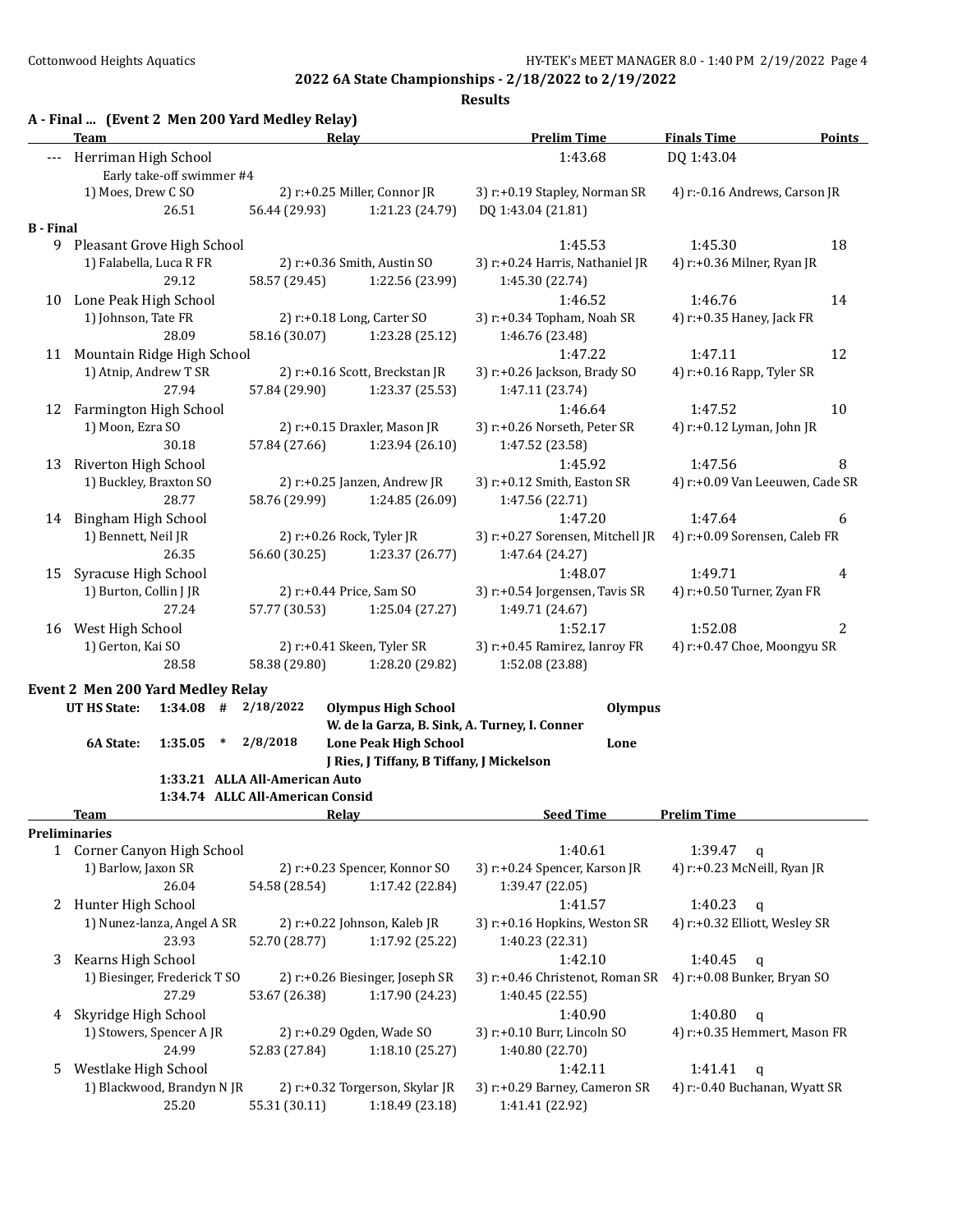|       | Preliminaries  (Event 2 Men 200 Yard Medley Relay)<br>Team | Relay           |                                                | <b>Seed Time</b>                                          | <b>Prelim Time</b>                                       |
|-------|------------------------------------------------------------|-----------------|------------------------------------------------|-----------------------------------------------------------|----------------------------------------------------------|
|       |                                                            |                 |                                                |                                                           |                                                          |
| 6     | Davis High School<br>1) Carlson, Sam M JR                  |                 |                                                | 1:43.73<br>3) r:+0.21 Deller, Luke SR                     | 1:42.96<br>$\mathbf{q}$                                  |
|       | 25.92                                                      | 55.25 (29.33)   | 2) r:+0.34 Iverson, Matt SR<br>1:19.32 (24.07) | 1:42.96 (23.64)                                           | 4) r:+0.47 Edwards, Jake JR                              |
|       |                                                            |                 |                                                | 1:43.30                                                   |                                                          |
|       | 7 Herriman High School<br>1) Moes, Drew C SO               |                 | 2) r:+0.31 Miller, Connor JR                   | 3) r:+0.25 Stapley, Norman SR                             | 1:43.68<br>$\mathbf{q}$<br>4) r:+0.15 Andrews, Carson JR |
|       | 26.66                                                      | 56.92 (30.26)   | 1:21.26 (24.34)                                | 1:43.68 (22.42)                                           |                                                          |
|       |                                                            |                 |                                                | 1:44.61                                                   |                                                          |
| 8     | American Fork High School                                  |                 |                                                | 3) r:+0.34 Wynn, Caleb SR                                 | 1:45.11<br>$\mathsf{q}$                                  |
|       | 1) James, Truman S FR<br>27.61                             |                 | 2) r:+0.35 Edwards, Nick SR                    |                                                           | 4) r:+0.14 Hill, Hunter JR                               |
|       |                                                            | 56.86 (29.25)   | 1:21.44 (24.58)                                | 1:45.11 (23.67)                                           |                                                          |
|       | 9 Pleasant Grove High School                               |                 |                                                | 1:47.31                                                   | 1:45.53<br>$\mathbf{q}$                                  |
|       | 1) Falabella, Luca R FR                                    |                 | 2) r:+0.43 Smith, Austin SO                    | 3) r:+0.40 Harris, Nathaniel JR                           | 4) r:+0.11 Milner, Ryan JR                               |
|       | 28.63                                                      | 58.26 (29.63)   | 1:22.97 (24.71)                                | 1:45.53 (22.56)                                           |                                                          |
| 10    | Riverton High School                                       |                 |                                                | 1:45.50                                                   | 1:45.92<br>$\mathbf{q}$                                  |
|       | 1) Buckley, Braxton SO                                     |                 | 2) r:+0.03 Janzen, Andrew JR                   | 3) r:+0.24 Smith, Easton SR                               | 4) r:+0.23 Van Leeuwen, Cade SR                          |
|       | 28.71                                                      | 58.63 (29.92)   | 1:22.94 (24.31)                                | 1:45.92 (22.98)                                           |                                                          |
| 11    | Lone Peak High School                                      |                 |                                                | 1:45.70                                                   | 1:46.52<br>$\mathsf{q}$                                  |
|       | 1) Johnson, Tate FR                                        |                 | 2) r:+0.52 Long, Carter SO                     | 3) r:+0.34 Topham, Noah SR                                | 4) r:+0.36 Haney, Jack FR                                |
|       | 27.74                                                      | 57.76 (30.02)   | 1:23.21 (25.45)                                | 1:46.52 (23.31)                                           |                                                          |
| 12    | Farmington High School                                     |                 |                                                | 1:47.22                                                   | 1:46.64<br>$\mathbf{q}$                                  |
|       | 1) Moon, Ezra SO                                           |                 | 2) r:+0.22 Draxler, Mason JR                   | 3) r:+0.23 Norseth, Peter SR                              | 4) r:+0.32 Lyman, John JR                                |
|       | 29.57                                                      | 57.34 (27.77)   | 1:23.05 (25.71)                                | 1:46.64 (23.59)                                           |                                                          |
| 13    | <b>Bingham High School</b>                                 |                 |                                                | 1:46.69                                                   | 1:47.20<br>$\mathbf q$                                   |
|       | 1) Bennett, Neil JR                                        |                 | 2) r:+0.06 Rock, Tyler JR                      | 3) r:+0.25 Sorensen, Mitchell JR                          | 4) r:+0.15 Sorensen, Caleb FR                            |
|       | 26.62                                                      | 55.94 (29.32)   | 1:22.59 (26.65)                                | 1:47.20 (24.61)                                           |                                                          |
|       | 14 Mountain Ridge High School                              |                 |                                                | 1:46.61                                                   | 1:47.22<br>q                                             |
|       | 1) Atnip, Andrew T SR                                      |                 | 2) r:+0.33 Scott, Breckstan JR                 | 3) r:+0.08 Jackson, Brady SO                              | 4) r:+0.10 Rapp, Tyler SR                                |
|       | 27.59                                                      | 57.79 (30.20)   | 1:23.33 (25.54)                                | 1:47.22 (23.89)                                           |                                                          |
| 15    | Syracuse High School                                       |                 |                                                | 1:44.81                                                   | 1:48.07<br>$\mathsf{q}$                                  |
|       | 1) Burton, Collin J JR                                     |                 | 2) r:+0.27 Price, Sam SO                       | 3) r:+0.21 Jorgensen, Tavis SR                            | 4) r:+0.13 Thorne, Ben JR                                |
|       | 26.61                                                      | 57.24 (30.63)   | 1:24.26 (27.02)                                | 1:48.07 (23.81)                                           |                                                          |
| 16    | West High School                                           |                 |                                                | 1:44.12                                                   | 1:52.17<br>$\mathbf{q}$                                  |
|       | 1) Gerton, Kai SO                                          |                 | 2) r:+0.50 Skeen, Tyler SR                     | 3) r:+0.20 Ramirez, Ianroy FR                             | 4) r:+0.43 Choe, Moongyu SR                              |
|       | 28.60                                                      | 58.54 (29.94)   | 1:27.74 (29.20)                                | 1:52.17 (24.43)                                           |                                                          |
|       | 17 Layton High School                                      |                 |                                                | 1:48.92                                                   | 1:56.58                                                  |
|       | 1) Gerrish, Carter JR                                      |                 | 2) r:+0.12 Sparrow, Ayden SR                   | 3) r:+0.31 Ross, William SO                               | 4) r:+0.32 Harris, Cayden SR                             |
|       | 30.24                                                      | 1:00.52 (30.28) | 1:30.18 (29.66)                                | 1:56.58 (26.40)                                           |                                                          |
|       | Cyprus High School                                         |                 |                                                | 1:43.01                                                   | DQ 1:43.15                                               |
|       | Early take-off swimmer #4                                  |                 |                                                |                                                           |                                                          |
|       | 1) Shaw, Andrew N SR                                       |                 |                                                | 2) r:+0.45 Wesemann, Sohnnie SR 3) r:+0.39 Smith, Koen SO | 4) r:+0.27 Johnson, Kade SO                              |
|       | 27.33                                                      | 54.55 (27.22)   | 1:20.01 (25.46)                                | DQ 1:43.15 (23.14)                                        |                                                          |
|       | Fremont High School                                        |                 |                                                | 1:47.20                                                   | DQ 1:47.75                                               |
|       | Early take-off swimmer #4                                  |                 |                                                |                                                           |                                                          |
|       | 1) Hill, Cooper C JR                                       |                 | 2) r:+0.23 Doxey, Jack JR                      | 3) r:+0.19 Chase, Samuel SR                               | 4) r:-0.08 Harris, Caden SR                              |
|       | 27.16                                                      | 58.42 (31.26)   | 1:24.41 (25.99)                                | DQ 1:47.75 (23.34)                                        |                                                          |
| $---$ | Weber High School                                          |                 |                                                | 1:48.38                                                   | DQ 1:48.84                                               |
|       | Early take-off swimmer #4                                  |                 |                                                |                                                           |                                                          |
|       | 1) Anderson, Dylan JR                                      |                 | 2) r:+0.38 Davenport, Isaac JR                 | 3) r:+0.21 Nguyen, Darren SR                              | 4) r:-0.06 Christophersen, Jeff SR                       |
|       | 30.03                                                      | 58.64 (28.61)   | 1:25.20 (26.56)                                | DQ 1:48.84 (23.64)                                        |                                                          |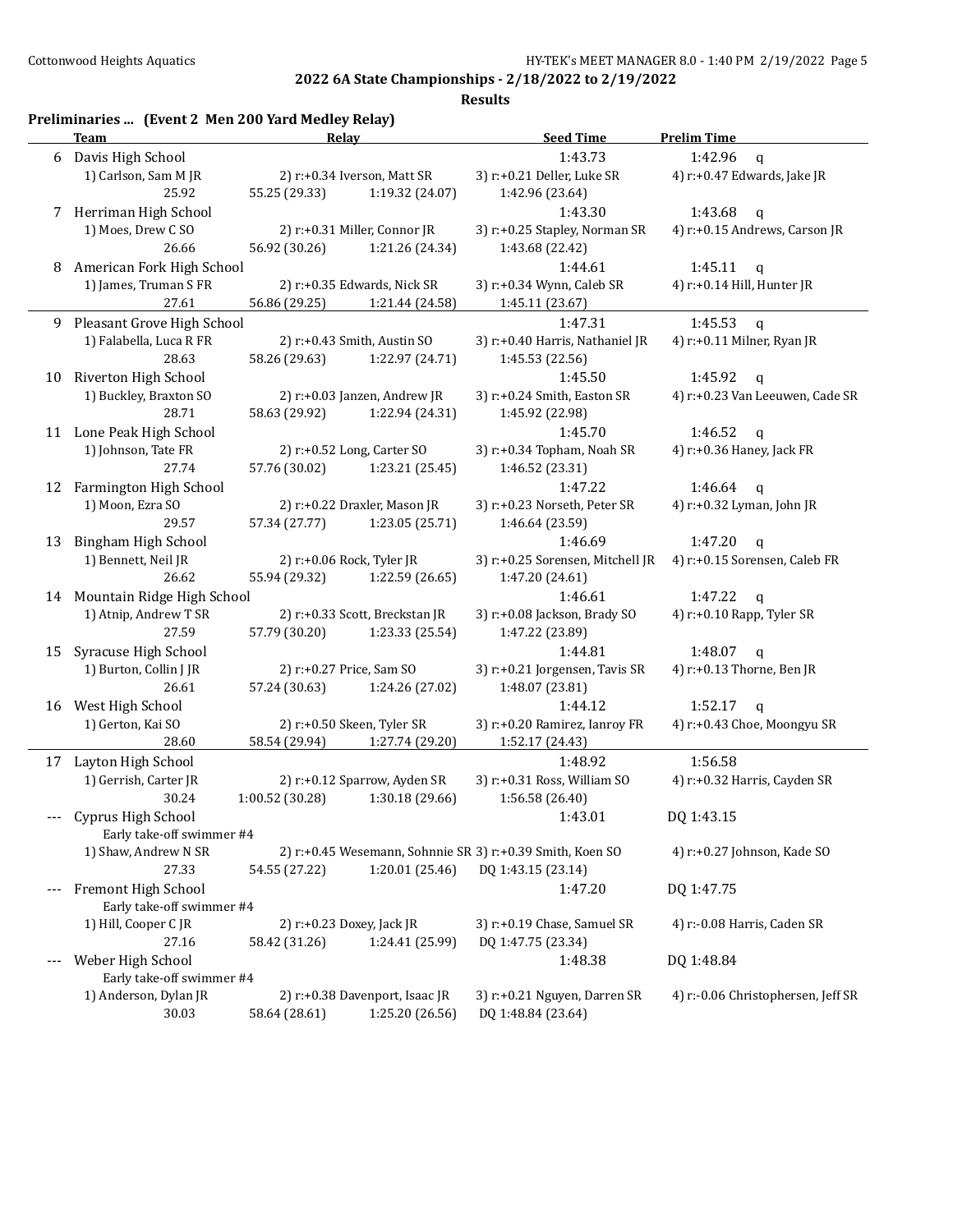|                  | <b>Event 3 Women 200 Yard Freestyle</b> |                  |                                  |                              |                    |                    |        |
|------------------|-----------------------------------------|------------------|----------------------------------|------------------------------|--------------------|--------------------|--------|
|                  | <b>UT HS State:</b>                     |                  | $1:50.32$ # $2/11/2011$          | <b>Amanda A Barrett</b>      |                    | <b>Brighton</b>    |        |
|                  | <b>6A State:</b>                        |                  | $1:52.24$ * $2/18/2022$          | <b>Katelyn Andrist</b>       |                    | Skyridge-CO        |        |
|                  |                                         |                  | 1:48.74 ALLA All-American Auto   |                              |                    |                    |        |
|                  |                                         |                  | 1:50.57 ALLC All-American Consid |                              |                    |                    |        |
|                  | Name                                    |                  |                                  | Yr School                    | <b>Prelim Time</b> | <b>Finals Time</b> | Points |
| A - Final        |                                         |                  |                                  |                              |                    |                    |        |
|                  | 1 Andrist, Katelyn D                    |                  |                                  | SR Skyridge High School      | 1:52.24            | 1:53.49            | 20     |
|                  |                                         | $r: +0.71$ 26.76 | 55.53 (28.77)                    | 1:24.52 (28.99)              | 1:53.49 (28.97)    |                    |        |
|                  | 2 Brewer, Emme J                        |                  |                                  | SO Lone Peak High School     | 1:58.42            | 1:57.55            | 17     |
|                  |                                         | $r: +0.71$ 26.98 | 56.35 (29.37)                    | 1:26.69 (30.34)              | 1:57.55 (30.86)    |                    |        |
|                  | 3 Tiffany, Haylee                       |                  |                                  | SO Lone Peak High School     | 1:59.93            | 1:57.83            | 16     |
|                  |                                         | $r: +0.74$ 26.86 | 56.10 (29.24)                    | 1:26.89 (30.79)              | 1:57.83 (30.94)    |                    |        |
|                  | 4 Updike, Jade M                        |                  |                                  | SR Copper Hills High School  | 2:02.17            | 2:01.75            | 15     |
|                  |                                         | $r: +0.63$ 27.30 | 57.91 (30.61)                    | 1:29.68 (31.77)              | 2:01.75 (32.07)    |                    |        |
|                  | 5 Rasband, Chloe M                      |                  |                                  | SO Layton High School        | 2:02.45            | 2:02.25            | 14     |
|                  |                                         | $r: +0.72$ 28.29 | 58.82 (30.53)                    | 1:30.98 (32.16)              | 2:02.25 (31.27)    |                    |        |
|                  | 6 Robinson, Isabella J                  |                  |                                  | FR Lone Peak High School     | 2:01.85            | 2:02.36            | 13     |
|                  |                                         | $r: +0.70$ 27.80 | 58.02 (30.22)                    | 1:29.82 (31.80)              | 2:02.36 (32.54)    |                    |        |
|                  | 7 Afualo, Lily A                        |                  |                                  | JR Corner Canyon High School | 2:02.88            | 2:03.82            | 12     |
|                  |                                         | r:+0.66 28.33    | 59.57 (31.24)                    | 1:31.99 (32.42)              | 2:03.82 (31.83)    |                    |        |
|                  | 8 Clegg, Shelby M                       |                  |                                  | SO American Fork High School | 2:03.10            | 2:04.01            | 11     |
|                  |                                         | $r: +0.81$ 27.94 | 58.86 (30.92)                    | 1:31.61 (32.75)              | 2:04.01 (32.40)    |                    |        |
| <b>B</b> - Final |                                         |                  |                                  |                              |                    |                    |        |
|                  | 9 Larsen, Hallie A                      |                  |                                  | SO Westlake High School      | 2:03.56            | 2:03.04            | 9      |
|                  |                                         | r:+0.59 28.69    | 59.96 (31.27)                    | 1:31.29 (31.33)              | 2:03.04 (31.75)    |                    |        |
|                  | 10 Kelsey, Paige D                      |                  |                                  | JR American Fork High School | 2:03.51            | 2:03.08            | 7      |
|                  |                                         | $r: +0.75$ 29.00 | 1:00.15(31.15)                   | 1:32.00 (31.85)              | 2:03.08 (31.08)    |                    |        |
| 11               | Topham, Sophie A                        |                  |                                  | FR Lone Peak High School     | 2:04.28            | 2:04.01            | 6      |
|                  |                                         | $r: +0.63$ 27.75 | 59.06 (31.31)                    | 1:31.39 (32.33)              | 2:04.01 (32.62)    |                    |        |
|                  | 12 Wayman, Abigail                      |                  |                                  | JR Weber High School         | 2:06.14            | 2:04.12            | 5      |
|                  |                                         | $r: +0.79$ 28.05 | 59.75 (31.70)                    | 1:32.31 (32.56)              | 2:04.12 (31.81)    |                    |        |
|                  | 13 Young, Mehlissa N                    |                  |                                  | FR Kearns High School        | 2:04.09            | 2:04.31            | 4      |
|                  |                                         | $r: +0.74$ 29.18 | 1:00.44(31.26)                   | 1:32.54 (32.10)              | 2:04.31 (31.77)    |                    |        |
|                  | 14 Johnson, Molly F                     |                  |                                  | SO West High School          | 2:05.89            | 2:05.85            | 3      |
|                  |                                         | $r: +0.77$ 28.56 | 1:00.32 (31.76)                  | 1:32.92 (32.60)              | 2:05.85 (32.93)    |                    |        |
|                  | 15 Winget, Ruby                         |                  |                                  | JR Corner Canyon High School | 2:04.05            | 2:06.19            | 2      |
|                  |                                         | r:+0.72 28.84    | 1:01.14 (32.30)                  | 1:33.41 (32.27)              | 2:06.19 (32.78)    |                    |        |
|                  |                                         |                  |                                  | JR Kearns High School        |                    |                    |        |
|                  | 16 Rodgers, Anita V                     |                  |                                  |                              | 2:07.53            | 2:09.17            | 1      |
|                  |                                         | r:+0.72 29.54    | 1:02.11 (32.57)                  | 1:35.32 (33.21)              | 2:09.17 (33.85)    |                    |        |
|                  | <b>Event 3 Women 200 Yard Freestyle</b> |                  |                                  |                              |                    |                    |        |
|                  | <b>UT HS State:</b>                     |                  | $1:50.32$ # $2/11/2011$          | <b>Amanda A Barrett</b>      |                    | <b>Brighton</b>    |        |
|                  | <b>6A State:</b>                        | $1:52.24$ *      | 2/18/2022                        | <b>Katelyn Andrist</b>       |                    | Skyridge-CO        |        |
|                  |                                         |                  | 1:48.74 ALLA All-American Auto   |                              |                    |                    |        |
|                  |                                         |                  | 1:50.57 ALLC All-American Consid |                              |                    |                    |        |
|                  | Name                                    |                  |                                  | Yr School                    | <b>Seed Time</b>   | <b>Prelim Time</b> |        |
|                  | <b>Preliminaries</b>                    |                  |                                  |                              |                    |                    |        |
|                  | 1 Andrist, Katelyn D                    |                  |                                  | SR Skyridge High School      | 1:53.95            | $1:52.24*$ q       |        |
|                  |                                         | $r: +0.70$ 26.57 | 55.08 (28.51)                    | 1:23.59 (28.51)              | 1:52.24 (28.65)    |                    |        |
| 2                | Brewer, Emme J                          |                  |                                  | SO Lone Peak High School     | 2:00.35            | 1:58.42            | q      |
|                  |                                         | $r: +0.71$ 27.25 | 57.27 (30.02)                    | 1:27.94 (30.67)              | 1:58.42 (30.48)    |                    |        |
| 3                | Tiffany, Haylee                         |                  |                                  | SO Lone Peak High School     | 2:00.31            | 1:59.93            | q      |
|                  |                                         | $r: +0.75$ 27.17 | 57.14 (29.97)                    | 1:28.77 (31.63)              | 1:59.93 (31.16)    |                    |        |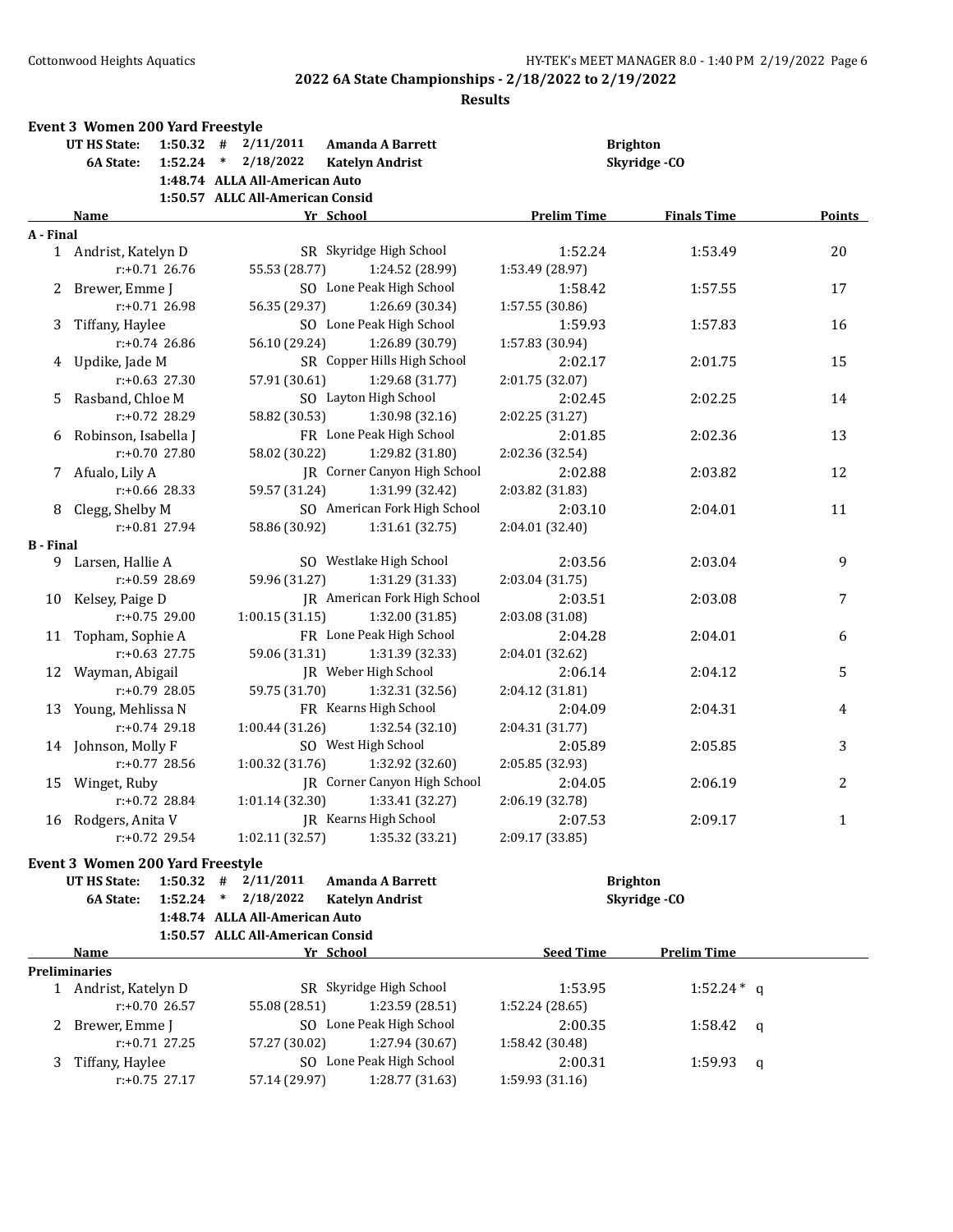| Preliminaries  (Event 3 Women 200 Yard Freestyle) |  |  |  |  |  |  |
|---------------------------------------------------|--|--|--|--|--|--|
|---------------------------------------------------|--|--|--|--|--|--|

|     | <b>Name</b>          | Yr School                           | <b>Seed Time</b> | <b>Prelim Time</b> |              |
|-----|----------------------|-------------------------------------|------------------|--------------------|--------------|
| 4   | Robinson, Isabella J | FR Lone Peak High School            | 2:08.89          | 2:01.85            | $\mathsf{q}$ |
|     | $r: +0.74$ 28.15     | 58.87 (30.72)<br>1:29.81 (30.94)    | 2:01.85 (32.04)  |                    |              |
| 5.  | Updike, Jade M       | SR Copper Hills High School         | 2:02.67          | 2:02.17            | q            |
|     | r:+0.68 27.57        | 57.88 (30.31)<br>1:29.97 (32.09)    | 2:02.17 (32.20)  |                    |              |
| 6   | Rasband, Chloe M     | SO Layton High School               | 2:02.15          | 2:02.45            | q            |
|     | r:+0.70 28.15        | 59.28 (31.13)<br>1:31.40 (32.12)    | 2:02.45 (31.05)  |                    |              |
|     | 7 Afualo, Lily A     | JR Corner Canyon High School        | 2:03.70          | 2:02.88            | q            |
|     | r:+0.58 28.58        | 59.48 (30.90)<br>1:31.16 (31.68)    | 2:02.88 (31.72)  |                    |              |
| 8   | Clegg, Shelby M      | SO American Fork High School        | 2:03.94          | 2:03.10            | q            |
|     | r:+0.84 28.48        | 59.74 (31.26)<br>1:31.63 (31.89)    | 2:03.10 (31.47)  |                    |              |
| 9   | Kelsey, Paige D      | JR American Fork High School        | 2:04.54          | 2:03.51            | q            |
|     | r:+0.73 29.11        | 1:00.40 (31.29)<br>1:32.18 (31.78)  | 2:03.51 (31.33)  |                    |              |
|     | 10 Larsen, Hallie A  | SO Westlake High School             | 2:05.92          | 2:03.56            | q            |
|     | r:+0.69 28.38        | 58.99 (30.61)<br>1:31.04(32.05)     | 2:03.56 (32.52)  |                    |              |
|     | 11 Winget, Ruby      | JR Corner Canyon High School        | 2:03.91          | 2:04.05            | q            |
|     | r:+0.72 28.27        | 59.63 (31.36)<br>1:31.36 (31.73)    | 2:04.05 (32.69)  |                    |              |
|     | 12 Young, Mehlissa N | FR Kearns High School               | 2:03.92          | 2:04.09            | q            |
|     | r:+0.75 29.16        | 1:00.71 (31.55)<br>1:32.71 (32.00)  | 2:04.09 (31.38)  |                    |              |
| 13  | Topham, Sophie A     | FR Lone Peak High School            | 2:07.46          | 2:04.28            | q            |
|     | r:+0.64 28.24        | 59.79 (31.55)<br>1:31.89 (32.10)    | 2:04.28 (32.39)  |                    |              |
|     | 14 Johnson, Molly F  | SO West High School                 | 2:07.43          | 2:05.89            | q            |
|     | $r: +0.71$ 28.92     | 1:00.86 (31.94)<br>1:33.29 (32.43)  | 2:05.89 (32.60)  |                    |              |
|     | 15 Wayman, Abigail   | JR Weber High School                | 2:07.25          | 2:06.14            | q            |
|     | r:+0.79 29.21        | 1:34.63 (32.83)<br>1:01.80 (32.59)  | 2:06.14 (31.51)  |                    |              |
|     | 16 Rodgers, Anita V  | JR Kearns High School               | 2:07.98          | 2:07.53            | $\mathbf q$  |
|     | r:+0.75 29.49        | 1:01.72 (32.23)<br>1:34.75 (33.03)  | 2:07.53 (32.78)  |                    |              |
|     | 17 Bryce, Isabel S   | SO American Fork High School        | 2:11.18          | 2:08.75            |              |
|     | $r: +0.83$ 30.13     | 1:02.65 (32.52)<br>1:35.85 (33.20)  | 2:08.75 (32.90)  |                    |              |
| 18  | Atherley, Bayli C    | JR Copper Hills High School         | 2:08.30          | 2:09.02            |              |
|     | r:+0.84 29.49        | 1:02.09 (32.60)<br>1:35.26 (33.17)  | 2:09.02 (33.76)  |                    |              |
|     | 19 Davis, Olivia     | <b>IR</b> American Fork High School | 2:11.22          | 2:09.31            |              |
|     | $r: +0.75$ 30.32     | 1:03.55 (33.23)<br>1:37.20 (33.65)  | 2:09.31 (32.11)  |                    |              |
| 20  | Mertens, Breanna R   | SR Davis High School                | 2:08.52          | 2:09.42            |              |
|     | r:+0.81 29.92        | 1:03.43 (33.51)<br>1:36.67 (33.24)  | 2:09.42 (32.75)  |                    |              |
|     | 21 Hale, Micah       | SO Layton High School               | 2:07.29          | 2:09.53            |              |
|     | r:+0.78 29.15        | 1:01.83(32.68)<br>1:35.59 (33.76)   | 2:09.53 (33.94)  |                    |              |
|     | 22 Huff, Alyssa K    | SO Skyridge High School             | 2:12.65          | 2:09.86            |              |
|     | r:+0.73 29.08        | 1:36.26 (34.24)<br>1:02.02 (32.94)  | 2:09.86 (33.60)  |                    |              |
| 23  | Ming, Ava L          | SO Herriman High School             | 2:06.67          | 2:10.27            |              |
|     | r:+0.71 29.23        | 1:36.26 (34.36)<br>1:01.90 (32.67)  | 2:10.27 (34.01)  |                    |              |
|     | 24 Mott, Gracelyn R  | SO Syracuse High School             | 2:09.46          | 2:10.59            |              |
|     | r:+0.72 30.37        | 1:36.88 (33.70)<br>1:03.18 (32.81)  | 2:10.59 (33.71)  |                    |              |
| 25  | Christensen, Sadie   | SO Kearns High School               | 2:14.06          | 2:10.69            |              |
|     | $r.+0.72$ 30.01      | 1:37.16 (34.18)<br>1:02.98 (32.97)  | 2:10.69 (33.53)  |                    |              |
|     | 26 Goates, Aubrey J  | JR Bingham High School              | 2:13.07          | 2:11.24            |              |
|     | $r: +0.74$ 30.44     | 1:38.02 (34.15)<br>1:03.87 (33.43)  | 2:11.24 (33.22)  |                    |              |
| 27  | Nelson, Summer       | JR Syracuse High School             | 2:06.78          | 2:11.50            |              |
|     | r:+0.74 29.71        | 1:02.76 (33.05)<br>1:37.15 (34.39)  | 2:11.50 (34.35)  |                    |              |
| 28  | Miller, Sami L       | SR Copper Hills High School         | 2:11.61          | 2:13.07            |              |
|     | $r: +0.64$ 30.61     | 1:03.80 (33.19)<br>1:38.75 (34.95)  | 2:13.07 (34.32)  |                    |              |
| 29. | Anderson, Shaye R    | JR Bingham High School              | 2:11.92          | 2:13.15            |              |
|     | r:+0.75 29.81        | 1:03.93 (34.12)<br>1:38.64 (34.71)  | 2:13.15 (34.51)  |                    |              |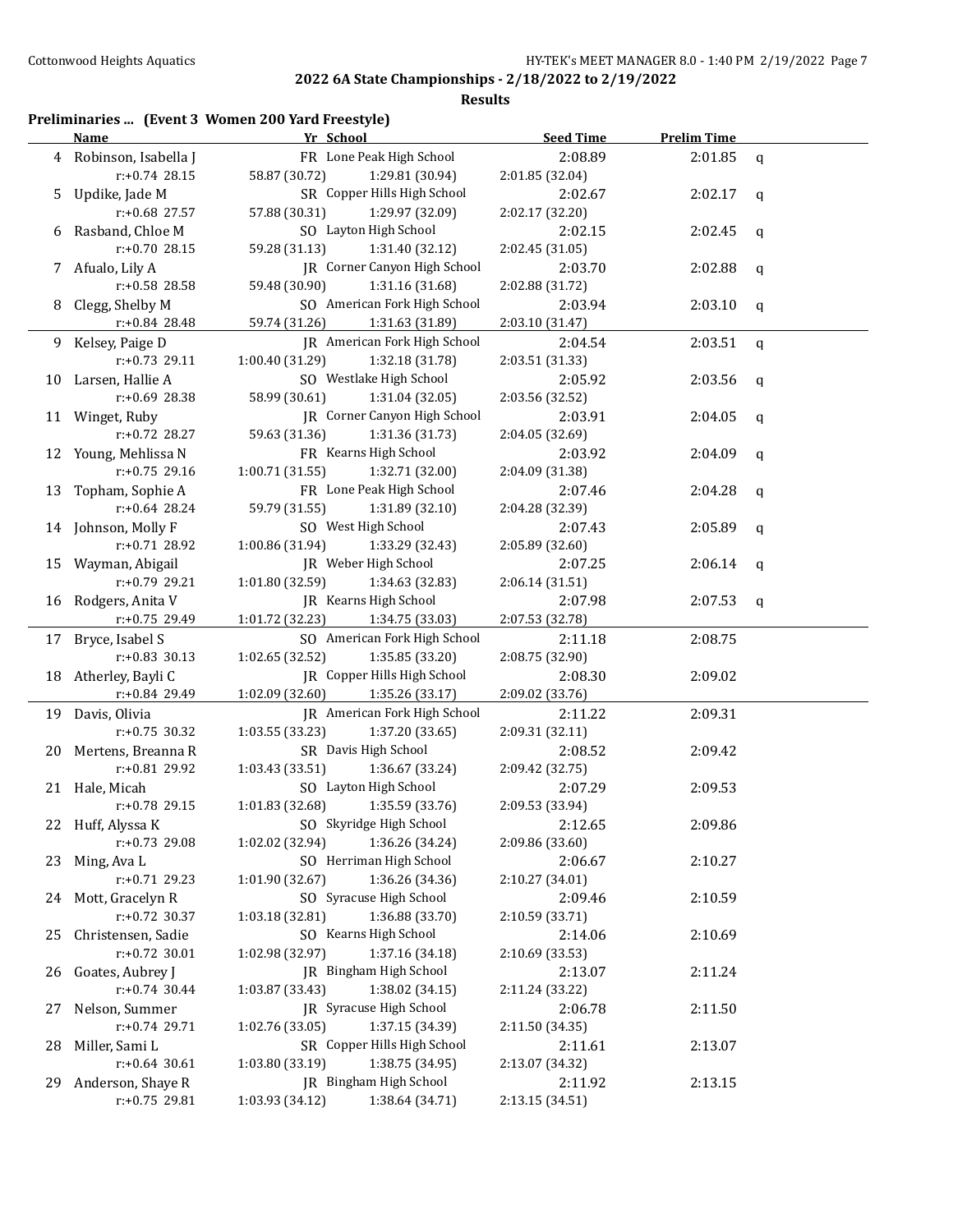|                  |                                       | Preliminaries  (Event 3 Women 200 Yard Freestyle) |                                     |                            |                    |      |                  |
|------------------|---------------------------------------|---------------------------------------------------|-------------------------------------|----------------------------|--------------------|------|------------------|
|                  | Name                                  |                                                   | Yr School                           | <b>Seed Time</b>           | <b>Prelim Time</b> |      |                  |
| 30               | Childs, Myah R                        |                                                   | SR Mountain Ridge High School       | 2:12.00                    | 2:13.85            |      |                  |
|                  | $r: +0.75$ 29.50                      | 1:03.19 (33.69)                                   | 1:38.53 (35.34)                     | 2:13.85 (35.32)            |                    |      |                  |
|                  | 31 Nye, Kamryn                        |                                                   | SR Weber High School                | 2:12.60                    | 2:14.36            |      |                  |
|                  | $r: +0.86$ 30.07                      | 1:03.78 (33.71)                                   | 1:39.47 (35.69)                     | 2:14.36 (34.89)            |                    |      |                  |
|                  | 32 Pecoraro, Sophie                   |                                                   | SR Bingham High School              | 2:13.08                    | 2:15.66            |      |                  |
|                  | $r: +0.75$ 30.88                      | 1:05.34 (34.46)                                   | 1:40.47 (35.13)                     | 2:15.66 (35.19)            |                    |      |                  |
|                  | <b>Event 4 Men 200 Yard Freestyle</b> |                                                   |                                     |                            |                    |      |                  |
|                  | <b>UT HS State:</b>                   | $1:38.39$ # $2/20/2021$                           | <b>Tanner Nelson</b>                | <b>Bigham</b>              |                    |      |                  |
|                  | 1:38.39<br>6A State:                  | $\ast$<br>2/20/2021                               | <b>Tanner Nelson</b>                |                            | BHS -CO            |      |                  |
|                  |                                       | 1:38.40 ALLA All-American Auto                    |                                     |                            |                    |      |                  |
|                  |                                       | 1:40.13 ALLC All-American Consid                  |                                     |                            |                    |      |                  |
|                  | Name                                  |                                                   | Yr School                           | <b>Prelim Time</b>         | <b>Finals Time</b> |      | Points           |
| A - Final        |                                       |                                                   |                                     |                            |                    |      |                  |
|                  | 1 Dvorteskiy, Yan N                   |                                                   | SR West High School                 | 1:42.96                    | 1:39.90            | ALLC | 20               |
|                  | r:+0.81 23.89                         | 49.20 (25.31)                                     | 1:14.53(25.33)                      | 1:39.90 (25.37)            |                    |      |                  |
| 2                | Smith, Easton                         |                                                   | SR Riverton High School             | 1:46.59                    | 1:45.37            |      | 17               |
|                  | $r: +0.70$ 24.37                      | 50.55 (26.18)                                     | 1:17.39 (26.84)                     | 1:45.37 (27.98)            |                    |      |                  |
| 3                | Ehat, Cole C                          |                                                   | SO American Fork High School        | 1:47.69                    | 1:48.02            |      | 16               |
|                  | $r: +0.71$ 24.44                      | 51.44 (27.00)                                     | 1:19.52 (28.08)                     | 1:48.02 (28.50)            |                    |      |                  |
| 4                | Miller, Davis R                       |                                                   | SO American Fork High School        | 1:47.29                    | 1:48.23            |      | 15               |
|                  | r:+0.80 24.80                         | 52.05 (27.25)                                     | 1:20.28 (28.23)                     | 1:48.23 (27.95)            |                    |      |                  |
| 5                | Moir, Nate J                          |                                                   | SO Skyridge High School             | 1:49.34                    | 1:48.32            |      | 14               |
|                  | $r: +0.72$ 24.68                      | 52.31 (27.63)                                     | 1:20.33 (28.02)                     | 1:48.32 (27.99)            |                    |      |                  |
| 6                | Murray, Ethan B                       |                                                   | SR Herriman High School             | 1:49.20                    | 1:48.77            |      | 13               |
|                  | $r: +0.75$ 25.05                      | 52.19 (27.14)                                     | 1:20.51 (28.32)                     | 1:48.77 (28.26)            |                    |      |                  |
|                  | 7 Voshell, Gavin M                    |                                                   | FR Syracuse High School             | 1:50.42                    | 1:50.97            |      | 12               |
|                  | $r: +0.70$ 25.53                      | 53.00 (27.47)                                     | 1:21.18 (28.18)                     | 1:50.97 (29.79)            |                    |      |                  |
| 8.               | Lawes, Corbin D                       |                                                   | SO Hunter High School               | 1:49.94                    | 1:51.13            |      | 11               |
|                  | $r: +0.60$ 25.20                      | 53.52 (28.32)                                     | 1:22.63(29.11)                      |                            |                    |      |                  |
| <b>B</b> - Final |                                       |                                                   |                                     | 1:51.13 (28.50)            |                    |      |                  |
| 9                | Christenot, Roman                     |                                                   | SR Kearns High School               | 1:50.90                    | 1:49.69            |      | 9                |
|                  | $r: +0.76$ 25.41                      | 53.21 (27.80)                                     | 1:22.02 (28.81)                     | 1:49.69 (27.67)            |                    |      |                  |
| 10               | Dutton, Nathan L                      |                                                   | SO Lone Peak High School            | 1:50.91                    | 1:50.31            |      | 7                |
|                  | $r: +0.71$ 25.54                      | 53.02 (27.48)                                     | 1:21.39 (28.37)                     | 1:50.31 (28.92)            |                    |      |                  |
| 11               | Shaw, Andrew N                        |                                                   | SR Cyprus High School               | 1:51.48                    | 1:52.09            |      | 6                |
|                  | $r: +0.67$ 25.81                      | 53.87 (28.06)                                     | 1:22.56 (28.69)                     | 1:52.09 (29.53)            |                    |      |                  |
| 12               | Feser, Micah                          |                                                   | JR Layton High School               | 1:52.07                    | 1:52.53            |      | 5                |
|                  | r:+0.75 25.76                         | 54.37 (28.61)                                     | 1:23.73 (29.36)                     | 1:52.53 (28.80)            |                    |      |                  |
| 13               | Hemmert, Mason M                      |                                                   | FR Skyridge High School             | 1:52.34                    | 1:52.75            |      | 4                |
|                  | $r: +0.73$ 26.10                      | 55.31 (29.21)                                     | 1:24.72 (29.41)                     | 1:52.75 (28.03)            |                    |      |                  |
| 14               | Smith, Brandon                        |                                                   | <b>JR</b> Corner Canyon High School | 1:52.45                    | 1:52.98            |      | 3                |
|                  | r:+0.63 25.89                         | 54.51 (28.62)                                     | 1:23.75 (29.24)                     | 1:52.98 (29.23)            |                    |      |                  |
| 15               | Crane, Noah R                         |                                                   | SO Kearns High School               | 1:52.57                    | 1:53.03            |      | $\boldsymbol{2}$ |
|                  | r:+0.67 26.32                         | 55.29 (28.97)                                     | 1:24.34 (29.05)                     |                            |                    |      |                  |
|                  |                                       |                                                   | SR Hunter High School               | 1:53.03 (28.69)<br>1:51.57 | 1:53.40            |      |                  |
| 16               | Hopkins, Weston                       |                                                   |                                     |                            |                    |      | $\mathbf{1}$     |
|                  | $r: +0.67$ 26.00                      | 55.05 (29.05)                                     | 1:24.66 (29.61)                     | 1:53.40 (28.74)            |                    |      |                  |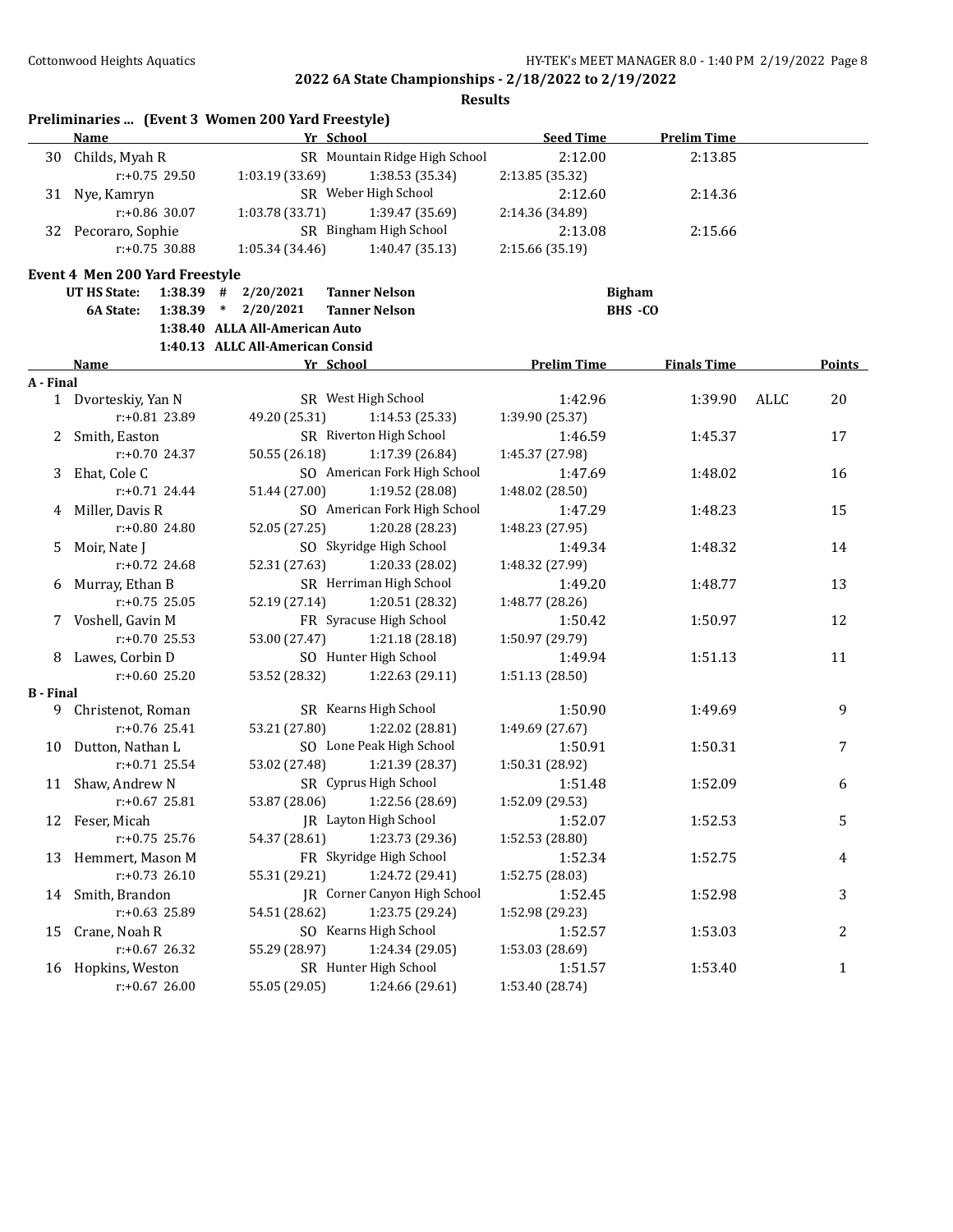|    | <b>Event 4 Men 200 Yard Freestyle</b> |                  |                                  |                              |                  |                    |             |
|----|---------------------------------------|------------------|----------------------------------|------------------------------|------------------|--------------------|-------------|
|    | UT HS State:                          |                  | $1:38.39$ # $2/20/2021$          | <b>Tanner Nelson</b>         |                  | <b>Bigham</b>      |             |
|    | 6A State:                             | $1:38.39$ *      | 2/20/2021                        | <b>Tanner Nelson</b>         |                  | BHS -CO            |             |
|    |                                       |                  | 1:38.40 ALLA All-American Auto   |                              |                  |                    |             |
|    |                                       |                  | 1:40.13 ALLC All-American Consid |                              |                  |                    |             |
|    | Name                                  |                  |                                  | Yr School                    | <b>Seed Time</b> | <b>Prelim Time</b> |             |
|    | <b>Preliminaries</b>                  |                  |                                  |                              |                  |                    |             |
|    | 1 Dvorteskiy, Yan N                   |                  |                                  | SR West High School          | 1:44.19          | 1:42.96            | q           |
|    |                                       | $r: +0.78$ 24.17 | 50.27 (26.10)                    | 1:16.61 (26.34)              | 1:42.96 (26.35)  |                    |             |
| 2  | Smith, Easton                         |                  |                                  | SR Riverton High School      | 1:45.93          | 1:46.59            | a           |
|    |                                       | r:+0.72 24.28    | 50.54 (26.26)                    | 1:18.20 (27.66)              | 1:46.59 (28.39)  |                    |             |
|    | 3 Miller, Davis R                     |                  |                                  | SO American Fork High School | 1:48.15          | 1:47.29            | q           |
|    |                                       | $r: +0.79$ 24.35 | 51.50 (27.15)                    | 1:19.48 (27.98)              | 1:47.29 (27.81)  |                    |             |
| 4  | Ehat, Cole C                          |                  |                                  | SO American Fork High School | 1:49.66          | 1:47.69            | q           |
|    |                                       | $r: +0.71$ 24.48 | 51.80 (27.32)                    | 1:20.01 (28.21)              | 1:47.69 (27.68)  |                    |             |
| 5. | Murray, Ethan B                       |                  |                                  | SR Herriman High School      | 1:48.90          | 1:49.20            | q           |
|    |                                       | $r: +0.64$ 24.92 | 52.02 (27.10)                    | 1:20.43 (28.41)              | 1:49.20 (28.77)  |                    |             |
| 6  | Moir, Nate J                          |                  |                                  | SO Skyridge High School      | 1:51.56          | 1:49.34            | q           |
|    |                                       | $r: +0.77$ 24.81 | 52.21 (27.40)                    | 1:20.63 (28.42)              | 1:49.34 (28.71)  |                    |             |
|    | Lawes, Corbin D                       |                  |                                  | SO Hunter High School        | 1:49.19          | 1:49.94            | q           |
|    |                                       | $r: +0.61$ 25.22 | 53.16 (27.94)                    | 1:21.76 (28.60)              | 1:49.94 (28.18)  |                    |             |
|    | 8 Voshell, Gavin M                    |                  |                                  | FR Syracuse High School      | 1:51.42          | 1:50.42            | q           |
|    |                                       | r:+0.68 25.09    | 52.18 (27.09)                    | 1:20.92 (28.74)              | 1:50.42 (29.50)  |                    |             |
| 9. | Christenot, Roman                     |                  |                                  | SR Kearns High School        | 1:51.75          | 1:50.90            | $\mathbf q$ |
|    |                                       | $r: +0.80$ 24.52 | 51.84 (27.32)                    | 1:21.25 (29.41)              | 1:50.90 (29.65)  |                    |             |
| 10 | Dutton, Nathan L                      |                  |                                  | SO Lone Peak High School     | 1:53.94          | 1:50.91            | q           |
|    |                                       | $r: +0.71$ 25.91 | 53.64 (27.73)                    | 1:22.19 (28.55)              | 1:50.91 (28.72)  |                    |             |
| 11 | Shaw, Andrew N                        |                  |                                  | SR Cyprus High School        | 1:51.85          | 1:51.48            | q           |
|    |                                       | $r: +0.67$ 25.59 | 53.49 (27.90)                    | 1:22.43 (28.94)              | 1:51.48 (29.05)  |                    |             |
|    | 12 Hopkins, Weston                    |                  |                                  | SR Hunter High School        | 1:53.87          | 1:51.57            | q           |
|    |                                       | $r: +0.70$ 25.77 | 53.88 (28.11)                    | 1:22.97 (29.09)              | 1:51.57 (28.60)  |                    |             |
| 13 | Feser, Micah                          |                  |                                  | JR Layton High School        | 1:52.69          | 1:52.07            | q           |
|    |                                       | $r: +0.75$ 25.38 | 53.22 (27.84)                    | 1:22.14 (28.92)              | 1:52.07 (29.93)  |                    |             |
|    | 14 Hemmert, Mason M                   |                  |                                  | FR Skyridge High School      | 1:52.18          | 1:52.34            | q           |
|    |                                       | $r: +0.70$ 25.89 | 54.39 (28.50)                    | 1:23.37 (28.98)              | 1:52.34 (28.97)  |                    |             |
| 15 | Smith, Brandon                        |                  |                                  | JR Corner Canyon High School | 1:54.20          | 1:52.45            | q           |
|    |                                       | $r: +0.63$ 25.51 | 53.35 (27.84)                    | 1:22.49 (29.14)              | 1:52.45 (29.96)  |                    |             |
|    | 16 Crane, Noah R                      |                  |                                  | SO Kearns High School        | 1:54.12          | 1:52.57            | q           |
|    |                                       | r:+0.71 25.98    | 54.38 (28.40)                    | 1:23.39 (29.01)              | 1:52.57 (29.18)  |                    |             |
| 17 | Barker, Garrett P                     |                  |                                  | SO Davis High School         | 1:52.63          | 1:52.71            |             |
|    |                                       | r:+0.82 26.04    | 54.47 (28.43)                    | 1:23.80 (29.33)              | 1:52.71 (28.91)  |                    |             |
| 18 | Petersen, Max V                       |                  |                                  | SR American Fork High School | 1:53.89          | 1:53.78            |             |
|    |                                       | $r+0.80$ 26.58   | 54.84 (28.26)                    | 1:24.29 (29.45)              | 1:53.78 (29.49)  |                    |             |
| 19 | Evans, Logan E                        |                  |                                  | SR Fremont High School       | 1:53.06          | 1:53.97            |             |
|    |                                       | $r: +0.67$ 25.95 | 54.59 (28.64)                    | 1:24.65 (30.06)              | 1:53.97 (29.32)  |                    |             |
| 20 | Smith, Rocky                          |                  |                                  | JR Corner Canyon High School | 1:55.39          | 1:54.06            |             |
|    |                                       | $r: +0.76$ 26.42 | 55.06 (28.64)                    | 1:24.42 (29.36)              | 1:54.06 (29.64)  |                    |             |
| 21 | Grant, Dylan                          |                  |                                  | JR Davis High School         | 1:56.23          | 1:54.09            |             |
|    |                                       | $r: +0.78$ 26.73 | 55.21 (28.48)                    | 1:24.21 (29.00)              | 1:54.09 (29.88)  |                    |             |
| 22 | Contreras, Rico                       |                  |                                  | SR West High School          | 1:56.12          | 1:55.03            |             |
|    |                                       | $r: +0.78$ 25.87 | 54.72 (28.85)                    | 1:24.79 (30.07)              | 1:55.03 (30.24)  |                    |             |
| 23 | Hoyal, David O                        |                  |                                  | SO Lone Peak High School     | 1:57.01          | 1:55.32            |             |
|    |                                       | $r: +0.33$ 26.50 | 55.36 (28.86)                    | 1:25.70 (30.34)              | 1:55.32 (29.62)  |                    |             |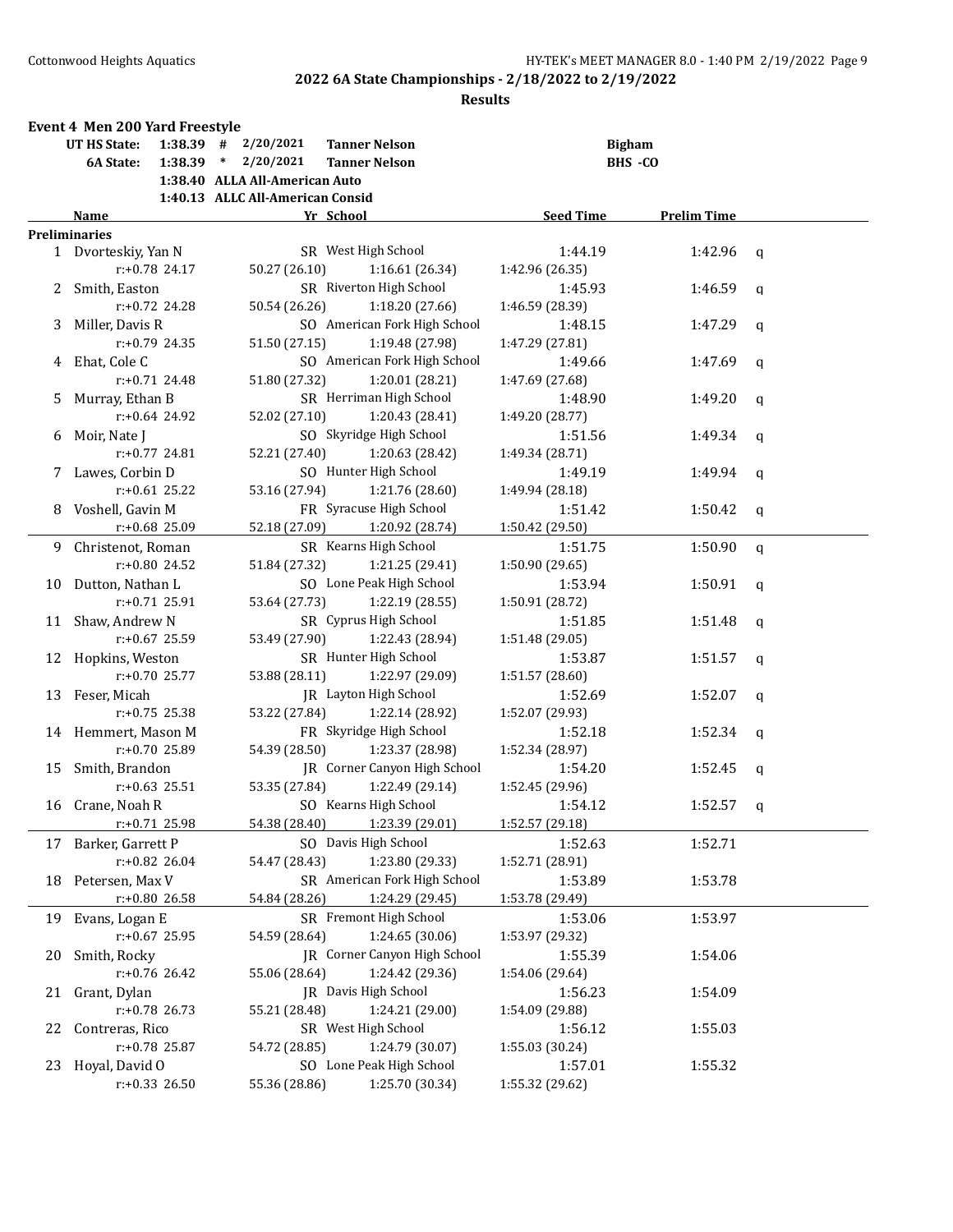**Results**

## **Preliminaries ... (Event 4 Men 200 Yard Freestyle)**

|                  | <b>Name</b>                  | Yr School                                                     | <b>Seed Time</b>           | <b>Prelim Time</b> |        |
|------------------|------------------------------|---------------------------------------------------------------|----------------------------|--------------------|--------|
|                  | *24 Haney, Jack B            | FR Lone Peak High School                                      | 1:56.59                    | 1:55.57            |        |
|                  | $r: +0.64$ 26.20             | 55.70 (29.50)<br>1:26.12 (30.42)                              | 1:55.57 (29.45)            |                    |        |
|                  | *24 Lillian, James B         | SO Corner Canyon High School                                  | 1:55.97                    | 1:55.57            |        |
|                  | $r: +0.61$ 26.24             | 54.99 (28.75)<br>1:24.63 (29.64)                              | 1:55.57 (30.94)            |                    |        |
|                  | 26 Hymas, Lincoln            | FR Bingham High School                                        | 1:57.17                    | 1:55.86            |        |
|                  | $r: +0.59$ 26.38             | 56.03 (29.65)<br>1:26.30 (30.27)                              | 1:55.86 (29.56)            |                    |        |
|                  | 27 Portillo, Soren P         | JR Syracuse High School                                       | 1:56.70                    | 1:56.67            |        |
|                  | r:+0.55 26.38                | 55.66 (29.28)<br>1:25.94 (30.28)                              | 1:56.67 (30.73)            |                    |        |
|                  | 28 Olson, Kylan L            | SR Copper Hills High School                                   | 1:54.62                    | 1:57.44            |        |
|                  |                              |                                                               |                            |                    |        |
|                  | $r: +0.65$ 26.54             | 56.44 (29.90)<br>1:27.39 (30.95)                              | 1:57.44 (30.05)            |                    |        |
|                  | 29 Powell, Evan              | JR Weber High School                                          | 1:57.57                    | 1:58.24            |        |
|                  | r:+0.62 27.99                | 57.93 (29.94)<br>1:28.59 (30.66)                              | 1:58.24 (29.65)            |                    |        |
|                  | 30 Cooper, Cade              | SR Riverton High School                                       | 1:57.33                    | 1:58.50            |        |
|                  | 27.68                        | 57.93 (30.25)<br>1:28.61 (30.68)                              | 1:58.50 (29.89)            |                    |        |
|                  | 31 Schraedel, Joseph         | SR Farmington High School                                     | 1:57.15                    | 1:58.60            |        |
|                  | 27.22                        | 56.92 (29.70)<br>1:27.72 (30.80)                              | 1:58.60 (30.88)            |                    |        |
|                  | 32 Sorensen, Mitchell        | JR Bingham High School                                        | 1:57.53                    | 2:01.33            |        |
|                  | r:+0.63 26.89                | 57.38 (30.49)<br>1:29.37 (31.99)                              | 2:01.33 (31.96)            |                    |        |
|                  | Event 5 Women 200 Yard IM    |                                                               |                            |                    |        |
|                  | UT HS State:<br>$2:03.41$ #  | 2/9/2019<br><b>Rachel E Butler</b>                            | <b>Brighton</b>            |                    |        |
|                  | 6A State:                    | $2:06.34$ * 2/9/2019<br><b>Lily Plaudis</b>                   | <b>Kearns</b>              |                    |        |
|                  |                              |                                                               |                            |                    |        |
|                  |                              | 2:01.51 ALLA All-American Auto                                |                            |                    |        |
|                  |                              | 2:03.64 ALLC All-American Consid                              |                            |                    |        |
|                  | Name                         | Yr School                                                     | <b>Prelim Time</b>         | <b>Finals Time</b> | Points |
| A - Final        |                              |                                                               |                            |                    |        |
|                  | 1 Bennett, Taylor L          | FR Lone Peak High School                                      | 2:11.22                    | 2:09.84            | 20     |
|                  | r:+0.67 28.86                | 1:01.07 (32.21)<br>1:39.46 (38.39)                            | 2:09.84 (30.38)            |                    |        |
|                  | 2 Wilson, Grace A            | FR Lone Peak High School                                      | 2:14.79                    | 2:15.27            | 17     |
|                  | r:+0.76 29.22                | 1:02.42(33.20)<br>1:44.32 (41.90)                             | 2:15.27 (30.95)            |                    |        |
|                  | 3 Anderson, Eideann M        | SO American Fork High School                                  | 2:16.15                    | 2:15.90            | 16     |
|                  | r:+0.73 30.33                | 1:42.22 (37.75)<br>1:04.47 (34.14)                            | 2:15.90 (33.68)            |                    |        |
|                  | 4 Brennan, Madeleine L       | SR West High School                                           | 2:15.56                    | 2:16.01            | 15     |
|                  | $r: +0.83$ 29.23             | 1:04.30(35.07)<br>1:43.92 (39.62)                             | 2:16.01 (32.09)            |                    |        |
| 5                | Hyde, Lily                   | SO Pleasant Grove High School                                 | 2:15.54                    | 2:16.92            | 14     |
|                  | $r: +0.65$ 29.46             | 1:02.77(33.31)<br>1:45.48 (42.71)                             | 2:16.92 (31.44)            |                    |        |
| 6                | Cooper, Caroline             | JR West High School                                           | 2:19.38                    | 2:18.26            | 13     |
|                  | r:+0.70 29.14                | 1:03.22 (34.08)<br>1:45.34 (42.12)                            | 2:18.26 (32.92)            |                    |        |
|                  | 7 Edholm, Teal M             | JR Farmington High School                                     | 2:19.19                    | 2:19.06            | 12     |
|                  | r:+0.80 29.30                | 1:46.93 (43.13)<br>1:03.80 (34.50)                            | 2:19.06 (32.13)            |                    |        |
| 8                | Roberts, Angela F            | JR West High School                                           | 2:22.09                    | 2:20.94            | 11     |
|                  | r:+0.77 30.49                | 1:07.61 (37.12)<br>1:47.57 (39.96)                            | 2:20.94 (33.37)            |                    |        |
| <b>B</b> - Final |                              |                                                               |                            |                    |        |
|                  | 9 Merrill, Kalia V           | JR Davis High School                                          | 2:24.00                    | 2:20.26            | 9      |
|                  | r:+0.76 30.75                | 1:04.24 (33.49)<br>1:47.24 (43.00)                            | 2:20.26 (33.02)            |                    |        |
|                  | 10 Harding, Emma A           | JR American Fork High School                                  | 2:22.38                    | 2:22.35            | 7      |
|                  | r:+0.69 31.01                | 1:07.47 (36.46)<br>1:49.94 (42.47)                            | 2:22.35 (32.41)            |                    |        |
|                  |                              |                                                               |                            |                    |        |
| 11               | Taylor, Kaia M               | <b>IR</b> American Fork High School                           | 2:22.33                    | 2:22.92            | 6      |
|                  | 30.03                        | 1:06.44 (36.41)<br>1:49.29 (42.85)                            | 2:22.92 (33.63)            |                    |        |
| 12               |                              | SR Copper Hills High School                                   | 2:22.19                    | 2:23.29            | 5      |
|                  | Riddle, Katelyn              |                                                               |                            |                    |        |
|                  | r:+0.76 30.41                | 1:50.32 (43.89)<br>1:06.43 (36.02)                            | 2:23.29 (32.97)            |                    |        |
| 13               | Watson, Kya<br>r:+0.69 31.30 | SR Riverton High School<br>1:07.91 (36.61)<br>1:51.61 (43.70) | 2:25.27<br>2:25.56 (33.95) | 2:25.56            | 4      |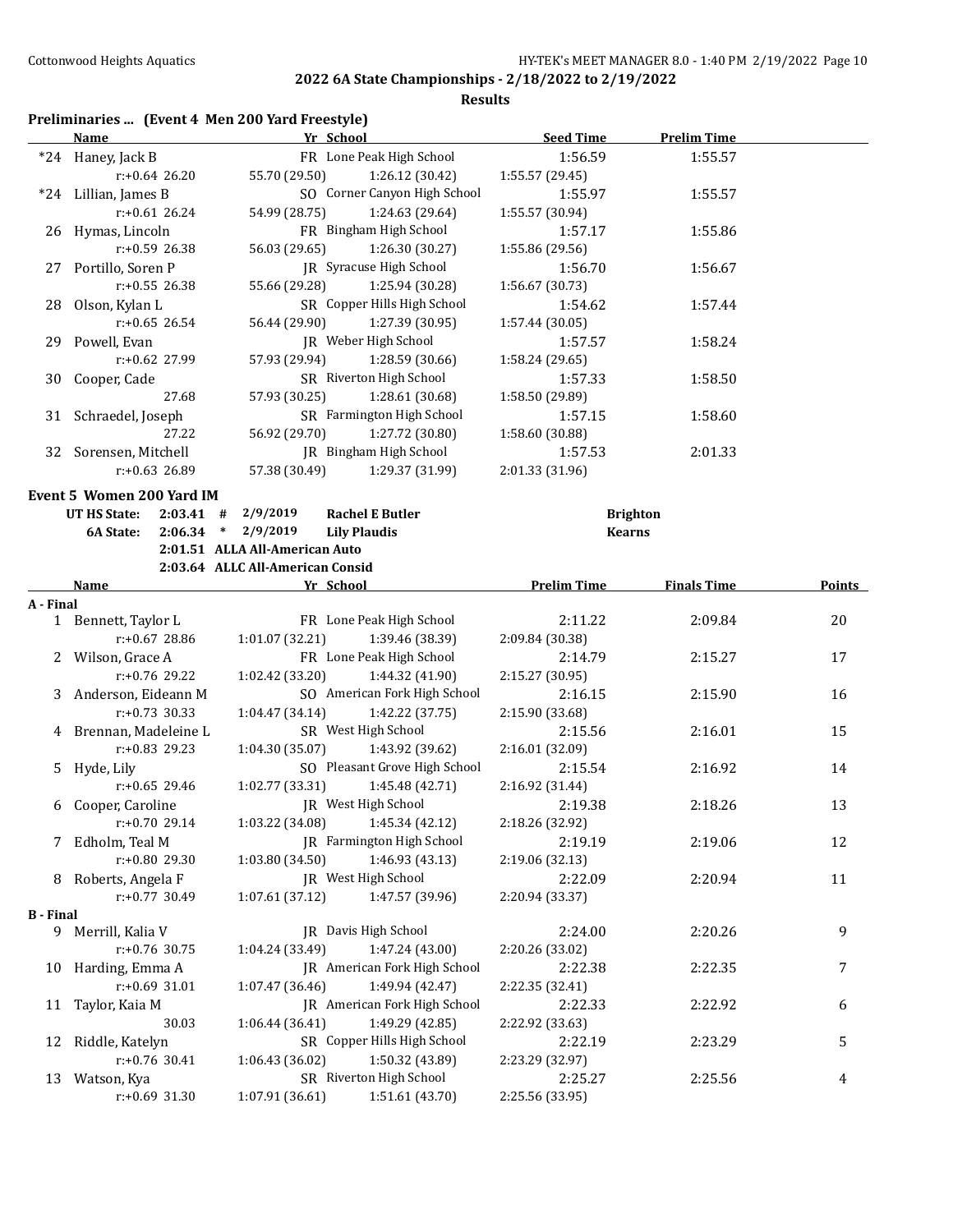|    | Name                               | Yr School                                 | <b>Prelim Time</b> | <b>Finals Time</b> | <b>Points</b> |
|----|------------------------------------|-------------------------------------------|--------------------|--------------------|---------------|
| 14 | Thomas, Alisha V                   | SO Lone Peak High School                  | 2:29.25            | 2:26.96            | 3             |
|    | $r: +0.75$ 32.17                   | 1:12.64 (40.47)<br>1:53.35 (40.71)        | 2:26.96 (33.61)    |                    |               |
| 15 | Johnson, Hanah                     | SR Cyprus High School                     | 2:27.93            | 2:28.09            | 2             |
|    | $r: +0.63$ 30.91                   | 1:09.17 (38.26)<br>1:51.70 (42.53)        | 2:28.09 (36.39)    |                    |               |
|    | 16 Plaudis, Ella K                 | SO Kearns High School                     | 2:28.54            | 2:28.46            | 1             |
|    | $r: +0.64$ 31.60                   | 1:08.83 (37.23)<br>1:52.59 (43.76)        | 2:28.46 (35.87)    |                    |               |
|    | Event 5 Women 200 Yard IM          |                                           |                    |                    |               |
|    | <b>UT HS State:</b><br>$2:03.41$ # | 2/9/2019<br><b>Rachel E Butler</b>        |                    | <b>Brighton</b>    |               |
|    | 2:06.34<br>6A State:               | 2/9/2019<br>$\ast$<br><b>Lily Plaudis</b> | <b>Kearns</b>      |                    |               |
|    |                                    | 2:01.51 ALLA All-American Auto            |                    |                    |               |
|    |                                    | 2:03.64 ALLC All-American Consid          |                    |                    |               |
|    | Name                               | Yr School                                 | <b>Seed Time</b>   | <b>Prelim Time</b> |               |
|    | <b>Preliminaries</b>               |                                           |                    |                    |               |
|    | 1 Bennett, Taylor L                | FR Lone Peak High School                  | 2:12.86            | 2:11.22            | q             |
|    | $r: +0.67$ 28.60                   | 1:02.13(33.53)<br>1:40.30 (38.17)         | 2:11.22 (30.92)    |                    |               |
| 2. | Wilson, Grace A                    | FR Lone Peak High School                  | 2:15.70            | 2:14.79            | a             |
|    | 28.74                              | 1:02.29 (33.55)<br>1:43.27 (40.98)        | 2:14.79 (31.52)    |                    |               |
| 3  | Hyde, Lily                         | SO Pleasant Grove High School             | 2:17.35            | 2:15.54            | q             |
|    | $r: +0.59$ 28.70                   | 1:01.72 (33.02)<br>1:44.01 (42.29)        | 2:15.54 (31.53)    |                    |               |
| 4  | Brennan, Madeleine L               | SR West High School                       | 2:19.23            | 2:15.56            | q             |
|    | $r: +0.73$ 29.72                   | 1:05.34 (35.62)<br>1:44.45 (39.11)        | 2:15.56 (31.11)    |                    |               |
| 5. | Anderson, Eideann M                | SO American Fork High School              | 2:18.46            | 2:16.15            | q             |
|    | $r: +0.62$ 30.47                   | 1:04.84 (34.37)<br>1:42.71 (37.87)        | 2:16.15 (33.44)    |                    |               |
| 6  | Edholm, Teal M                     | <b>IR</b> Farmington High School          | 2:19.48            | 2:19.19            | q             |
|    | r:+0.76 29.38                      | 1:04.71 (35.33)<br>1:46.68 (41.97)        | 2:19.19 (32.51)    |                    |               |
| 7. | Cooper, Caroline                   | JR West High School                       | 2:22.45            | 2:19.38            | q             |
|    | $r: +0.71$ 28.67                   | 1:02.77 (34.10)<br>1:46.26 (43.49)        | 2:19.38 (33.12)    |                    |               |
| 8  | Roberts, Angela F                  | JR West High School                       | 2:21.27            | 2:22.09            | q             |
|    | r:+0.75 30.58                      | 1:07.38 (36.80)<br>1:48.06 (40.68)        | 2:22.09 (34.03)    |                    |               |
| 9. | Riddle, Katelyn                    | SR Copper Hills High School               | 2:21.67            | 2:22.19            | $\mathbf q$   |
|    | r:+0.77 30.24                      | 1:06.27(36.03)<br>1:49.98 (43.71)         | 2:22.19 (32.21)    |                    |               |
| 10 | Taylor, Kaia M                     | JR American Fork High School              | 2:23.75            | 2:22.33            | q             |
|    | r:+0.73 29.78                      | 1:06.52 (36.74)<br>1:48.90 (42.38)        | 2:22.33 (33.43)    |                    |               |
|    | 11 Harding, Emma A                 | <b>IR</b> American Fork High School       | 2:27.66            | 2:22.38            | q             |
|    | $r: +0.69$ 31.09                   | 1:07.98 (36.89)<br>1:50.33 (42.35)        | 2:22.38 (32.05)    |                    |               |
|    | 12 Merrill, Kalia V                | JR Davis High School                      | 2:18.33            | $2:24.00$ q        |               |
|    | r:+0.78 30.88                      | 1:48.57 (42.39)<br>1:06.18 (35.30)        | 2:24.00 (35.43)    |                    |               |
| 13 | Watson, Kya                        | SR Riverton High School                   | 2:24.27            | 2:25.27            | q             |
|    | r:+0.65 30.91                      | 1:51.38 (43.56)<br>1:07.82 (36.91)        | 2:25.27 (33.89)    |                    |               |
|    | 14 Johnson, Hanah                  | SR Cyprus High School                     | 2:26.31            | 2:27.93            | q             |
|    | r:+0.66 31.66                      | 1:51.99 (41.26)<br>1:10.73 (39.07)        | 2:27.93 (35.94)    |                    |               |
| 15 | Plaudis, Ella K                    | SO Kearns High School                     | 2:26.82            | 2:28.54            | q             |
|    | r:+0.63 31.59                      | 1:52.29 (42.95)<br>1:09.34 (37.75)        | 2:28.54 (36.25)    |                    |               |
| 16 | Thomas, Alisha V                   | SO Lone Peak High School                  | 2:30.59            | 2:29.25            | q             |
|    | r:+0.96 32.95                      | 1:13.46 (40.51)<br>1:54.92 (41.46)        | 2:29.25 (34.33)    |                    |               |
| 17 | Christensen, Sienna                | SR Bingham High School                    | 2:29.49            | 2:29.29            |               |
|    | r:+0.76 31.70                      | 1:53.46 (45.91)<br>1:07.55 (35.85)        | 2:29.29 (35.83)    |                    |               |
| 18 | Pollmann, Kate N                   | JR Skyridge High School                   | 2:28.93            | 2:30.28            |               |
|    | $r+0.78$ 29.74                     | 1:06.94 (37.20)<br>1:54.60 (47.66)        | 2:30.28 (35.68)    |                    |               |
| 19 | Fotheringham, Anna M               | SO West Jordan High School                | 2:30.64            | 2:31.07            |               |
|    | $r: +0.63$ 31.67                   | 1:09.56 (37.89)<br>1:54.88 (45.32)        | 2:31.07 (36.19)    |                    |               |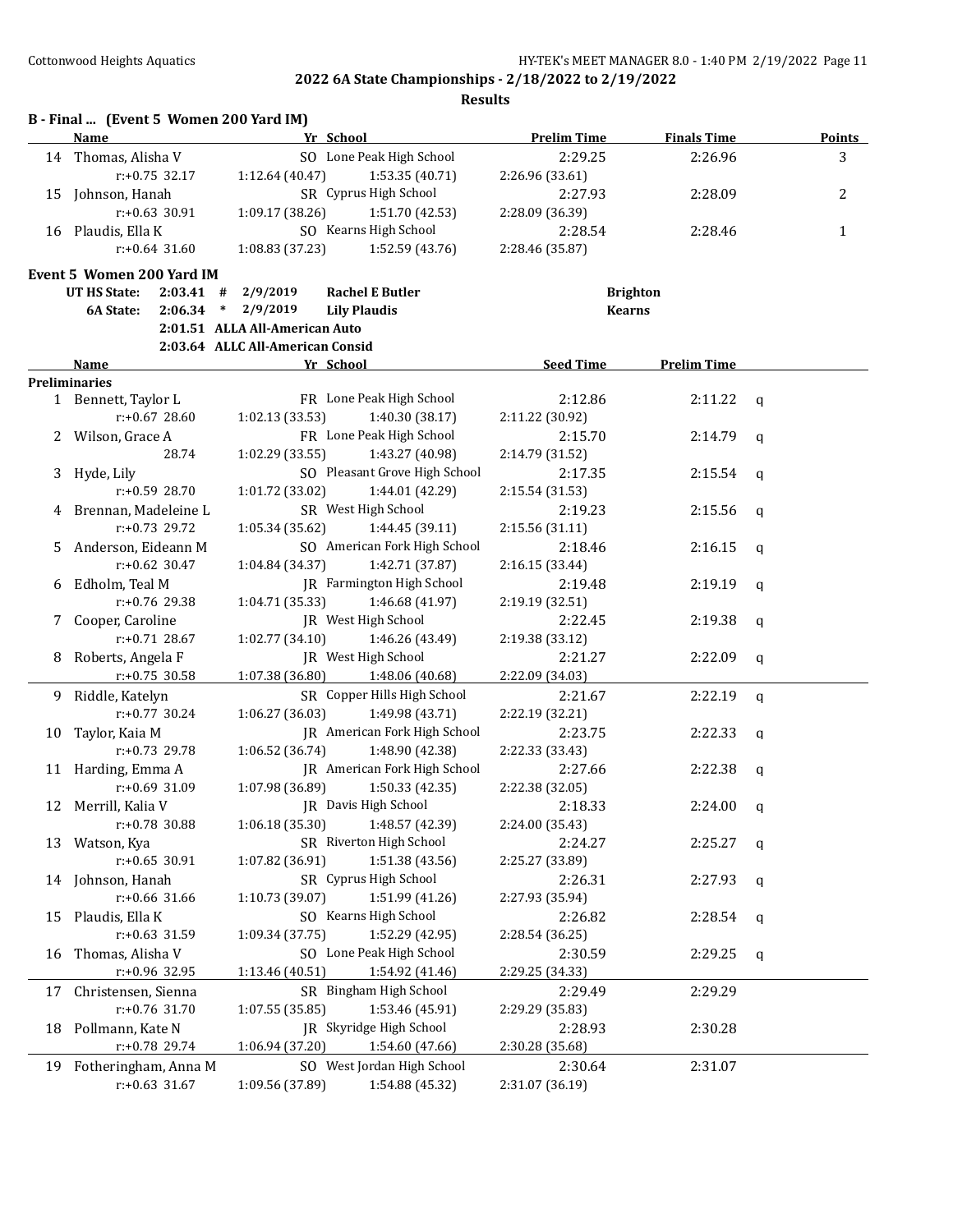**Results**

## **Preliminaries ... (Event 5 Women 200 Yard IM)**

|                  | <b>Name</b>                 | Yr School                                                          | <b>Seed Time</b>           | <b>Prelim Time</b> |        |
|------------------|-----------------------------|--------------------------------------------------------------------|----------------------------|--------------------|--------|
|                  | 20 Ribes Monterroso, Andrea | SR Kearns High School                                              | 2:31.99                    | 2:32.03            |        |
|                  | r:+0.75 32.08               | 1:07.59 (35.51)<br>1:55.00 (47.41)                                 | 2:32.03 (37.03)            |                    |        |
|                  | 21 Harris, Baylie           | SR Layton High School                                              | 2:30.69                    | 2:32.65            |        |
|                  | r:+0.76 31.85               | 1:11.74 (39.89)<br>1:56.50 (44.76)                                 | 2:32.65 (36.15)            |                    |        |
|                  | 22 Walker, Halle            | FR Corner Canyon High School                                       | 2:31.17                    | 2:33.35            |        |
|                  | $r: +0.53$ 32.49            | 1:13.73 (41.24)<br>1:57.92 (44.19)                                 | 2:33.35 (35.43)            |                    |        |
|                  | 23 LaRocco, Brittany A      | JR Copper Hills High School                                        | 2:34.19                    | 2:33.66            |        |
|                  | r:+0.78 32.85               | 1:11.27 (38.42)<br>1:57.17 (45.90)                                 | 2:33.66 (36.49)            |                    |        |
|                  | 24 Allen, Allie E           | SO Davis High School                                               | 2:32.51                    | 2:34.94            |        |
|                  | $r: +0.74$ 35.63            | 1:13.22 (37.59)<br>2:00.48 (47.26)                                 | 2:34.94 (34.46)            |                    |        |
|                  | 25 Traher, Maddie           | FR Weber High School                                               | 2:31.65                    | 2:36.37            |        |
|                  | r:+0.84 33.85               | 1:10.61(36.76)<br>1:58.81 (48.20)                                  | 2:36.37 (37.56)            |                    |        |
|                  | 26 Hansen, Madison          | JR Clearfield High School                                          | 2:33.92                    | 2:36.47            |        |
|                  | $r: +0.75$ 34.40            | 1:13.99(39.59)<br>2:00.32 (46.33)                                  | 2:36.47 (36.15)            |                    |        |
|                  | 27 Hall, Robyn              | SO Pleasant Grove High School                                      | 2:36.31                    | 2:36.84            |        |
|                  | $r: +0.65$ 31.07            | 1:09.67(38.60)<br>1:57.32 (47.65)                                  | 2:36.84 (39.52)            |                    |        |
|                  | 28 Gonzalez, Josie V        | SR Herriman High School                                            | 2:36.87                    | 2:36.98            |        |
|                  | $r: +0.71$ 31.40            | 1:09.89 (38.49)<br>1:58.15 (48.26)                                 | 2:36.98 (38.83)            |                    |        |
|                  | 29 Tiffner, Susan G         | FR Fremont High School                                             | 2:34.66                    | 2:37.04            |        |
|                  | r:+0.69 32.19               | 1:10.76 (38.57)<br>2:00.44 (49.68)                                 | 2:37.04 (36.60)            |                    |        |
|                  | 30 Tye, Tori                | SR Taylorsville High School                                        | 2:36.48                    | 2:37.38            |        |
|                  | $r: +0.72$ 33.74            | 1:14.53 (40.79)<br>2:01.72 (47.19)                                 | 2:37.38 (35.66)            |                    |        |
|                  | 31 Favero, Ava              | SO Lone Peak High School                                           | 2:36.76                    | 2:38.24            |        |
|                  | $r: +0.73$ 31.74            | 1:11.13 (39.39)<br>2:00.38 (49.25)                                 | 2:38.24 (37.86)            |                    |        |
|                  | 32 Nicholson, Mallory       | SO Weber High School                                               | 2:35.06                    | 2:39.12            |        |
|                  | $r: +0.68$ 35.56            | $1:16.66(41.10)$ $2:01.53(44.87)$                                  | 2:39.12 (37.59)            |                    |        |
|                  |                             |                                                                    |                            |                    |        |
|                  | Event 6 Men 200 Yard IM     |                                                                    |                            |                    |        |
|                  | UT HS State:                | $1:48.75$ # 2/9/2019<br><b>Jordan R Tiffany</b>                    |                            | <b>Lone Peak</b>   |        |
|                  | 6A State:<br>$1:48.75$ *    | 2/9/2019<br><b>Jordan R Tiffany</b>                                |                            | <b>Lone Peak</b>   |        |
|                  |                             | 1:49.57 ALLA All-American Auto<br>1:51.57 ALLC All-American Consid |                            |                    |        |
|                  | Name                        | Yr School                                                          | <b>Prelim Time</b>         | <b>Finals Time</b> | Points |
| A - Final        |                             |                                                                    |                            |                    |        |
|                  | 1 Wynn, Caleb W             | SR American Fork High School                                       | 1:59.74                    | 1:56.92            | 20     |
|                  | $r: +0.67$ 25.78            | 56.59 (30.81)<br>1:30.14(33.55)                                    | 1:56.92 (26.78)            |                    |        |
|                  | 2 Day, Jes C                | <b>IR</b> American Fork High School                                | 1:57.15                    | 1:58.25            | 17     |
|                  | $r: +0.90$ 25.68            | 55.29 (29.61)<br>1:30.99 (35.70)                                   | 1:58.25 (27.26)            |                    |        |
| 3                | Biesinger, Joseph P         | SR Kearns High School                                              | 1:58.61                    | 1:58.31            | 16     |
|                  | r:+0.69 25.54               | 56.62 (31.08)<br>1:28.66 (32.04)                                   | 1:58.31 (29.65)            |                    |        |
| 4                | Wesemann, Sohnnie           | SR Cyprus High School                                              | 2:00.69                    | 2:01.01            | 15     |
|                  | r:+0.66 25.96               | 58.48 (32.52)<br>1:31.26 (32.78)                                   | 2:01.01 (29.75)            |                    |        |
| 5                | Ogden, Wade M               | SO Skyridge High School                                            | 2:01.45                    | 2:01.74            | 14     |
|                  | r:+0.68 26.09               | 1:32.13 (36.22)<br>55.91 (29.82)                                   | 2:01.74 (29.61)            |                    |        |
|                  | Spencer, Karson A           | <b>IR</b> Corner Canyon High School                                | 2:02.74                    | 2:02.22            | 13     |
| 6                | r:+0.67 24.69               | 55.50 (30.81)<br>1:32.69 (37.19)                                   | 2:02.22 (29.53)            |                    |        |
|                  | Eberly, Benjamin            | SO Taylorsville High School                                        | 2:02.94                    | 2:02.29            | 12     |
| 7                | r:+0.74 27.84               | 1:33.45 (34.18)                                                    |                            |                    |        |
| 8                | Blackwood, Brandyn N        | 59.27 (31.43)<br>JR Westlake High School                           | 2:02.29 (28.84)<br>2:05.37 | 2:03.60            | 11     |
|                  | $r: +0.63$ 26.23            | 55.71 (29.48)<br>1:33.84 (38.13)                                   | 2:03.60 (29.76)            |                    |        |
| <b>B</b> - Final |                             |                                                                    |                            |                    |        |
|                  | 9 Bunker, Bryan             | SO Kearns High School                                              | 2:07.07                    | 2:05.96            | 9      |
|                  | r:+0.71 27.88               | 1:36.59 (36.14)<br>1:00.45 (32.57)                                 | 2:05.96 (29.37)            |                    |        |
|                  |                             |                                                                    |                            |                    |        |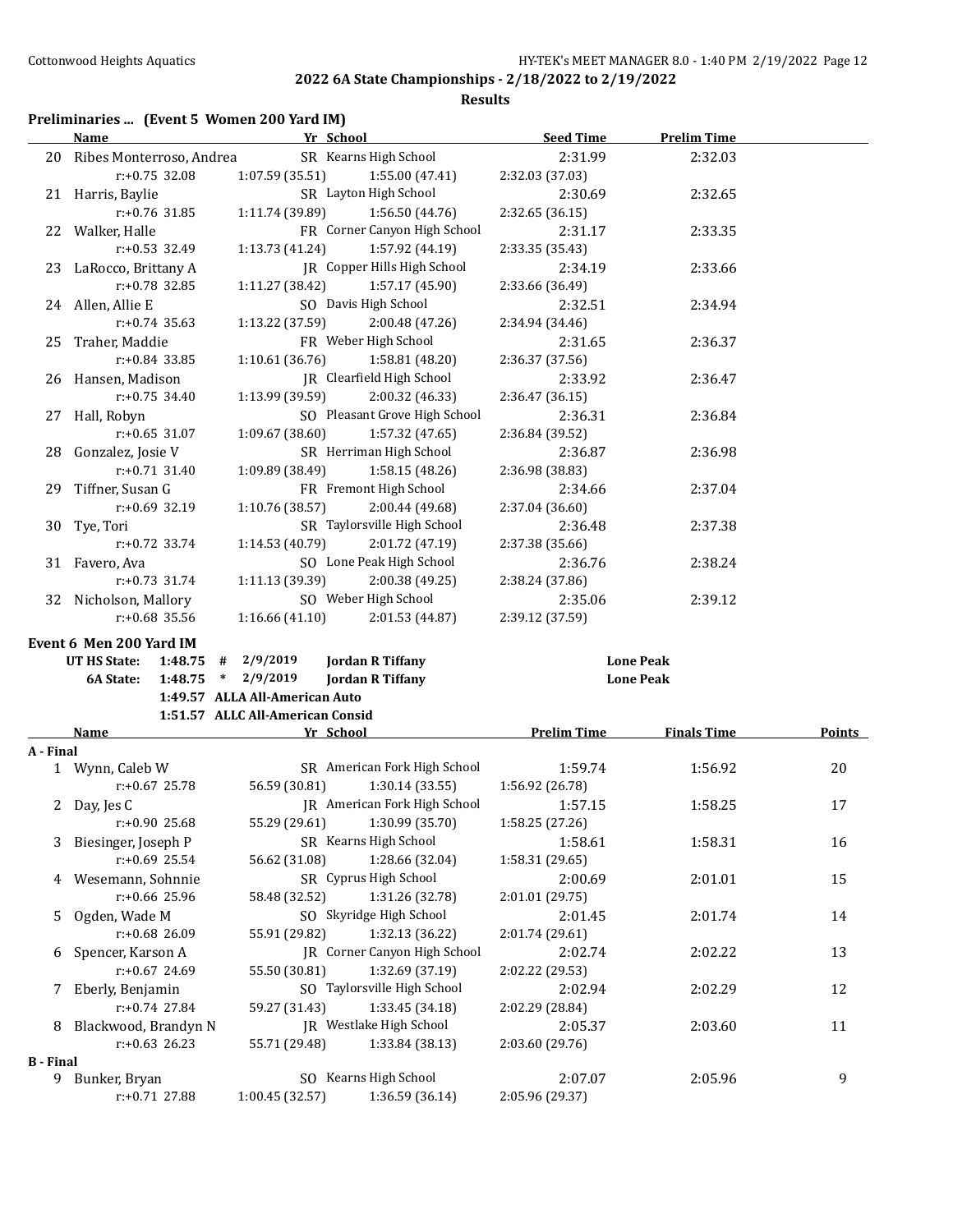**Results**

#### **B - Final ... (Event 6 Men 200 Yard IM)**

|    | Name                                | Yr School                        |                                     | <b>Prelim Time</b>         | <b>Finals Time</b> |              | <b>Points</b> |
|----|-------------------------------------|----------------------------------|-------------------------------------|----------------------------|--------------------|--------------|---------------|
|    | 10 Poulson, Gabe T                  |                                  | SR Pleasant Grove High School       | 2:06.26                    | 2:06.54            |              | 7             |
|    | $r: +0.87$ 26.72                    | 59.59 (32.87)                    | 1:38.14(38.55)                      | 2:06.54 (28.40)            |                    |              |               |
| 11 | Spencer, Konnor B                   |                                  | SO Corner Canyon High School        | 2:08.29                    | 2:07.35            |              | 6             |
|    | $r: +0.73$ 27.38                    | 1:00.35 (32.97)                  | 1:37.08 (36.73)                     | 2:07.35 (30.27)            |                    |              |               |
|    | 12 James, Truman S                  |                                  | FR American Fork High School        | 2:07.58                    | 2:07.71            |              | 5             |
|    | $r: +0.76$ 27.83                    | 1:01.05 (33.22)                  | 1:38.13 (37.08)                     | 2:07.71 (29.58)            |                    |              |               |
|    | 13 Davenport, Isaac                 |                                  | JR Weber High School                | 2:07.26                    | 2:08.53            |              | 4             |
|    | $r: +0.73$ 27.16                    | 1:00.60(33.44)                   | 1:37.83 (37.23)                     | 2:08.53 (30.70)            |                    |              |               |
|    | 14 Hammons, Hugh D                  |                                  | JR Corner Canyon High School        | 2:09.53                    | 2:09.58            |              | 3             |
|    | $r: +0.73$ 28.41                    | 1:01.61(33.20)                   | 1:40.43 (38.82)                     | 2:09.58 (29.15)            |                    |              |               |
|    | 15 Edwards, Nick                    |                                  | SR American Fork High School        | 2:10.09                    | 2:10.04            |              | 2             |
|    | $r: +0.7026.80$                     | 1:00.97 (34.17)                  | 1:37.81 (36.84)                     | 2:10.04 (32.23)            |                    |              |               |
|    | 16 Hill, Cooper C                   |                                  | JR Fremont High School              | 2:09.81                    | 2:10.05            |              | $\mathbf{1}$  |
|    | $r: +0.63$ 28.30                    | 59.83 (31.53)                    | 1:39.36 (39.53)                     | 2:10.05 (30.69)            |                    |              |               |
|    | Event 6 Men 200 Yard IM             |                                  |                                     |                            |                    |              |               |
|    | <b>UT HS State:</b><br>1:48.75<br># | 2/9/2019                         | <b>Jordan R Tiffany</b>             |                            | <b>Lone Peak</b>   |              |               |
|    | 1:48.75<br>6A State:<br>$\ast$      | 2/9/2019                         | <b>Jordan R Tiffany</b>             |                            | <b>Lone Peak</b>   |              |               |
|    |                                     | 1:49.57 ALLA All-American Auto   |                                     |                            |                    |              |               |
|    |                                     | 1:51.57 ALLC All-American Consid |                                     |                            |                    |              |               |
|    | <b>Name</b>                         | Yr School                        |                                     | <b>Seed Time</b>           | <b>Prelim Time</b> |              |               |
|    | <b>Preliminaries</b>                |                                  |                                     |                            |                    |              |               |
|    | 1 Day, Jes C                        |                                  | <b>IR</b> American Fork High School | 1:58.95                    | 1:57.15            | q            |               |
|    | $r: +0.78$ 25.05                    | 54.32 (29.27)                    | 1:29.71 (35.39)                     | 1:57.15 (27.44)            |                    |              |               |
|    | 2 Biesinger, Joseph P               |                                  | SR Kearns High School               | 2:03.62                    | 1:58.61            | q            |               |
|    | $r: +0.61$ 25.93                    | 57.24 (31.31)                    | 1:29.47 (32.23)                     | 1:58.61 (29.14)            |                    |              |               |
| 3  | Wynn, Caleb W                       |                                  | SR American Fork High School        | 2:01.12                    | 1:59.74            | q            |               |
|    | $r: +0.67$ 26.00                    | 57.04 (31.04)                    | 1:32.23 (35.19)                     | 1:59.74 (27.51)            |                    |              |               |
|    | 4 Wesemann, Sohnnie                 |                                  | SR Cyprus High School               | 2:00.66                    | 2:00.69            | q            |               |
|    | $r: +0.67$ 26.12                    | 57.93 (31.81)                    | 1:30.81 (32.88)                     | 2:00.69 (29.88)            |                    |              |               |
| 5. | Ogden, Wade M                       |                                  | SO Skyridge High School             | 2:03.94                    | 2:01.45            | q            |               |
|    | $r: +0.67$ 26.77                    | 56.99 (30.22)                    | 1:32.20 (35.21)                     | 2:01.45 (29.25)            |                    |              |               |
| 6  | Spencer, Karson A                   |                                  | JR Corner Canyon High School        | 2:03.50                    | 2:02.74            | q            |               |
|    | $r: +0.66$ 24.54                    | 54.96 (30.42)                    | 1:33.04 (38.08)                     | 2:02.74 (29.70)            |                    |              |               |
| 7  | Eberly, Benjamin                    |                                  | SO Taylorsville High School         | 2:06.82                    | 2:02.94            | q            |               |
|    | $r: +0.77$ 28.11                    | 59.41 (31.30)                    | 1:33.96 (34.55)                     | 2:02.94 (28.98)            |                    |              |               |
| 8  | Blackwood, Brandyn N                |                                  | JR Westlake High School             | 2:08.34                    | 2:05.37            | q            |               |
|    | $r: +0.63$ 26.00                    | 54.99 (28.99)                    | 1:33.63 (38.64)                     | 2:05.37 (31.74)            |                    |              |               |
|    | 9 Poulson, Gabe T                   |                                  | SR Pleasant Grove High School       | 2:07.98                    | 2:06.26            | $\mathsf{q}$ |               |
|    | r:+0.78 26.76                       | 1:00.20 (33.44)                  | 1:38.26 (38.06)                     | 2:06.26 (28.00)            |                    |              |               |
| 10 | Bunker, Bryan                       |                                  | SO Kearns High School               | 2:06.16                    | 2:07.07            | q            |               |
|    | r:+0.74 27.37                       | 1:00.34 (32.97)                  | 1:37.60 (37.26)                     | 2:07.07 (29.47)            |                    |              |               |
| 11 | Davenport, Isaac                    |                                  | JR Weber High School                | 2:07.56                    | 2:07.26            | $\mathbf q$  |               |
|    | r:+0.69 26.70                       | 1:00.46 (33.76)                  | 1:36.82 (36.36)                     | 2:07.26 (30.44)            |                    |              |               |
| 12 | James, Truman S                     |                                  | FR American Fork High School        | 2:08.44                    | 2:07.58            | q            |               |
|    | r:+0.76 27.59                       | 1:00.97 (33.38)                  | 1:38.35 (37.38)                     | 2:07.58 (29.23)            |                    |              |               |
| 13 | Spencer, Konnor B                   |                                  | SO Corner Canyon High School        | 2:08.38                    | 2:08.29            |              |               |
|    | r:+0.69 27.03                       | 59.88 (32.85)                    | 1:36.81 (36.93)                     | 2:08.29 (31.48)            |                    | q            |               |
|    | 14 Long, Carter D                   |                                  | SO Lone Peak High School            |                            |                    |              |               |
|    | r:+0.84 27.32                       | 1:03.07 (35.75)                  | 1:38.83 (35.76)                     | 2:10.78<br>2:08.93 (30.10) | 2:08.93            | q            |               |
|    | 15 Hammons, Hugh D                  |                                  | JR Corner Canyon High School        |                            |                    |              |               |
|    |                                     |                                  |                                     | 2:13.47                    | 2:09.53            | q            |               |
|    | r:+0.76 28.61                       | 1:01.95 (33.34)                  | 1:40.88 (38.93)                     | 2:09.53 (28.65)            |                    |              |               |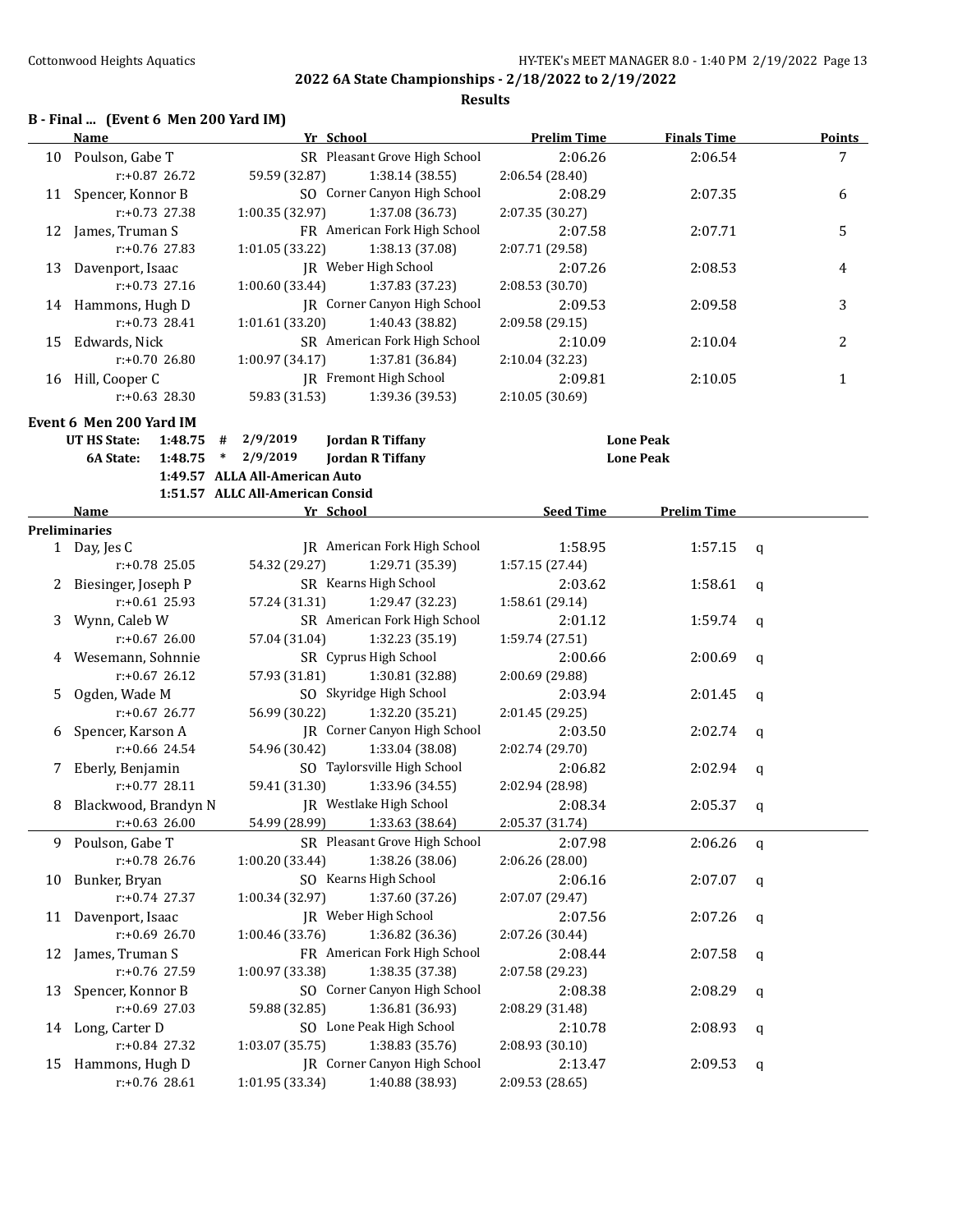**Results**

## **Preliminaries ... (Event 6 Men 200 Yard IM)**

|           | <b>Name</b>                            |                                | Yr School                         | <b>Seed Time</b>   | <b>Prelim Time</b>      |               |
|-----------|----------------------------------------|--------------------------------|-----------------------------------|--------------------|-------------------------|---------------|
|           | 16 Hill, Cooper C                      |                                | IR Fremont High School            | 2:10.90            | 2:09.81                 | $\mathbf{q}$  |
|           | $r$ :+0.63 28.46                       |                                | 59.54 (31.08) 1:39.96 (40.42)     | 2:09.81 (29.85)    |                         |               |
|           | 17 Edwards, Nick                       |                                | SR American Fork High School      | 2:12.00            | 2:10.09                 |               |
|           | r:+0.68 27.46                          | 1:01.60(34.14)                 | 1:38.51(36.91)                    | 2:10.09 (31.58)    |                         |               |
|           | 18 Smith, Austin                       |                                | SO Pleasant Grove High School     | 2:11.74            | 2:11.08                 |               |
|           | $r+0.69$ 28.37                         |                                | 1:01.56 (33.19) 1:40.38 (38.82)   | 2:11.08 (30.70)    |                         |               |
|           | 19 Skeen, Tyler                        |                                | SR West High School               | 2:13.93            | 2:11.12                 |               |
|           | r:+0.70 28.37                          | 1:02.50(34.13)                 | 1:39.88 (37.38)                   | 2:11.12 (31.24)    |                         |               |
|           | 20 Janzen, Andrew                      |                                | JR Riverton High School           | 2:10.34            | 2:11.38                 |               |
|           | $r: +0.69$ 27.38                       | 1:01.57 (34.19)                | 1:38.68 (37.11)                   | 2:11.38 (32.70)    |                         |               |
|           | 21 Poulson, Sam L                      |                                | FR Pleasant Grove High School     | 2:13.10            | 2:11.42                 |               |
|           | $r: +0.70$ 28.05                       | 1:02.74 (34.69)                | 1:40.40 (37.66)                   | 2:11.42 (31.02)    |                         |               |
|           | 22 Smith, Makai W                      |                                | FR Lone Peak High School          | 2:13.11            | 2:13.21                 |               |
|           | r:+0.89 29.21                          | 1:02.12 (32.91)                | 1:41.96 (39.84)                   | 2:13.21 (31.25)    |                         |               |
|           | 23 Rock, Tyler E                       |                                | JR Bingham High School            | 2:12.60            | 2:13.95                 |               |
|           | r:+0.71 29.37                          | 1:05.18 (35.81)                | 1:42.36 (37.18)                   | 2:13.95 (31.59)    |                         |               |
|           | 24 Miller, Connor R                    |                                | JR Herriman High School           | 2:11.87            | 2:14.15                 |               |
|           | $r: +0.71$ 28.68                       | 1:03.03(34.35)                 | 1:41.84 (38.81)                   | 2:14.15 (32.31)    |                         |               |
|           | 25 Crook, Matthew R                    |                                | JR Herriman High School           | 2:14.62            | 2:14.69                 |               |
|           | $r: +0.62$ 26.88                       | 1:00.88(34.00)                 | 1:40.91 (40.03)                   | 2:14.69 (33.78)    |                         |               |
|           | 26 Finlayson, Kaiden                   |                                | SR Pleasant Grove High School     | 2:12.62            | 2:15.29                 |               |
|           | r:+0.68 28.22                          | 1:01.82 (33.60)                | 1:40.67 (38.85)                   | 2:15.29 (34.62)    |                         |               |
|           | 27 Steadman, Hiroto O                  |                                | FR Lone Peak High School          | 2:15.28            | 2:15.43                 |               |
|           | r:+0.70 29.40                          | 1:04.80(35.40)                 | 1:43.52 (38.72)                   | 2:15.43 (31.91)    |                         |               |
|           | 28 Jackson, Brady N                    |                                | SO Mountain Ridge High School     | 2:16.26            | 2:17.35                 |               |
|           | $r: +0.67$ 26.94                       | 1:02.85(35.91)                 | 1:44.50 (41.65)                   | 2:17.35 (32.85)    |                         |               |
|           | 29 Hill, Payton                        |                                | SO Riverton High School           | 2:15.71            | 2:18.72                 |               |
|           | r:+0.81 29.00                          | 1:03.70(34.70)                 | 1:47.69 (43.99)                   | 2:18.72 (31.03)    |                         |               |
|           | 30 Smith, Koen C                       |                                | SO Cyprus High School             | 2:05.75            | 2:19.59                 |               |
|           | $r: +0.66$ 31.69                       | 1:10.52(38.83)                 | 1:48.18 (37.66)                   | 2:19.59 (31.41)    |                         |               |
|           | 31 Parker, Benjamin R                  |                                | JR Fremont High School            | 2:17.49            | 2:20.09                 |               |
|           | $r: +0.65$ 28.20                       | 1:03.79(35.59)                 | 1:47.32 (43.53)                   | 2:20.09 (32.77)    |                         |               |
|           | 32 Eichelberger, Kaden J               |                                | SR Copper Hills High School       | 2:18.03            | 2:21.84                 |               |
|           | r:+0.80 29.77                          |                                | $1:05.66(35.89)$ $1:48.55(42.89)$ | 2:21.84 (33.29)    |                         |               |
|           | <b>Event 7 Women 50 Yard Freestyle</b> |                                |                                   |                    |                         |               |
|           | UT HS State:                           | $23.25$ # $2/11/2005$          | J. Fredsall / S. Watchorn         |                    | <b>Kearns</b>           |               |
|           | 6A State:                              |                                | 24.46 * 2/18/2022 Anna Wekluk     |                    | <b>Mountain Ridge-C</b> |               |
|           |                                        | 23.20 ALLA All-American Auto   |                                   |                    |                         |               |
|           |                                        | 23.54 ALLC All-American Consid |                                   |                    |                         |               |
|           | Name                                   |                                | Yr School                         | <b>Prelim Time</b> | <b>Finals Time</b>      | <b>Points</b> |
| A - Final |                                        |                                |                                   |                    |                         |               |
|           | 1 Fa, Ofa N                            |                                | FR West High School               | 24.87              | 24.53                   | 20            |
|           | $r: +0.67$                             |                                |                                   |                    |                         |               |
| 2         | Harding, Addie S                       |                                | FR American Fork High School      | 25.12              | 25.00                   | 17            |
|           | $r: +0.73$                             |                                |                                   |                    |                         |               |
| 3         | Scoville, Sophie                       |                                | FR Pleasant Grove High School     | 24.94              | 25.01                   | 16            |
|           | $r: +0.76$                             |                                |                                   |                    |                         |               |
| 4         | Walker, Layla<br>$r: +0.70$            |                                | JR Weber High School              | 25.20              | 25.13                   | 15            |
| 5         | Hansen, Gennovah M                     |                                | JR Mountain Ridge High School     | 25.33              | 25.22                   | 14            |
|           | $r: +0.72$                             |                                |                                   |                    |                         |               |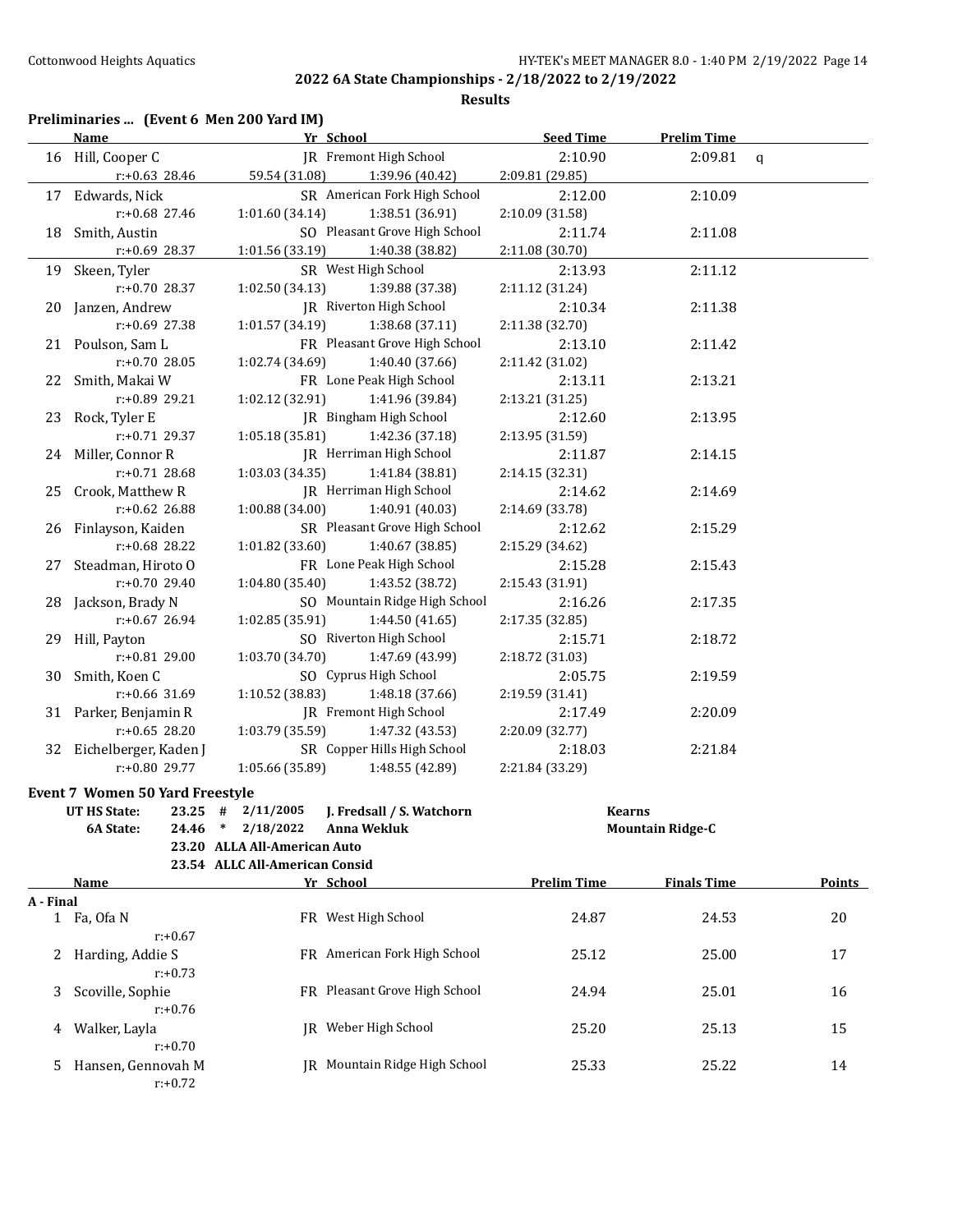|                  | A - Final  (Event 7 Women 50 Yard Freestyle)<br>Name |                                                                                       | Yr School                     | <b>Prelim Time</b> | <b>Finals Time</b>      | <b>Points</b> |
|------------------|------------------------------------------------------|---------------------------------------------------------------------------------------|-------------------------------|--------------------|-------------------------|---------------|
| 6                | Rich, Chalisse<br>$r: +0.70$                         |                                                                                       | JR Mountain Ridge High School | 25.46              | 25.42                   | 13            |
|                  | Egbert, Dylan<br>$r: +0.69$                          |                                                                                       | SO Lone Peak High School      | 25.54              | 25.81                   | 12            |
| 8                | Horne, Jamie N                                       |                                                                                       | SR Kearns High School         | 25.23              | 25.83                   | 11            |
| <b>B</b> - Final | $r: +0.73$                                           |                                                                                       |                               |                    |                         |               |
|                  | 9 Ohlson, Breeze A<br>$r: +0.70$                     |                                                                                       | SO Herriman High School       | 25.57              | 25.25                   | 9             |
| 10               | Egbert, Londyn<br>$r: +0.61$                         |                                                                                       | SR Lone Peak High School      | 25.86              | 25.91                   | 7             |
| 11               | Chase, Sydney R<br>$r: +0.62$                        |                                                                                       | SR Fremont High School        | 25.96              | 26.05                   | 6             |
| 12               | Reidhead, Katelyn<br>$r: +0.66$                      |                                                                                       | SR Bingham High School        | 25.97              | 26.07                   | 5             |
| 13               | Portillo, Sophia<br>$r: +0.69$                       |                                                                                       | SR Mountain Ridge High School | 26.34              | 26.30                   | 4             |
| 14               | Pilcher, Rori<br>$r: +0.72$                          |                                                                                       | SR Cyprus High School         | 26.15              | 26.37                   | 3             |
| 15               | Holladay, Kaitlyn<br>$r: +0.72$                      |                                                                                       | SR Farmington High School     | 26.03              | 26.46                   | 2             |
| 16               | Reittinger, Elle J<br>$r: +0.69$                     |                                                                                       | SR Mountain Ridge High School | 26.27              | 26.70                   | $\mathbf{1}$  |
|                  | 6A State:<br>24.46                                   | 2/18/2022<br>$\ast$<br>23.20 ALLA All-American Auto<br>23.54 ALLC All-American Consid | <b>Anna Wekluk</b>            |                    | <b>Mountain Ridge-C</b> |               |
|                  | <b>Name</b>                                          |                                                                                       | Yr School                     | <b>Seed Time</b>   | <b>Prelim Time</b>      |               |
|                  | <b>Preliminaries</b>                                 |                                                                                       |                               |                    |                         |               |
|                  | 1 Fa, Ofa N<br>$r: +0.76$                            |                                                                                       | FR West High School           | 25.11              | 24.87                   | q             |
| 2                | Scoville, Sophie<br>$r: +0.77$                       |                                                                                       | FR Pleasant Grove High School | 24.94              | 24.94                   | q             |
|                  | 3 Harding, Addie S<br>r:+0.61                        |                                                                                       | FR American Fork High School  | 25.34              | 25.12                   | q             |
| 4                | Walker, Layla<br>$r: +0.74$                          |                                                                                       | JR Weber High School          | 25.56              | 25.20                   | q             |
| 5                | Horne, Jamie N<br>$r: +0.74$                         |                                                                                       | SR Kearns High School         | 25.05              | 25.23                   | q             |
| b                | Hansen, Gennovah M<br>$r: +0.74$                     |                                                                                       | JR Mountain Ridge High School | 25.53              | 25.33                   | q             |
| 7                | Rich, Chalisse<br>$r: +0.73$                         |                                                                                       | JR Mountain Ridge High School | 25.55              | 25.46                   | q             |
| 8                | Egbert, Dylan<br>$r: +0.71$                          |                                                                                       | SO Lone Peak High School      | 25.52              | 25.54                   | q             |
| 9                | Ohlson, Breeze A<br>$r: +0.71$                       |                                                                                       | SO Herriman High School       | 25.38              | 25.57                   | q             |
| 10               | Egbert, Londyn<br>$r: +0.68$                         |                                                                                       | SR Lone Peak High School      | 26.06              | 25.86                   | q             |
| 11               | Chase, Sydney R<br>$r: +0.67$                        |                                                                                       | SR Fremont High School        | 26.31              | 25.96                   | $\mathbf q$   |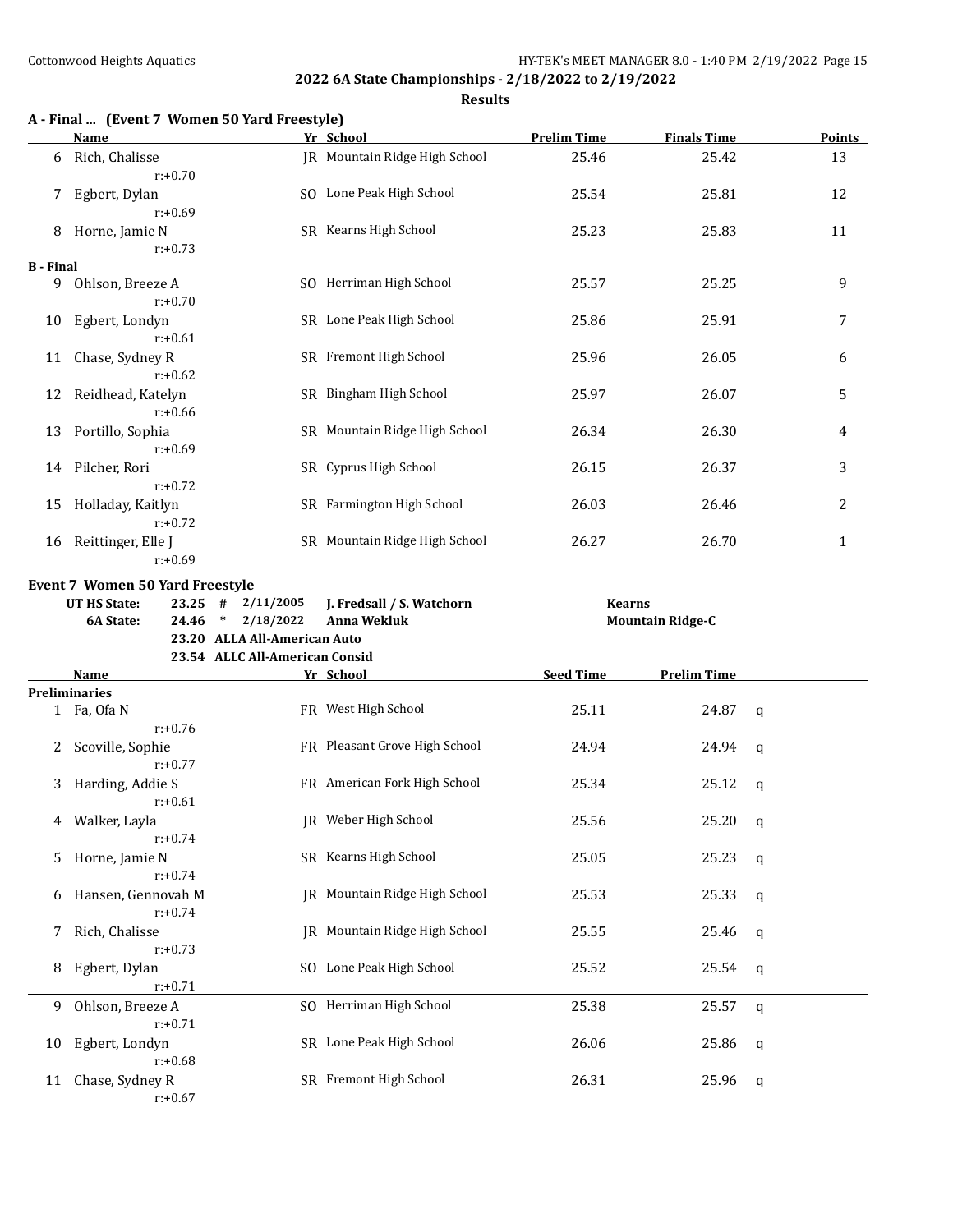|           | Preliminaries  (Event 7 Women 50 Yard Freestyle) |                                |                               |                    |                    |               |
|-----------|--------------------------------------------------|--------------------------------|-------------------------------|--------------------|--------------------|---------------|
|           | Name                                             |                                | Yr School                     | <b>Seed Time</b>   | <b>Prelim Time</b> |               |
| 12        | Reidhead, Katelyn<br>$r: +0.68$                  |                                | SR Bingham High School        | 25.85              | 25.97              | $\mathbf q$   |
| 13        | Holladay, Kaitlyn<br>$r: +0.69$                  |                                | SR Farmington High School     | 25.82              | 26.03              | q             |
| 14        | Pilcher, Rori<br>$r: +0.67$                      |                                | SR Cyprus High School         | 26.49              | 26.15              | q             |
| 15        | Huo, Jaci                                        |                                | JR Taylorsville High School   | 25.99              | 26.23              | $\mathbf q$   |
| 16        | $r: +0.75$<br>Reittinger, Elle J<br>$r: +0.73$   |                                | SR Mountain Ridge High School | 26.79              | 26.27              | q             |
| 17        | Portillo, Sophia<br>$r: +0.72$                   |                                | SR Mountain Ridge High School | 26.50              | 26.34              |               |
| 18        | Lincoln, Elizabeth A<br>$r: +0.65$               |                                | JR Westlake High School       | 26.60              | 26.35              |               |
| 19        | Peters, Cassidy<br>$r: +0.78$                    |                                | IR Layton High School         | 26.43              | 26.40              |               |
| 20        | Adamson, Livvie M<br>$r: +0.73$                  |                                | SR American Fork High School  | 26.87              | 26.44              |               |
| 21        | Mortensen, Brooke<br>$r: +0.76$                  |                                | JR Weber High School          | 26.72              | 26.53              |               |
| 22        | Leeper, McKella A<br>$r: +0.77$                  |                                | SR Herriman High School       | 25.84              | 26.60              |               |
| 23        | Nash, Ayrie M<br>$r: +0.67$                      |                                | FR Kearns High School         | 26.23              | 26.82              |               |
| 24        | Dunn, Lina<br>$r: +0.79$                         |                                | SR Farmington High School     | 26.57              | 26.94              |               |
| 25        | Willits, Kaira<br>$r: +0.67$                     |                                | JR Skyridge High School       | 26.82              | 26.95              |               |
| 26        | Smith, Eden<br>$r: +0.73$                        |                                | JR Pleasant Grove High School | 25.82              | 27.04              |               |
| 27        | Andersen, Maddie<br>$r: +0.79$                   |                                | SR American Fork High School  | 26.96              | 27.07              |               |
| 28        | Gardiner, Annaka<br>$r: +0.80$                   |                                | JR Lone Peak High School      | 27.20              | 27.20              |               |
| 29        | Salzman, Madison S<br>r:+0.63                    |                                | FR Syracuse High School       | 27.15              | 27.32              |               |
| 30        | Balasa, Aileen C<br>$r: +0.79$                   |                                | JR West High School           | 27.32              | 27.43              |               |
|           | 31 Matthews, Jayde<br>$r: +0.67$                 |                                | JR Skyridge High School       | 27.43              | 27.50              |               |
|           | <b>Event 8 Men 50 Yard Freestyle</b>             |                                |                               |                    |                    |               |
|           | <b>UT HS State:</b><br>20.60#                    | 2/8/1997                       | <b>Billy Betz</b>             | Logan              |                    |               |
|           | 6A State:<br>20.89 *                             | 2/14/2020                      | <b>Cameron Barney</b>         | Westlake           |                    |               |
|           |                                                  | 20.54 ALLA All-American Auto   |                               |                    |                    |               |
|           |                                                  | 20.91 ALLC All-American Consid |                               |                    |                    |               |
|           | <u>Name</u>                                      |                                | Yr School                     | <b>Prelim Time</b> | <b>Finals Time</b> | <b>Points</b> |
| A - Final |                                                  |                                |                               |                    |                    |               |
|           | 1 Barney, Cameron A<br>$r: +0.69$                |                                | SR Westlake High School       | 21.97              | 21.54              | 20            |
|           | 2 Jackson, Trey<br>$r: +0.66$                    |                                | SR Mountain Ridge High School | 21.62              | 21.56              | 17            |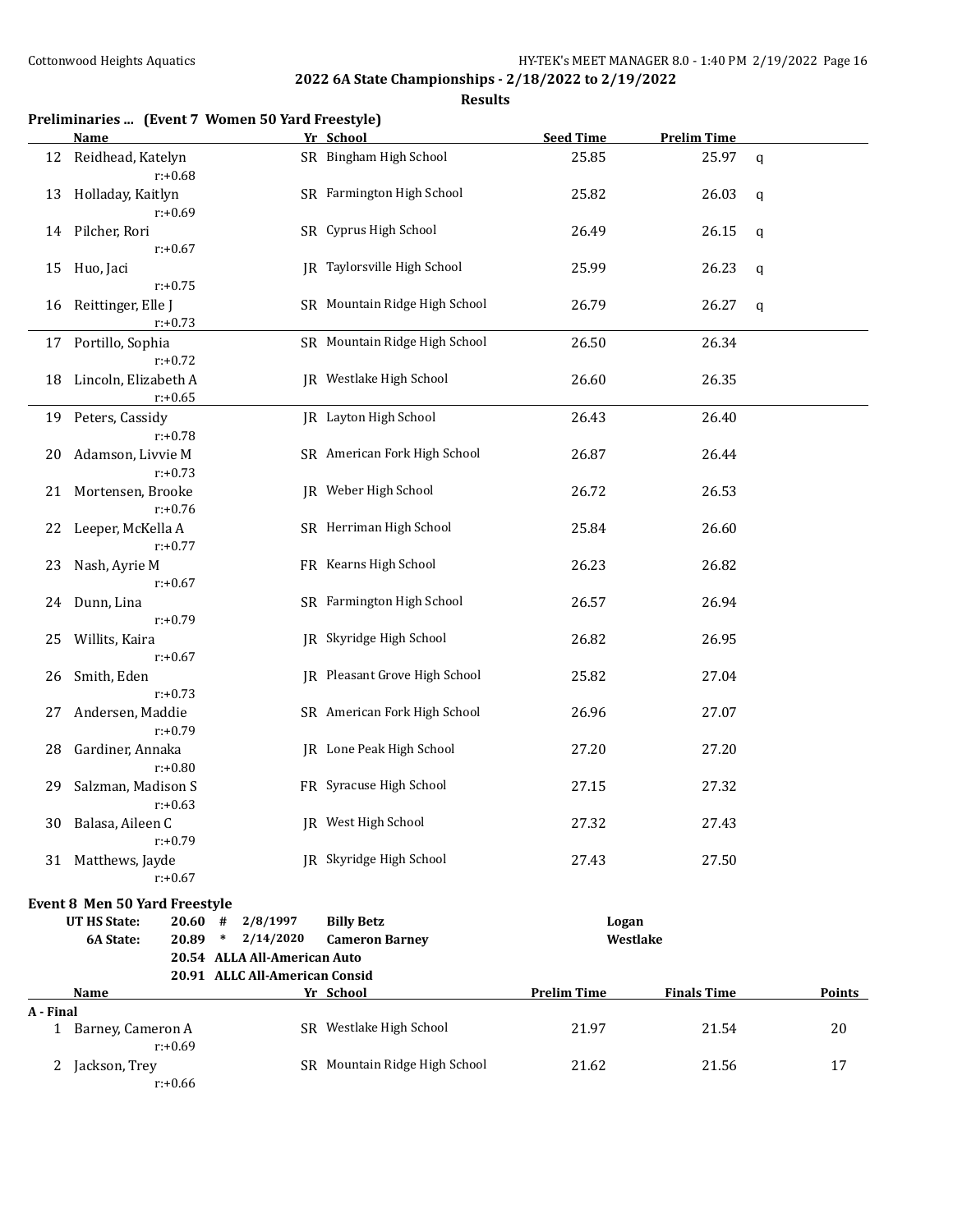**A - Final ... (Event 8 Men 50 Yard Freestyle)**

r:+0.76

#### **2022 6A State Championships - 2/18/2022 to 2/19/2022**

**Results**

**Name Yr School Prelim Time Finals Time Points**

| 3                | Nunez-lanza, Angel A<br>$r: +0.61$   |                                | SR Hunter High School          | 21.68            | 21.71              |              | 16             |
|------------------|--------------------------------------|--------------------------------|--------------------------------|------------------|--------------------|--------------|----------------|
| 4                | Carlson, Sam M<br>$r: +0.65$         |                                | IR Davis High School           | 22.29            | 21.91              |              | 15             |
| 5                | Portillo, Sawyer P<br>$r: +0.62$     |                                | SO Syracuse High School        | 21.86            | 21.94              |              | 14             |
| 6                | McNeill, Ryan P<br>$r: +0.69$        |                                | JR Corner Canyon High School   | 22.20            | 22.13              |              | 13             |
| 7                | Barlow, Jaxon<br>$r: +0.73$          |                                | SR Corner Canyon High School   | 22.45            | 22.26              |              | 12             |
| 8                | Williams, Samuel B<br>$r: +0.66$     |                                | SO Roy High School             | 22.31            | 22.30              |              | 11             |
| <b>B</b> - Final |                                      |                                |                                |                  |                    |              |                |
| 9                | Weller, Sam<br>$r: +0.67$            |                                | JR Mountain Ridge High School  | 22.99            | 22.49              |              | 9              |
| 10               | Andrews, Carson K<br>$r: +0.65$      |                                | <b>IR</b> Herriman High School | 22.69            | 22.61              |              | 7              |
| 11               | Elliott, Wesley<br>$r: +0.72$        |                                | SR Hunter High School          | 23.21            | 22.75              |              | 6              |
| 12               | Morgan, Adam C<br>$r: +0.71$         |                                | JR Roy High School             | 23.20            | 22.99              |              | 5              |
| 13               | Draxler, Mason T<br>$r: +0.76$       |                                | JR Farmington High School      | 22.54            | 23.00              |              | 4              |
| 14               | Ji, Richard<br>$r: +0.61$            |                                | SR West High School            | 22.93            | 23.15              |              | 3              |
| 15               | Andersen, Nate D<br>$r: +0.70$       |                                | SR Pleasant Grove High School  | 23.10            | 23.28              |              | $\overline{c}$ |
|                  | 16 Fairbanks, Braden P<br>$r: +0.64$ |                                | SR Pleasant Grove High School  | 23.18            | 23.37              |              | $\mathbf{1}$   |
|                  | Event 8 Men 50 Yard Freestyle        |                                |                                |                  |                    |              |                |
|                  | <b>UT HS State:</b><br>$20.60$ #     | 2/8/1997                       | <b>Billy Betz</b>              | Logan            |                    |              |                |
|                  | 6A State:<br>$20.89$ *               | 2/14/2020                      | <b>Cameron Barney</b>          | Westlake         |                    |              |                |
|                  |                                      | 20.54 ALLA All-American Auto   |                                |                  |                    |              |                |
|                  |                                      | 20.91 ALLC All-American Consid |                                |                  |                    |              |                |
|                  | Name                                 |                                | Yr School                      | <b>Seed Time</b> | <b>Prelim Time</b> |              |                |
|                  | <b>Preliminaries</b>                 |                                |                                |                  |                    |              |                |
|                  | 1 Jackson, Trey<br>$r: +0.57$        |                                | SR Mountain Ridge High School  | 22.21            | 21.62              | $\mathbf q$  |                |
| 2                | Nunez-lanza, Angel A<br>$r: +0.63$   |                                | SR Hunter High School          | 21.71            | 21.68              | $\mathbf{q}$ |                |
| 3                | Portillo, Sawyer P<br>$r: +0.73$     |                                | SO Syracuse High School        | 22.19            | 21.86              | $\mathbf{q}$ |                |
| 4                | Barney, Cameron A<br>$r: +0.71$      |                                | SR Westlake High School        | 22.14            | 21.97              | $\mathbf{q}$ |                |
| 5                | McNeill, Ryan P<br>$r: +0.70$        |                                | JR Corner Canyon High School   | 22.71            | 22.20              | q            |                |
| 6                | Carlson, Sam M<br>$r: +0.71$         |                                | <b>IR</b> Davis High School    | 22.05            | 22.29              | q            |                |
| 7                | Williams, Samuel B<br>$r: +0.68$     |                                | SO Roy High School             | 22.62            | 22.31              | $\mathbf{q}$ |                |

8 Barlow, Jaxon SR Corner Canyon High School 22.78 22.45 q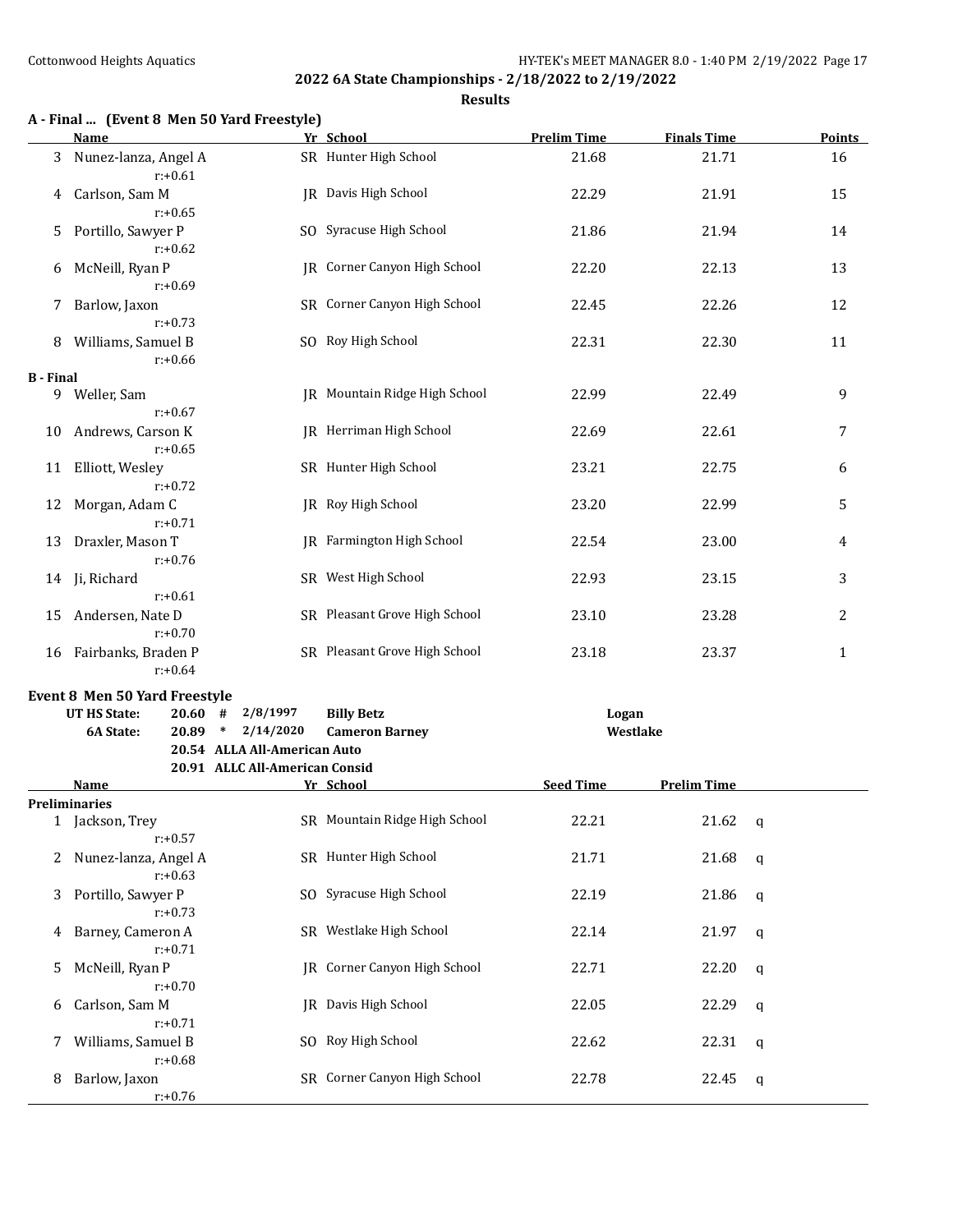|       | <b>Name</b>                                 | Yr School                        | <b>Seed Time</b> | <b>Prelim Time</b> |   |
|-------|---------------------------------------------|----------------------------------|------------------|--------------------|---|
| 9     | Draxler, Mason T<br>$r: +0.76$              | <b>IR</b> Farmington High School | 22.66            | 22.54              | q |
| 10    | Andrews, Carson K<br>$r: +0.66$             | <b>IR</b> Herriman High School   | 22.72            | 22.69              | q |
| 11    | Ji, Richard<br>$r: +0.59$                   | SR West High School              | 23.17            | 22.93              | q |
| 12    | Weller, Sam                                 | JR Mountain Ridge High School    | 22.90            | 22.99              | q |
| 13    | $r: +0.68$<br>Andersen, Nate D              | SR Pleasant Grove High School    | 23.49            | 23.10              | q |
| 14    | $r: +0.71$<br>Fairbanks, Braden P           | SR Pleasant Grove High School    | 23.09            | 23.18              | q |
| 15    | $r: +0.65$<br>Morgan, Adam C                | <b>IR</b> Roy High School        | 23.58            | 23.20              | q |
| 16    | $r: +0.73$<br>Elliott, Wesley<br>$r: +0.63$ | SR Hunter High School            | 23.19            | 23.21              | q |
|       | 17 Langenbacher, Jakob M                    | SR Layton High School            | 23.31            | 23.27              |   |
|       | $r: +0.70$                                  |                                  |                  |                    |   |
| 18    | Moes, Drew C<br>$r: +0.71$                  | SO Herriman High School          | 23.79            | 23.28              |   |
| 19    | Nydegger, Ki                                | SR Pleasant Grove High School    | 23.05            | 23.38              |   |
|       | $r: +0.67$                                  |                                  |                  |                    |   |
| 20    | Harris, Nathaniel K<br>$r: +0.69$           | IR Pleasant Grove High School    | 23.95            | 23.68              |   |
| 21    | Deller, Luke J<br>$r: +0.72$                | SR Davis High School             | 23.25            | 23.71              |   |
| 22    | Turnbow, Caleb<br>$r: +0.64$                | SR Mountain Ridge High School    | 23.60            | 23.73              |   |
| 23    | Theriault, Lincoln<br>$r: +0.74$            | SO Mountain Ridge High School    | 23.63            | 23.74              |   |
| $*24$ | Van Leeuwen, Cade<br>$r: +0.77$             | SR Riverton High School          | 23.70            | 23.78              |   |
| $*24$ | Buchanan, Wyatt S<br>$r: +0.72$             | SR Westlake High School          | 24.22            | 23.78              |   |
| 26    | Morrison, Tanner<br>$r: +0.67$              | SR Riverton High School          | 23.76            | 23.94              |   |
|       | 27 Davis, Hayden<br>$r: +0.73$              | SR Farmington High School        | 24.17            | 24.01              |   |
|       | 28 Harris, Caden N<br>$r: +0.66$            | SR Fremont High School           | 23.57            | 24.14              |   |
| 29    | Lyman, John<br>$r: +0.79$                   | <b>IR</b> Farmington High School | 24.07            | 24.28              |   |
| 30    | Wall, Phillip<br>$r: +0.69$                 | SR Farmington High School        | 24.12            | 24.31              |   |
|       | 31 Paixao De Araujo, Arthur<br>$r: +0.73$   | SR Cyprus High School            | 24.26            | 24.59              |   |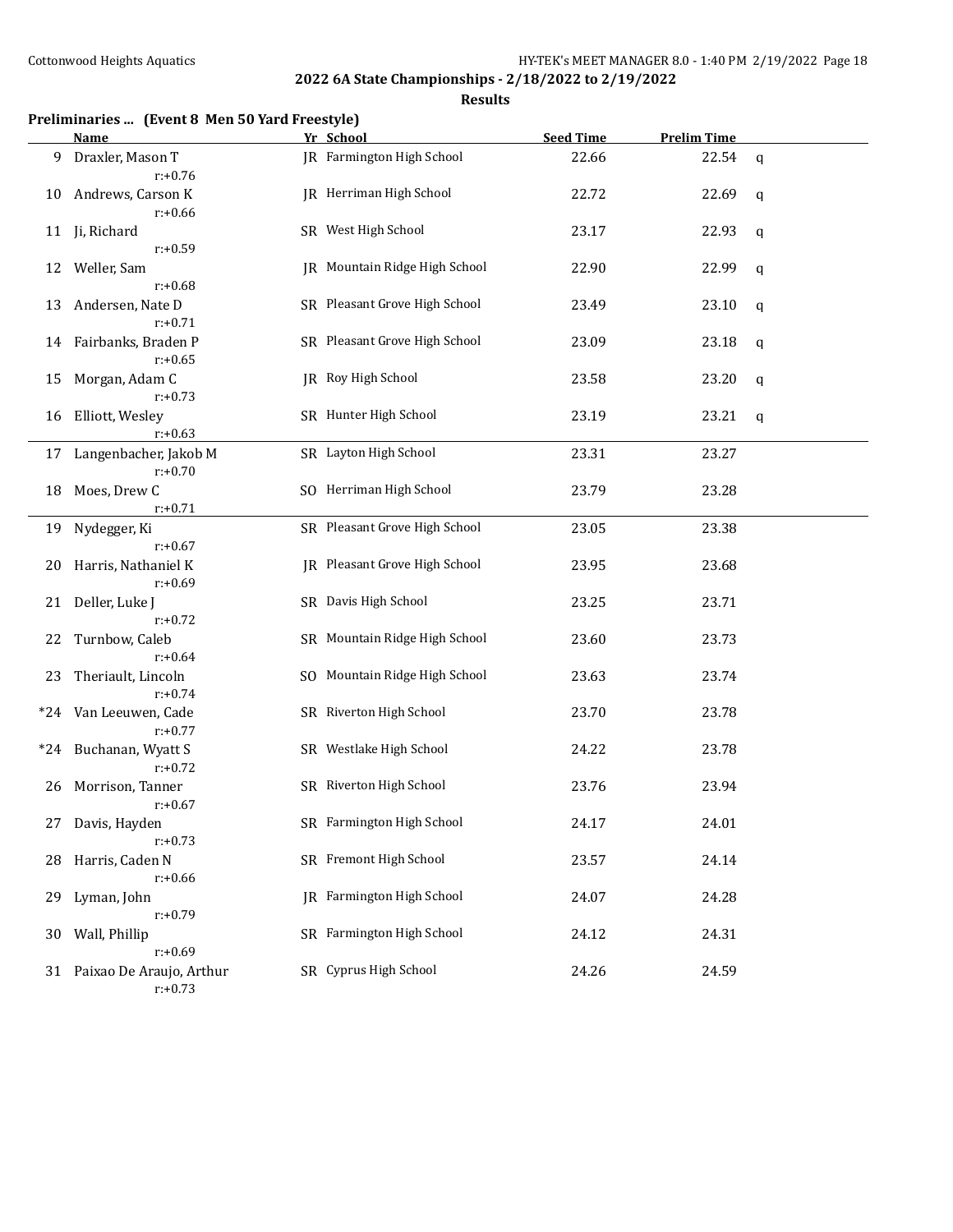|                  | <b>Event 9 Women 100 Yard Butterfly</b>  |           |                                |                               |                    |                      |   |                |
|------------------|------------------------------------------|-----------|--------------------------------|-------------------------------|--------------------|----------------------|---|----------------|
|                  | UT HS State:                             | $54.61$ # | 2/14/2014                      | <b>Lillian F Moore</b>        | <b>Skyline</b>     |                      |   |                |
|                  | 6A State:                                | $57.42$ * | 2/14/2020                      | <b>Rivers Johnson</b>         |                    | <b>Corner Canyon</b> |   |                |
|                  |                                          |           | 54.42 ALLA All-American Auto   |                               |                    |                      |   |                |
|                  |                                          |           | 55.49 ALLC All-American Consid |                               |                    |                      |   |                |
|                  | Name                                     |           |                                | Yr School                     | <b>Prelim Time</b> | <b>Finals Time</b>   |   | Points         |
| A - Final        |                                          |           |                                |                               |                    |                      |   |                |
|                  | 1 Wekluk, Anna R<br>$r: +0.77$ 27.23     |           |                                | SR Mountain Ridge High School | 58.38              | 59.26                |   | 20             |
|                  |                                          |           | 59.26 (32.03)                  |                               |                    |                      |   |                |
| 2                | Brennan, Madeleine L<br>$r: +0.71$ 28.25 |           | 1:00.17 (31.92)                | SR West High School           | 1:00.13            | 1:00.17              |   | 17             |
|                  |                                          |           |                                | FR Kearns High School         |                    |                      |   |                |
| 3                | Young, Mehlissa N<br>$r: +0.75$ 28.60    |           | 1:01.06 (32.46)                |                               | 1:01.04            | 1:01.06              |   | 16             |
|                  | 4 Wilson, Grace A                        |           |                                | FR Lone Peak High School      |                    | 1:01.23              |   | 15             |
|                  | r:+0.78 28.72                            |           | 1:01.23 (32.51)                |                               | 1:01.35            |                      |   |                |
| 5.               | Rasband, Chloe M                         |           |                                | SO Layton High School         | 1:01.77            | 1:01.25              |   | 14             |
|                  | $r: +0.71$ 28.85                         |           | 1:01.25 (32.40)                |                               |                    |                      |   |                |
| 6                | Cooper, Caroline                         |           |                                | JR West High School           | 1:01.54            | 1:01.30              |   | 13             |
|                  | $r: +0.70$ 28.68                         |           | 1:01.30 (32.62)                |                               |                    |                      |   |                |
| 7.               | Baliguat, Olivia H                       |           |                                | IR Westlake High School       | 1:01.16            | 1:01.95              |   | 12             |
|                  | $r: +0.66$ 28.76                         |           | 1:01.95 (33.19)                |                               |                    |                      |   |                |
|                  | 8 Haymond, Lucy                          |           |                                | FR Riverton High School       | 1:02.40            | 1:03.07              |   | 11             |
|                  | $r: +0.75$ 29.47                         |           | 1:03.07 (33.60)                |                               |                    |                      |   |                |
| <b>B</b> - Final |                                          |           |                                |                               |                    |                      |   |                |
|                  | 9 Watson, Kya                            |           |                                | SR Riverton High School       | 1:02.51            | 1:02.47              |   | 9              |
|                  | $r: +0.71$ 29.11                         |           | 1:02.47 (33.36)                |                               |                    |                      |   |                |
|                  | 10 Pollmann, Kate N                      |           |                                | JR Skyridge High School       | 1:05.36            | 1:03.63              |   | 7              |
|                  | $r: +0.78$ 29.21                         |           | 1:03.63 (34.42)                |                               |                    |                      |   |                |
|                  | 11 Fox, Faith                            |           |                                | SO Riverton High School       | 1:04.07            | 1:04.00              |   | 6              |
|                  | $r: +0.67$ 30.29                         |           | 1:04.00 (33.71)                |                               |                    |                      |   |                |
| 12               | Taylor, Kaia M                           |           |                                | JR American Fork High School  | 1:03.83            | 1:04.32              |   | 5              |
|                  | $r: +0.61$ 29.60                         |           | 1:04.32 (34.72)                |                               |                    |                      |   |                |
| 13               | Lam, Kalie                               |           |                                | SR Hunter High School         | 1:05.59            | 1:05.02              |   | 4              |
|                  | $r: +0.65$ 29.80                         |           | 1:05.02 (35.22)                |                               |                    |                      |   |                |
|                  | 14 Mott, Gracelyn R                      |           |                                | SO Syracuse High School       | 1:05.94            | 1:05.94              |   | 3              |
|                  | $r: +0.71$ 30.36                         |           | 1:05.94 (35.58)                |                               |                    |                      |   |                |
|                  | 15 Leon, Adriana                         |           |                                | SR Cyprus High School         | 1:05.34            | 1:06.26              |   | $\overline{2}$ |
|                  | $r: +0.75$ 30.51                         |           | 1:06.26 (35.75)                |                               |                    |                      |   |                |
|                  | 16 Lamborn, Jackie                       |           |                                | SR Layton High School         | 1:06.62            | 1:07.10              |   | $\mathbf{1}$   |
|                  | $r: +0.70$ 31.06                         |           | 1:07.10 (36.04)                |                               |                    |                      |   |                |
|                  | <b>Event 9 Women 100 Yard Butterfly</b>  |           |                                |                               |                    |                      |   |                |
|                  | <b>UT HS State:</b>                      | 54.61#    | 2/14/2014                      | <b>Lillian F Moore</b>        | <b>Skyline</b>     |                      |   |                |
|                  | 6A State:                                | $57.42$ * | 2/14/2020                      | <b>Rivers Johnson</b>         |                    | <b>Corner Canyon</b> |   |                |
|                  |                                          |           | 54.42 ALLA All-American Auto   |                               |                    |                      |   |                |
|                  |                                          |           | 55.49 ALLC All-American Consid |                               |                    |                      |   |                |
|                  | Name                                     |           |                                | Yr School                     | <b>Seed Time</b>   | <b>Prelim Time</b>   |   |                |
|                  | <b>Preliminaries</b>                     |           |                                |                               |                    |                      |   |                |
|                  | 1 Wekluk, Anna R                         |           |                                | SR Mountain Ridge High School | 57.86              | 58.38                | q |                |
|                  | $r: +0.75$ 26.58                         |           | 58.38 (31.80)                  |                               |                    |                      |   |                |
|                  | 2 Brennan, Madeleine L                   |           |                                | SR West High School           | 59.36              | 1:00.13              | q |                |
|                  | $r: +0.83$ 28.74                         |           | 1:00.13 (31.39)                |                               |                    |                      |   |                |
| 3                | Young, Mehlissa N                        |           |                                | FR Kearns High School         | 1:01.97            | 1:01.04              | q |                |
|                  | r:+0.75 29.41                            |           | 1:01.04 (31.63)                |                               |                    |                      |   |                |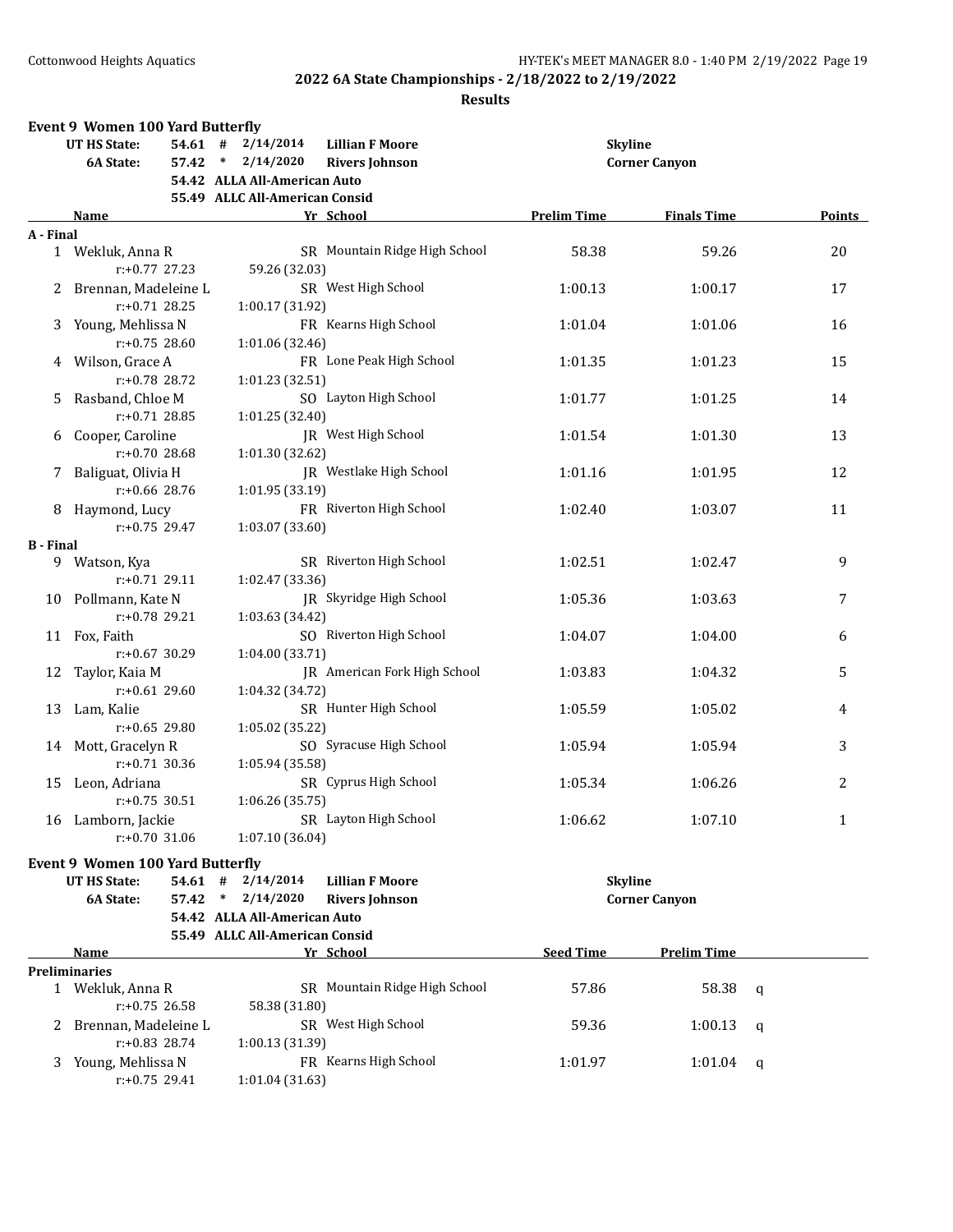|    | Preliminaries  (Event 9 Women 100 Yard Butterfly) |                 |                               |                  |                    |              |
|----|---------------------------------------------------|-----------------|-------------------------------|------------------|--------------------|--------------|
|    | <b>Name</b>                                       |                 | Yr School                     | <b>Seed Time</b> | <b>Prelim Time</b> |              |
| 4  | Baliguat, Olivia H<br>$r: +0.68$ 28.74            | 1:01.16 (32.42) | JR Westlake High School       | 1:03.98          | 1:01.16            | $\mathbf q$  |
|    | Wilson, Grace A                                   |                 | FR Lone Peak High School      | 1:01.71          | 1:01.35            |              |
| 5  | r:+0.79 28.68                                     | 1:01.35 (32.67) |                               |                  |                    | q            |
| 6  | Cooper, Caroline                                  |                 | JR West High School           | 1:01.65          | 1:01.54            | q            |
|    | $r: +0.73$ 28.56                                  | 1:01.54 (32.98) |                               |                  |                    |              |
| 7  | Rasband, Chloe M                                  |                 | SO Layton High School         | 1:01.50          | 1:01.77            | q            |
|    | r:+0.77 29.08                                     | 1:01.77 (32.69) |                               |                  |                    |              |
| 8  | Haymond, Lucy                                     |                 | FR Riverton High School       | 1:04.19          | 1:02.40            | q            |
|    | r:+0.69 29.01                                     | 1:02.40 (33.39) |                               |                  |                    |              |
| 9  | Watson, Kya                                       |                 | SR Riverton High School       | 1:03.16          | 1:02.51            | $\mathsf{q}$ |
|    | $r: +0.68$ 28.40                                  | 1:02.51 (34.11) |                               |                  |                    |              |
| 10 | Taylor, Kaia M                                    |                 | JR American Fork High School  | 1:02.93          | 1:03.83            | $\mathbf q$  |
|    | $r: +0.73$ 30.17                                  | 1:03.83 (33.66) |                               |                  |                    |              |
| 11 | Fox, Faith                                        |                 | SO Riverton High School       | 1:05.47          | 1:04.07            | q            |
|    | r:+0.68 30.36                                     | 1:04.07 (33.71) |                               |                  |                    |              |
| 12 | Leon, Adriana                                     |                 | SR Cyprus High School         | 1:07.00          | 1:05.34            | q            |
|    | $r: +0.75$ 30.32                                  | 1:05.34 (35.02) |                               |                  |                    |              |
| 13 | Pollmann, Kate N                                  |                 | JR Skyridge High School       | 1:06.87          | 1:05.36            | q            |
|    | r:+0.77 30.28                                     | 1:05.36 (35.08) |                               |                  |                    |              |
| 14 | Lam, Kalie                                        |                 | SR Hunter High School         | 1:06.20          | 1:05.59            | q            |
|    | r:+0.63 29.20                                     | 1:05.59 (36.39) |                               |                  |                    |              |
| 15 | Mott, Gracelyn R                                  |                 | SO Syracuse High School       | 1:06.10          | 1:05.94            | q            |
|    | r:+0.75 30.56<br>Lamborn, Jackie                  | 1:05.94 (35.38) | SR Layton High School         |                  |                    |              |
| 16 | r:+0.69 31.19                                     | 1:06.62 (35.43) |                               | 1:06.35          | 1:06.62            | $\mathbf q$  |
| 17 | Topham, Sophie A                                  |                 | FR Lone Peak High School      | 1:08.02          | 1:06.91            |              |
|    | $r: +0.61$ 30.57                                  | 1:06.91 (36.34) |                               |                  |                    |              |
| 18 | Gordon, Sierra                                    |                 | SR West High School           | 1:06.40          | 1:06.96            |              |
|    | r:+0.76 30.76                                     | 1:06.96 (36.20) |                               |                  |                    |              |
| 19 | Salzman, Madison S                                |                 | FR Syracuse High School       | 1:08.04          | 1:07.40            |              |
|    | r:+0.70 31.80                                     | 1:07.40 (35.60) |                               |                  |                    |              |
| 20 | Favero, Morgan                                    |                 | FR Lone Peak High School      | 1:07.64          | 1:08.13            |              |
|    | $r: +0.64$ 31.25                                  | 1:08.13 (36.88) |                               |                  |                    |              |
|    | 21 Brough, Callie                                 |                 | SO Pleasant Grove High School | 1:09.42          | 1:08.20            |              |
|    | r:+0.76 31.49                                     | 1:08.20 (36.71) |                               |                  |                    |              |
|    | 22 Diaz, Annika                                   |                 | SR Weber High School          | 1:07.89          | 1:08.38            |              |
|    | $r: +0.70$ 30.46                                  | 1:08.38 (37.92) |                               |                  |                    |              |
| 23 | Ming, Peyton E                                    |                 | SR Herriman High School       | 1:07.22          | 1:08.74            |              |
|    | r:+0.70 30.77                                     | 1:08.74 (37.97) |                               |                  |                    |              |
| 24 | Fotheringham, Anna M                              |                 | SO West Jordan High School    | 1:08.80          | 1:09.12            |              |
|    | r:+0.63 31.72                                     | 1:09.12 (37.40) |                               |                  |                    |              |
| 25 | Greenhalgh, Ashleigh G                            |                 | SR Copper Hills High School   | 1:05.25          | 1:09.63            |              |
|    | $r: +0.67$ 31.67                                  | 1:09.63 (37.96) |                               |                  |                    |              |
| 26 | Portillo, Sophia                                  |                 | SR Mountain Ridge High School | 1:08.98          | 1:09.75            |              |
|    | r:+0.69 30.97<br>Walker, Halle                    | 1:09.75 (38.78) | FR Corner Canyon High School  |                  |                    |              |
| 27 | $r+0.64$ 31.82                                    | 1:09.93 (38.11) |                               | 1:07.46          | 1:09.93            |              |
| 28 | Anderson, Shaye R                                 |                 | JR Bingham High School        | 1:09.22          | 1:10.16            |              |
|    | r:+0.76 32.16                                     | 1:10.16 (38.00) |                               |                  |                    |              |
| 29 | Homer, Ruby                                       |                 | FR Pleasant Grove High School | 1:10.32          | 1:10.69            |              |
|    | $r+0.60$ 31.55                                    | 1:10.69 (39.14) |                               |                  |                    |              |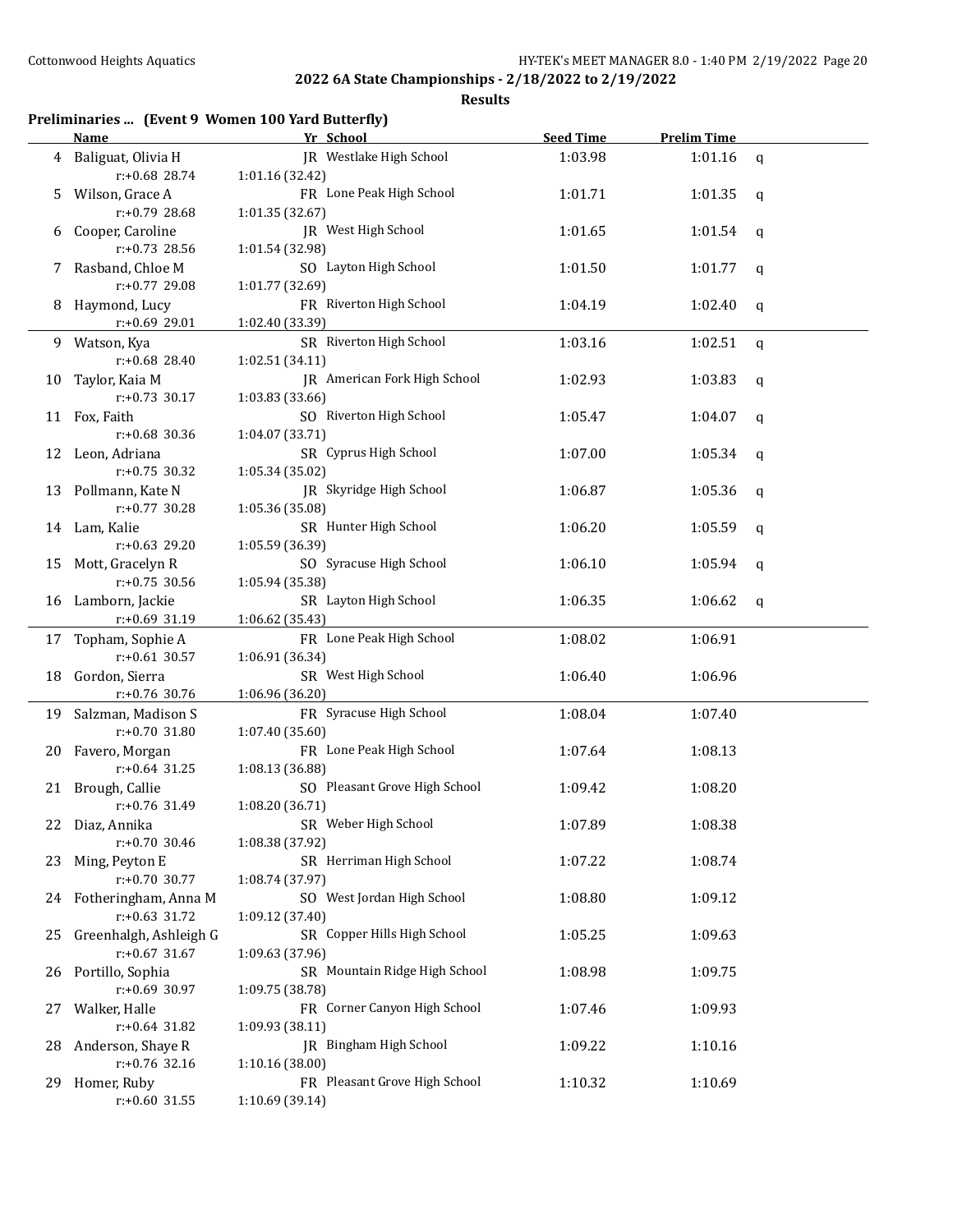|                  | Preliminaries  (Event 9 Women 100 Yard Butterfly) |                                |                               |                    |                    |              |
|------------------|---------------------------------------------------|--------------------------------|-------------------------------|--------------------|--------------------|--------------|
|                  | Name                                              |                                | Yr School                     | <b>Seed Time</b>   | <b>Prelim Time</b> |              |
| 30               | Tye, Tori                                         |                                | SR Taylorsville High School   | 1:09.73            | 1:10.71            |              |
|                  | $r: +0.67$ 33.06                                  | 1:10.71 (37.65)                |                               |                    |                    |              |
|                  | 31 Hall, Robyn                                    |                                | SO Pleasant Grove High School | 1:10.43            | 1:10.74            |              |
|                  | $r: +0.69$ 31.02                                  | 1:10.74 (39.72)                |                               |                    |                    |              |
| 32               | Bell, Olivia                                      |                                | SO Westlake High School       | 1:08.62            | 1:10.81            |              |
|                  | $r: +0.65$ 31.98                                  | 1:10.81 (38.83)                |                               |                    |                    |              |
|                  | Event 10 Men 100 Yard Butterfly                   |                                |                               |                    |                    |              |
|                  | <b>UT HS State:</b>                               | 2/15/2020<br>47.71 #           | <b>Jordan R Tiffany</b>       |                    | <b>Lone Peak</b>   |              |
|                  | 6A State:                                         | 47.71 *<br>2/15/2020           | <b>Jordan R Tiffany</b>       |                    | <b>Lone Peak</b>   |              |
|                  |                                                   | 48.92 ALLA All-American Auto   |                               |                    |                    |              |
|                  |                                                   | 49.95 ALLC All-American Consid |                               |                    |                    |              |
|                  |                                                   |                                |                               | <b>Prelim Time</b> | <b>Finals Time</b> | Points       |
|                  | Name                                              |                                | Yr School                     |                    |                    |              |
| A - Final        |                                                   |                                | JR Corner Canyon High School  | 52.19              | 51.68              | 20           |
|                  | 1 Spencer, Karson A<br>$r: +0.68$ 23.94           |                                |                               |                    |                    |              |
|                  |                                                   | 51.68 (27.74)                  |                               |                    |                    |              |
|                  | Contreras, Domingo                                |                                | SR West High School           | 53.32              | 52.41              | 17           |
|                  | $r: +0.65$ 24.99                                  | 52.41 (27.42)                  |                               |                    |                    |              |
| 3                | Smith, Easton                                     |                                | SR Riverton High School       | 53.18              | 52.62              | 16           |
|                  | r:+0.71 24.50                                     | 52.62 (28.12)                  |                               |                    |                    |              |
|                  | Harris, Nathaniel K                               |                                | JR Pleasant Grove High School | 55.00              | 53.56              | 15           |
|                  | r:+0.71 24.66                                     | 53.56 (28.90)                  |                               |                    |                    |              |
| 5.               | Portillo, Sawyer P                                |                                | SO Syracuse High School       | 54.02              | 53.59              | 14           |
|                  | r:+0.60 24.92                                     | 53.59 (28.67)                  |                               |                    |                    |              |
| 6                | Wynn, Caleb W                                     |                                | SR American Fork High School  | 54.92              | 53.83              | 13           |
|                  | $r: +0.67$ 24.94                                  | 53.83 (28.89)                  |                               |                    |                    |              |
| 7.               | Fairbanks, Braden P                               |                                | SR Pleasant Grove High School | 55.47              | 55.05              | 12           |
|                  | $r: +0.67$ 25.20                                  | 55.05 (29.85)                  |                               |                    |                    |              |
| 8                | Smith, Koen C                                     |                                | SO Cyprus High School         | 55.19              | 55.26              | 11           |
|                  | $r: +0.63$ 26.02                                  | 55.26 (29.24)                  |                               |                    |                    |              |
| <b>B</b> - Final |                                                   |                                |                               |                    |                    |              |
| 9                | Simons, Bryton R                                  |                                | SR Mountain Ridge High School | 56.28              | 55.56              | 9            |
|                  | $r: +0.66$ 25.66                                  | 55.56 (29.90)                  |                               |                    |                    |              |
| 10               | Stapley, Norman G                                 |                                | SR Herriman High School       | 56.58              | 55.61              | 7            |
|                  | $r: +0.65$ 25.89                                  | 55.61 (29.72)                  |                               |                    |                    |              |
| 11               | Crook, Matthew R                                  |                                | JR Herriman High School       | 56.31              | 55.74              | 6            |
|                  | $r: +0.62$ 25.55                                  | 55.74 (30.19)                  |                               |                    |                    |              |
| 12               | Deller, Luke J                                    |                                | SR Davis High School          | 55.95              | 55.81              | 5            |
|                  | r:+0.74 25.19                                     | 55.81 (30.62)                  |                               |                    |                    |              |
| 13               | Burr, Lincoln E                                   |                                | SO Skyridge High School       | 57.12              | 56.36              | 4            |
|                  | $r: +0.70$ 26.31                                  | 56.36 (30.05)                  |                               |                    |                    |              |
|                  | 14 Poulson, Gabe T                                |                                | SR Pleasant Grove High School | 57.37              | 56.76              | 3            |
|                  | $r: +0.80$ 26.73                                  | 56.76 (30.03)                  |                               |                    |                    |              |
| 15               | Topham, Noah J                                    |                                | SR Lone Peak High School      | 57.06              | 56.89              | 2            |
|                  | r:+0.74 26.96                                     | 56.89 (29.93)                  |                               |                    |                    |              |
|                  | 16 Johnson, Tate                                  |                                | FR Lone Peak High School      | 57.26              | 57.43              | $\mathbf{1}$ |
|                  | $r: +0.62$ 26.40                                  | 57.43 (31.03)                  |                               |                    |                    |              |
|                  |                                                   |                                |                               |                    |                    |              |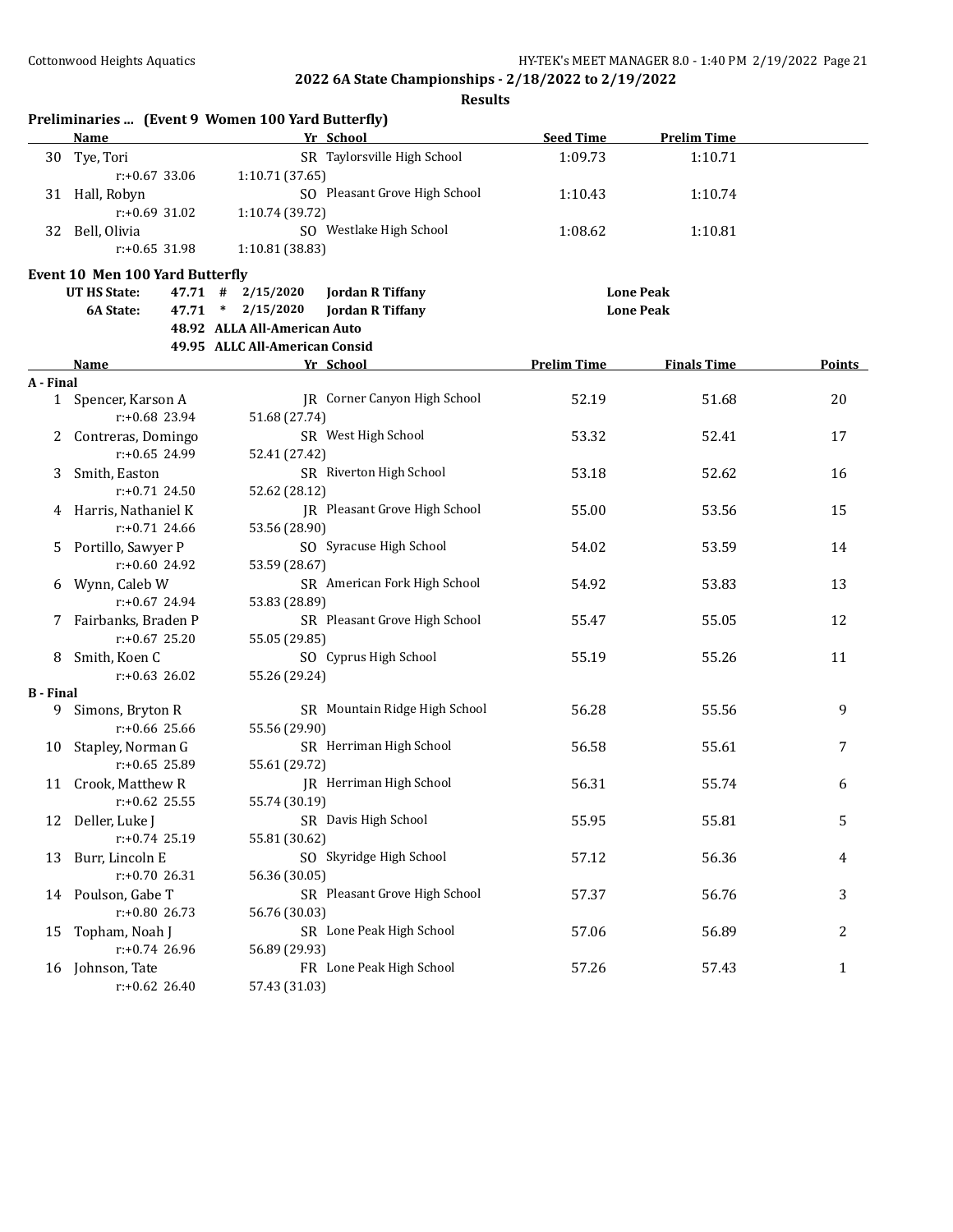|    | <b>Event 10 Men 100 Yard Butterfly</b> |                                |                                      |                  |                    |             |
|----|----------------------------------------|--------------------------------|--------------------------------------|------------------|--------------------|-------------|
|    | <b>UT HS State:</b>                    | 2/15/2020<br>47.71 #           | <b>Jordan R Tiffany</b>              |                  | <b>Lone Peak</b>   |             |
|    | 6A State:<br>47.71                     | 2/15/2020<br>$\ast$            | <b>Jordan R Tiffany</b>              |                  | <b>Lone Peak</b>   |             |
|    |                                        | 48.92 ALLA All-American Auto   |                                      |                  |                    |             |
|    |                                        | 49.95 ALLC All-American Consid |                                      |                  |                    |             |
|    | Name                                   |                                | Yr School                            | <b>Seed Time</b> | <b>Prelim Time</b> |             |
|    | <b>Preliminaries</b>                   |                                |                                      |                  |                    |             |
|    | 1 Spencer, Karson A                    |                                | JR Corner Canyon High School         | 52.43            | 52.19              | q           |
|    | r:+0.69 23.91                          | 52.19 (28.28)                  |                                      |                  |                    |             |
| 2  | Smith, Easton                          |                                | SR Riverton High School              | 54.26            | 53.18              | q           |
|    | $r: +0.75$ 24.80                       | 53.18 (28.38)                  |                                      |                  |                    |             |
|    |                                        |                                | SR West High School                  | 53.16            | 53.32              |             |
| 3  | Contreras, Domingo<br>$r: +0.65$ 25.14 |                                |                                      |                  |                    | q           |
|    |                                        | 53.32 (28.18)                  |                                      |                  |                    |             |
|    | 4 Portillo, Sawyer P                   |                                | SO Syracuse High School              | 53.17            | 54.02              | q           |
|    | $r: +0.71$ 25.37                       | 54.02 (28.65)                  |                                      |                  |                    |             |
| 5. | Wynn, Caleb W                          |                                | SR American Fork High School         | 55.39            | 54.92              | q           |
|    | $r: +0.66$ 25.48                       | 54.92 (29.44)                  |                                      |                  |                    |             |
| 6  | Harris, Nathaniel K                    |                                | <b>IR</b> Pleasant Grove High School | 54.69            | 55.00              | q           |
|    | $r: +0.59$ 25.69                       | 55.00 (29.31)                  |                                      |                  |                    |             |
| 7  | Smith, Koen C                          |                                | SO Cyprus High School                | 54.84            | 55.19              | q           |
|    | $r: +0.72$ 26.22                       | 55.19 (28.97)                  |                                      |                  |                    |             |
| 8  | Fairbanks, Braden P                    |                                | SR Pleasant Grove High School        | 55.20            | 55.47              | q           |
|    | $r: +0.66$ 25.23                       | 55.47 (30.24)                  |                                      |                  |                    |             |
|    | 9 Deller, Luke J                       |                                | SR Davis High School                 | 56.95            | 55.95              | $\mathbf q$ |
|    | $r: +0.74$ 25.60                       | 55.95 (30.35)                  |                                      |                  |                    |             |
| 10 | Simons, Bryton R                       |                                | SR Mountain Ridge High School        | 55.70            | 56.28              | q           |
|    | $r: +0.67$ 26.02                       | 56.28 (30.26)                  |                                      |                  |                    |             |
| 11 | Crook, Matthew R                       |                                | JR Herriman High School              | 57.49            | 56.31              | q           |
|    | $r: +0.65$ 26.25                       | 56.31 (30.06)                  |                                      |                  |                    |             |
| 12 | Stapley, Norman G                      |                                | SR Herriman High School              | 56.74            | 56.58              |             |
|    | $r: +0.67$ 26.48                       |                                |                                      |                  |                    | $\mathbf q$ |
|    |                                        | 56.58 (30.10)                  | SR Lone Peak High School             |                  |                    |             |
| 13 | Topham, Noah J                         |                                |                                      | 57.30            | 57.06              | $\mathbf q$ |
|    | $r: +0.76$ 26.53                       | 57.06 (30.53)                  |                                      |                  |                    |             |
| 14 | Burr, Lincoln E                        |                                | SO Skyridge High School              | 56.91            | 57.12              | q           |
|    | $r: +0.74$ 26.65                       | 57.12 (30.47)                  |                                      |                  |                    |             |
| 15 | Johnson, Tate                          |                                | FR Lone Peak High School             | 57.92            | 57.26              | q           |
|    | $r: +0.65$ 26.82                       | 57.26 (30.44)                  |                                      |                  |                    |             |
|    | 16 Poulson, Gabe T                     |                                | SR Pleasant Grove High School        | 56.81            | 57.37              | q           |
|    | r:+0.81 27.15                          | 57.37 (30.22)                  |                                      |                  |                    |             |
| 17 | Brown, Taylor J                        |                                | JR Skyridge High School              | 57.22            | <b>J57.37</b>      |             |
|    | $r+0.68$ 26.85                         | 57.37 (30.52)                  |                                      |                  |                    |             |
| 18 | Favero, Scott                          |                                | JR Lone Peak High School             | 56.78            | 57.42              |             |
|    | $r: +0.75$ 26.67                       | 57.42 (30.75)                  |                                      |                  |                    |             |
| 19 | Brinton, Ben B                         |                                | SR Herriman High School              | 57.81            | 57.51              |             |
|    | $r: +0.64$ 26.71                       | 57.51 (30.80)                  |                                      |                  |                    |             |
| 20 | Jorgensen, Tavis J                     |                                | SR Syracuse High School              | 59.27            | 59.07              |             |
|    | r:+0.72 27.91                          | 59.07 (31.16)                  |                                      |                  |                    |             |
|    |                                        |                                |                                      |                  |                    |             |
| 21 | Jackson, Brady N                       |                                | SO Mountain Ridge High School        | 58.29            | 59.12              |             |
|    | $r: +0.67$ 27.09                       | 59.12 (32.03)                  |                                      |                  |                    |             |
| 22 | Cooper, Cade                           |                                | SR Riverton High School              | 58.78            | 59.16              |             |
|    | $r: +0.65$ 28.09                       | 59.16 (31.07)                  |                                      |                  |                    |             |
| 23 | Chase, Samuel K                        |                                | SR Fremont High School               | 59.08            | 59.20              |             |
|    | r:+0.69 26.92                          | 59.20 (32.28)                  |                                      |                  |                    |             |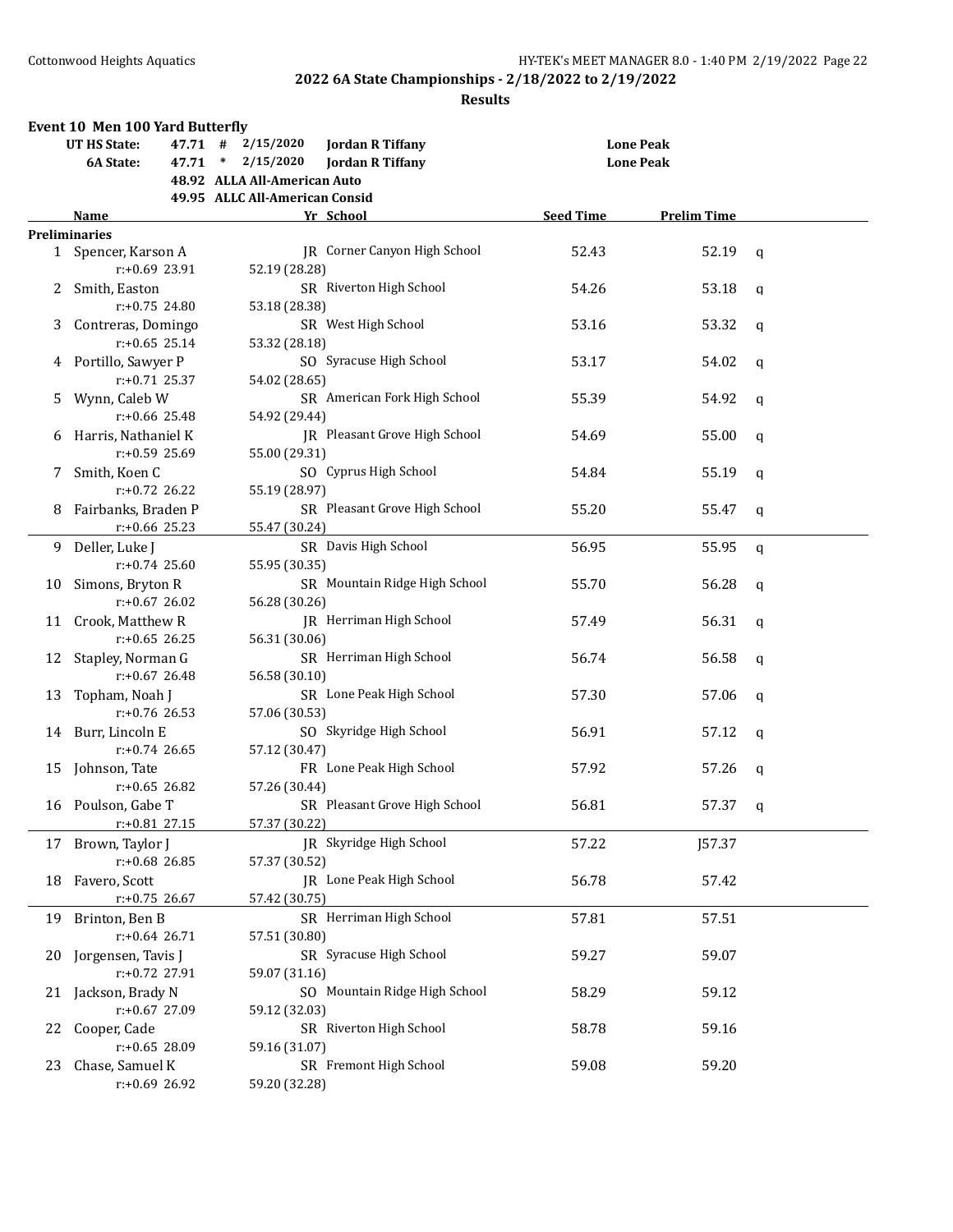| Preliminaries  (Event 10 Men 100 Yard Butterfly) |  |  |  |
|--------------------------------------------------|--|--|--|
|--------------------------------------------------|--|--|--|

|            | Name                                                                                   | Yr School                                                                                    | <b>Seed Time</b>   | <b>Prelim Time</b>                   |               |
|------------|----------------------------------------------------------------------------------------|----------------------------------------------------------------------------------------------|--------------------|--------------------------------------|---------------|
|            | JR Fremont High School<br>24 Parker, Benjamin R<br>r:+0.71 28.19<br>59.34 (31.15)      |                                                                                              | 59.04              | 59.34                                |               |
| 25         | Lund, Chris<br>r:+0.84 27.67                                                           | JR West Jordan High School<br>59.38 (31.71)                                                  | 1:01.01            | 59.38                                |               |
|            | 26 Norseth, Peter L<br>$r: +0.72$ 27.21                                                | SR Farmington High School<br>59.54 (32.33)                                                   | 59.92              | 59.54                                |               |
| 27         | SR Syracuse High School<br>Dixon, Patrick<br>r:+0.69 28.44<br>59.76 (31.32)            |                                                                                              | 59.35              | 59.76                                |               |
| 28         | Hill, Hunter<br>$r: +0.64$ 27.51                                                       | <b>IR</b> American Fork High School<br>59.79 (32.28)                                         | 1:00.18            | 59.79                                |               |
| 29.        | Burton, Collin J<br>r:+0.69 27.97                                                      | JR Syracuse High School<br>1:00.24 (32.27)                                                   | 59.91              | 1:00.24                              |               |
| 30         | Manzano, Jonathan<br>$r: +0.72$ 27.39                                                  | SR Cyprus High School<br>1:00.31 (32.92)                                                     | 59.85              | 1:00.31                              |               |
|            | 31 Janzen, Jonathan<br>$r: +0.72$ 29.18                                                | FR Riverton High School<br>1:01.01 (31.83)                                                   | 59.47              | 1:01.01                              |               |
|            | 32 Thompson, JJ<br>r:+0.80 28.94                                                       | SR Bingham High School<br>1:02.85 (33.91)                                                    | 1:01.43            | 1:02.85                              |               |
|            | Event 10S Men 100 Yard Butterfly Swim-off<br><b>UT HS State:</b><br>6A State:<br>47.71 | $47.71$ # $2/15/2020$<br><b>Jordan R Tiffany</b><br>$*$ 2/15/2020<br><b>Jordan R Tiffany</b> |                    | <b>Lone Peak</b><br><b>Lone Peak</b> |               |
|            |                                                                                        | 48.92 ALLA All-American Auto                                                                 |                    |                                      |               |
|            |                                                                                        | 49.95 ALLC All-American Consid                                                               |                    |                                      |               |
|            | Name                                                                                   | Yr School                                                                                    | <b>Seed Time</b>   | <b>Finals Time</b>                   |               |
| - Swim-off |                                                                                        |                                                                                              |                    |                                      |               |
|            | 1 Poulson, Gabe T<br>$r: +0.81$ 26.31                                                  | SR Pleasant Grove High School<br>56.33 (30.02)                                               | 57.37              | 56.33                                |               |
|            | 2 Brown, Taylor J<br>$r: +0.73$ 27.12                                                  | JR Skyridge High School<br>59.24 (32.12)                                                     | 57.37              | 59.24                                |               |
|            | Event 11 Women 100 Yard Freestyle                                                      |                                                                                              |                    |                                      |               |
|            | <b>UT HS State:</b>                                                                    | $50.74$ # 2/9/2019<br><b>Rachel Oyler</b>                                                    |                    | <b>Timpview</b>                      |               |
|            | 6A State:                                                                              | 53.17 * 2/20/2021<br><b>Talia Thomas</b>                                                     | <b>AFHS</b>        |                                      |               |
|            |                                                                                        | 50.19 ALLA All-American Auto                                                                 |                    |                                      |               |
|            |                                                                                        | 51.05 ALLC All-American Consid                                                               |                    |                                      |               |
|            | Name                                                                                   | Yr School                                                                                    | <b>Prelim Time</b> | <b>Finals Time</b>                   | <b>Points</b> |
| A - Final  | 1 Fa, Ofa N                                                                            | FR West High School                                                                          | 54.17              | 53.76                                | 20            |
|            | $r: +0.69$ 25.72                                                                       | 53.76 (28.04)                                                                                |                    |                                      |               |
| 2          | Cannon, Dani<br>$r: +0.58$ 25.96                                                       | SO Skyridge High School                                                                      | 54.13              | 54.06                                | 17            |
| 3          | Hall, Lauryn E<br>$r: +0.73$ 25.76                                                     | 54.06 (28.10)<br>SR Davis High School                                                        | 53.93              | 54.22                                | 16            |
| 4          | Bennett, Kennedy E<br>$r: +0.65$ 25.98                                                 | 54.22 (28.46)<br>SO Lone Peak High School                                                    | 55.15              | 55.28                                | 15            |
| 5          | Horne, Jamie N<br>$r: +0.73$ 26.54                                                     | 55.28 (29.30)<br>SR Kearns High School<br>55.42 (28.88)                                      | 55.40              | 55.42                                | 14            |
| 6          | Clegg, Ava C<br>$r: +0.69$ 27.18                                                       | SO Lone Peak High School<br>55.63 (28.45)                                                    | 55.87              | 55.63                                | 13            |
| 7.         | Hansen, Gennovah M<br>$r: +0.69$ 26.60                                                 | JR Mountain Ridge High School<br>55.73 (29.13)                                               | 55.34              | 55.73                                | 12            |
| 8          | Robinson, Isabella J<br>r:+0.72 26.98                                                  | FR Lone Peak High School<br>56.04 (29.06)                                                    | 55.65              | 56.04                                | 11            |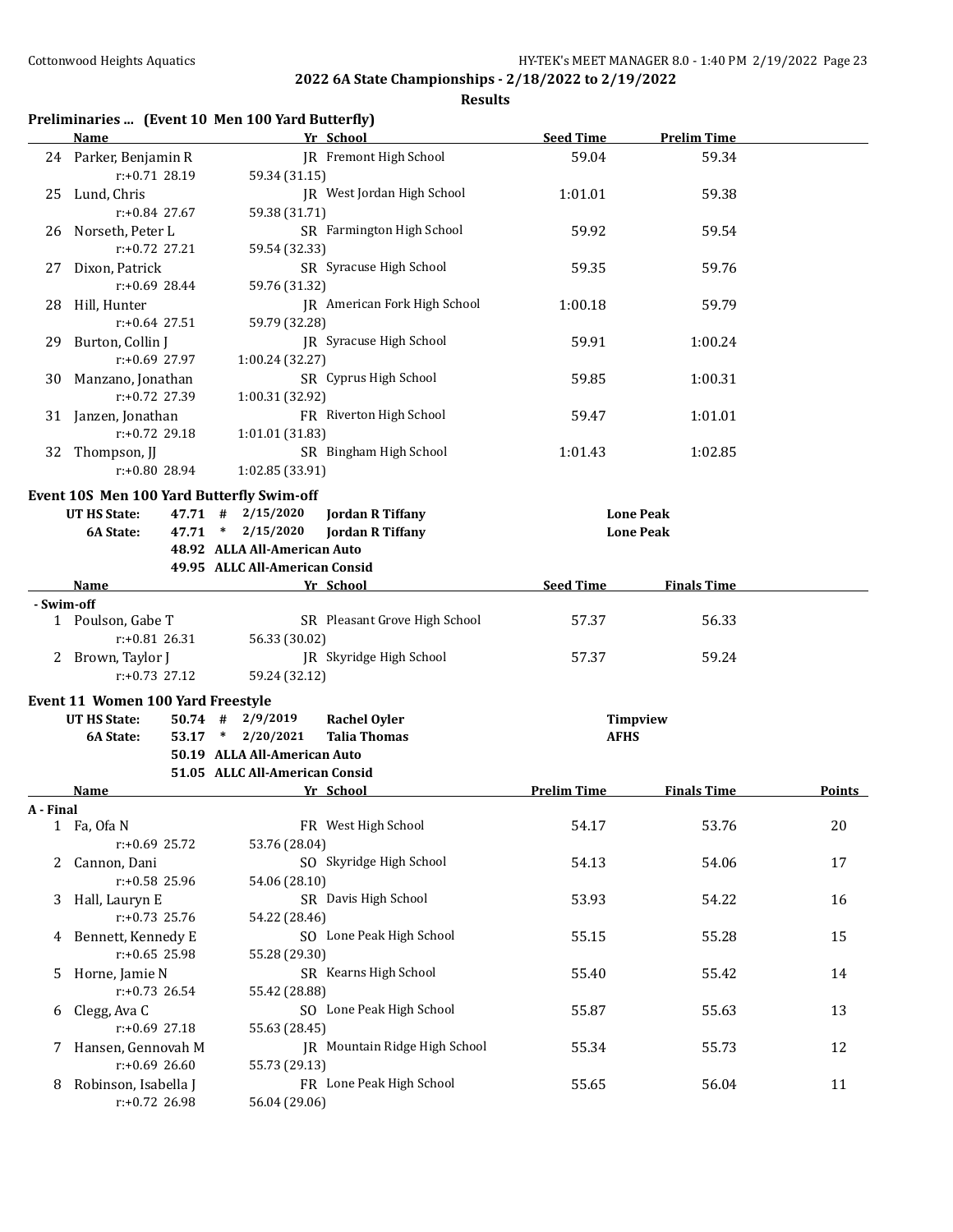|                  | B - Final  (Event 11 Women 100 Yard Freestyle) |                                |                               |                    |                    |              |               |
|------------------|------------------------------------------------|--------------------------------|-------------------------------|--------------------|--------------------|--------------|---------------|
|                  | <b>Name</b>                                    |                                | Yr School                     | <b>Prelim Time</b> | <b>Finals Time</b> |              | <b>Points</b> |
| <b>B</b> - Final | 9 Edholm, Teal M                               |                                | JR Farmington High School     | 56.57              | 56.41              |              | 9             |
|                  | r:+0.77 26.98                                  | 56.41 (29.43)                  |                               |                    |                    |              |               |
| 10               | Egbert, Londyn                                 |                                | SR Lone Peak High School      | 56.89              | 57.47              |              | 7             |
|                  | $r: +0.72$ 27.12                               | 57.47 (30.35)                  |                               |                    |                    |              |               |
| 11               | Chase, Sydney R                                |                                | SR Fremont High School        | 57.94              | 57.71              |              | 6             |
|                  | $r: +0.64$ 27.13                               | 57.71 (30.58)                  |                               |                    |                    |              |               |
| 12               | Ohlson, Breeze A                               |                                | SO Herriman High School       | 56.77              | 57.87              |              | 5             |
|                  | r:+0.72 27.52                                  | 57.87 (30.35)                  |                               |                    |                    |              |               |
| 13               | Pilcher, Rori                                  |                                | SR Cyprus High School         | 57.29              | 58.09              |              | 4             |
|                  | r:+0.75 27.89                                  | 58.09 (30.20)                  |                               |                    |                    |              |               |
|                  | 14 Johnson, Molly F                            |                                | SO West High School           | 58.27              | 58.20              |              | 3             |
|                  | r:+0.81 27.82                                  | 58.20 (30.38)                  |                               |                    |                    |              |               |
| 15               | Scoville, Sophie                               |                                | FR Pleasant Grove High School | 56.52              | 58.82              |              | 2             |
|                  | $r: +0.87$ 26.80                               | 58.82 (32.02)                  |                               |                    |                    |              |               |
|                  | 16 Reidhead, Katelyn                           |                                | SR Bingham High School        | 57.98              | 1:00.02            |              | $\mathbf{1}$  |
|                  | $r: +0.77$ 27.75                               | 1:00.02 (32.27)                |                               |                    |                    |              |               |
|                  | Event 11 Women 100 Yard Freestyle              |                                |                               |                    |                    |              |               |
|                  | <b>UT HS State:</b>                            | $50.74$ # 2/9/2019             | <b>Rachel Oyler</b>           |                    | Timpview           |              |               |
|                  | 6A State:                                      | 53.17 * 2/20/2021              | <b>Talia Thomas</b>           | <b>AFHS</b>        |                    |              |               |
|                  |                                                | 50.19 ALLA All-American Auto   |                               |                    |                    |              |               |
|                  |                                                | 51.05 ALLC All-American Consid |                               |                    |                    |              |               |
|                  | Name                                           |                                | Yr School                     | <b>Seed Time</b>   | <b>Prelim Time</b> |              |               |
|                  | <b>Preliminaries</b>                           |                                |                               |                    |                    |              |               |
|                  | 1 Hall, Lauryn E                               |                                | SR Davis High School          | 55.94              | 53.93              | $\mathbf q$  |               |
|                  | $r: +0.74$ 25.86                               | 53.93 (28.07)                  | SO Skyridge High School       |                    |                    |              |               |
| 2                | Cannon, Dani<br>$r: +0.73$ 25.89               |                                |                               | 55.14              | 54.13              | $\mathbf{q}$ |               |
|                  |                                                | 54.13 (28.24)                  | FR West High School           | 54.73              | 54.17              |              |               |
|                  | 3 Fa, Ofa N<br>$r: +0.72$ 26.07                | 54.17 (28.10)                  |                               |                    |                    | $\mathbf q$  |               |
|                  | 4 Bennett, Kennedy E                           |                                | SO Lone Peak High School      | 55.41              | 55.15              | q            |               |
|                  | $r: +0.56$ 26.19                               | 55.15 (28.96)                  |                               |                    |                    |              |               |
| 5                | Hansen, Gennovah M                             |                                | JR Mountain Ridge High School | 54.98              | 55.34              | q            |               |
|                  | $r: +0.74$ 27.02                               | 55.34 (28.32)                  |                               |                    |                    |              |               |
|                  | 6 Horne, Jamie N                               |                                | SR Kearns High School         | 55.44              | 55.40              | q            |               |
|                  | r:+0.76 26.80                                  | 55.40 (28.60)                  |                               |                    |                    |              |               |
| 7                | Robinson, Isabella J                           |                                | FR Lone Peak High School      | 57.32              | 55.65              | q            |               |
|                  | $r: +0.73$ 26.82                               | 55.65 (28.83)                  |                               |                    |                    |              |               |
| 8                | Clegg, Ava C                                   |                                | SO Lone Peak High School      | 55.82              | 55.87              | q            |               |
|                  | r:+0.62 27.12                                  | 55.87 (28.75)                  |                               |                    |                    |              |               |
| 9                | Scoville, Sophie                               |                                | FR Pleasant Grove High School | 55.99              | 56.52              | q            |               |
|                  | $r: +0.74$ 27.02                               | 56.52 (29.50)                  |                               |                    |                    |              |               |
| 10               | Edholm, Teal M                                 |                                | JR Farmington High School     | 56.66              | 56.57              | q            |               |
|                  | $r: +0.75$ 27.03                               | 56.57 (29.54)                  |                               |                    |                    |              |               |
| 11               | Ohlson, Breeze A                               |                                | SO Herriman High School       | 56.82              | 56.77              | q            |               |
|                  | r:+0.68 27.29                                  | 56.77 (29.48)                  |                               |                    |                    |              |               |
| 12               | Egbert, Londyn                                 |                                | SR Lone Peak High School      | 58.00              | 56.89              | q            |               |
|                  | r:+0.64 26.90                                  | 56.89 (29.99)                  |                               |                    |                    |              |               |
| 13               | Pilcher, Rori                                  |                                | SR Cyprus High School         | 57.85              | 57.29              | q            |               |
|                  | $r: +0.71$ 27.50                               | 57.29 (29.79)                  |                               |                    |                    |              |               |
|                  | 14 Chase, Sydney R                             |                                | SR Fremont High School        | 58.32              | 57.94              | q            |               |
|                  | $r: +0.71$ 26.81                               | 57.94 (31.13)                  |                               |                    |                    |              |               |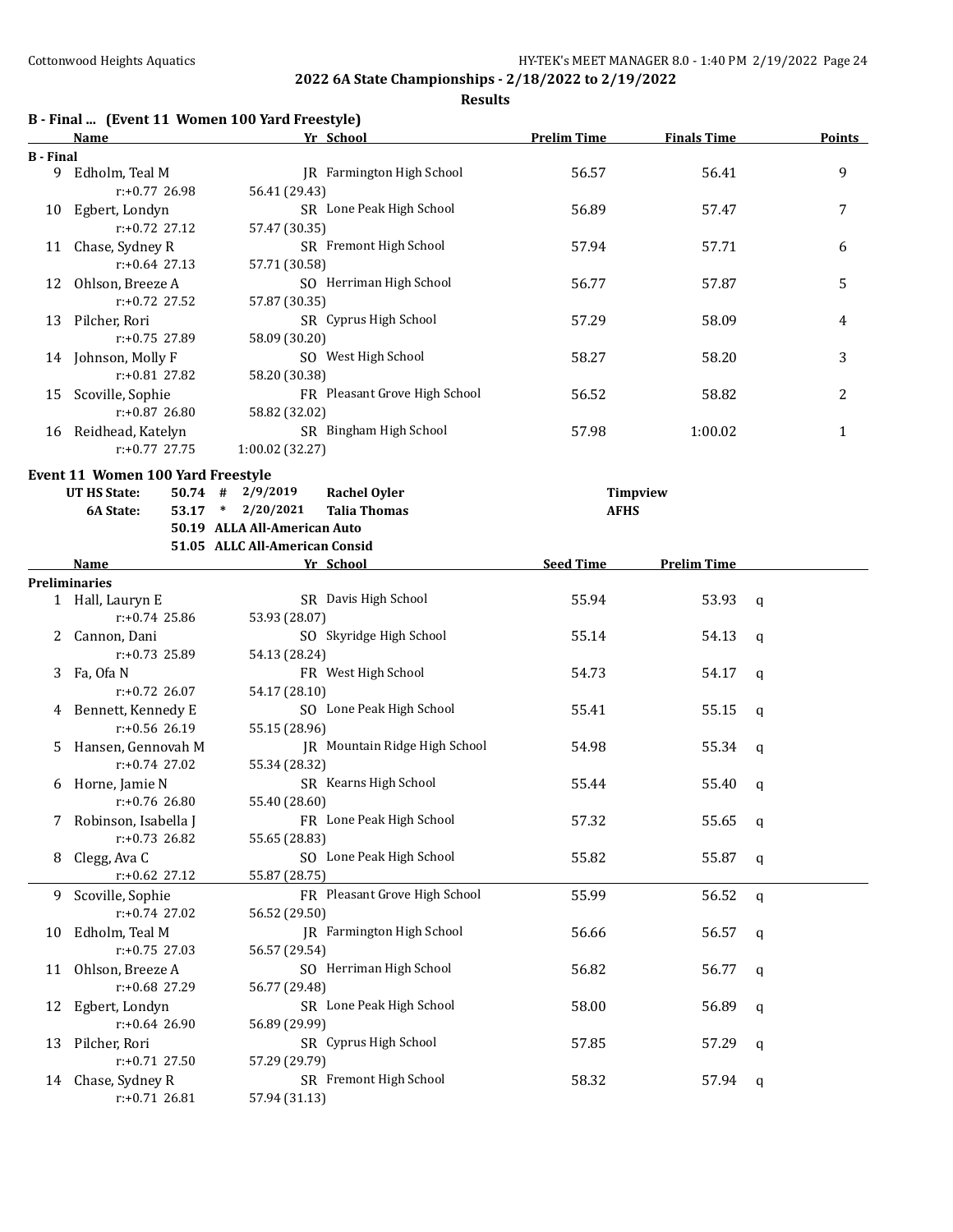| Name                                  |                                                                                                                                                                                                                                                                                 |                                                                                           | <b>Seed Time</b>                                                                                                                                                                                                                                                                                                                                                                                                                                                                                                                                                                                                                                                                                                                                                                                                                                                                                                                                                                                                                                                                                                                                                                                                                       | <b>Prelim Time</b> |                                                           |
|---------------------------------------|---------------------------------------------------------------------------------------------------------------------------------------------------------------------------------------------------------------------------------------------------------------------------------|-------------------------------------------------------------------------------------------|----------------------------------------------------------------------------------------------------------------------------------------------------------------------------------------------------------------------------------------------------------------------------------------------------------------------------------------------------------------------------------------------------------------------------------------------------------------------------------------------------------------------------------------------------------------------------------------------------------------------------------------------------------------------------------------------------------------------------------------------------------------------------------------------------------------------------------------------------------------------------------------------------------------------------------------------------------------------------------------------------------------------------------------------------------------------------------------------------------------------------------------------------------------------------------------------------------------------------------------|--------------------|-----------------------------------------------------------|
| 15 Reidhead, Katelyn                  |                                                                                                                                                                                                                                                                                 |                                                                                           | 58.84                                                                                                                                                                                                                                                                                                                                                                                                                                                                                                                                                                                                                                                                                                                                                                                                                                                                                                                                                                                                                                                                                                                                                                                                                                  | 57.98              | $\mathbf q$                                               |
| Johnson, Molly F<br>16                |                                                                                                                                                                                                                                                                                 |                                                                                           | 57.91                                                                                                                                                                                                                                                                                                                                                                                                                                                                                                                                                                                                                                                                                                                                                                                                                                                                                                                                                                                                                                                                                                                                                                                                                                  | 58.27              | q                                                         |
| Mortensen, Brooke<br>17               |                                                                                                                                                                                                                                                                                 |                                                                                           | 58.85                                                                                                                                                                                                                                                                                                                                                                                                                                                                                                                                                                                                                                                                                                                                                                                                                                                                                                                                                                                                                                                                                                                                                                                                                                  | 58.93              |                                                           |
| Huo, Jaci<br>18                       |                                                                                                                                                                                                                                                                                 |                                                                                           | 57.71                                                                                                                                                                                                                                                                                                                                                                                                                                                                                                                                                                                                                                                                                                                                                                                                                                                                                                                                                                                                                                                                                                                                                                                                                                  | 58.96              |                                                           |
| Groberg, Adlen J<br>19                |                                                                                                                                                                                                                                                                                 |                                                                                           | 1:00.04                                                                                                                                                                                                                                                                                                                                                                                                                                                                                                                                                                                                                                                                                                                                                                                                                                                                                                                                                                                                                                                                                                                                                                                                                                | 59.18              |                                                           |
| Peters, Cassidy                       |                                                                                                                                                                                                                                                                                 |                                                                                           | 59.29                                                                                                                                                                                                                                                                                                                                                                                                                                                                                                                                                                                                                                                                                                                                                                                                                                                                                                                                                                                                                                                                                                                                                                                                                                  | 59.28              |                                                           |
| 21 Wheeler, Brianna                   |                                                                                                                                                                                                                                                                                 |                                                                                           | 1:00.05                                                                                                                                                                                                                                                                                                                                                                                                                                                                                                                                                                                                                                                                                                                                                                                                                                                                                                                                                                                                                                                                                                                                                                                                                                | 59.46              |                                                           |
| r:+0.61 27.96<br>*22 Hatch, Kelly     |                                                                                                                                                                                                                                                                                 |                                                                                           | 1:00.28                                                                                                                                                                                                                                                                                                                                                                                                                                                                                                                                                                                                                                                                                                                                                                                                                                                                                                                                                                                                                                                                                                                                                                                                                                | 59.89              |                                                           |
| $r: +0.67$ 28.34<br>*22 Huot, Ally    |                                                                                                                                                                                                                                                                                 |                                                                                           | 59.05                                                                                                                                                                                                                                                                                                                                                                                                                                                                                                                                                                                                                                                                                                                                                                                                                                                                                                                                                                                                                                                                                                                                                                                                                                  | 59.89              |                                                           |
| $r: +0.73$ 28.47<br>24 Huff, Alyssa K |                                                                                                                                                                                                                                                                                 |                                                                                           | 1:00.53                                                                                                                                                                                                                                                                                                                                                                                                                                                                                                                                                                                                                                                                                                                                                                                                                                                                                                                                                                                                                                                                                                                                                                                                                                | 1:00.11            |                                                           |
| $r: +0.71$ 28.58<br>Gonzalez, Josie V |                                                                                                                                                                                                                                                                                 |                                                                                           | 1:00.66                                                                                                                                                                                                                                                                                                                                                                                                                                                                                                                                                                                                                                                                                                                                                                                                                                                                                                                                                                                                                                                                                                                                                                                                                                | 1:00.27            |                                                           |
| $r: +0.67$ 28.25<br>Manova, Kalina    |                                                                                                                                                                                                                                                                                 |                                                                                           | 1:01.64                                                                                                                                                                                                                                                                                                                                                                                                                                                                                                                                                                                                                                                                                                                                                                                                                                                                                                                                                                                                                                                                                                                                                                                                                                | 1:00.29            |                                                           |
| r:+0.81 27.90<br>Lincoln, Elizabeth A |                                                                                                                                                                                                                                                                                 |                                                                                           | 58.45                                                                                                                                                                                                                                                                                                                                                                                                                                                                                                                                                                                                                                                                                                                                                                                                                                                                                                                                                                                                                                                                                                                                                                                                                                  | 1:00.31            |                                                           |
| r:+0.66 28.73<br>Smith, Eden          |                                                                                                                                                                                                                                                                                 |                                                                                           | 58.09                                                                                                                                                                                                                                                                                                                                                                                                                                                                                                                                                                                                                                                                                                                                                                                                                                                                                                                                                                                                                                                                                                                                                                                                                                  | 1:00.66            |                                                           |
| $r: +0.71$ 28.41<br>Hymas, Natalie L  |                                                                                                                                                                                                                                                                                 |                                                                                           | 58.68                                                                                                                                                                                                                                                                                                                                                                                                                                                                                                                                                                                                                                                                                                                                                                                                                                                                                                                                                                                                                                                                                                                                                                                                                                  | 1:00.78            |                                                           |
| r:+0.68 28.25<br>Granger, Macie K     |                                                                                                                                                                                                                                                                                 |                                                                                           | 1:01.64                                                                                                                                                                                                                                                                                                                                                                                                                                                                                                                                                                                                                                                                                                                                                                                                                                                                                                                                                                                                                                                                                                                                                                                                                                | 1:00.94            |                                                           |
| r:+0.77 29.20                         |                                                                                                                                                                                                                                                                                 |                                                                                           | 1:01.02                                                                                                                                                                                                                                                                                                                                                                                                                                                                                                                                                                                                                                                                                                                                                                                                                                                                                                                                                                                                                                                                                                                                                                                                                                | 1:01.11            |                                                           |
| r:+0.75 28.53                         |                                                                                                                                                                                                                                                                                 |                                                                                           |                                                                                                                                                                                                                                                                                                                                                                                                                                                                                                                                                                                                                                                                                                                                                                                                                                                                                                                                                                                                                                                                                                                                                                                                                                        |                    |                                                           |
|                                       |                                                                                                                                                                                                                                                                                 |                                                                                           |                                                                                                                                                                                                                                                                                                                                                                                                                                                                                                                                                                                                                                                                                                                                                                                                                                                                                                                                                                                                                                                                                                                                                                                                                                        |                    |                                                           |
|                                       |                                                                                                                                                                                                                                                                                 |                                                                                           |                                                                                                                                                                                                                                                                                                                                                                                                                                                                                                                                                                                                                                                                                                                                                                                                                                                                                                                                                                                                                                                                                                                                                                                                                                        |                    |                                                           |
|                                       |                                                                                                                                                                                                                                                                                 |                                                                                           |                                                                                                                                                                                                                                                                                                                                                                                                                                                                                                                                                                                                                                                                                                                                                                                                                                                                                                                                                                                                                                                                                                                                                                                                                                        |                    |                                                           |
|                                       |                                                                                                                                                                                                                                                                                 |                                                                                           |                                                                                                                                                                                                                                                                                                                                                                                                                                                                                                                                                                                                                                                                                                                                                                                                                                                                                                                                                                                                                                                                                                                                                                                                                                        |                    |                                                           |
|                                       |                                                                                                                                                                                                                                                                                 |                                                                                           |                                                                                                                                                                                                                                                                                                                                                                                                                                                                                                                                                                                                                                                                                                                                                                                                                                                                                                                                                                                                                                                                                                                                                                                                                                        |                    | Points                                                    |
|                                       |                                                                                                                                                                                                                                                                                 |                                                                                           |                                                                                                                                                                                                                                                                                                                                                                                                                                                                                                                                                                                                                                                                                                                                                                                                                                                                                                                                                                                                                                                                                                                                                                                                                                        |                    |                                                           |
| 1 Page, Kanyon J                      |                                                                                                                                                                                                                                                                                 |                                                                                           | 47.33                                                                                                                                                                                                                                                                                                                                                                                                                                                                                                                                                                                                                                                                                                                                                                                                                                                                                                                                                                                                                                                                                                                                                                                                                                  | 46.99              | 20                                                        |
| Barney, Cameron A<br>2                |                                                                                                                                                                                                                                                                                 |                                                                                           | 50.39                                                                                                                                                                                                                                                                                                                                                                                                                                                                                                                                                                                                                                                                                                                                                                                                                                                                                                                                                                                                                                                                                                                                                                                                                                  | 48.56              | 17                                                        |
| Carlson, Sam M<br>3                   |                                                                                                                                                                                                                                                                                 |                                                                                           | 49.26                                                                                                                                                                                                                                                                                                                                                                                                                                                                                                                                                                                                                                                                                                                                                                                                                                                                                                                                                                                                                                                                                                                                                                                                                                  | 48.59              | 16                                                        |
| 4 Ehat, Cole C                        |                                                                                                                                                                                                                                                                                 |                                                                                           | 49.16                                                                                                                                                                                                                                                                                                                                                                                                                                                                                                                                                                                                                                                                                                                                                                                                                                                                                                                                                                                                                                                                                                                                                                                                                                  | 48.82              | 15                                                        |
| Jackson, Trey<br>5.                   |                                                                                                                                                                                                                                                                                 |                                                                                           | 49.92                                                                                                                                                                                                                                                                                                                                                                                                                                                                                                                                                                                                                                                                                                                                                                                                                                                                                                                                                                                                                                                                                                                                                                                                                                  | 48.92              | 14                                                        |
|                                       | r:+0.65 27.52<br>r:+0.70 27.95<br>$r: +0.75$ 28.03<br>r:+0.69 27.35<br>$r: +0.71$ 28.17<br>$r: +0.80$ 28.61<br>31 Giebel, Courtney<br>UT HS State:<br>6A State:<br>Name<br>A - Final<br>r:+0.74 22.50<br>r:+0.70 23.45<br>$r: +0.64$ 23.08<br>$r: +0.74$ 23.34<br>r:+0.68 23.45 | Event 12 Men 100 Yard Freestyle<br>2/8/2013<br>45.27<br>#<br>45.58<br>2/15/2020<br>$\ast$ | Preliminaries  (Event 11 Women 100 Yard Freestyle)<br>Yr School<br>SR Bingham High School<br>57.98 (30.46)<br>SO West High School<br>58.27 (30.32)<br>JR Weber High School<br>58.93 (30.90)<br>JR Taylorsville High School<br>58.96 (31.61)<br>SO Davis High School<br>59.18 (31.01)<br>JR Layton High School<br>59.28 (30.67)<br>SR Westlake High School<br>59.46 (31.50)<br>SR Clearfield High School<br>59.89 (31.55)<br>SR Syracuse High School<br>59.89 (31.42)<br>SO Skyridge High School<br>1:00.11(31.53)<br>SR Herriman High School<br>1:00.27 (32.02)<br>SR West High School<br>1:00.29 (32.39)<br>JR Westlake High School<br>1:00.31 (31.58)<br>JR Pleasant Grove High School<br>1:00.66 (32.25)<br>JR Bingham High School<br>1:00.78 (32.53)<br>JR Corner Canyon High School<br>1:00.94 (31.74)<br>SR Weber High School<br>1:01.11 (32.58)<br><b>Long M Gutierrez</b><br><b>Jordan R Tiffany</b><br>44.95 ALLA All-American Auto<br>45.73 ALLC All-American Consid<br>Yr School<br>SR Syracuse High School<br>46.99 (24.49)<br>SR Westlake High School<br>48.56 (25.11)<br><b>IR</b> Davis High School<br>48.59 (25.51)<br>SO American Fork High School<br>48.82 (25.48)<br>SR Mountain Ridge High School<br>48.92 (25.47) | <b>Prelim Time</b> | <b>Brighton</b><br><b>Lone Peak</b><br><b>Finals Time</b> |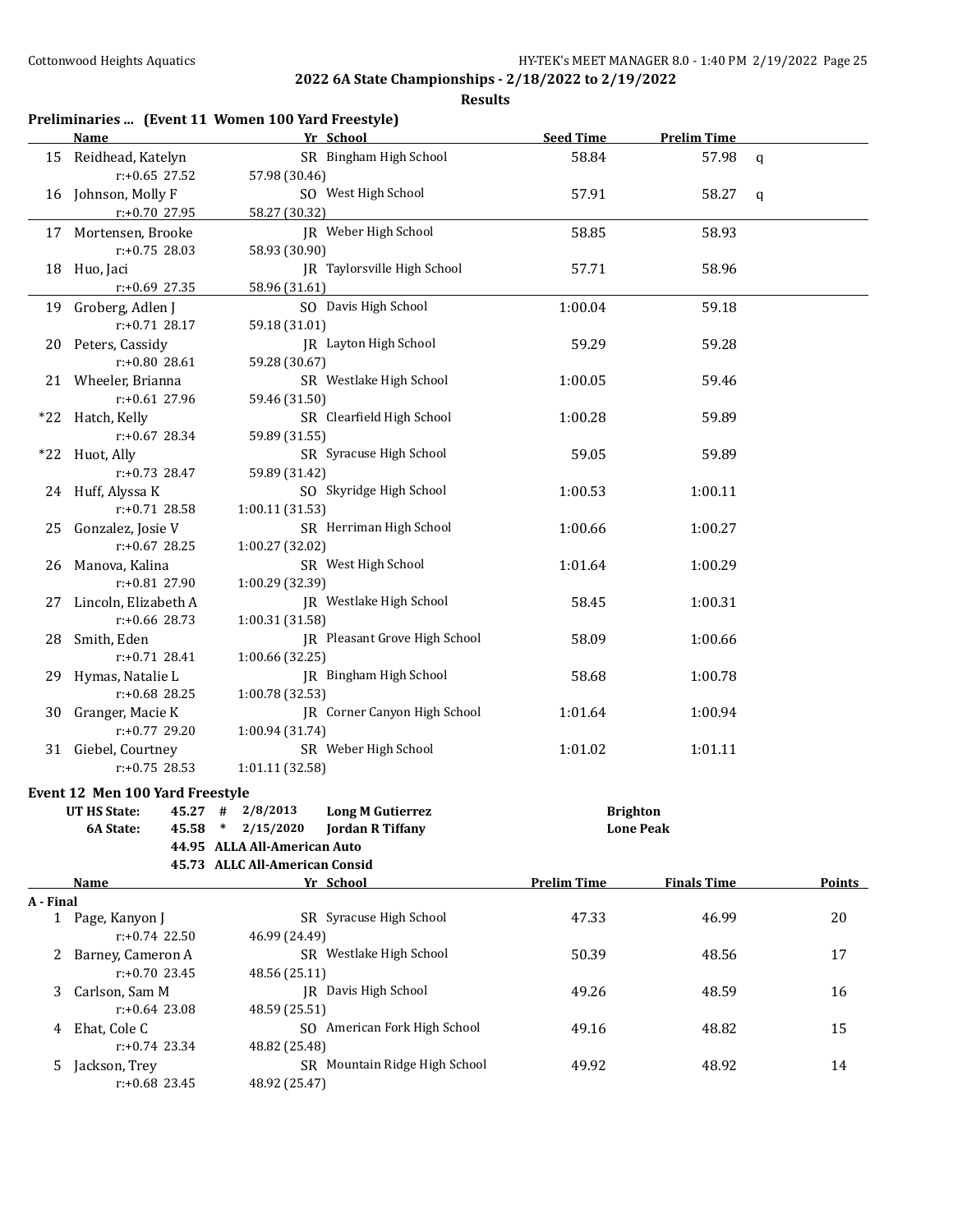|  | A - Final  (Event 12 Men 100 Yard Freestyle) |
|--|----------------------------------------------|
|--|----------------------------------------------|

|                  | <b>Name</b>                                                                                                                          |                                | Yr School                     | <b>Prelim Time</b> | <b>Finals Time</b> | <b>Points</b> |
|------------------|--------------------------------------------------------------------------------------------------------------------------------------|--------------------------------|-------------------------------|--------------------|--------------------|---------------|
|                  | 6 Williams, Samuel B                                                                                                                 |                                | SO Roy High School            | 49.16              | 49.28              | 13            |
|                  | $r: +0.71$ 23.60                                                                                                                     | 49.28 (25.68)                  |                               |                    |                    |               |
|                  | 7 Bennett, Neil                                                                                                                      |                                | JR Bingham High School        | 49.34              | 49.57              | 12            |
|                  | $r: +0.70$ 23.60                                                                                                                     | 49.57 (25.97)                  |                               |                    |                    |               |
|                  | 8 McNeill, Ryan P                                                                                                                    |                                | JR Corner Canyon High School  | 50.14              | 49.82              | 11            |
|                  | $r: +0.74$ 24.26                                                                                                                     | 49.82 (25.56)                  |                               |                    |                    |               |
| <b>B</b> - Final |                                                                                                                                      |                                |                               |                    |                    |               |
|                  | 9 Andrews, Carson K                                                                                                                  |                                | JR Herriman High School       | 50.71              | 49.73              | 9             |
|                  | $r: +0.69$ 23.70                                                                                                                     | 49.73 (26.03)                  |                               |                    |                    |               |
|                  | 10 Hemmert, Mason M                                                                                                                  |                                | FR Skyridge High School       | 50.55              | 50.69              | 7             |
|                  | $r: +0.74$ 24.41                                                                                                                     | 50.69 (26.28)                  |                               |                    |                    |               |
|                  | 11 Elliott, Wesley                                                                                                                   |                                | SR Hunter High School         | 50.86              | 50.74              | 6             |
|                  | $r: +0.65$ 24.05                                                                                                                     | 50.74 (26.69)                  |                               |                    |                    |               |
|                  | 12 Ji, Richard                                                                                                                       |                                | SR West High School           | 51.31              | 50.99              | 5             |
|                  | $r: +0.62$ 23.99                                                                                                                     | 50.99 (27.00)                  |                               |                    |                    |               |
|                  | 13 Weller, Sam                                                                                                                       |                                | JR Mountain Ridge High School | 51.56              | 51.26              | 4             |
|                  | $r: +0.70$ 24.53                                                                                                                     | 51.26 (26.73)                  | SO Layton High School         |                    |                    |               |
|                  | 14 Luckham, Marco J<br>$r: +0.75$ 24.12                                                                                              |                                |                               | 50.91              | 51.39              | 3             |
|                  |                                                                                                                                      | 51.39 (27.27)                  | SR Cyprus High School         |                    |                    |               |
| 15               | Shaw, Andrew N<br>$r: +0.68$ 24.85                                                                                                   | 51.49 (26.64)                  |                               | 50.89              | 51.49              | 2             |
|                  |                                                                                                                                      |                                | SR Layton High School         | 50.57              | 51.52              | $\mathbf{1}$  |
|                  | 16 Langenbacher, Jakob M<br>$r: +0.60$ 24.16                                                                                         | 51.52 (27.36)                  |                               |                    |                    |               |
|                  |                                                                                                                                      |                                |                               |                    |                    |               |
|                  | Event 12 Men 100 Yard Freestyle                                                                                                      |                                |                               |                    |                    |               |
|                  | UT HS State:                                                                                                                         | $45.27$ # $2/8/2013$           | <b>Long M Gutierrez</b>       | <b>Brighton</b>    |                    |               |
|                  |                                                                                                                                      |                                |                               |                    |                    |               |
|                  | 6A State:                                                                                                                            | 45.58 * 2/15/2020              | <b>Jordan R Tiffany</b>       |                    | <b>Lone Peak</b>   |               |
|                  |                                                                                                                                      | 44.95 ALLA All-American Auto   |                               |                    |                    |               |
|                  |                                                                                                                                      | 45.73 ALLC All-American Consid |                               |                    |                    |               |
|                  | <b>Name</b><br><b>Example 2018</b> Pressure 2019 Press Press Press Press Press Press Press Press Press Press Press Press Press Press |                                |                               | <b>Seed Time</b>   | <b>Prelim Time</b> |               |
|                  | <b>Preliminaries</b>                                                                                                                 |                                |                               |                    |                    |               |
|                  | 1 Page, Kanyon J                                                                                                                     |                                | SR Syracuse High School       | 47.83              | 47.33              | $\mathbf q$   |
| *2               | $r: +0.72$ 22.80                                                                                                                     | 47.33 (24.53)                  |                               |                    |                    |               |
|                  | Ehat, Cole C<br>$r: +0.70$ 23.70                                                                                                     |                                | SO American Fork High School  | 49.91              | 49.16              | $\mathbf q$   |
| *2               |                                                                                                                                      | 49.16 (25.46)                  | SO Roy High School            | 49.12              |                    | q             |
|                  | Williams, Samuel B<br>$r: +0.70$ 23.59                                                                                               | 49.16 (25.57)                  |                               |                    | 49.16              |               |
|                  |                                                                                                                                      |                                |                               |                    |                    | q             |
|                  | 4 Carlson, Sam M<br>r:+0.70 23.66                                                                                                    | 49.26 (25.60)                  | JR Davis High School          | 49.22              | 49.26              |               |
| 5.               | Bennett, Neil                                                                                                                        |                                | JR Bingham High School        | 49.30              | 49.34              | q             |
|                  | r:+0.68 23.50                                                                                                                        | 49.34 (25.84)                  |                               |                    |                    |               |
| 6                | Jackson, Trey                                                                                                                        |                                | SR Mountain Ridge High School | 49.31              | 49.92              | q             |
|                  | r:+0.61 23.92                                                                                                                        | 49.92 (26.00)                  |                               |                    |                    |               |
| 7                | McNeill, Ryan P                                                                                                                      |                                | JR Corner Canyon High School  | 50.66              | 50.14              | q             |
|                  | r:+0.68 24.64                                                                                                                        | 50.14 (25.50)                  |                               |                    |                    |               |
| 8                | Barney, Cameron A                                                                                                                    |                                | SR Westlake High School       | 50.21              | 50.39              | q             |
|                  | r:+0.73 24.38                                                                                                                        | 50.39 (26.01)                  |                               |                    |                    |               |
| 9.               | Hemmert, Mason M                                                                                                                     |                                | FR Skyridge High School       | 50.50              | 50.55              | q             |
|                  | r:+0.70 24.33                                                                                                                        | 50.55 (26.22)                  |                               |                    |                    |               |
| 10               | Langenbacher, Jakob M                                                                                                                |                                | SR Layton High School         | 50.89              | 50.57              | q             |
|                  | r:+0.69 24.28                                                                                                                        | 50.57 (26.29)                  |                               |                    |                    |               |
| 11               | Andrews, Carson K<br>$r: +0.71$ 23.78                                                                                                | 50.71 (26.93)                  | JR Herriman High School       | 50.79              | 50.71              | q             |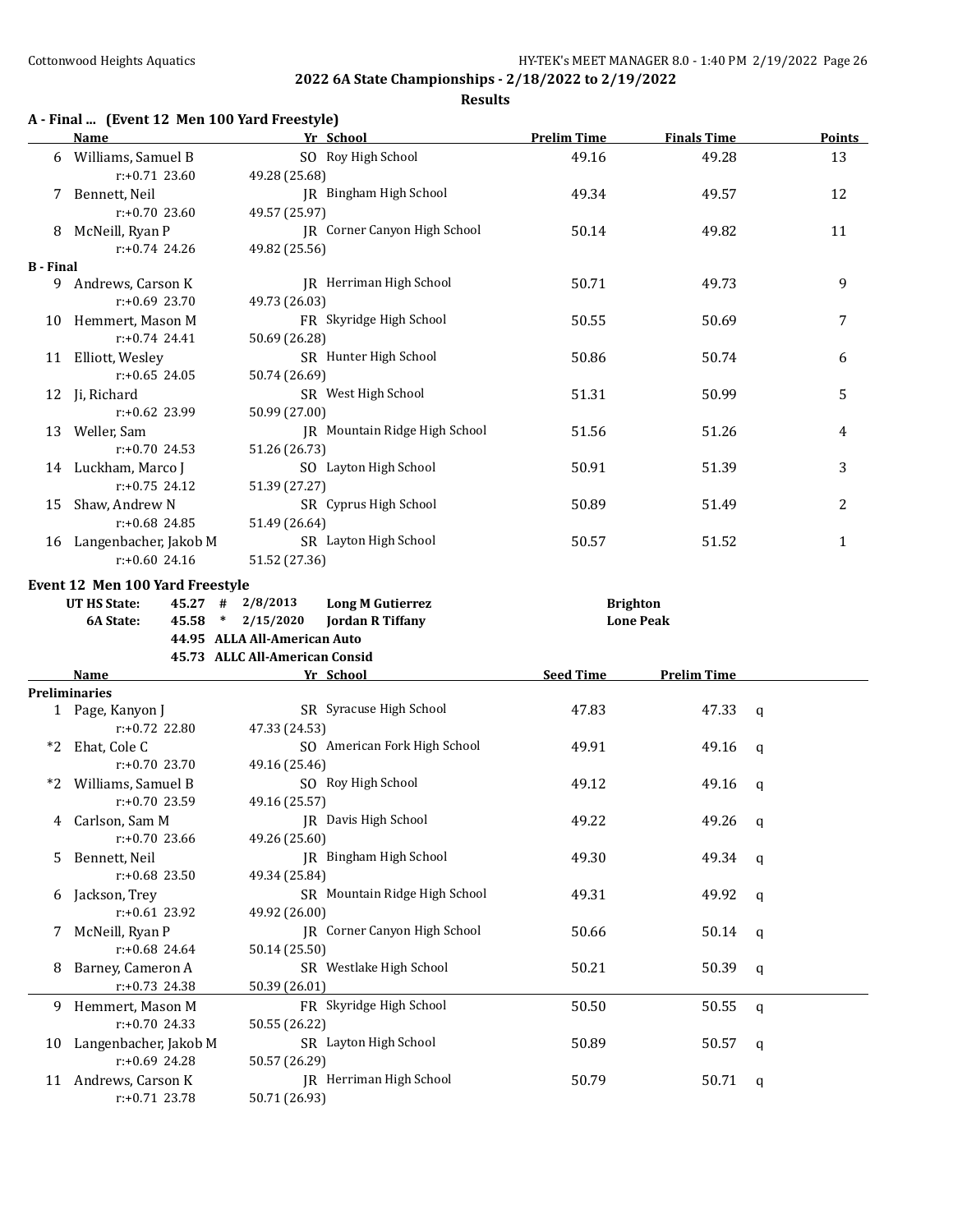|    |                      | Preliminaries  (Event 12 Men 100 Yard Freestyle) |                  |                    |              |
|----|----------------------|--------------------------------------------------|------------------|--------------------|--------------|
|    | <b>Name</b>          | Yr School                                        | <b>Seed Time</b> | <b>Prelim Time</b> |              |
|    | 12 Elliott, Wesley   | SR Hunter High School                            | 50.57            | 50.86              | $\mathbf q$  |
|    | $r: +0.67$ 24.08     | 50.86 (26.78)                                    |                  |                    |              |
| 13 | Shaw, Andrew N       | SR Cyprus High School                            | 51.73            | 50.89              | $\mathbf q$  |
|    | $r: +0.68$ 24.62     | 50.89 (26.27)                                    |                  |                    |              |
|    | 14 Luckham, Marco J  | SO Layton High School                            | 50.80            | 50.91              | $\mathbf q$  |
|    | $r: +0.77$ 24.47     | 50.91 (26.44)                                    |                  |                    |              |
|    | 15 Ji, Richard       | SR West High School                              | 52.14            | 51.31              | $\mathsf q$  |
|    | $r: +0.63$ 24.48     | 51.31 (26.83)                                    |                  |                    |              |
|    | 16 Weller, Sam       | JR Mountain Ridge High School                    | 50.97            | 51.56              | $\mathbf{q}$ |
|    | r:+0.69 24.49        | 51.56 (27.07)                                    |                  |                    |              |
| 17 | Strong, Luke         | JR Riverton High School                          | 53.27            | 51.65              |              |
|    | $r: +0.65$ 24.80     | 51.65 (26.85)                                    |                  |                    |              |
|    | 18 Andersen, Nate D  | SR Pleasant Grove High School                    | 52.33            | 51.67              |              |
|    | $r: +0.72$ 24.44     | 51.67 (27.23)                                    |                  |                    |              |
|    | 19 Grant, Dylan      | JR Davis High School                             | 52.72            | 52.11              |              |
|    | $r: +0.79$ 25.31     | 52.11 (26.80)                                    |                  |                    |              |
| 20 | Smith, Rocky         | JR Corner Canyon High School                     | 53.19            | 52.55              |              |
|    | $r: +0.73$ 25.66     | 52.55 (26.89)                                    |                  |                    |              |
|    | 21 Brunt, Ashton     | SR Corner Canyon High School                     | 53.67            | 52.58              |              |
|    | r:+0.79 52.58        | 52.58()                                          |                  |                    |              |
|    | 22 Turnbow, Caleb    | SR Mountain Ridge High School                    | 53.00            | 52.63              |              |
|    | $r: +0.65$ 25.16     | 52.63 (27.47)                                    |                  |                    |              |
|    | 23 Parsons, Cole E   | SO Layton High School                            | 53.38            | 52.71              |              |
|    | r:+0.79 24.92        | 52.71 (27.79)                                    |                  |                    |              |
|    | 24 Schraedel, Joseph | SR Farmington High School                        | 52.79            | 52.95              |              |
|    | r:+0.80 25.27        | 52.95 (27.68)                                    |                  |                    |              |
| 25 | Gerton, Kai          | SO West High School                              | 52.50            | 52.99              |              |
|    | $r: +0.73$ 25.43     | 52.99 (27.56)                                    |                  |                    |              |
|    | 26 Wall, Phillip     | SR Farmington High School                        | 53.06            | 53.09              |              |
|    | $r: +0.69$ 25.40     | 53.09 (27.69)                                    |                  |                    |              |
|    | 27 Powell, Evan      | JR Weber High School                             | 53.63            | 53.33              |              |
|    | $r: +0.69$ 25.92     | 53.33 (27.41)                                    |                  |                    |              |
|    | 28 Lyman, John       | JR Farmington High School                        | 53.08            | 53.38              |              |
|    | r:+0.85 25.94        | 53.38 (27.44)                                    |                  |                    |              |
|    | 29 Choe, Moongyu     | SR West High School                              | 53.01            | 53.66              |              |
|    | r:+0.77 25.57        | 53.66 (28.09)                                    |                  |                    |              |
| 30 | Christophersen, Jeff | SR Weber High School                             | 52.62            | 53.96              |              |
|    | $r: +0.68$ 25.14     | 53.96 (28.82)                                    |                  |                    |              |
|    | 31 Portillo, Soren P | JR Syracuse High School                          | 52.33            | 54.01              |              |
|    | $r: +0.81$ 25.70     | 54.01 (28.31)                                    |                  |                    |              |
|    | 32 Ahlstrom, Colin M | SR Fremont High School                           | 53.24            | 54.03              |              |
|    | $r: +0.68$ 26.13     | 54.03 (27.90)                                    |                  |                    |              |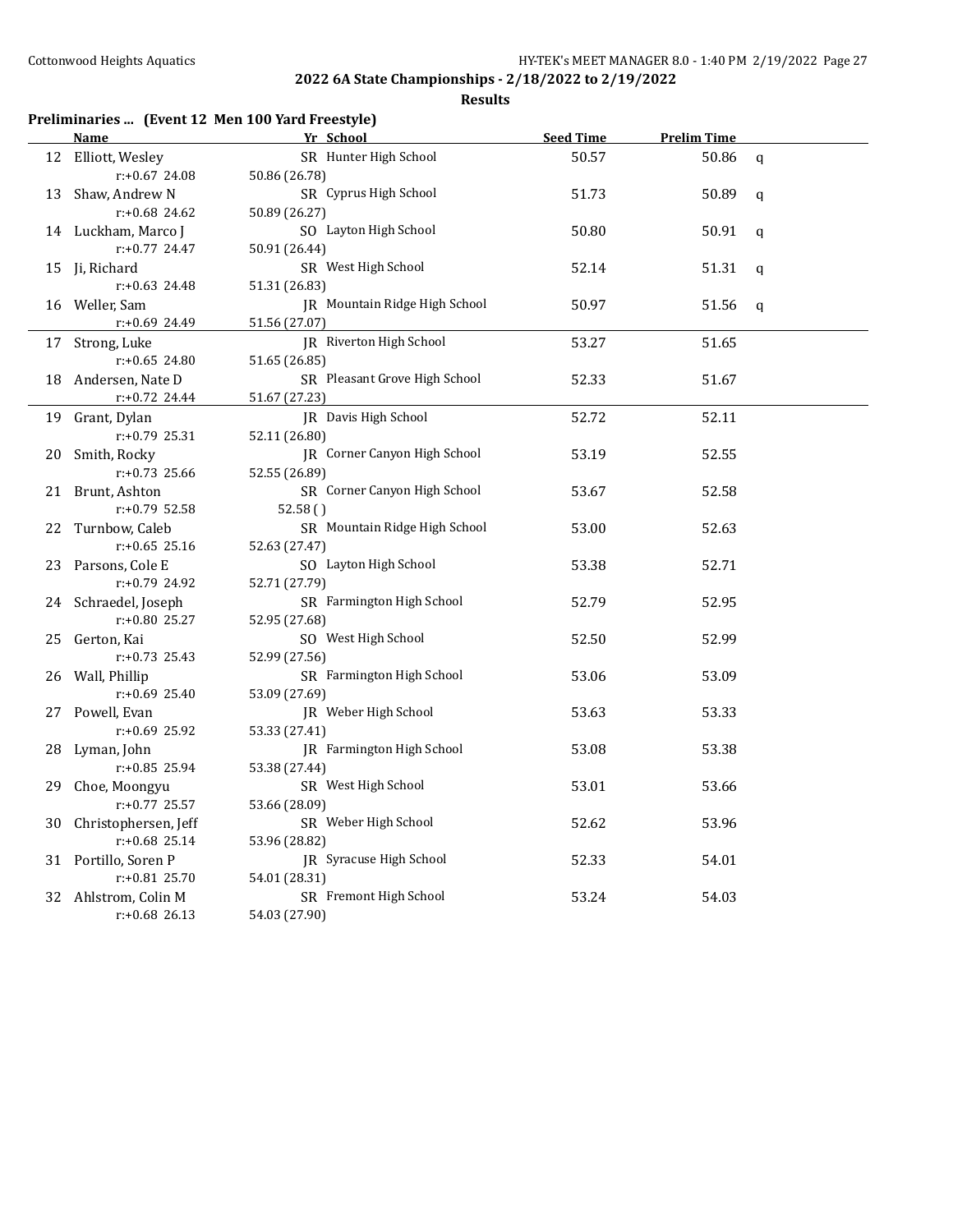| <b>UT HS State:</b><br>4:55.28<br>#<br>2/18/2022<br><b>Katelyn Andrist</b><br>Skyridge-CO<br>2/18/2022<br>Skyridge-CO<br>4:55.28<br>$\ast$<br><b>Katelyn Andrist</b><br>6A State:<br>4:52.19 ALLA All-American Auto<br>4:56.85 ALLC All-American Consid<br><b>Prelim Time</b><br>Yr School<br><b>Finals Time</b><br><b>Name</b><br>Points<br>A - Final<br>SR Skyridge High School<br>4:55.28<br>4:59.73<br>20<br>1 Andrist, Katelyn D<br>$r: +0.68$ 27.95<br>57.59 (29.64)<br>1:27.63 (30.04)<br>1:57.76 (30.13)<br>2:28.10 (30.34)<br>3:28.78 (30.55)<br>3:59.33 (30.55)<br>2:58.23 (30.13)<br>4:29.87 (30.54)<br>4:59.73 (29.86)<br>FR Lone Peak High School<br>Bennett, Taylor L<br>5:16.64<br>17<br>5:15.67<br>2<br>$r: +0.69$ 28.18<br>58.42 (30.24)<br>1:29.65 (31.23)<br>2:01.20 (31.55)<br>2:33.26 (32.06)<br>3:05.53 (32.27)<br>3:37.92 (32.39)<br>4:10.83 (32.91)<br>4:43.75 (32.92)<br>5:15.67 (31.92)<br>SO Lone Peak High School<br>Brewer, Emme J<br>5:22.34<br>5:21.22<br>16<br>3<br>r:+0.75 28.17<br>58.86 (30.69)<br>1:30.44 (31.58)<br>2:02.89 (32.45)<br>2:35.52 (32.63)<br>3:08.33 (32.81)<br>3:41.76 (33.43)<br>4:15.11 (33.35)<br>4:48.44 (33.33)<br>5:21.22 (32.78)<br>Tiffany, Haylee<br>SO Lone Peak High School<br>5:22.44<br>5:26.26<br>15<br>4<br>$r: +0.75$ 27.87<br>58.67 (30.80)<br>1:30.78 (32.11)<br>2:03.04 (32.26)<br>2:36.59 (33.55)<br>3:43.68 (33.85)<br>3:09.83 (33.24)<br>4:18.22 (34.54)<br>4:52.93 (34.71)<br>5:26.26 (33.33)<br>JR Corner Canyon High School<br>Afualo, Lily A<br>5:34.20<br>5:35.37<br>14<br>5.<br>r:+0.69 29.94<br>1:02.35 (32.41)<br>1:35.49 (33.14)<br>2:09.47 (33.98)<br>3:52.86 (34.46)<br>2:43.49 (34.02)<br>3:18.40 (34.91)<br>4:28.02 (35.16)<br>5:02.45 (34.43)<br>5:35.37 (32.92)<br>JR Weber High School<br>Wayman, Abigail<br>5:34.30<br>5:35.95<br>13<br>6<br>r:+0.84 29.30<br>1:02.92 (33.62)<br>1:37.13 (34.21)<br>2:12.09 (34.96)<br>2:46.53 (34.44)<br>3:55.26 (34.28)<br>3:20.98 (34.45)<br>4:29.97 (34.71)<br>5:03.56 (33.59)<br>5:35.95 (32.39)<br>SR Copper Hills High School<br>7 Updike, Jade M<br>5:38.98<br>12<br>5:40.42<br>r:+0.70 29.48<br>1:03.70 (34.22)<br>2:12.68 (34.62)<br>1:38.06 (34.36)<br>3:22.59 (35.12)<br>3:57.68 (35.09)<br>2:47.47 (34.79)<br>4:32.63 (34.95)<br>5:07.23 (34.60)<br>5:40.42 (33.19)<br>Larsen, Hallie A<br>SO Westlake High School<br>5:38.57<br>5:43.40<br>11<br>8<br>r:+0.69 29.87<br>1:02.65 (32.78)<br>1:36.23 (33.58)<br>2:10.63 (34.40)<br>3:21.20 (35.56)<br>3:56.34 (35.14)<br>2:45.64 (35.01)<br>4:31.75 (35.41)<br>5:07.96 (36.21)<br>5:43.40 (35.44)<br><b>B</b> - Final<br>SR Copper Hills High School<br>9<br>9 Riddle, Katelyn<br>5:40.86<br>5:41.18<br>1:36.37 (34.55)<br>r:+0.79 29.18<br>1:01.82 (32.64)<br>2:11.39 (35.02)<br>2:46.49 (35.10)<br>3:56.92 (35.11)<br>3:21.81 (35.32)<br>4:32.19 (35.27)<br>5:07.30 (35.11)<br>5:41.18 (33.88)<br>Harding, Emma A<br>7<br>JR American Fork High School<br>5:48.70<br>10<br>5:45.67<br>$r: +0.71$ 31.48<br>1:05.52(34.04)<br>1:40.37 (34.85)<br>2:15.51 (35.14)<br>2:50.83 (35.32)<br>3:25.48 (34.65)<br>4:00.72 (35.24)<br>4:36.29 (35.57)<br>5:11.62 (35.33)<br>5:45.67 (34.05)<br>JR Copper Hills High School<br>11 Atherley, Bayli C<br>5:47.49<br>6<br>5:45.91<br>r:+0.79 30.76<br>1:04.13 (33.37)<br>1:38.23 (34.10)<br>2:13.38 (35.15)<br>4:00.30 (36.17)<br>4:36.09 (35.79)<br>2:48.60 (35.22)<br>3:24.13 (35.53)<br>5:11.73 (35.64)<br>5:45.91 (34.18)<br>SO American Fork High School<br>Bryce, Isabel S<br>5:48.10<br>5:46.30<br>5<br>12<br>r:+0.82 30.98<br>1:41.33 (35.84)<br>1:05.49 (34.51)<br>2:16.77 (35.44)<br>4:03.78 (35.77)<br>4:39.29 (35.51)<br>2:52.19 (35.42)<br>3:28.01 (35.82)<br>5:13.76 (34.47) | Event 13 Women 500 Yard Freestyle |                 |  |  |
|--------------------------------------------------------------------------------------------------------------------------------------------------------------------------------------------------------------------------------------------------------------------------------------------------------------------------------------------------------------------------------------------------------------------------------------------------------------------------------------------------------------------------------------------------------------------------------------------------------------------------------------------------------------------------------------------------------------------------------------------------------------------------------------------------------------------------------------------------------------------------------------------------------------------------------------------------------------------------------------------------------------------------------------------------------------------------------------------------------------------------------------------------------------------------------------------------------------------------------------------------------------------------------------------------------------------------------------------------------------------------------------------------------------------------------------------------------------------------------------------------------------------------------------------------------------------------------------------------------------------------------------------------------------------------------------------------------------------------------------------------------------------------------------------------------------------------------------------------------------------------------------------------------------------------------------------------------------------------------------------------------------------------------------------------------------------------------------------------------------------------------------------------------------------------------------------------------------------------------------------------------------------------------------------------------------------------------------------------------------------------------------------------------------------------------------------------------------------------------------------------------------------------------------------------------------------------------------------------------------------------------------------------------------------------------------------------------------------------------------------------------------------------------------------------------------------------------------------------------------------------------------------------------------------------------------------------------------------------------------------------------------------------------------------------------------------------------------------------------------------------------------------------------------------------------------------------------------------------------------------------------------------------------------------------------------------------------------------------------------------------------------------------------------------------------------------------------------------------------------------------------------------------------------------------------------------------------------------------------------------------------------------------------------------------------------------------------------------|-----------------------------------|-----------------|--|--|
|                                                                                                                                                                                                                                                                                                                                                                                                                                                                                                                                                                                                                                                                                                                                                                                                                                                                                                                                                                                                                                                                                                                                                                                                                                                                                                                                                                                                                                                                                                                                                                                                                                                                                                                                                                                                                                                                                                                                                                                                                                                                                                                                                                                                                                                                                                                                                                                                                                                                                                                                                                                                                                                                                                                                                                                                                                                                                                                                                                                                                                                                                                                                                                                                                                                                                                                                                                                                                                                                                                                                                                                                                                                                                                                    |                                   |                 |  |  |
|                                                                                                                                                                                                                                                                                                                                                                                                                                                                                                                                                                                                                                                                                                                                                                                                                                                                                                                                                                                                                                                                                                                                                                                                                                                                                                                                                                                                                                                                                                                                                                                                                                                                                                                                                                                                                                                                                                                                                                                                                                                                                                                                                                                                                                                                                                                                                                                                                                                                                                                                                                                                                                                                                                                                                                                                                                                                                                                                                                                                                                                                                                                                                                                                                                                                                                                                                                                                                                                                                                                                                                                                                                                                                                                    |                                   |                 |  |  |
|                                                                                                                                                                                                                                                                                                                                                                                                                                                                                                                                                                                                                                                                                                                                                                                                                                                                                                                                                                                                                                                                                                                                                                                                                                                                                                                                                                                                                                                                                                                                                                                                                                                                                                                                                                                                                                                                                                                                                                                                                                                                                                                                                                                                                                                                                                                                                                                                                                                                                                                                                                                                                                                                                                                                                                                                                                                                                                                                                                                                                                                                                                                                                                                                                                                                                                                                                                                                                                                                                                                                                                                                                                                                                                                    |                                   |                 |  |  |
|                                                                                                                                                                                                                                                                                                                                                                                                                                                                                                                                                                                                                                                                                                                                                                                                                                                                                                                                                                                                                                                                                                                                                                                                                                                                                                                                                                                                                                                                                                                                                                                                                                                                                                                                                                                                                                                                                                                                                                                                                                                                                                                                                                                                                                                                                                                                                                                                                                                                                                                                                                                                                                                                                                                                                                                                                                                                                                                                                                                                                                                                                                                                                                                                                                                                                                                                                                                                                                                                                                                                                                                                                                                                                                                    |                                   |                 |  |  |
|                                                                                                                                                                                                                                                                                                                                                                                                                                                                                                                                                                                                                                                                                                                                                                                                                                                                                                                                                                                                                                                                                                                                                                                                                                                                                                                                                                                                                                                                                                                                                                                                                                                                                                                                                                                                                                                                                                                                                                                                                                                                                                                                                                                                                                                                                                                                                                                                                                                                                                                                                                                                                                                                                                                                                                                                                                                                                                                                                                                                                                                                                                                                                                                                                                                                                                                                                                                                                                                                                                                                                                                                                                                                                                                    |                                   |                 |  |  |
|                                                                                                                                                                                                                                                                                                                                                                                                                                                                                                                                                                                                                                                                                                                                                                                                                                                                                                                                                                                                                                                                                                                                                                                                                                                                                                                                                                                                                                                                                                                                                                                                                                                                                                                                                                                                                                                                                                                                                                                                                                                                                                                                                                                                                                                                                                                                                                                                                                                                                                                                                                                                                                                                                                                                                                                                                                                                                                                                                                                                                                                                                                                                                                                                                                                                                                                                                                                                                                                                                                                                                                                                                                                                                                                    |                                   |                 |  |  |
|                                                                                                                                                                                                                                                                                                                                                                                                                                                                                                                                                                                                                                                                                                                                                                                                                                                                                                                                                                                                                                                                                                                                                                                                                                                                                                                                                                                                                                                                                                                                                                                                                                                                                                                                                                                                                                                                                                                                                                                                                                                                                                                                                                                                                                                                                                                                                                                                                                                                                                                                                                                                                                                                                                                                                                                                                                                                                                                                                                                                                                                                                                                                                                                                                                                                                                                                                                                                                                                                                                                                                                                                                                                                                                                    |                                   |                 |  |  |
|                                                                                                                                                                                                                                                                                                                                                                                                                                                                                                                                                                                                                                                                                                                                                                                                                                                                                                                                                                                                                                                                                                                                                                                                                                                                                                                                                                                                                                                                                                                                                                                                                                                                                                                                                                                                                                                                                                                                                                                                                                                                                                                                                                                                                                                                                                                                                                                                                                                                                                                                                                                                                                                                                                                                                                                                                                                                                                                                                                                                                                                                                                                                                                                                                                                                                                                                                                                                                                                                                                                                                                                                                                                                                                                    |                                   |                 |  |  |
|                                                                                                                                                                                                                                                                                                                                                                                                                                                                                                                                                                                                                                                                                                                                                                                                                                                                                                                                                                                                                                                                                                                                                                                                                                                                                                                                                                                                                                                                                                                                                                                                                                                                                                                                                                                                                                                                                                                                                                                                                                                                                                                                                                                                                                                                                                                                                                                                                                                                                                                                                                                                                                                                                                                                                                                                                                                                                                                                                                                                                                                                                                                                                                                                                                                                                                                                                                                                                                                                                                                                                                                                                                                                                                                    |                                   |                 |  |  |
|                                                                                                                                                                                                                                                                                                                                                                                                                                                                                                                                                                                                                                                                                                                                                                                                                                                                                                                                                                                                                                                                                                                                                                                                                                                                                                                                                                                                                                                                                                                                                                                                                                                                                                                                                                                                                                                                                                                                                                                                                                                                                                                                                                                                                                                                                                                                                                                                                                                                                                                                                                                                                                                                                                                                                                                                                                                                                                                                                                                                                                                                                                                                                                                                                                                                                                                                                                                                                                                                                                                                                                                                                                                                                                                    |                                   |                 |  |  |
|                                                                                                                                                                                                                                                                                                                                                                                                                                                                                                                                                                                                                                                                                                                                                                                                                                                                                                                                                                                                                                                                                                                                                                                                                                                                                                                                                                                                                                                                                                                                                                                                                                                                                                                                                                                                                                                                                                                                                                                                                                                                                                                                                                                                                                                                                                                                                                                                                                                                                                                                                                                                                                                                                                                                                                                                                                                                                                                                                                                                                                                                                                                                                                                                                                                                                                                                                                                                                                                                                                                                                                                                                                                                                                                    |                                   |                 |  |  |
|                                                                                                                                                                                                                                                                                                                                                                                                                                                                                                                                                                                                                                                                                                                                                                                                                                                                                                                                                                                                                                                                                                                                                                                                                                                                                                                                                                                                                                                                                                                                                                                                                                                                                                                                                                                                                                                                                                                                                                                                                                                                                                                                                                                                                                                                                                                                                                                                                                                                                                                                                                                                                                                                                                                                                                                                                                                                                                                                                                                                                                                                                                                                                                                                                                                                                                                                                                                                                                                                                                                                                                                                                                                                                                                    |                                   |                 |  |  |
|                                                                                                                                                                                                                                                                                                                                                                                                                                                                                                                                                                                                                                                                                                                                                                                                                                                                                                                                                                                                                                                                                                                                                                                                                                                                                                                                                                                                                                                                                                                                                                                                                                                                                                                                                                                                                                                                                                                                                                                                                                                                                                                                                                                                                                                                                                                                                                                                                                                                                                                                                                                                                                                                                                                                                                                                                                                                                                                                                                                                                                                                                                                                                                                                                                                                                                                                                                                                                                                                                                                                                                                                                                                                                                                    |                                   |                 |  |  |
|                                                                                                                                                                                                                                                                                                                                                                                                                                                                                                                                                                                                                                                                                                                                                                                                                                                                                                                                                                                                                                                                                                                                                                                                                                                                                                                                                                                                                                                                                                                                                                                                                                                                                                                                                                                                                                                                                                                                                                                                                                                                                                                                                                                                                                                                                                                                                                                                                                                                                                                                                                                                                                                                                                                                                                                                                                                                                                                                                                                                                                                                                                                                                                                                                                                                                                                                                                                                                                                                                                                                                                                                                                                                                                                    |                                   |                 |  |  |
|                                                                                                                                                                                                                                                                                                                                                                                                                                                                                                                                                                                                                                                                                                                                                                                                                                                                                                                                                                                                                                                                                                                                                                                                                                                                                                                                                                                                                                                                                                                                                                                                                                                                                                                                                                                                                                                                                                                                                                                                                                                                                                                                                                                                                                                                                                                                                                                                                                                                                                                                                                                                                                                                                                                                                                                                                                                                                                                                                                                                                                                                                                                                                                                                                                                                                                                                                                                                                                                                                                                                                                                                                                                                                                                    |                                   |                 |  |  |
|                                                                                                                                                                                                                                                                                                                                                                                                                                                                                                                                                                                                                                                                                                                                                                                                                                                                                                                                                                                                                                                                                                                                                                                                                                                                                                                                                                                                                                                                                                                                                                                                                                                                                                                                                                                                                                                                                                                                                                                                                                                                                                                                                                                                                                                                                                                                                                                                                                                                                                                                                                                                                                                                                                                                                                                                                                                                                                                                                                                                                                                                                                                                                                                                                                                                                                                                                                                                                                                                                                                                                                                                                                                                                                                    |                                   |                 |  |  |
|                                                                                                                                                                                                                                                                                                                                                                                                                                                                                                                                                                                                                                                                                                                                                                                                                                                                                                                                                                                                                                                                                                                                                                                                                                                                                                                                                                                                                                                                                                                                                                                                                                                                                                                                                                                                                                                                                                                                                                                                                                                                                                                                                                                                                                                                                                                                                                                                                                                                                                                                                                                                                                                                                                                                                                                                                                                                                                                                                                                                                                                                                                                                                                                                                                                                                                                                                                                                                                                                                                                                                                                                                                                                                                                    |                                   |                 |  |  |
|                                                                                                                                                                                                                                                                                                                                                                                                                                                                                                                                                                                                                                                                                                                                                                                                                                                                                                                                                                                                                                                                                                                                                                                                                                                                                                                                                                                                                                                                                                                                                                                                                                                                                                                                                                                                                                                                                                                                                                                                                                                                                                                                                                                                                                                                                                                                                                                                                                                                                                                                                                                                                                                                                                                                                                                                                                                                                                                                                                                                                                                                                                                                                                                                                                                                                                                                                                                                                                                                                                                                                                                                                                                                                                                    |                                   |                 |  |  |
|                                                                                                                                                                                                                                                                                                                                                                                                                                                                                                                                                                                                                                                                                                                                                                                                                                                                                                                                                                                                                                                                                                                                                                                                                                                                                                                                                                                                                                                                                                                                                                                                                                                                                                                                                                                                                                                                                                                                                                                                                                                                                                                                                                                                                                                                                                                                                                                                                                                                                                                                                                                                                                                                                                                                                                                                                                                                                                                                                                                                                                                                                                                                                                                                                                                                                                                                                                                                                                                                                                                                                                                                                                                                                                                    |                                   |                 |  |  |
|                                                                                                                                                                                                                                                                                                                                                                                                                                                                                                                                                                                                                                                                                                                                                                                                                                                                                                                                                                                                                                                                                                                                                                                                                                                                                                                                                                                                                                                                                                                                                                                                                                                                                                                                                                                                                                                                                                                                                                                                                                                                                                                                                                                                                                                                                                                                                                                                                                                                                                                                                                                                                                                                                                                                                                                                                                                                                                                                                                                                                                                                                                                                                                                                                                                                                                                                                                                                                                                                                                                                                                                                                                                                                                                    |                                   |                 |  |  |
|                                                                                                                                                                                                                                                                                                                                                                                                                                                                                                                                                                                                                                                                                                                                                                                                                                                                                                                                                                                                                                                                                                                                                                                                                                                                                                                                                                                                                                                                                                                                                                                                                                                                                                                                                                                                                                                                                                                                                                                                                                                                                                                                                                                                                                                                                                                                                                                                                                                                                                                                                                                                                                                                                                                                                                                                                                                                                                                                                                                                                                                                                                                                                                                                                                                                                                                                                                                                                                                                                                                                                                                                                                                                                                                    |                                   |                 |  |  |
|                                                                                                                                                                                                                                                                                                                                                                                                                                                                                                                                                                                                                                                                                                                                                                                                                                                                                                                                                                                                                                                                                                                                                                                                                                                                                                                                                                                                                                                                                                                                                                                                                                                                                                                                                                                                                                                                                                                                                                                                                                                                                                                                                                                                                                                                                                                                                                                                                                                                                                                                                                                                                                                                                                                                                                                                                                                                                                                                                                                                                                                                                                                                                                                                                                                                                                                                                                                                                                                                                                                                                                                                                                                                                                                    |                                   |                 |  |  |
|                                                                                                                                                                                                                                                                                                                                                                                                                                                                                                                                                                                                                                                                                                                                                                                                                                                                                                                                                                                                                                                                                                                                                                                                                                                                                                                                                                                                                                                                                                                                                                                                                                                                                                                                                                                                                                                                                                                                                                                                                                                                                                                                                                                                                                                                                                                                                                                                                                                                                                                                                                                                                                                                                                                                                                                                                                                                                                                                                                                                                                                                                                                                                                                                                                                                                                                                                                                                                                                                                                                                                                                                                                                                                                                    |                                   |                 |  |  |
|                                                                                                                                                                                                                                                                                                                                                                                                                                                                                                                                                                                                                                                                                                                                                                                                                                                                                                                                                                                                                                                                                                                                                                                                                                                                                                                                                                                                                                                                                                                                                                                                                                                                                                                                                                                                                                                                                                                                                                                                                                                                                                                                                                                                                                                                                                                                                                                                                                                                                                                                                                                                                                                                                                                                                                                                                                                                                                                                                                                                                                                                                                                                                                                                                                                                                                                                                                                                                                                                                                                                                                                                                                                                                                                    |                                   |                 |  |  |
|                                                                                                                                                                                                                                                                                                                                                                                                                                                                                                                                                                                                                                                                                                                                                                                                                                                                                                                                                                                                                                                                                                                                                                                                                                                                                                                                                                                                                                                                                                                                                                                                                                                                                                                                                                                                                                                                                                                                                                                                                                                                                                                                                                                                                                                                                                                                                                                                                                                                                                                                                                                                                                                                                                                                                                                                                                                                                                                                                                                                                                                                                                                                                                                                                                                                                                                                                                                                                                                                                                                                                                                                                                                                                                                    |                                   |                 |  |  |
|                                                                                                                                                                                                                                                                                                                                                                                                                                                                                                                                                                                                                                                                                                                                                                                                                                                                                                                                                                                                                                                                                                                                                                                                                                                                                                                                                                                                                                                                                                                                                                                                                                                                                                                                                                                                                                                                                                                                                                                                                                                                                                                                                                                                                                                                                                                                                                                                                                                                                                                                                                                                                                                                                                                                                                                                                                                                                                                                                                                                                                                                                                                                                                                                                                                                                                                                                                                                                                                                                                                                                                                                                                                                                                                    |                                   |                 |  |  |
|                                                                                                                                                                                                                                                                                                                                                                                                                                                                                                                                                                                                                                                                                                                                                                                                                                                                                                                                                                                                                                                                                                                                                                                                                                                                                                                                                                                                                                                                                                                                                                                                                                                                                                                                                                                                                                                                                                                                                                                                                                                                                                                                                                                                                                                                                                                                                                                                                                                                                                                                                                                                                                                                                                                                                                                                                                                                                                                                                                                                                                                                                                                                                                                                                                                                                                                                                                                                                                                                                                                                                                                                                                                                                                                    |                                   |                 |  |  |
|                                                                                                                                                                                                                                                                                                                                                                                                                                                                                                                                                                                                                                                                                                                                                                                                                                                                                                                                                                                                                                                                                                                                                                                                                                                                                                                                                                                                                                                                                                                                                                                                                                                                                                                                                                                                                                                                                                                                                                                                                                                                                                                                                                                                                                                                                                                                                                                                                                                                                                                                                                                                                                                                                                                                                                                                                                                                                                                                                                                                                                                                                                                                                                                                                                                                                                                                                                                                                                                                                                                                                                                                                                                                                                                    |                                   |                 |  |  |
|                                                                                                                                                                                                                                                                                                                                                                                                                                                                                                                                                                                                                                                                                                                                                                                                                                                                                                                                                                                                                                                                                                                                                                                                                                                                                                                                                                                                                                                                                                                                                                                                                                                                                                                                                                                                                                                                                                                                                                                                                                                                                                                                                                                                                                                                                                                                                                                                                                                                                                                                                                                                                                                                                                                                                                                                                                                                                                                                                                                                                                                                                                                                                                                                                                                                                                                                                                                                                                                                                                                                                                                                                                                                                                                    |                                   |                 |  |  |
|                                                                                                                                                                                                                                                                                                                                                                                                                                                                                                                                                                                                                                                                                                                                                                                                                                                                                                                                                                                                                                                                                                                                                                                                                                                                                                                                                                                                                                                                                                                                                                                                                                                                                                                                                                                                                                                                                                                                                                                                                                                                                                                                                                                                                                                                                                                                                                                                                                                                                                                                                                                                                                                                                                                                                                                                                                                                                                                                                                                                                                                                                                                                                                                                                                                                                                                                                                                                                                                                                                                                                                                                                                                                                                                    |                                   |                 |  |  |
|                                                                                                                                                                                                                                                                                                                                                                                                                                                                                                                                                                                                                                                                                                                                                                                                                                                                                                                                                                                                                                                                                                                                                                                                                                                                                                                                                                                                                                                                                                                                                                                                                                                                                                                                                                                                                                                                                                                                                                                                                                                                                                                                                                                                                                                                                                                                                                                                                                                                                                                                                                                                                                                                                                                                                                                                                                                                                                                                                                                                                                                                                                                                                                                                                                                                                                                                                                                                                                                                                                                                                                                                                                                                                                                    |                                   |                 |  |  |
|                                                                                                                                                                                                                                                                                                                                                                                                                                                                                                                                                                                                                                                                                                                                                                                                                                                                                                                                                                                                                                                                                                                                                                                                                                                                                                                                                                                                                                                                                                                                                                                                                                                                                                                                                                                                                                                                                                                                                                                                                                                                                                                                                                                                                                                                                                                                                                                                                                                                                                                                                                                                                                                                                                                                                                                                                                                                                                                                                                                                                                                                                                                                                                                                                                                                                                                                                                                                                                                                                                                                                                                                                                                                                                                    |                                   |                 |  |  |
|                                                                                                                                                                                                                                                                                                                                                                                                                                                                                                                                                                                                                                                                                                                                                                                                                                                                                                                                                                                                                                                                                                                                                                                                                                                                                                                                                                                                                                                                                                                                                                                                                                                                                                                                                                                                                                                                                                                                                                                                                                                                                                                                                                                                                                                                                                                                                                                                                                                                                                                                                                                                                                                                                                                                                                                                                                                                                                                                                                                                                                                                                                                                                                                                                                                                                                                                                                                                                                                                                                                                                                                                                                                                                                                    |                                   |                 |  |  |
|                                                                                                                                                                                                                                                                                                                                                                                                                                                                                                                                                                                                                                                                                                                                                                                                                                                                                                                                                                                                                                                                                                                                                                                                                                                                                                                                                                                                                                                                                                                                                                                                                                                                                                                                                                                                                                                                                                                                                                                                                                                                                                                                                                                                                                                                                                                                                                                                                                                                                                                                                                                                                                                                                                                                                                                                                                                                                                                                                                                                                                                                                                                                                                                                                                                                                                                                                                                                                                                                                                                                                                                                                                                                                                                    |                                   |                 |  |  |
|                                                                                                                                                                                                                                                                                                                                                                                                                                                                                                                                                                                                                                                                                                                                                                                                                                                                                                                                                                                                                                                                                                                                                                                                                                                                                                                                                                                                                                                                                                                                                                                                                                                                                                                                                                                                                                                                                                                                                                                                                                                                                                                                                                                                                                                                                                                                                                                                                                                                                                                                                                                                                                                                                                                                                                                                                                                                                                                                                                                                                                                                                                                                                                                                                                                                                                                                                                                                                                                                                                                                                                                                                                                                                                                    |                                   |                 |  |  |
|                                                                                                                                                                                                                                                                                                                                                                                                                                                                                                                                                                                                                                                                                                                                                                                                                                                                                                                                                                                                                                                                                                                                                                                                                                                                                                                                                                                                                                                                                                                                                                                                                                                                                                                                                                                                                                                                                                                                                                                                                                                                                                                                                                                                                                                                                                                                                                                                                                                                                                                                                                                                                                                                                                                                                                                                                                                                                                                                                                                                                                                                                                                                                                                                                                                                                                                                                                                                                                                                                                                                                                                                                                                                                                                    |                                   |                 |  |  |
|                                                                                                                                                                                                                                                                                                                                                                                                                                                                                                                                                                                                                                                                                                                                                                                                                                                                                                                                                                                                                                                                                                                                                                                                                                                                                                                                                                                                                                                                                                                                                                                                                                                                                                                                                                                                                                                                                                                                                                                                                                                                                                                                                                                                                                                                                                                                                                                                                                                                                                                                                                                                                                                                                                                                                                                                                                                                                                                                                                                                                                                                                                                                                                                                                                                                                                                                                                                                                                                                                                                                                                                                                                                                                                                    |                                   |                 |  |  |
|                                                                                                                                                                                                                                                                                                                                                                                                                                                                                                                                                                                                                                                                                                                                                                                                                                                                                                                                                                                                                                                                                                                                                                                                                                                                                                                                                                                                                                                                                                                                                                                                                                                                                                                                                                                                                                                                                                                                                                                                                                                                                                                                                                                                                                                                                                                                                                                                                                                                                                                                                                                                                                                                                                                                                                                                                                                                                                                                                                                                                                                                                                                                                                                                                                                                                                                                                                                                                                                                                                                                                                                                                                                                                                                    |                                   |                 |  |  |
|                                                                                                                                                                                                                                                                                                                                                                                                                                                                                                                                                                                                                                                                                                                                                                                                                                                                                                                                                                                                                                                                                                                                                                                                                                                                                                                                                                                                                                                                                                                                                                                                                                                                                                                                                                                                                                                                                                                                                                                                                                                                                                                                                                                                                                                                                                                                                                                                                                                                                                                                                                                                                                                                                                                                                                                                                                                                                                                                                                                                                                                                                                                                                                                                                                                                                                                                                                                                                                                                                                                                                                                                                                                                                                                    |                                   |                 |  |  |
|                                                                                                                                                                                                                                                                                                                                                                                                                                                                                                                                                                                                                                                                                                                                                                                                                                                                                                                                                                                                                                                                                                                                                                                                                                                                                                                                                                                                                                                                                                                                                                                                                                                                                                                                                                                                                                                                                                                                                                                                                                                                                                                                                                                                                                                                                                                                                                                                                                                                                                                                                                                                                                                                                                                                                                                                                                                                                                                                                                                                                                                                                                                                                                                                                                                                                                                                                                                                                                                                                                                                                                                                                                                                                                                    |                                   |                 |  |  |
|                                                                                                                                                                                                                                                                                                                                                                                                                                                                                                                                                                                                                                                                                                                                                                                                                                                                                                                                                                                                                                                                                                                                                                                                                                                                                                                                                                                                                                                                                                                                                                                                                                                                                                                                                                                                                                                                                                                                                                                                                                                                                                                                                                                                                                                                                                                                                                                                                                                                                                                                                                                                                                                                                                                                                                                                                                                                                                                                                                                                                                                                                                                                                                                                                                                                                                                                                                                                                                                                                                                                                                                                                                                                                                                    |                                   |                 |  |  |
|                                                                                                                                                                                                                                                                                                                                                                                                                                                                                                                                                                                                                                                                                                                                                                                                                                                                                                                                                                                                                                                                                                                                                                                                                                                                                                                                                                                                                                                                                                                                                                                                                                                                                                                                                                                                                                                                                                                                                                                                                                                                                                                                                                                                                                                                                                                                                                                                                                                                                                                                                                                                                                                                                                                                                                                                                                                                                                                                                                                                                                                                                                                                                                                                                                                                                                                                                                                                                                                                                                                                                                                                                                                                                                                    |                                   |                 |  |  |
|                                                                                                                                                                                                                                                                                                                                                                                                                                                                                                                                                                                                                                                                                                                                                                                                                                                                                                                                                                                                                                                                                                                                                                                                                                                                                                                                                                                                                                                                                                                                                                                                                                                                                                                                                                                                                                                                                                                                                                                                                                                                                                                                                                                                                                                                                                                                                                                                                                                                                                                                                                                                                                                                                                                                                                                                                                                                                                                                                                                                                                                                                                                                                                                                                                                                                                                                                                                                                                                                                                                                                                                                                                                                                                                    |                                   |                 |  |  |
|                                                                                                                                                                                                                                                                                                                                                                                                                                                                                                                                                                                                                                                                                                                                                                                                                                                                                                                                                                                                                                                                                                                                                                                                                                                                                                                                                                                                                                                                                                                                                                                                                                                                                                                                                                                                                                                                                                                                                                                                                                                                                                                                                                                                                                                                                                                                                                                                                                                                                                                                                                                                                                                                                                                                                                                                                                                                                                                                                                                                                                                                                                                                                                                                                                                                                                                                                                                                                                                                                                                                                                                                                                                                                                                    |                                   |                 |  |  |
|                                                                                                                                                                                                                                                                                                                                                                                                                                                                                                                                                                                                                                                                                                                                                                                                                                                                                                                                                                                                                                                                                                                                                                                                                                                                                                                                                                                                                                                                                                                                                                                                                                                                                                                                                                                                                                                                                                                                                                                                                                                                                                                                                                                                                                                                                                                                                                                                                                                                                                                                                                                                                                                                                                                                                                                                                                                                                                                                                                                                                                                                                                                                                                                                                                                                                                                                                                                                                                                                                                                                                                                                                                                                                                                    |                                   |                 |  |  |
|                                                                                                                                                                                                                                                                                                                                                                                                                                                                                                                                                                                                                                                                                                                                                                                                                                                                                                                                                                                                                                                                                                                                                                                                                                                                                                                                                                                                                                                                                                                                                                                                                                                                                                                                                                                                                                                                                                                                                                                                                                                                                                                                                                                                                                                                                                                                                                                                                                                                                                                                                                                                                                                                                                                                                                                                                                                                                                                                                                                                                                                                                                                                                                                                                                                                                                                                                                                                                                                                                                                                                                                                                                                                                                                    |                                   |                 |  |  |
|                                                                                                                                                                                                                                                                                                                                                                                                                                                                                                                                                                                                                                                                                                                                                                                                                                                                                                                                                                                                                                                                                                                                                                                                                                                                                                                                                                                                                                                                                                                                                                                                                                                                                                                                                                                                                                                                                                                                                                                                                                                                                                                                                                                                                                                                                                                                                                                                                                                                                                                                                                                                                                                                                                                                                                                                                                                                                                                                                                                                                                                                                                                                                                                                                                                                                                                                                                                                                                                                                                                                                                                                                                                                                                                    |                                   |                 |  |  |
|                                                                                                                                                                                                                                                                                                                                                                                                                                                                                                                                                                                                                                                                                                                                                                                                                                                                                                                                                                                                                                                                                                                                                                                                                                                                                                                                                                                                                                                                                                                                                                                                                                                                                                                                                                                                                                                                                                                                                                                                                                                                                                                                                                                                                                                                                                                                                                                                                                                                                                                                                                                                                                                                                                                                                                                                                                                                                                                                                                                                                                                                                                                                                                                                                                                                                                                                                                                                                                                                                                                                                                                                                                                                                                                    |                                   |                 |  |  |
|                                                                                                                                                                                                                                                                                                                                                                                                                                                                                                                                                                                                                                                                                                                                                                                                                                                                                                                                                                                                                                                                                                                                                                                                                                                                                                                                                                                                                                                                                                                                                                                                                                                                                                                                                                                                                                                                                                                                                                                                                                                                                                                                                                                                                                                                                                                                                                                                                                                                                                                                                                                                                                                                                                                                                                                                                                                                                                                                                                                                                                                                                                                                                                                                                                                                                                                                                                                                                                                                                                                                                                                                                                                                                                                    |                                   |                 |  |  |
|                                                                                                                                                                                                                                                                                                                                                                                                                                                                                                                                                                                                                                                                                                                                                                                                                                                                                                                                                                                                                                                                                                                                                                                                                                                                                                                                                                                                                                                                                                                                                                                                                                                                                                                                                                                                                                                                                                                                                                                                                                                                                                                                                                                                                                                                                                                                                                                                                                                                                                                                                                                                                                                                                                                                                                                                                                                                                                                                                                                                                                                                                                                                                                                                                                                                                                                                                                                                                                                                                                                                                                                                                                                                                                                    |                                   |                 |  |  |
|                                                                                                                                                                                                                                                                                                                                                                                                                                                                                                                                                                                                                                                                                                                                                                                                                                                                                                                                                                                                                                                                                                                                                                                                                                                                                                                                                                                                                                                                                                                                                                                                                                                                                                                                                                                                                                                                                                                                                                                                                                                                                                                                                                                                                                                                                                                                                                                                                                                                                                                                                                                                                                                                                                                                                                                                                                                                                                                                                                                                                                                                                                                                                                                                                                                                                                                                                                                                                                                                                                                                                                                                                                                                                                                    |                                   |                 |  |  |
|                                                                                                                                                                                                                                                                                                                                                                                                                                                                                                                                                                                                                                                                                                                                                                                                                                                                                                                                                                                                                                                                                                                                                                                                                                                                                                                                                                                                                                                                                                                                                                                                                                                                                                                                                                                                                                                                                                                                                                                                                                                                                                                                                                                                                                                                                                                                                                                                                                                                                                                                                                                                                                                                                                                                                                                                                                                                                                                                                                                                                                                                                                                                                                                                                                                                                                                                                                                                                                                                                                                                                                                                                                                                                                                    |                                   |                 |  |  |
|                                                                                                                                                                                                                                                                                                                                                                                                                                                                                                                                                                                                                                                                                                                                                                                                                                                                                                                                                                                                                                                                                                                                                                                                                                                                                                                                                                                                                                                                                                                                                                                                                                                                                                                                                                                                                                                                                                                                                                                                                                                                                                                                                                                                                                                                                                                                                                                                                                                                                                                                                                                                                                                                                                                                                                                                                                                                                                                                                                                                                                                                                                                                                                                                                                                                                                                                                                                                                                                                                                                                                                                                                                                                                                                    |                                   |                 |  |  |
|                                                                                                                                                                                                                                                                                                                                                                                                                                                                                                                                                                                                                                                                                                                                                                                                                                                                                                                                                                                                                                                                                                                                                                                                                                                                                                                                                                                                                                                                                                                                                                                                                                                                                                                                                                                                                                                                                                                                                                                                                                                                                                                                                                                                                                                                                                                                                                                                                                                                                                                                                                                                                                                                                                                                                                                                                                                                                                                                                                                                                                                                                                                                                                                                                                                                                                                                                                                                                                                                                                                                                                                                                                                                                                                    |                                   | 5:46.30 (32.54) |  |  |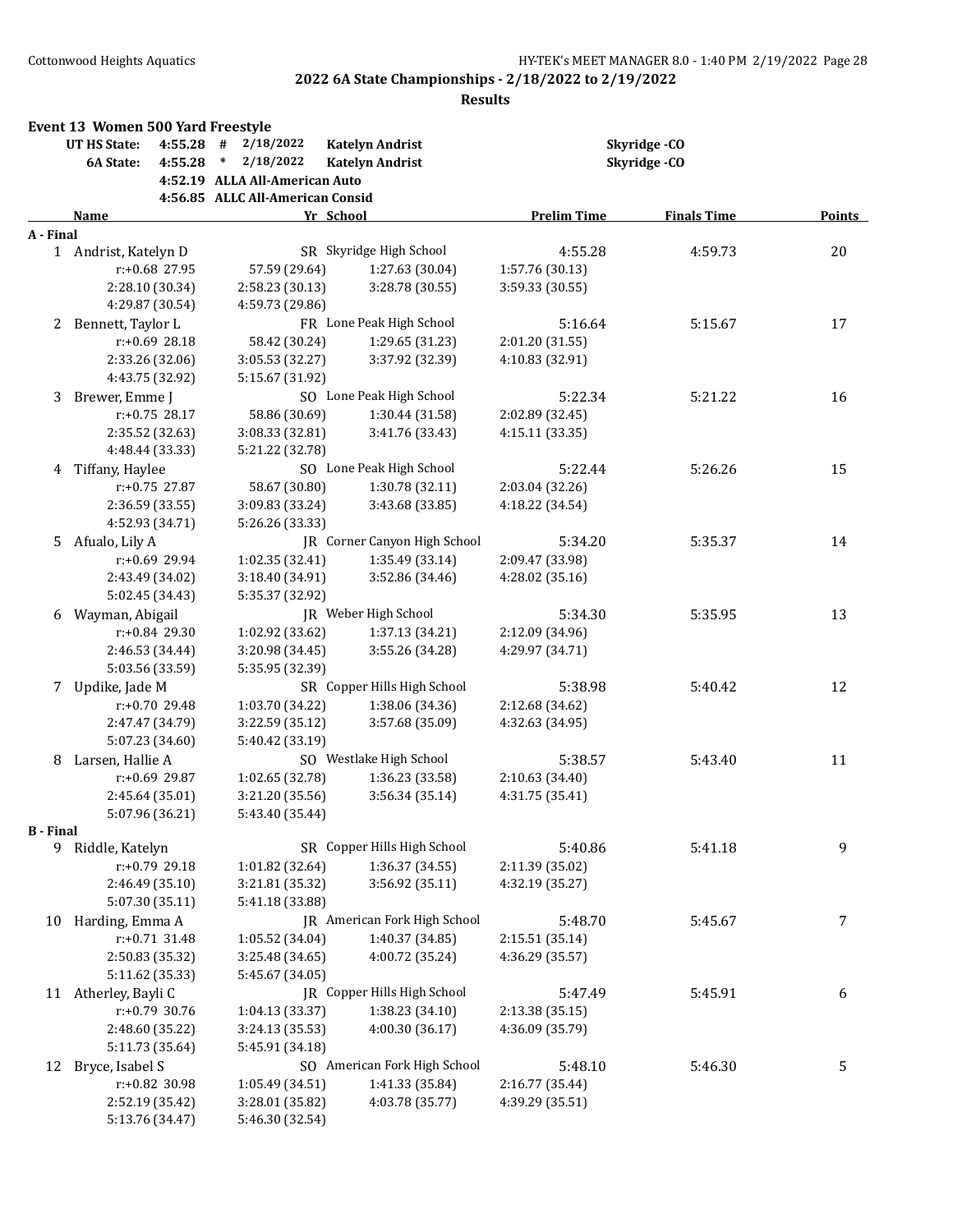|    |                                    | B - Final  (Event 13 Women 500 Yard Freestyle) |                              |                    |                    |               |
|----|------------------------------------|------------------------------------------------|------------------------------|--------------------|--------------------|---------------|
|    | Name                               | Yr School                                      |                              | <b>Prelim Time</b> | <b>Finals Time</b> | <b>Points</b> |
| 13 | Mertens, Breanna R                 |                                                | SR Davis High School         | 5:53.24            | 5:46.83            | 4             |
|    | r:+0.79 31.52                      | 1:05.68 (34.16)                                | 1:39.89 (34.21)              | 2:14.19 (34.30)    |                    |               |
|    | 2:48.37 (34.18)                    | 3:23.48 (35.11)                                | 3:59.40 (35.92)              | 4:35.97 (36.57)    |                    |               |
|    | 5:12.52 (36.55)                    | 5:46.83 (34.31)                                |                              |                    |                    |               |
|    | 14 Allen, Allie E                  |                                                | SO Davis High School         | 5:43.69            | 5:47.78            | 3             |
|    | 31.15                              | 1:05.77 (34.62)                                | 1:41.30 (35.53)              | 2:16.65 (35.35)    |                    |               |
|    | 2:52.14 (35.49)                    | 3:27.38 (35.24)                                | 4:02.81 (35.43)              | 4:38.38 (35.57)    |                    |               |
|    | 5:13.91 (35.53)                    | 5:47.78 (33.87)                                |                              |                    |                    |               |
| 15 | Graham, Delayna M                  |                                                | JR Lone Peak High School     | 5:51.47            | 5:51.56            | 2             |
|    | $r: +0.61$ 31.33                   | 1:05.38 (34.05)                                | 1:40.92 (35.54)              | 2:16.30 (35.38)    |                    |               |
|    | 2:51.59 (35.29)                    | 3:27.76 (36.17)                                | 4:03.50 (35.74)              | 4:39.86 (36.36)    |                    |               |
|    | 5:17.06 (37.20)                    | 5:51.56 (34.50)                                |                              |                    |                    |               |
|    | 16 Hale, Micah                     |                                                | SO Layton High School        | 5:49.86            | 5:54.04            | 1             |
|    | $r: +0.81$ 31.69                   | 1:06.73 (35.04)                                | 1:41.98 (35.25)              | 2:17.64 (35.66)    |                    |               |
|    | 2:53.81 (36.17)                    | 3:29.47 (35.66)                                | 4:05.50 (36.03)              | 4:42.30 (36.80)    |                    |               |
|    | 5:18.75 (36.45)                    | 5:54.04 (35.29)                                |                              |                    |                    |               |
|    | Event 13 Women 500 Yard Freestyle  |                                                |                              |                    |                    |               |
|    | <b>UT HS State:</b><br>$4:55.28$ # | 2/18/2022                                      | <b>Katelyn Andrist</b>       |                    | Skyridge-CO        |               |
|    | 4:55.28<br><b>6A State:</b>        | 2/18/2022<br>$\ast$                            | <b>Katelyn Andrist</b>       |                    | Skyridge-CO        |               |
|    |                                    | 4:52.19 ALLA All-American Auto                 |                              |                    |                    |               |
|    |                                    | 4:56.85 ALLC All-American Consid               |                              |                    |                    |               |
|    | Name                               | Yr School                                      |                              | <b>Seed Time</b>   | <b>Prelim Time</b> |               |
|    | Preliminaries                      |                                                |                              |                    |                    |               |
|    | 1 Andrist, Katelyn D               |                                                | SR Skyridge High School      | 5:00.96            | 4:55.28# qALLC     |               |
|    | r:+0.68 27.55                      | 56.80 (29.25)                                  | 1:26.51 (29.71)              | 1:56.35 (29.84)    |                    |               |
|    | 2:26.26 (29.91)                    | 2:56.28 (30.02)                                | 3:26.22 (29.94)              | 3:56.20 (29.98)    |                    |               |
|    | 4:25.99 (29.79)                    | 4:55.28 (29.29)                                |                              |                    |                    |               |
| 2  | Bennett, Taylor L                  |                                                | FR Lone Peak High School     | 5:10.50            | 5:16.64            | q             |
|    | r:+0.68 28.68                      | 59.66 (30.98)                                  | 1:31.25 (31.59)              | 2:03.59 (32.34)    |                    |               |
|    | 2:35.99 (32.40)                    | 3:08.53 (32.54)                                | 3:41.27 (32.74)              | 4:14.05 (32.78)    |                    |               |
|    | 4:46.24 (32.19)                    | 5:16.64 (30.40)                                |                              |                    |                    |               |
| 3  | Brewer, Emme J                     |                                                | SO Lone Peak High School     | 5:24.35            | 5:22.34            | q             |
|    | $r: +0.73$ 28.11                   | 59.18 (31.07)                                  | 1:31.27 (32.09)              | 2:03.95 (32.68)    |                    |               |
|    | 2:36.47 (32.52)                    | 3:09.31 (32.84)                                | 3:42.65 (33.34)              | 4:16.24 (33.59)    |                    |               |
|    | 4:49.53 (33.29)                    | 5:22.34 (32.81)                                |                              |                    |                    |               |
| 4  | Tiffany, Haylee                    |                                                | SO Lone Peak High School     | 5:27.69            | 5:22.44            | q             |
|    | r:+0.77 28.02                      | 58.68 (30.66)                                  | 1:30.11 (31.43)              | 2:02.59 (32.48)    |                    |               |
|    | 2:35.43 (32.84)                    | 3:08.54 (33.11)                                | 3:42.45 (33.91)              | 4:16.19 (33.74)    |                    |               |
|    | 4:49.91 (33.72)                    | 5:22.44 (32.53)                                |                              |                    |                    |               |
| 5  | Afualo, Lily A                     |                                                | JR Corner Canyon High School | 5:37.95            | 5:34.20            | q             |
|    | $r: +0.65$ 30.23                   | 1:03.08 (32.85)                                | 1:36.67 (33.59)              | 2:09.97 (33.30)    |                    |               |
|    | 2:43.50 (33.53)                    | 3:17.18 (33.68)                                | 3:50.89 (33.71)              | 4:25.85 (34.96)    |                    |               |
|    | 5:00.95 (35.10)                    | 5:34.20 (33.25)                                |                              |                    |                    |               |
| 6  | Wayman, Abigail                    |                                                | JR Weber High School         | 5:39.61            | 5:34.30            | $\mathbf q$   |
|    | r:+0.79 29.30                      | 1:02.52 (33.22)                                | 1:36.52 (34.00)              | 2:10.38 (33.86)    |                    |               |
|    | 2:44.72 (34.34)                    | 3:18.94 (34.22)                                | 3:53.47 (34.53)              | 4:27.91 (34.44)    |                    |               |
|    | 5:01.76 (33.85)                    | 5:34.30 (32.54)                                |                              |                    |                    |               |
| 7  | Larsen, Hallie A                   |                                                | SO Westlake High School      | 5:41.86            | 5:38.57            | q             |
|    | r:+0.73 29.91                      | 1:02.36 (32.45)                                | 1:35.81 (33.45)              | 2:09.60 (33.79)    |                    |               |
|    |                                    |                                                |                              |                    |                    |               |
|    | 2:44.01 (34.41)                    | 3:19.04 (35.03)                                | 3:53.47 (34.43)              | 4:28.10 (34.63)    |                    |               |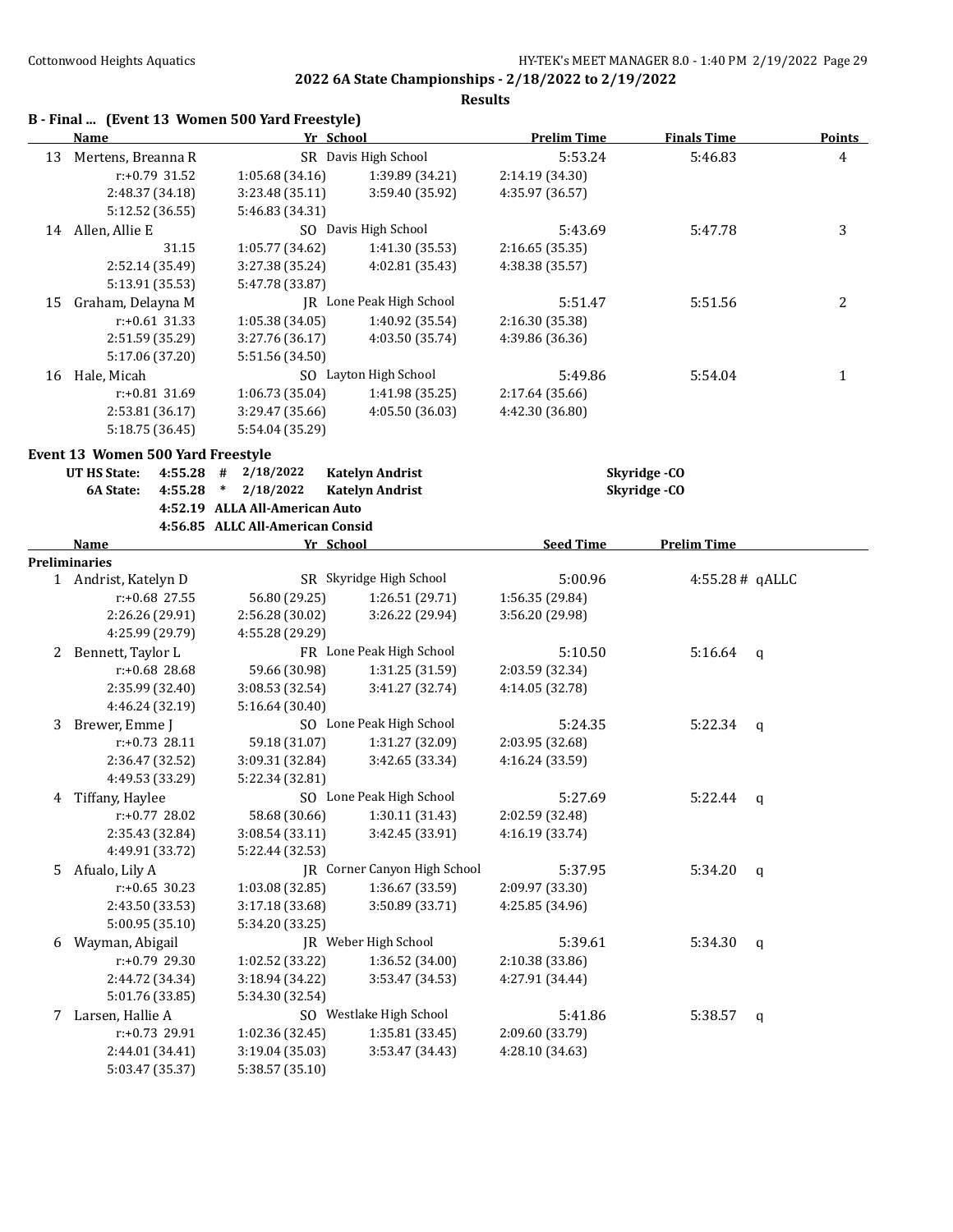| 8  | Updike, Jade M<br>r:+0.70 30.28  | Yr School                          |                                    | <b>Seed Time</b> | <b>Prelim Time</b> |              |
|----|----------------------------------|------------------------------------|------------------------------------|------------------|--------------------|--------------|
|    |                                  |                                    | SR Copper Hills High School        | 5:39.39          | 5:38.98            | $\mathbf q$  |
|    |                                  | 1:04.41 (34.13)                    | 1:39.19 (34.78)                    | 2:13.69 (34.50)  |                    |              |
|    | 2:48.04 (34.35)                  | 3:22.76 (34.72)                    | 3:57.18 (34.42)                    | 4:31.75 (34.57)  |                    |              |
|    | 5:05.89 (34.14)                  | 5:38.98 (33.09)                    |                                    |                  |                    |              |
| 9. | Riddle, Katelyn                  |                                    | SR Copper Hills High School        | 5:36.08          | 5:40.86            | $\mathsf{q}$ |
|    | $r: +0.78$ 29.35                 | 1:03.32 (33.97)                    | 1:37.89 (34.57)                    | 2:13.07 (35.18)  |                    |              |
|    | 2:48.15 (35.08)                  | 3:22.10 (33.95)                    | 3:56.93 (34.83)                    | 4:32.24 (35.31)  |                    |              |
|    | 5:07.46 (35.22)                  | 5:40.86 (33.40)                    |                                    |                  |                    |              |
| 10 | Allen, Allie E                   |                                    | SO Davis High School               | 5:43.29          | 5:43.69            | q            |
|    | r:+0.79 30.65                    | 1:04.61 (33.96)                    | 1:39.29 (34.68)                    | 2:14.11 (34.82)  |                    |              |
|    | 2:48.76 (34.65)                  | 3:23.80 (35.04)                    | 3:59.14 (35.34)                    | 4:34.52 (35.38)  |                    |              |
|    | 5:09.73 (35.21)                  | 5:43.69 (33.96)                    |                                    |                  |                    |              |
|    | 11 Atherley, Bayli C             |                                    | JR Copper Hills High School        | 5:43.98          | 5:47.49            | $\mathsf{q}$ |
|    | r:+0.83 31.36                    | 1:05.42 (34.06)                    | 1:39.96 (34.54)                    | 2:14.51 (34.55)  |                    |              |
|    | 2:49.85 (35.34)                  | 3:25.14 (35.29)                    | 4:00.69 (35.55)                    | 4:36.51 (35.82)  |                    |              |
|    | 5:12.66 (36.15)                  | 5:47.49 (34.83)                    |                                    |                  |                    |              |
| 12 | Bryce, Isabel S                  |                                    | SO American Fork High School       | 5:52.23          | 5:48.10            | q            |
|    | $r: +0.80$ 31.18                 | 1:06.02 (34.84)                    | 1:41.24 (35.22)                    | 2:16.58 (35.34)  |                    |              |
|    | 2:52.05 (35.47)                  | 3:28.19 (36.14)                    | 4:04.03 (35.84)                    | 4:39.72 (35.69)  |                    |              |
|    | 5:14.97 (35.25)                  | 5:48.10 (33.13)                    |                                    |                  |                    |              |
| 13 | Harding, Emma A                  |                                    | JR American Fork High School       | 5:48.10          | 5:48.70            | q            |
|    | $r: +0.70$ 30.65                 | 1:04.66 (34.01)                    | 1:39.92 (35.26)                    | 2:15.01 (35.09)  |                    |              |
|    | 2:50.35 (35.34)                  | 3:25.76 (35.41)                    | 4:01.08 (35.32)                    | 4:37.06 (35.98)  |                    |              |
|    | 5:13.02 (35.96)                  | 5:48.70 (35.68)                    |                                    |                  |                    |              |
|    | 14 Hale, Micah                   |                                    | SO Layton High School              | 5:45.62          | 5:49.86            | $\mathbf q$  |
|    | r:+0.88 30.71                    | 1:04.60 (33.89)                    | 1:39.31 (34.71)                    | 2:14.66 (35.35)  |                    |              |
|    | 2:50.61 (35.95)                  | 3:26.84 (36.23)                    | 4:02.91 (36.07)                    | 4:39.29 (36.38)  |                    |              |
|    | 5:14.91 (35.62)                  | 5:49.86 (34.95)                    |                                    |                  |                    |              |
| 15 | Graham, Delayna M                |                                    | JR Lone Peak High School           | 5:49.57          | 5:51.47            | q            |
|    | r:+0.72 30.59                    | 1:04.78 (34.19)                    | 1:39.55 (34.77)                    | 2:15.10 (35.55)  |                    |              |
|    | 2:50.71 (35.61)                  | 3:26.30 (35.59)                    | 4:02.54 (36.24)                    | 4:39.34 (36.80)  |                    |              |
|    | 5:16.47 (37.13)                  | 5:51.47 (35.00)                    |                                    |                  |                    |              |
| 16 | Mertens, Breanna R               |                                    | SR Davis High School               | 5:44.84          | 5:53.24            | q            |
|    | r:+0.80 31.31                    | 1:06.14 (34.83)                    | 1:41.24 (35.10)                    | 2:16.94 (35.70)  |                    |              |
|    | 2:52.74 (35.80)                  | 3:28.68 (35.94)                    | 4:04.60 (35.92)                    | 4:41.34 (36.74)  |                    |              |
|    | 5:18.02 (36.68)                  | 5:53.24 (35.22)                    |                                    |                  |                    |              |
| 17 | Goates, Aubrey J                 |                                    | JR Bingham High School             | 5:55.44          | 5:53.30            |              |
|    | $r.+0.77$ 32.04                  | 1:07.07 (35.03)                    | 1:42.55 (35.48)                    | 2:18.27 (35.72)  |                    |              |
|    | 2:54.41 (36.14)                  | 3:30.86 (36.45)                    | 4:07.38 (36.52)                    | 4:43.70 (36.32)  |                    |              |
|    | 5:19.17 (35.47)                  | 5:53.30 (34.13)                    |                                    |                  |                    |              |
| 18 | Ming, Ava L                      |                                    | SO Herriman High School            | 5:41.80          | 5:53.54            |              |
|    | r:+0.75 30.80                    | 1:06.14 (35.34)                    | 1:41.34 (35.20)                    | 2:18.13 (36.79)  |                    |              |
|    | 2:54.25 (36.12)                  | 3:30.62 (36.37)                    | 4:07.12 (36.50)                    | 4:43.41 (36.29)  |                    |              |
|    | 5:19.49 (36.08)                  | 5:53.54 (34.05)                    |                                    |                  |                    |              |
| 19 | Greenhalgh, Ashleigh G           |                                    | SR Copper Hills High School        | 5:47.97          | 5:54.06            |              |
|    | $r: +0.71$ 32.06                 | 1:07.21 (35.15)                    | 1:43.17 (35.96)                    | 2:19.21 (36.04)  |                    |              |
|    | 2:55.41 (36.20)                  | 3:31.82 (36.41)                    | 4:08.21 (36.39)                    | 4:44.33 (36.12)  |                    |              |
|    | 5:19.78 (35.45)                  | 5:54.06 (34.28)                    | JR American Fork High School       |                  |                    |              |
| 20 | Davis, Olivia                    |                                    |                                    | 5:51.35          | 5:54.94            |              |
|    | r:+0.78 31.78<br>2:55.86 (36.61) | 1:06.59 (34.81)<br>3:32.62 (36.76) | 1:42.78 (36.19)<br>4:09.18 (36.56) | 2:19.25 (36.47)  |                    |              |
|    | 5:21.46 (36.13)                  | 5:54.94 (33.48)                    |                                    | 4:45.33 (36.15)  |                    |              |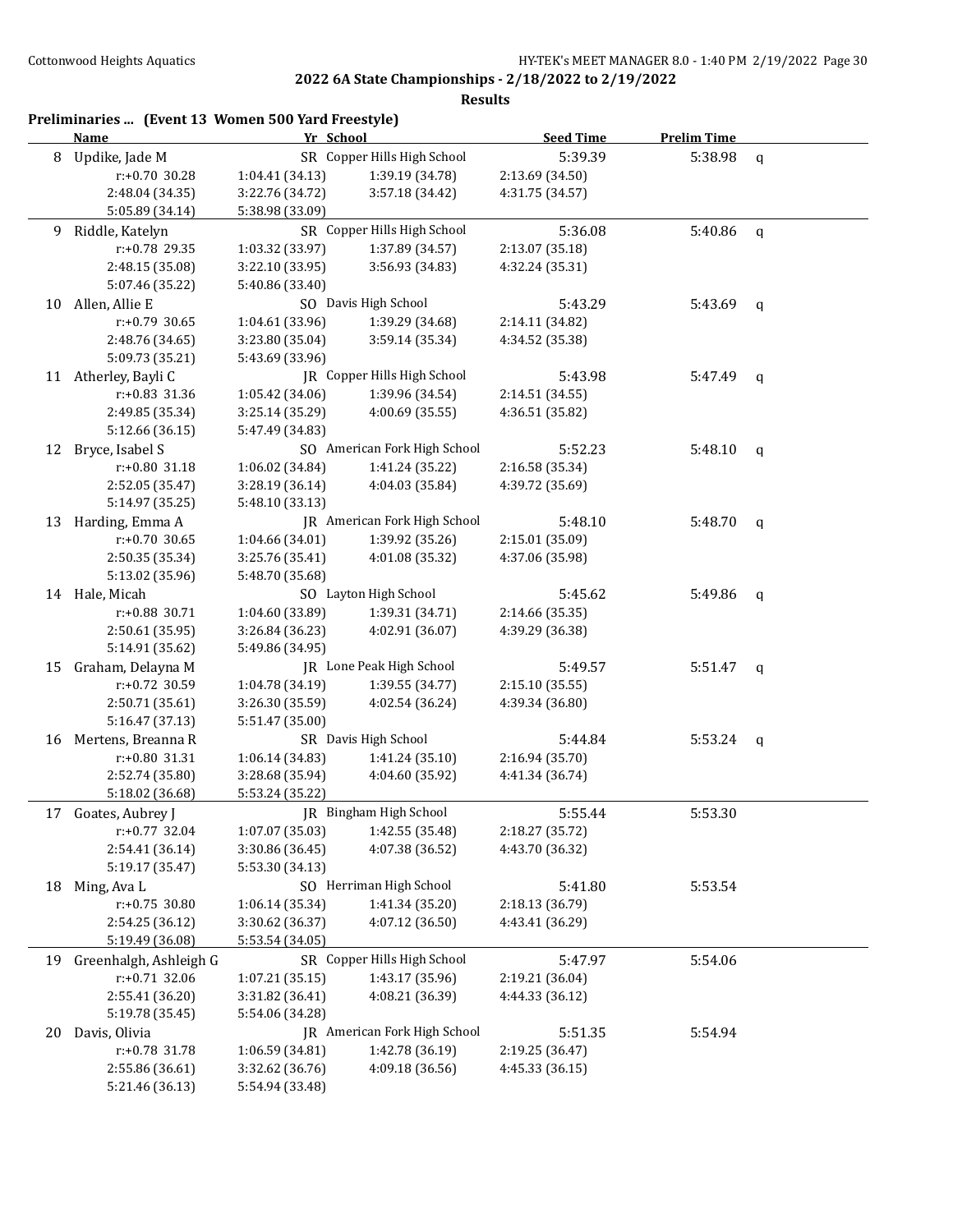| Preliminaries  (Event 13 Women 500 Yard Freestyle) |  |  |  |
|----------------------------------------------------|--|--|--|
|----------------------------------------------------|--|--|--|

|    | <b>Name</b>                    |                                   | Yr School                       | <b>Seed Time</b>           | <b>Prelim Time</b> |  |
|----|--------------------------------|-----------------------------------|---------------------------------|----------------------------|--------------------|--|
|    | 21 Pecoraro, Sophie            |                                   | SR Bingham High School          | 5:49.62                    | 5:56.20            |  |
|    | r:+0.77 31.53                  | 1:05.98(34.45)                    | 1:40.66 (34.68)                 | 2:16.34 (35.68)            |                    |  |
|    | 2:52.41 (36.07)                | 3:29.05 (36.64)                   | 4:06.41 (37.36)                 | 4:43.73 (37.32)            |                    |  |
|    | 5:20.30 (36.57)                | 5:56.20 (35.90)                   |                                 |                            |                    |  |
| 22 | Black, Amelia M                |                                   | FR Bingham High School          | 5:56.35                    | 5:59.14            |  |
|    | r:+0.82 31.91                  | 1:06.62 (34.71)                   | 1:42.06 (35.44)                 | 2:18.42 (36.36)            |                    |  |
|    | 2:55.21 (36.79)                | 3:32.39 (37.18)                   | 4:09.74 (37.35)                 | 4:47.12 (37.38)            |                    |  |
|    | 5:23.94 (36.82)                | 5:59.14 (35.20)                   |                                 |                            |                    |  |
| 23 | Plaudis, Ella K                |                                   | SO Kearns High School           | 5:59.26                    | 5:59.62            |  |
|    | $r: +0.65$ 31.14               | 1:05.89(34.75)                    | 1:41.31 (35.42)                 | 2:17.88 (36.57)            |                    |  |
|    | 2:54.77 (36.89)                | 3:31.27(36.50)                    | 4:08.07 (36.80)                 | 4:46.06 (37.99)            |                    |  |
|    | 5:23.02 (36.96)                | 5:59.62 (36.60)                   |                                 |                            |                    |  |
|    | 24 Nye, Kamryn                 |                                   | SR Weber High School            | 6:08.48                    | 6:00.47            |  |
|    | r:+0.82 32.01                  | 1:07.01 (35.00)                   | 1:42.31 (35.30)                 | 2:19.62 (37.31)            |                    |  |
|    | 2:56.28 (36.66)                | 3:33.20 (36.92)                   | 4:10.40 (37.20)                 | 4:47.50 (37.10)            |                    |  |
|    | 5:24.49 (36.99)                | 6:00.47 (35.98)                   |                                 |                            |                    |  |
| 25 | Smith, Kail                    |                                   | SR Corner Canyon High School    | 6:14.51                    | 6:01.10            |  |
|    | r:+0.80 32.23                  | 1:07.75 (35.52)                   | 1:44.39 (36.64)                 | 2:21.33 (36.94)            |                    |  |
|    | 2:58.33 (37.00)                | 3:35.48 (37.15)                   | 4:12.78 (37.30)                 | 4:50.21 (37.43)            |                    |  |
|    | 5:26.48 (36.27)                | 6:01.10 (34.62)                   |                                 |                            |                    |  |
|    | 26 Watts, Hailey C             |                                   | SO American Fork High School    | 6:10.65                    | 6:04.43            |  |
|    | r:+0.80 30.77                  | 1:04.97 (34.20)                   | 1:40.84 (35.87)                 | 2:17.74 (36.90)            |                    |  |
|    | 2:54.94 (37.20)                | 3:32.47 (37.53)                   | 4:10.32 (37.85)                 | 4:48.18 (37.86)            |                    |  |
|    | 5:26.86 (38.68)                | 6:04.43(37.57)                    |                                 |                            |                    |  |
| 27 | Thompson, Lorena               |                                   | SR West High School             | 6:16.23                    | 6:06.44            |  |
|    | $r: +0.74$ 33.66               | 1:09.46 (35.80)                   | 1:46.01 (36.55)                 | 2:23.07 (37.06)            |                    |  |
|    | 3:00.29 (37.22)                | 3:37.74 (37.45)                   | 4:15.12 (37.38)                 | 4:52.33 (37.21)            |                    |  |
|    | 5:29.82 (37.49)                | 6:06.44(36.62)                    |                                 |                            |                    |  |
| 28 | Childs, Myah R                 |                                   | SR Mountain Ridge High School   | 6:07.83                    | 6:08.06            |  |
|    | r:+0.78 33.94                  | 1:09.87 (35.93)                   | 1:46.62 (36.75)                 | 2:23.99 (37.37)            |                    |  |
|    | 3:01.25 (37.26)                | 3:38.59 (37.34)                   | 4:16.80 (38.21)                 | 4:54.48 (37.68)            |                    |  |
|    | 5:32.10 (37.62)                | 6:08.06 (35.96)                   |                                 |                            |                    |  |
| 29 | Bradley, Laina                 |                                   | SO Bingham High School          | 6:14.04                    | 6:11.02            |  |
|    | $r.+0.77$ 33.23                | 1:10.19 (36.96)                   | 1:47.82 (37.63)                 | 2:25.49 (37.67)            |                    |  |
|    | 3:03.23 (37.74)                | 3:41.00 (37.77)                   | 4:19.30 (38.30)                 | 4:57.06 (37.76)            |                    |  |
|    | 5:35.02 (37.96)                | 6:11.02 (36.00)                   | SR Layton High School           |                            |                    |  |
| 30 | Clinger, Anna<br>r:+0.64 32.66 |                                   | 1:08.59 (35.93) 1:45.82 (37.23) | 6:13.30<br>2:22.61 (36.79) | 6:11.41            |  |
|    | 3:00.08 (37.47)                | 3:37.68 (37.60)                   | 4:16.68 (39.00)                 | 4:55.28 (38.60)            |                    |  |
|    | 5:34.40 (39.12)                | 6:11.41 (37.01)                   |                                 |                            |                    |  |
|    | 31 Johnson, Lily               |                                   | SR Corner Canyon High School    | 6:03.29                    | 6:11.88            |  |
|    | r:+0.82 32.68                  | 1:08.25 (35.57)                   | 1:44.81 (36.56)                 | 2:21.86 (37.05)            |                    |  |
|    | 2:59.63 (37.77)                |                                   | 4:17.26 (39.19)                 |                            |                    |  |
|    | 5:34.23 (38.06)                | 3:38.07 (38.44)<br>6:11.88(37.65) |                                 | 4:56.17 (38.91)            |                    |  |
| 32 | Ramos, Abby L                  |                                   | JR Hunter High School           | 6:17.22                    | 6:22.76            |  |
|    | r:+0.79 33.54                  | 1:10.94 (37.40)                   | 1:48.97 (38.03)                 | 2:27.26 (38.29)            |                    |  |
|    | 3:05.68 (38.42)                | 3:44.91 (39.23)                   | 4:24.08 (39.17)                 | 5:03.79 (39.71)            |                    |  |
|    | 5:43.53 (39.74)                | 6:22.76 (39.23)                   |                                 |                            |                    |  |
|    |                                |                                   |                                 |                            |                    |  |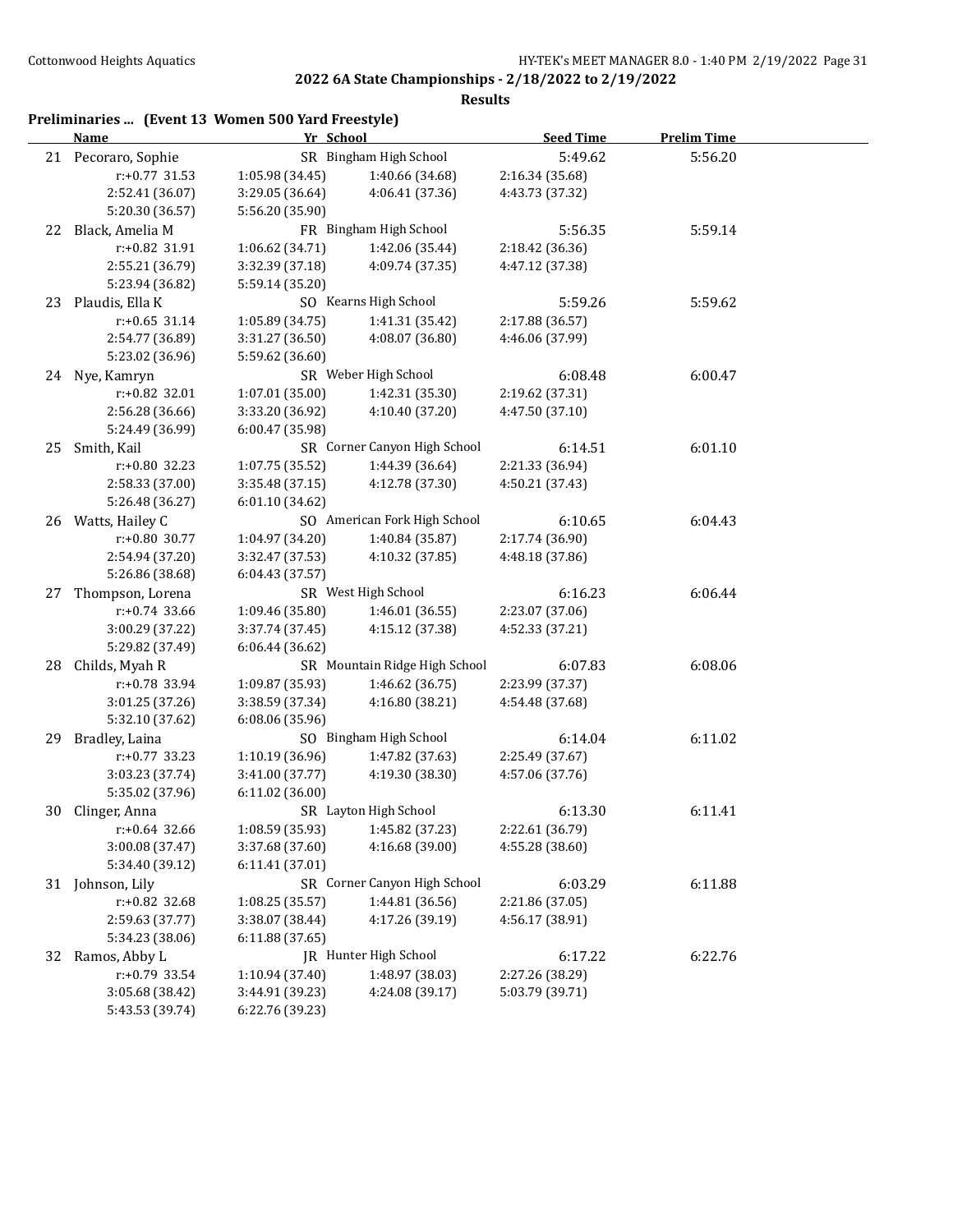|           | Event 14 Men 500 Yard Freestyle |                  |                                  |                                     |                    |                    |        |
|-----------|---------------------------------|------------------|----------------------------------|-------------------------------------|--------------------|--------------------|--------|
|           | <b>UT HS State:</b>             |                  | $4:30.06$ # $2/20/2021$          | <b>Tanner Nelson</b>                | <b>Bigham</b>      |                    |        |
|           | 6A State:                       | 4:30.06          | $*$<br>2/20/2021                 | <b>Tanner Nelson</b>                |                    | <b>Bingham</b>     |        |
|           |                                 |                  | 4:28.38 ALLA All-American Auto   |                                     |                    |                    |        |
|           |                                 |                  | 4:33.10 ALLC All-American Consid |                                     |                    |                    |        |
|           | Name                            |                  |                                  | Yr School                           | <b>Prelim Time</b> | <b>Finals Time</b> | Points |
| A - Final |                                 |                  |                                  |                                     |                    |                    |        |
|           | 1 Dvorteskiy, Yan N             |                  |                                  | SR West High School                 | 4:45.86            | 4:34.11            | 20     |
|           |                                 | $r: +0.83$ 24.70 | 51.71 (27.01)                    | 1:19.06 (27.35)                     | 1:46.76 (27.70)    |                    |        |
|           |                                 | 2:14.75 (27.99)  | 2:42.76 (28.01)                  | 3:10.58 (27.82)                     | 3:38.69 (28.11)    |                    |        |
|           |                                 | 4:06.82 (28.13)  | 4:34.11 (27.29)                  |                                     |                    |                    |        |
| 2         | Day, Jes C                      |                  |                                  | <b>IR</b> American Fork High School | 4:46.21            | 4:47.96            | 17     |
|           |                                 | $r: +0.84$ 25.16 | 53.00 (27.84)                    | 1:21.79 (28.79)                     | 1:50.96 (29.17)    |                    |        |
|           |                                 | 2:20.53 (29.57)  | 2:49.99 (29.46)                  | 3:19.54(29.55)                      | 3:49.32 (29.78)    |                    |        |
|           |                                 | 4:19.06 (29.74)  | 4:47.96 (28.90)                  |                                     |                    |                    |        |
| 3         | Moir, Nate J                    |                  |                                  | SO Skyridge High School             | 4:53.85            | 4:52.66            | 16     |
|           |                                 | $r: +0.72$ 25.92 | 54.51 (28.59)                    | 1:24.15 (29.64)                     | 1:53.80 (29.65)    |                    |        |
|           |                                 | 2:23.99 (30.19)  | 2:54.13 (30.14)                  | 3:24.22 (30.09)                     | 3:54.01 (29.79)    |                    |        |
|           |                                 | 4:23.60 (29.59)  | 4:52.66 (29.06)                  |                                     |                    |                    |        |
| 4         | Murray, Ethan B                 |                  |                                  | SR Herriman High School             | 4:52.86            | 4:57.10            | 15     |
|           |                                 | r:+0.78 26.99    | 56.16 (29.17)                    | 1:25.49 (29.33)                     | 1:55.00 (29.51)    |                    |        |
|           |                                 | 2:24.58 (29.58)  | 2:54.59 (30.01)                  | 3:24.76 (30.17)                     | 3:55.47 (30.71)    |                    |        |
|           |                                 | 4:26.28 (30.81)  | 4:57.10 (30.82)                  |                                     |                    |                    |        |
| 5.        | Bunker, Bryan                   |                  |                                  | SO Kearns High School               | 5:01.06            | 4:59.02            | 14     |
|           |                                 | $r: +0.72$ 25.74 | 55.06 (29.32)                    | 1:26.11 (31.05)                     | 1:56.07 (29.96)    |                    |        |
|           |                                 | 2:27.00 (30.93)  | 2:57.76 (30.76)                  | 3:28.24 (30.48)                     | 3:58.69 (30.45)    |                    |        |
|           |                                 | 4:29.75 (31.06)  | 4:59.02 (29.27)                  |                                     |                    |                    |        |
| 6         | Lawes, Corbin D                 |                  |                                  | SO Hunter High School               | 5:01.79            | 5:00.07            | 13     |
|           |                                 | $r: +0.65$ 26.07 | 55.55 (29.48)                    | 1:25.91 (30.36)                     | 1:56.92 (31.01)    |                    |        |
|           |                                 | 2:28.06 (31.14)  | 2:59.15 (31.09)                  | 3:30.39 (31.24)                     | 4:01.34 (30.95)    |                    |        |
|           |                                 | 4:31.61 (30.27)  | 5:00.07 (28.46)                  |                                     |                    |                    |        |
|           | 7 Hopkins, Weston               |                  |                                  | SR Hunter High School               | 4:59.24            | 5:00.43            | 12     |
|           |                                 | r:+0.69 26.70    | 56.09 (29.39)                    | 1:26.48 (30.39)                     | 1:57.28 (30.80)    |                    |        |
|           |                                 | 2:28.50 (31.22)  | 2:59.72 (31.22)                  | 3:31.13 (31.41)                     | 4:02.18 (31.05)    |                    |        |
|           |                                 | 4:31.96 (29.78)  | 5:00.43 (28.47)                  |                                     |                    |                    |        |
| 8         | Dutton, Nathan L                |                  |                                  | SO Lone Peak High School            | 4:58.01            | 5:00.99            | 11     |
|           |                                 | $r: +0.70$ 27.24 | 56.62 (29.38)                    | 1:26.68 (30.06)                     | 1:56.94 (30.26)    |                    |        |
|           |                                 | 2:27.41 (30.47)  | 2:57.85 (30.44)                  | 3:28.88 (31.03)                     | 3:59.92 (31.04)    |                    |        |
|           |                                 | 4:30.32 (30.40)  | 5:00.99 (30.67)                  |                                     |                    |                    |        |
| B - Final |                                 |                  |                                  |                                     |                    |                    |        |
|           | 9 Crane, Noah R                 |                  |                                  | SO Kearns High School               | 5:02.88            | 5:02.92            | 9      |
|           |                                 | r:+0.71 26.91    | 56.11 (29.20)                    | 1:26.34 (30.23)                     | 1:57.01 (30.67)    |                    |        |
|           |                                 | 2:28.22 (31.21)  | 2:59.57 (31.35)                  | 3:30.37 (30.80)                     | 4:01.53 (31.16)    |                    |        |
|           |                                 | 4:32.39 (30.86)  | 5:02.92 (30.53)                  |                                     |                    |                    |        |
|           | 10 Voshell, Gavin M             |                  |                                  | FR Syracuse High School             | 5:04.35            | 5:05.32            | 7      |
|           |                                 | r:+0.76 27.16    | 56.19 (29.03)                    | 1:26.09 (29.90)                     | 1:56.41 (30.32)    |                    |        |
|           |                                 | 2:26.85 (30.44)  | 2:58.24 (31.39)                  | 3:29.54 (31.30)                     | 4:01.17 (31.63)    |                    |        |
|           |                                 | 4:33.27 (32.10)  | 5:05.32 (32.05)                  |                                     |                    |                    |        |
|           | 11 Haney, Jack B                |                  |                                  | FR Lone Peak High School            | 5:11.57            | 5:05.59            | 6      |
|           |                                 | $r: +0.63$ 27.18 | 57.56 (30.38)                    | 1:28.40 (30.84)                     | 1:59.61 (31.21)    |                    |        |
|           |                                 | 2:30.02 (30.41)  | 3:00.92 (30.90)                  | 3:31.86 (30.94)                     | 4:03.76 (31.90)    |                    |        |
|           |                                 | 4:35.37 (31.61)  | 5:05.59 (30.22)                  |                                     |                    |                    |        |
| 12        | Evans, Logan E                  |                  |                                  | SR Fremont High School              | 5:09.31            | 5:05.89            | 5      |
|           |                                 | r:+0.66 26.82    | 56.00 (29.18)                    | 1:25.87 (29.87)                     | 1:56.37 (30.50)    |                    |        |
|           |                                 | 2:28.03 (31.66)  | 2:59.89 (31.86)                  | 3:31.90 (32.01)                     | 4:04.08 (32.18)    |                    |        |
|           |                                 | 4:35.50 (31.42)  | 5:05.89 (30.39)                  |                                     |                    |                    |        |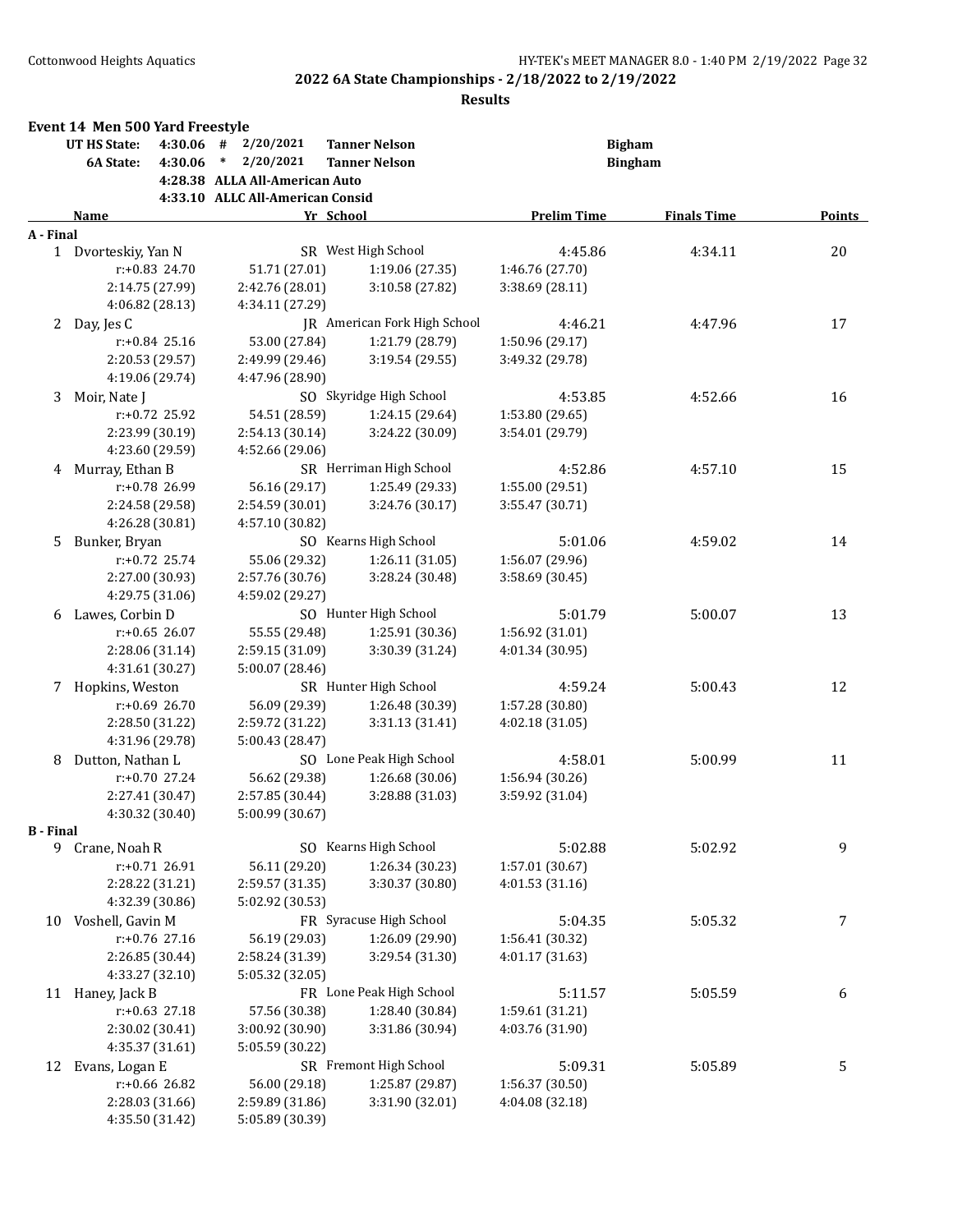|    | B - Final  (Event 14 Men 500 Yard Freestyle) |                                  |                                     |                    |                    |             |                |
|----|----------------------------------------------|----------------------------------|-------------------------------------|--------------------|--------------------|-------------|----------------|
|    | Name                                         | Yr School                        |                                     | <b>Prelim Time</b> | <b>Finals Time</b> |             | <b>Points</b>  |
| 13 | Hammons, Hugh D                              |                                  | <b>JR</b> Corner Canyon High School | 5:07.95            | 5:06.47            |             | $\overline{4}$ |
|    | $r: +0.73$ 28.72                             | 59.74 (31.02)                    | 1:30.66 (30.92)                     | 2:02.31 (31.65)    |                    |             |                |
|    | 2:33.75 (31.44)                              | 3:05.03 (31.28)                  | 3:36.18 (31.15)                     | 4:06.94 (30.76)    |                    |             |                |
|    | 4:37.79 (30.85)                              | 5:06.47 (28.68)                  |                                     |                    |                    |             |                |
|    | 14 Feser, Micah                              |                                  | JR Layton High School               | 5:06.17            | 5:07.18            |             | 3              |
|    | r:+0.78 27.67                                | 57.45 (29.78)                    | 1:28.65 (31.20)                     | 2:00.80 (32.15)    |                    |             |                |
|    | 2:33.00 (32.20)                              | 3:04.84 (31.84)                  | 3:36.81 (31.97)                     | 4:08.49 (31.68)    |                    |             |                |
|    | 4:38.85 (30.36)                              | 5:07.18 (28.33)                  |                                     |                    |                    |             |                |
| 15 | Hoyal, David O                               |                                  | SO Lone Peak High School            | 5:10.92            | 5:09.36            |             | 2              |
|    | r:+0.78 27.15                                | 57.21 (30.06)                    | 1:27.91 (30.70)                     | 1:59.47 (31.56)    |                    |             |                |
|    | 2:32.23 (32.76)                              | 3:03.82 (31.59)                  | 3:36.25 (32.43)                     | 4:07.39 (31.14)    |                    |             |                |
|    | 4:39.40 (32.01)                              | 5:09.36 (29.96)                  |                                     |                    |                    |             |                |
| 16 | Barker, Garrett P                            |                                  | SO Davis High School                | 5:12.35            | 5:15.20            |             | 1              |
|    | r:+0.81 26.65                                | 57.48 (30.83)                    | 1:28.89 (31.41)                     | 2:01.06 (32.17)    |                    |             |                |
|    | 2:33.45 (32.39)                              | 3:05.98 (32.53)                  | 3:38.60 (32.62)                     | 4:10.72 (32.12)    |                    |             |                |
|    | 4:43.04 (32.32)                              | 5:15.20 (32.16)                  |                                     |                    |                    |             |                |
|    | Event 14 Men 500 Yard Freestyle              |                                  |                                     |                    |                    |             |                |
|    | <b>UT HS State:</b>                          | $4:30.06$ # $2/20/2021$          | <b>Tanner Nelson</b>                | <b>Bigham</b>      |                    |             |                |
|    | 6A State:<br>4:30.06                         | $*$ 2/20/2021                    | <b>Tanner Nelson</b>                |                    | <b>Bingham</b>     |             |                |
|    |                                              | 4:28.38 ALLA All-American Auto   |                                     |                    |                    |             |                |
|    |                                              | 4:33.10 ALLC All-American Consid |                                     |                    |                    |             |                |
|    | <b>Name</b>                                  | Yr School                        |                                     | <b>Seed Time</b>   | <b>Prelim Time</b> |             |                |
|    | Preliminaries                                |                                  |                                     |                    |                    |             |                |
|    | 1 Dvorteskiy, Yan N                          |                                  | SR West High School                 | 4:42.19            | 4:45.86            | q           |                |
|    | r:+0.76 25.06                                | 53.21 (28.15)                    | 1:21.88 (28.67)                     | 1:51.01 (29.13)    |                    |             |                |
|    | 2:20.44 (29.43)                              | 2:50.11 (29.67)                  | 3:19.45 (29.34)                     | 3:48.99 (29.54)    |                    |             |                |
|    | 4:17.85 (28.86)                              | 4:45.86 (28.01)                  |                                     |                    |                    |             |                |
| 2  | Day, Jes C                                   |                                  | <b>IR</b> American Fork High School | 4:46.68            | 4:46.21            | $\mathbf q$ |                |
|    | r:+0.93 25.49                                | 53.35 (27.86)                    | 1:21.85 (28.50)                     | 1:50.90(29.05)     |                    |             |                |
|    | 2:20.11 (29.21)                              | 2:49.36 (29.25)                  | 3:18.71 (29.35)                     | 3:48.20 (29.49)    |                    |             |                |
|    | 4:17.46 (29.26)                              | 4:46.21 (28.75)                  |                                     |                    |                    |             |                |
| 3  | Murray, Ethan B                              |                                  | SR Herriman High School             | 4:52.44            | 4:52.86            | q           |                |
|    | $r: +0.72$ 26.03                             | 54.70 (28.67)                    | 1:23.48 (28.78)                     | 1:52.48 (29.00)    |                    |             |                |
|    | 2:22.17 (29.69)                              | 2:51.84 (29.67)                  | 3:21.95 (30.11)                     | 3:52.46 (30.51)    |                    |             |                |
|    | 4:22.96 (30.50)                              | 4:52.86 (29.90)                  |                                     |                    |                    |             |                |
| 4  | Moir, Nate J                                 |                                  | SO Skyridge High School             | 5:01.07            | 4:53.85            | q           |                |
|    | $r: +0.72$ 26.12                             | 54.65 (28.53)                    | 1:23.97 (29.32)                     | 1:53.80 (29.83)    |                    |             |                |
|    | 2:23.88 (30.08)                              | 2:54.35 (30.47)                  | 3:24.67 (30.32)                     | 3:54.34 (29.67)    |                    |             |                |
|    | 4:24.65 (30.31)                              | 4:53.85 (29.20)                  |                                     |                    |                    |             |                |
| 5  | Dutton, Nathan L                             |                                  | SO Lone Peak High School            | 5:08.39            | 4:58.01            | $\mathbf q$ |                |
|    | r:+0.72 27.04                                | 55.87 (28.83)                    | 1:25.34 (29.47)                     | 1:55.22 (29.88)    |                    |             |                |
|    | 2:25.29 (30.07)                              | 2:55.47 (30.18)                  | 3:25.85 (30.38)                     | 3:56.42 (30.57)    |                    |             |                |
|    | 4:27.33 (30.91)                              | 4:58.01 (30.68)                  |                                     |                    |                    |             |                |
| 6  | Hopkins, Weston                              |                                  | SR Hunter High School               | 5:03.09            | 4:59.24            | q           |                |
|    | r:+0.68 26.51                                | 55.52 (29.01)                    | 1:25.60 (30.08)                     | 1:56.19 (30.59)    |                    |             |                |
|    | 2:26.97 (30.78)                              | 2:57.80 (30.83)                  | 3:28.75 (30.95)                     | 3:59.38 (30.63)    |                    |             |                |
|    | 4:29.84 (30.46)                              | 4:59.24 (29.40)                  |                                     |                    |                    |             |                |
| 7  | Bunker, Bryan                                |                                  | SO Kearns High School               | 5:00.92            | 5:01.06            | q           |                |
|    | r:+0.75 25.91                                | 55.18 (29.27)                    | 1:24.84 (29.66)                     | 1:55.19 (30.35)    |                    |             |                |
|    | 2:26.43 (31.24)                              | 2:57.54 (31.11)                  | 3:28.31 (30.77)                     | 3:59.65 (31.34)    |                    |             |                |
|    | 4:31.13 (31.48)                              | 5:01.06 (29.93)                  |                                     |                    |                    |             |                |
|    |                                              |                                  |                                     |                    |                    |             |                |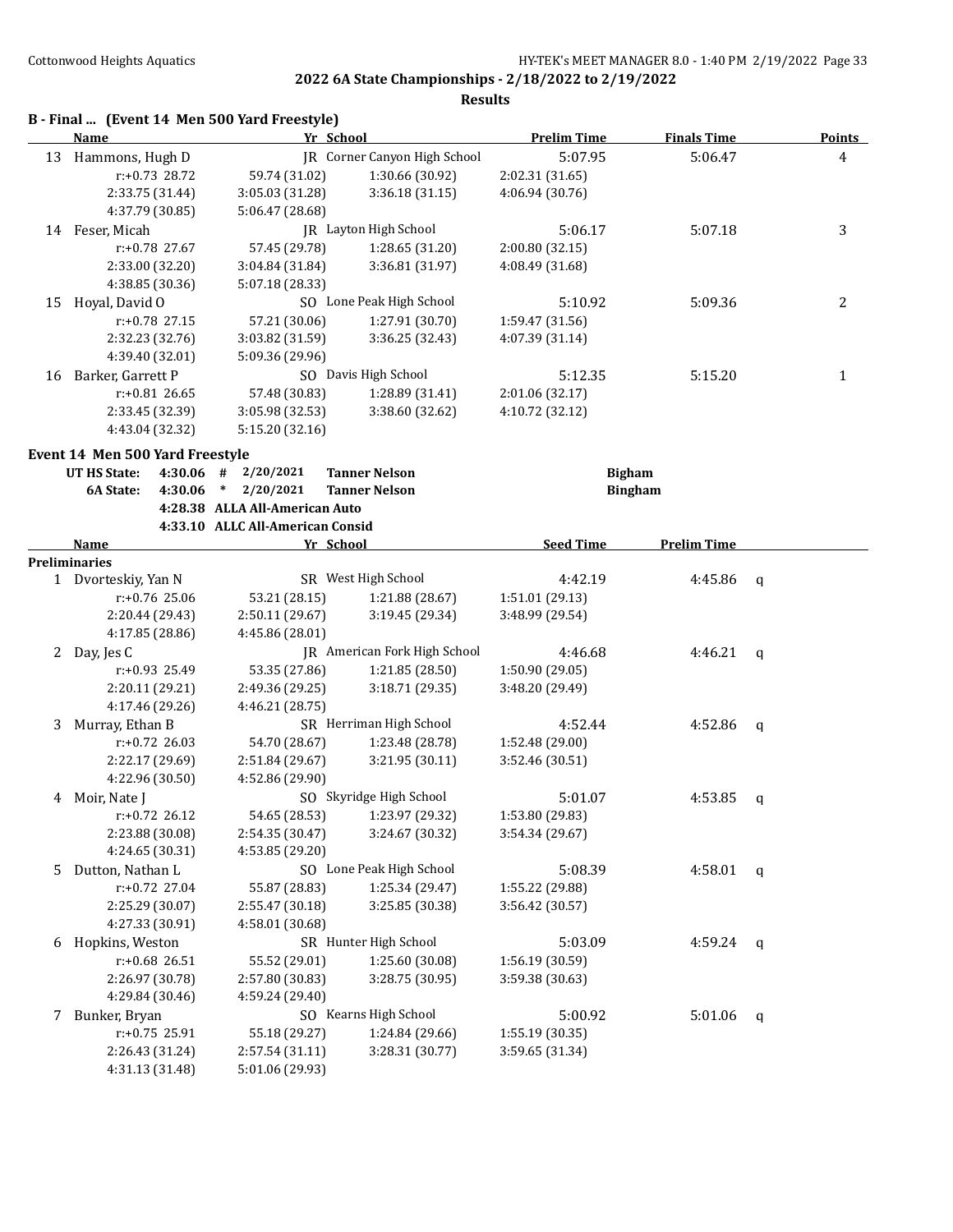|    | Preliminaries  (Event 14 Men 500 Yard Freestyle)<br><b>Name</b> | Yr School       |                               | <b>Seed Time</b> | <b>Prelim Time</b> |              |
|----|-----------------------------------------------------------------|-----------------|-------------------------------|------------------|--------------------|--------------|
| 8  | Lawes, Corbin D                                                 |                 | SO Hunter High School         | 5:02.49          | 5:01.79            | $\mathbf q$  |
|    | r:+0.65 26.06                                                   | 55.52 (29.46)   | 1:26.05 (30.53)               | 1:56.58 (30.53)  |                    |              |
|    | 2:27.11 (30.53)                                                 | 2:57.62 (30.51) | 3:28.36 (30.74)               | 3:59.86 (31.50)  |                    |              |
|    | 4:31.56 (31.70)                                                 | 5:01.79 (30.23) |                               |                  |                    |              |
| 9  | Crane, Noah R                                                   |                 | SO Kearns High School         | 5:03.85          | 5:02.88            | $\mathsf{q}$ |
|    | r:+0.69 26.52                                                   | 55.64 (29.12)   | 1:25.45 (29.81)               | 1:55.92 (30.47)  |                    |              |
|    | 2:26.97 (31.05)                                                 | 2:58.21 (31.24) | 3:29.19 (30.98)               | 4:00.62 (31.43)  |                    |              |
|    | 4:32.17 (31.55)                                                 | 5:02.88 (30.71) |                               |                  |                    |              |
| 10 | Voshell, Gavin M                                                |                 | FR Syracuse High School       | 5:05.64          | 5:04.35            | q            |
|    | r:+0.69 26.58                                                   | 55.30 (28.72)   | 1:25.05 (29.75)               | 1:55.50 (30.45)  |                    |              |
|    | 2:26.42 (30.92)                                                 | 2:57.34 (30.92) | 3:28.77 (31.43)               | 4:00.78 (32.01)  |                    |              |
|    | 4:32.71 (31.93)                                                 | 5:04.35 (31.64) |                               |                  |                    |              |
|    | 11 Feser, Micah                                                 |                 | JR Layton High School         | 5:09.05          | 5:06.17            | $\mathsf{q}$ |
|    | r:+0.80 28.20                                                   | 58.79 (30.59)   | 1:29.57 (30.78)               | 2:01.47 (31.90)  |                    |              |
|    | 2:33.09 (31.62)                                                 | 3:04.90 (31.81) | 3:36.45 (31.55)               | 4:07.96 (31.51)  |                    |              |
|    | 4:38.14 (30.18)                                                 | 5:06.17 (28.03) |                               |                  |                    |              |
|    | 12 Hammons, Hugh D                                              |                 | JR Corner Canyon High School  | 5:12.03          | 5:07.95            | q            |
|    | $r: +0.74$ 28.82                                                | 59.98 (31.16)   | 1:31.29 (31.31)               | 2:02.45 (31.16)  |                    |              |
|    | 2:33.57 (31.12)                                                 | 3:04.69 (31.12) | 3:35.86 (31.17)               | 4:07.43 (31.57)  |                    |              |
|    | 4:38.99 (31.56)                                                 | 5:07.95 (28.96) |                               |                  |                    |              |
| 13 | Evans, Logan E                                                  |                 | SR Fremont High School        | 5:09.26          | 5:09.31            | q            |
|    | r:+0.71 27.56                                                   | 57.58 (30.02)   | 1:28.29 (30.71)               | 1:59.22 (30.93)  |                    |              |
|    | 2:30.40 (31.18)                                                 | 3:01.91 (31.51) | 3:33.52 (31.61)               | 4:06.31 (32.79)  |                    |              |
|    | 4:38.60 (32.29)                                                 | 5:09.31 (30.71) |                               |                  |                    |              |
|    | 14 Hoyal, David O                                               |                 | SO Lone Peak High School      | 5:12.23          | 5:10.92            | q            |
|    | $r: +0.83$ 27.23                                                | 57.06 (29.83)   | 1:27.51 (30.45)               | 1:58.53 (31.02)  |                    |              |
|    | 2:30.21 (31.68)                                                 | 3:02.63 (32.42) | 3:34.65 (32.02)               | 4:07.33 (32.68)  |                    |              |
|    | 4:39.13 (31.80)                                                 | 5:10.92 (31.79) |                               |                  |                    |              |
| 15 | Haney, Jack B                                                   |                 | FR Lone Peak High School      | 5:10.37          | 5:11.57            | q            |
|    | r:+0.61 26.77                                                   | 56.72 (29.95)   | 1:28.04 (31.32)               | 1:59.46 (31.42)  |                    |              |
|    | 2:30.86 (31.40)                                                 | 3:02.57 (31.71) | 3:34.74 (32.17)               | 4:07.54 (32.80)  |                    |              |
|    | 4:39.64 (32.10)                                                 | 5:11.57 (31.93) |                               |                  |                    |              |
| 16 | Barker, Garrett P                                               |                 | SO Davis High School          | 5:11.86          | 5:12.35            | q            |
|    | $r: +0.81$ 26.93                                                | 57.37 (30.44)   | 1:29.29 (31.92)               | 2:01.29 (32.00)  |                    |              |
|    | 2:33.54 (32.25)                                                 | 3:06.05 (32.51) | 3:38.57 (32.52)               | 4:10.38 (31.81)  |                    |              |
|    | 4:42.52 (32.14)                                                 | 5:12.35 (29.83) | FR Bingham High School        | 5:15.68          | 5:12.49            |              |
| 17 | Hymas, Lincoln<br>r:+0.71 27.66                                 | 57.96 (30.30)   | 1:29.28 (31.32)               | 2:01.25 (31.97)  |                    |              |
|    | 2:32.82 (31.57)                                                 | 3:04.91 (32.09) | 3:37.16 (32.25)               | 4:09.76 (32.60)  |                    |              |
|    | 4:42.04 (32.28)                                                 | 5:12.49 (30.45) |                               |                  |                    |              |
| 18 | Mendenhall, Jonah L                                             |                 | SO Pleasant Grove High School | 5:21.93          | 5:13.58            |              |
|    | $r: +0.63$ 28.24                                                | 58.97 (30.73)   | 1:30.77 (31.80)               | 2:02.55 (31.78)  |                    |              |
|    | 2:34.67 (32.12)                                                 | 3:06.94 (32.27) | 3:39.07 (32.13)               | 4:11.31 (32.24)  |                    |              |
|    | 4:42.78 (31.47)                                                 | 5:13.58 (30.80) |                               |                  |                    |              |
| 19 | Lillian, James B                                                |                 | SO Corner Canyon High School  | 5:23.00          | 5:15.87            |              |
|    | r:+0.64 27.41                                                   | 57.64 (30.23)   | 1:28.59 (30.95)               | 1:59.87 (31.28)  |                    |              |
|    | 2:31.49 (31.62)                                                 | 3:03.98 (32.49) | 3:36.55 (32.57)               | 4:09.71 (33.16)  |                    |              |
|    | 4:43.41 (33.70)                                                 | 5:15.87 (32.46) |                               |                  |                    |              |
| 20 | Jorgensen, Tavis J                                              |                 | SR Syracuse High School       | 5:21.36          | 5:15.99            |              |
|    | r:+0.74 28.25                                                   | 59.88 (31.63)   | 1:31.44 (31.56)               | 2:03.42 (31.98)  |                    |              |
|    | 2:35.18 (31.76)                                                 | 3:06.88 (31.70) | 3:39.26 (32.38)               | 4:11.64 (32.38)  |                    |              |
|    | 4:43.83 (32.19)                                                 | 5:15.99 (32.16) |                               |                  |                    |              |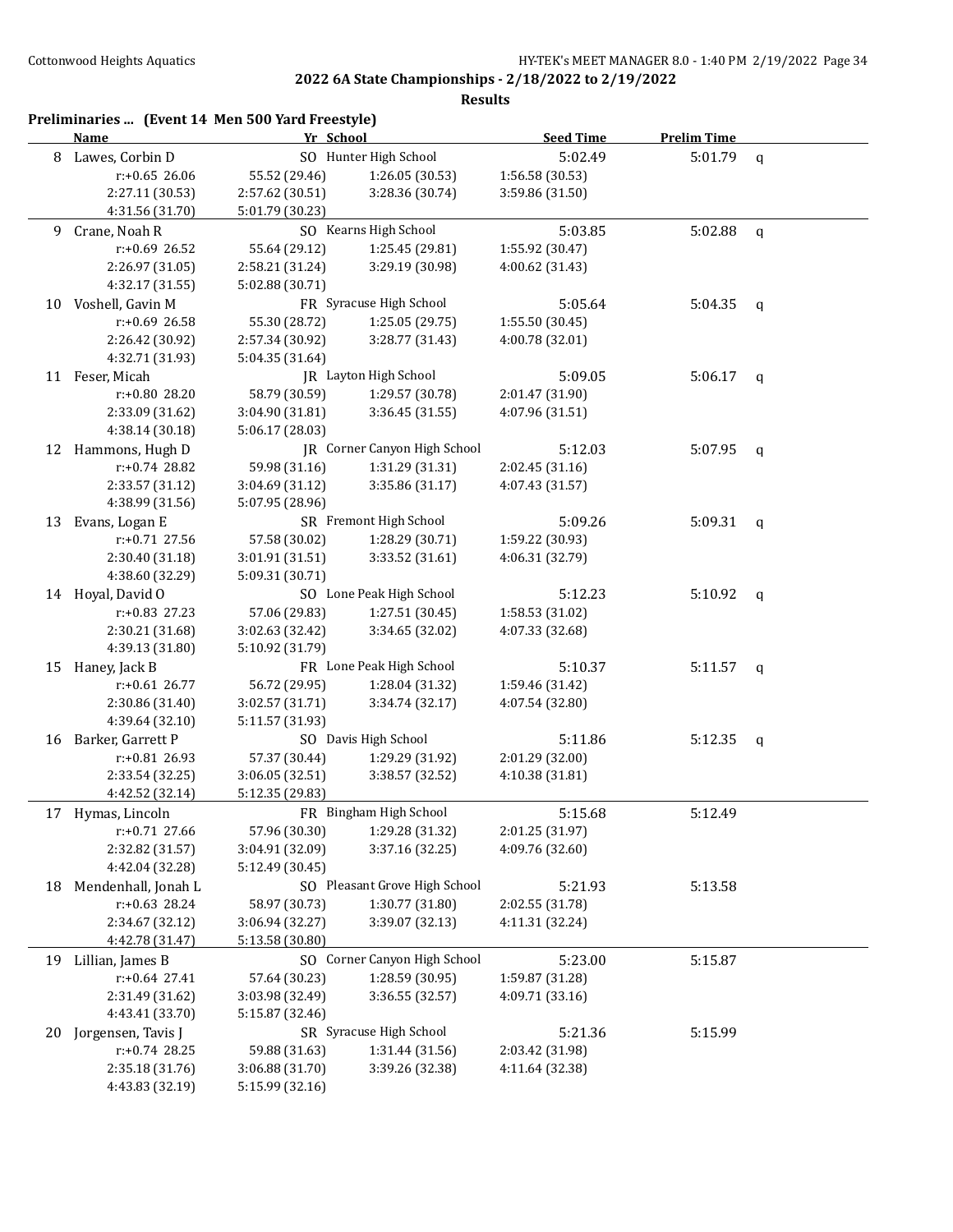| Preliminaries  (Event 14 Men 500 Yard Freestyle) |  |  |  |  |
|--------------------------------------------------|--|--|--|--|
|--------------------------------------------------|--|--|--|--|

|    | <b>Name</b>          | Yr School          |                                   | <b>Seed Time</b> | <b>Prelim Time</b> |  |
|----|----------------------|--------------------|-----------------------------------|------------------|--------------------|--|
|    | 21 Arnett, Gavin S   |                    | SO Lone Peak High School          | 5:26.89          | 5:19.46            |  |
|    | r:+0.73 28.21        | 59.35 (31.14)      | 1:31.50 (32.15)                   | 2:04.18 (32.68)  |                    |  |
|    | 2:36.96 (32.78)      | 3:09.28 (32.32)    | 3:41.99 (32.71)                   | 4:15.33 (33.34)  |                    |  |
|    | 4:48.14 (32.81)      | 5:19.46 (31.32)    |                                   |                  |                    |  |
|    | 22 Edwards, Jake L   |                    | JR Davis High School              | 5:30.25          | 5:19.81            |  |
|    | r:+0.78 27.07        | 57.49 (30.42)      | 1:30.50 (33.01)                   | 2:03.91 (33.41)  |                    |  |
|    | 2:37.03 (33.12)      | 3:09.60 (32.57)    | 3:43.29 (33.69)                   | 4:17.16 (33.87)  |                    |  |
|    | 4:49.91 (32.75)      | 5:19.81 (29.90)    |                                   |                  |                    |  |
| 23 | Lawrence, Tavin      |                    | SO Kearns High School             | 5:34.56          | 5:20.39            |  |
|    | r:+0.81 28.02        | 58.98 (30.96)      | 1:30.76 (31.78)                   | 2:03.06 (32.30)  |                    |  |
|    | 2:35.29 (32.23)      | 3:08.68 (33.39)    | 3:42.39 (33.71)                   | 4:16.29 (33.90)  |                    |  |
|    | 4:49.86 (33.57)      | 5:20.39 (30.53)    |                                   |                  |                    |  |
|    | 24 Falabella, Luca R |                    | FR Pleasant Grove High School     | 5:23.19          | 5:21.80            |  |
|    | r:+0.71 27.39        | 57.50 (30.11)      | 1:28.47 (30.97)                   | 2:00.92 (32.45)  |                    |  |
|    | 2:33.40 (32.48)      | 3:06.40 (33.00)    | 3:40.32 (33.92)                   | 4:14.67 (34.35)  |                    |  |
|    | 4:48.97 (34.30)      | 5:21.80 (32.83)    |                                   |                  |                    |  |
|    | 25 Olson, Kylan L    |                    | SR Copper Hills High School       | 5:13.29          | 5:24.72            |  |
|    | r:+0.68 28.11        | 1:00.08 (31.97)    | 1:33.54 (33.46)                   | 2:07.00 (33.46)  |                    |  |
|    | 2:40.71 (33.71)      | 3:14.47 (33.76)    | 3:49.06 (34.59)                   | 4:22.00 (32.94)  |                    |  |
|    | 4:54.91 (32.91)      | 5:24.72 (29.81)    |                                   |                  |                    |  |
|    | 26 Collins, Steven   |                    | SO Copper Hills High School       | 5:33.74          | 5:25.06            |  |
|    | r:+0.73 28.19        | 58.91 (30.72)      | 1:31.07 (32.16)                   | 2:03.86 (32.79)  |                    |  |
|    | 2:36.60 (32.74)      | 3:09.48 (32.88)    | 3:43.81 (34.33)                   | 4:18.30 (34.49)  |                    |  |
|    | 4:52.19 (33.89)      | 5:25.06 (32.87)    |                                   |                  |                    |  |
| 27 | Sorensen, Mitchell   |                    | JR Bingham High School            | 5:22.49          | 5:30.77            |  |
|    | r:+0.68 28.07        | 59.82 (31.75)      | 1:32.85 (33.03)                   | 2:06.42 (33.57)  |                    |  |
|    | 2:40.12 (33.70)      | 3:13.83 (33.71)    | 3:48.29 (34.46)                   | 4:22.56 (34.27)  |                    |  |
|    | 4:57.11 (34.55)      | 5:30.77 (33.66)    |                                   |                  |                    |  |
|    | 28 Stewart, Reed     |                    | SO Riverton High School           | 5:35.18          | 5:33.42            |  |
|    | $r: +0.72$ 30.32     | 1:03.85 (33.53)    | 1:36.87 (33.02)                   | 2:10.29 (33.42)  |                    |  |
|    | 2:44.11 (33.82)      | 3:18.43 (34.32)    | 3:53.20 (34.77)                   | 4:27.81 (34.61)  |                    |  |
|    | 5:01.51 (33.70)      | 5:33.42 (31.91)    |                                   |                  |                    |  |
| 29 | Remley, Traiven      |                    | SR Syracuse High School           | 5:29.50          | 5:34.05            |  |
|    | $r: +0.70$ 27.42     | 57.22 (29.80)      | 1:29.62 (32.40)                   | 2:03.00 (33.38)  |                    |  |
|    | 2:37.06 (34.06)      | 3:11.64 (34.58)    | 3:47.13 (35.49)                   | 4:23.71 (36.58)  |                    |  |
|    | 5:00.00 (36.29)      | 5:34.05 (34.05)    |                                   |                  |                    |  |
|    | 30 Stewart, Jonas    |                    | SO Weber High School              | 5:37.02          | 5:38.25            |  |
|    | r:+0.72 28.17        |                    | $1:00.68(32.51)$ $1:34.66(33.98)$ | 2:08.89 (34.23)  |                    |  |
|    | 2:43.83 (34.94)      | 3:18.66 (34.83)    | 3:53.99 (35.33)                   | 4:29.26 (35.27)  |                    |  |
|    | 5:04.52 (35.26)      | 5:38.25 (33.73)    |                                   |                  |                    |  |
|    | 31 Courtney, David   |                    | SO Weber High School              | 5:37.43          | 5:40.51            |  |
|    | r:+0.70 29.71        | 1:03.65 (33.94)    | 1:37.11 (33.46)                   | 2:10.71 (33.60)  |                    |  |
|    | 2:45.20 (34.49)      | 3:19.93 (34.73)    | 3:55.36 (35.43)                   | 4:30.72 (35.36)  |                    |  |
|    | 5:06.61 (35.89)      | 5:40.51 (33.90)    |                                   |                  |                    |  |
|    | Petersen, Max V      |                    | SR American Fork High School      | 5:02.16          | DQ 5:06.65         |  |
|    | False start          |                    |                                   |                  |                    |  |
|    | r:+0.74 27.75        | 56.66 (28.91)      | 1:26.42 (29.76)                   | 1:56.90 (30.48)  |                    |  |
|    | 2:27.67 (30.77)      | 2:59.13 (31.46)    | 3:30.70 (31.57)                   | 4:02.55 (31.85)  |                    |  |
|    | 4:34.63 (32.08)      | DQ 5:06.65 (32.02) |                                   |                  |                    |  |
|    |                      |                    |                                   |                  |                    |  |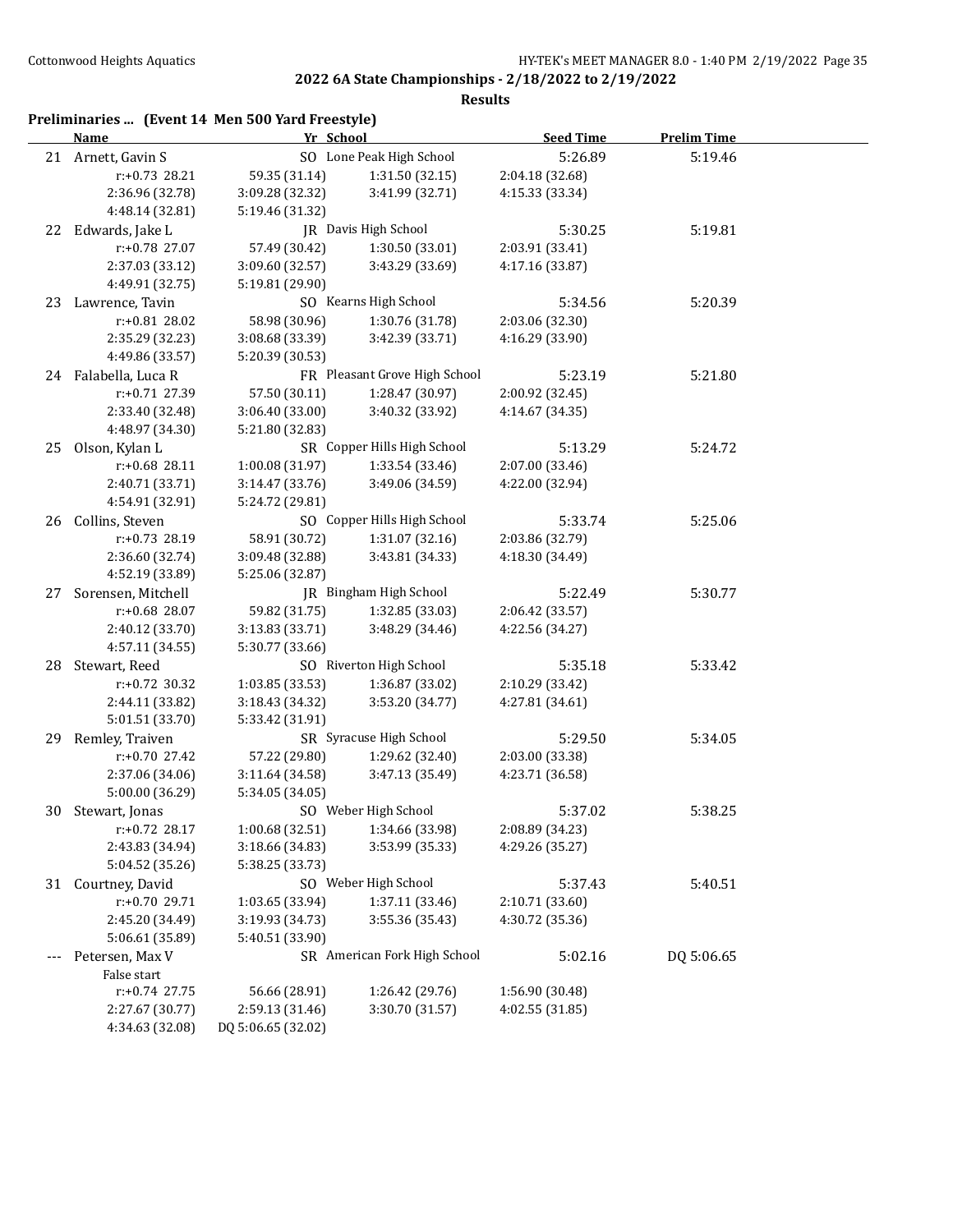|                  | Event 15 Women 200 Yard Freestyle Relay   |                  |        |                                  |       |                                |                                                                |              |                                          |        |
|------------------|-------------------------------------------|------------------|--------|----------------------------------|-------|--------------------------------|----------------------------------------------------------------|--------------|------------------------------------------|--------|
|                  | UT HS State:                              | $1:36.59$ #      |        | 2/11/2005                        |       | <b>Kearns High School</b>      |                                                                | <b>Kearn</b> |                                          |        |
|                  |                                           |                  |        |                                  |       |                                | N. Edge, C. Bergesen, T. Huff, J. Fredsall                     |              |                                          |        |
|                  | 6A State:                                 | 1:39.67          | $\ast$ | 2/20/2021                        |       | <b>Lone Peak High School</b>   |                                                                | Lone         |                                          |        |
|                  |                                           |                  |        |                                  |       |                                | C Anderson, D Egbert, K Bennett, S Wilson                      |              |                                          |        |
|                  |                                           |                  |        | 1:35.36 ALLA All-American Auto   |       |                                |                                                                |              |                                          |        |
|                  |                                           |                  |        | 1:36.94 ALLC All-American Consid |       |                                |                                                                |              |                                          |        |
|                  | Team                                      |                  |        |                                  | Relay |                                | <b>Prelim Time</b>                                             |              | <b>Finals Time</b>                       | Points |
| A - Final        |                                           |                  |        |                                  |       |                                |                                                                |              |                                          |        |
|                  | 1 Lone Peak High School                   |                  |        |                                  |       | 2) r:+0.28 Egbert, Dylan SO    | 1:40.51<br>3) r:+0.25 Wilson, Grace FR                         |              | 1:39.70<br>4) r:+0.50 Bennett, Taylor FR | 40     |
|                  | 1) Bennett, Kennedy E SO                  | r:+0.68 24.96    |        | 50.44 (25.48)                    |       | 1:15.20 (24.76)                | 1:39.70 (24.50)                                                |              |                                          |        |
|                  | 2 Mountain Ridge High School              |                  |        |                                  |       |                                | 1:41.87                                                        |              | 1:40.58                                  | 34     |
|                  | 1) Hansen, Gennovah M JR                  |                  |        |                                  |       | 2) r:+0.36 Portillo, Sophia SR | 3) r:+0.40 Wekluk, Anna SR                                     |              | 4) r:+0.39 Rich, Chalisse JR             |        |
|                  |                                           | $r: +0.73$ 25.38 |        | 51.28 (25.90)                    |       | 1:15.58 (24.30)                | 1:40.58 (25.00)                                                |              |                                          |        |
|                  | 3 Pleasant Grove High School              |                  |        |                                  |       |                                | 1:43.80                                                        |              | 1:42.54                                  | 32     |
|                  | 1) Scoville, Sophie FR                    |                  |        |                                  |       | 2) r:+0.02 Hancock, Camry SO   | 3) r:+0.29 Smith, Eden JR                                      |              | 4) r:+0.18 Hyde, Lily SO                 |        |
|                  |                                           | $r: +0.81$ 25.52 |        | 51.73 (26.21)                    |       | 1:17.56 (25.83)                | 1:42.54 (24.98)                                                |              |                                          |        |
|                  | 4 American Fork High School               |                  |        |                                  |       |                                | 1:43.21                                                        |              | 1:43.62                                  | 30     |
|                  | 1) Harding, Addie S FR                    |                  |        |                                  |       | 2) r:+0.31 Davis, Olivia JR    | 3) r:+0.53 Adamson, Livvie SR                                  |              | 4) r:+0.27 Clegg, Shelby SO              |        |
|                  |                                           | $r: +0.72$ 25.16 |        | 51.56 (26.40)                    |       | 1:17.80 (26.24)                | 1:43.62 (25.82)                                                |              |                                          |        |
| 5.               | Layton High School                        |                  |        |                                  |       |                                | 1:46.00                                                        |              | 1:44.77                                  | 28     |
|                  | 1) Hale, Micah SO                         |                  |        |                                  |       | 2) r:+0.24 Harris, Baylie SR   | 3) r:+0.24 Peters, Cassidy JR                                  |              | 4) r:+0.48 Rasband, Chloe SO             |        |
|                  |                                           | $r: +0.76$ 27.52 |        | 53.64 (26.12)                    |       | 1:19.02 (25.38)                | 1:44.77 (25.75)                                                |              |                                          |        |
| 6                | Westlake High School                      |                  |        |                                  |       |                                | 1:46.64                                                        |              | 1:45.33                                  | 26     |
|                  | 1) Lincoln, Elizabeth A JR                |                  |        |                                  |       | 2) r:+0.23 Larsen, Hallie SO   | 3) r:+0.14 Baliguat, Olivia JR                                 |              | 4) r:+0.21 Wheeler, Brianna SR           |        |
|                  |                                           | $r: +0.66$ 26.37 |        | 52.59 (26.22)                    |       | 1:18.62(26.03)                 | 1:45.33 (26.71)                                                |              |                                          |        |
|                  | 7 Kearns High School                      |                  |        |                                  |       |                                | 1:45.59                                                        |              | 1:45.71                                  | 24     |
|                  | 1) Nash, Ayrie M FR                       |                  |        |                                  |       |                                | 2) r:+0.32 Ribes Monterroso, Andr3) r:+0.23 Young, Mehlissa FR |              | 4) r:+0.24 Horne, Jamie SR               |        |
|                  |                                           | $r: +0.65$ 26.63 |        | 53.76 (27.13)                    |       | 1:20.14 (26.38)                | 1:45.71 (25.57)                                                |              |                                          |        |
| 8                | Herriman High School                      |                  |        |                                  |       |                                | 1:46.23                                                        |              | 1:45.99                                  | 22     |
|                  | 1) Leeper, McKella A SR                   |                  |        |                                  |       | 2) r:+0.30 Leeper, Jesslyn SO  | 3) r:+0.28 Gonzalez, Josie SR                                  |              | 4) r:+0.04 Ohlson, Breeze SO             |        |
|                  |                                           | $r: +0.83$ 26.43 |        | 54.12 (27.69)                    |       | 1:21.17 (27.05)                | 1:45.99 (24.82)                                                |              |                                          |        |
| <b>B</b> - Final |                                           |                  |        |                                  |       |                                |                                                                |              |                                          |        |
| 9                | Davis High School<br>1) Hall, Lauryn E SR |                  |        |                                  |       | 2) r:+0.41 Shaw, Hannah SO     | 1:46.64<br>3) r:+0.36 Mertens, Breanna SR                      |              | 1:45.96                                  | 18     |
|                  |                                           | r:+0.71 24.98    |        | 52.58 (27.60)                    |       | 1:19.45 (26.87)                |                                                                |              | 4) r:+0.38 Groberg, Adlen SO             |        |
| 10               | Copper Hills High School                  |                  |        |                                  |       |                                | 1:45.96 (26.51)<br>1:47.17                                     |              | 1:46.09                                  | 14     |
|                  | 1) Updike, Jade M SR                      |                  |        |                                  |       |                                | 2) r:+0.20 Greenhalgh, Ashleigh SR3) r:+0.29 Miller, Sami SR   |              | 4) r:+0.23 Riddle, Katelyn SR            |        |
|                  |                                           | $r: +0.68$ 26.10 |        | 53.20 (27.10)                    |       | 1:20.13 (26.93)                | 1:46.09 (25.96)                                                |              |                                          |        |
|                  | 11 Farmington High School                 |                  |        |                                  |       |                                | 1:47.20                                                        |              | 1:47.17                                  | 12     |
|                  | 1) Edholm, Teal M JR                      |                  |        |                                  |       | 2) r:+0.25 Dunn, Lina SR       | 3) r:NRT Spears, London FR                                     |              | 4) r:NRT Holladay, Kaitlyn SR            |        |
|                  |                                           | r:+0.78 25.90    |        | 44.96 (19.06)                    |       | 1:28.61 (43.65)                | 1:47.17 (18.56)                                                |              |                                          |        |
|                  | 12 West High School                       |                  |        |                                  |       |                                | 1:48.95                                                        |              | 1:47.52                                  | 10     |
|                  | 1) Roberts, Angela F JR                   |                  |        |                                  |       | 2) r:+0.66 Johnson, Molly SO   | 3) r:+0.56 Manova, Kalina SR                                   |              | 4) r:+0.63 Gordon, Sierra SR             |        |
|                  |                                           | r:+0.70 26.64    |        | 53.51 (26.87)                    |       | 1:20.36 (26.85)                | 1:47.52 (27.16)                                                |              |                                          |        |
| 13               | Weber High School                         |                  |        |                                  |       |                                | 1:47.95                                                        |              | 1:47.66                                  | 8      |
|                  | 1) Nye, Kamryn SR                         |                  |        |                                  |       | 2) r:+0.21 Giebel, Courtney SR | 3) r:+0.36 Wayman, Abigail JR                                  |              | 4) r:+0.09 Mortensen, Brooke JR          |        |
|                  |                                           | $r: +0.85$ 28.53 |        | 55.53 (27.00)                    |       | 1:21.96 (26.43)                | 1:47.66 (25.70)                                                |              |                                          |        |
| 14               | Cyprus High School                        |                  |        |                                  |       |                                | 1:47.75                                                        |              | 1:47.96                                  | 6      |
|                  | 1) Pilcher, Rori SR                       |                  |        |                                  |       | 2) r:+0.18 Johnson, Hanah SR   | 3) r:+0.47 Leon, Adriana SR                                    |              | 4) r:+0.13 Jacobs, Jennifer SR           |        |
|                  |                                           | r:+0.70 26.29    |        | 53.18 (26.89)                    |       | 1:20.75 (27.57)                | 1:47.96 (27.21)                                                |              |                                          |        |
| 15               | Syracuse High School                      |                  |        |                                  |       |                                | 1:48.22                                                        |              | 1:48.25                                  | 4      |
|                  | 1) Salzman, Madison S FR                  |                  |        |                                  |       | 2) r:+0.58 Mott, Gracelyn SO   | 3) r:+0.32 Huot, Ally SR                                       |              | 4) r:+0.15 Nelson, Summer JR             |        |
|                  |                                           | r:+0.78 26.89    |        | 54.85 (27.96)                    |       | 1:21.82 (26.97)                | 1:48.25 (26.43)                                                |              |                                          |        |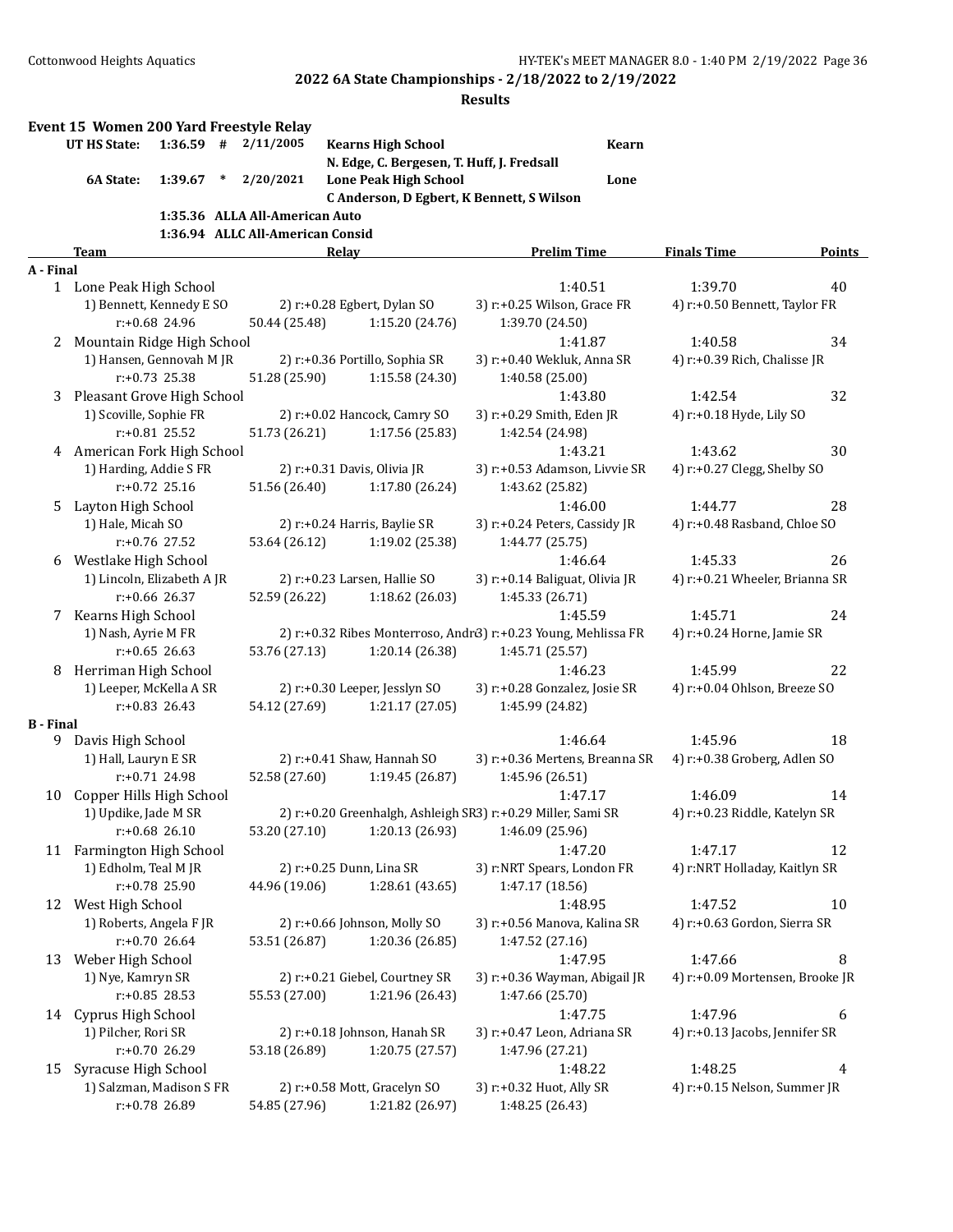|    | Team                         |                            | B - Final  (Event 15 Women 200 Yard Freestyle Relay) | Relay                        |                                | <b>Prelim Time</b>                                             | <b>Finals Time</b>              | <b>Points</b> |
|----|------------------------------|----------------------------|------------------------------------------------------|------------------------------|--------------------------------|----------------------------------------------------------------|---------------------------------|---------------|
|    | 16 Fremont High School       |                            |                                                      |                              |                                | 1:49.24                                                        | 1:49.59                         | 2             |
|    | 1) Chase, Sydney R SR        |                            |                                                      |                              | 2) r:+0.31 Douglas, Claire JR  | 3) r:+0.49 Webb, Brielle SR                                    | 4) r:+0.29 Tiffner, Susan FR    |               |
|    |                              | $r: +0.66$ 26.16           | 52.90 (26.74)                                        |                              | 1:21.49 (28.59)                | 1:49.59 (28.10)                                                |                                 |               |
|    |                              |                            |                                                      |                              |                                |                                                                |                                 |               |
|    |                              |                            | Event 15 Women 200 Yard Freestyle Relay              |                              |                                |                                                                |                                 |               |
|    | <b>UT HS State:</b>          | $1:36.59$ #                | 2/11/2005                                            |                              | <b>Kearns High School</b>      | <b>Kearn</b>                                                   |                                 |               |
|    |                              |                            |                                                      |                              |                                | N. Edge, C. Bergesen, T. Huff, J. Fredsall                     |                                 |               |
|    | 6A State:                    | 1:39.67                    | * $2/20/2021$                                        |                              | <b>Lone Peak High School</b>   | Lone                                                           |                                 |               |
|    |                              |                            | 1:35.36 ALLA All-American Auto                       |                              |                                | C Anderson, D Egbert, K Bennett, S Wilson                      |                                 |               |
|    |                              |                            | 1:36.94 ALLC All-American Consid                     |                              |                                |                                                                |                                 |               |
|    | <b>Team</b>                  |                            |                                                      | Relay                        |                                | <b>Seed Time</b>                                               | <b>Prelim Time</b>              |               |
|    | <b>Preliminaries</b>         |                            |                                                      |                              |                                |                                                                |                                 |               |
|    | 1 Lone Peak High School      |                            |                                                      |                              |                                | 1:41.25                                                        | 1:40.51<br>q                    |               |
|    |                              | 1) Bennett, Kennedy E SO   |                                                      | 2) r:+0.31 Wilson, Grace FR  |                                | 3) r:+0.40 Egbert, Dylan SO                                    | 4) r:+0.31 Bennett, Taylor FR   |               |
|    |                              | r:+0.56 25.11              | 50.44 (25.33)                                        |                              | 1:16.41 (25.97)                | 1:40.51 (24.10)                                                |                                 |               |
| 2  | Mountain Ridge High School   |                            |                                                      |                              |                                | 1:41.23                                                        | 1:41.87<br>$\mathbf{q}$         |               |
|    | 1) Wekluk, Anna R SR         |                            |                                                      |                              | 2) r:+0.57 Portillo, Sophia SR | 3) r:+0.41 Rich, Chalisse JR                                   | 4) r:+0.57 Hansen, Gennovah JR  |               |
|    |                              | $r: +0.75$ 24.46           | 51.14 (26.68)                                        |                              | 1:16.86 (25.72)                | 1:41.87 (25.01)                                                |                                 |               |
| 3  | American Fork High School    |                            |                                                      |                              |                                | 1:45.22                                                        | 1:43.21<br>$\mathbf q$          |               |
|    |                              | 1) Adamson, Livvie M SR    |                                                      | 2) r:+0.33 Davis, Olivia JR  |                                | 3) r:-0.16 Clegg, Shelby SO                                    | 4) r:+0.24 Harding, Addie FR    |               |
|    |                              | $r: +0.73$ 26.41           | 52.92 (26.51)                                        |                              | 1:18.46 (25.54)                | 1:43.21 (24.75)                                                |                                 |               |
|    | 4 Pleasant Grove High School |                            |                                                      |                              |                                | 1:43.91                                                        | 1:43.80<br>$\mathbf{q}$         |               |
|    | 1) Scoville, Sophie FR       |                            |                                                      | 2) r:+0.13 Hancock, Camry SO | 3) r:+0.26 Smith, Eden JR      | 4) r:+0.19 Hyde, Lily SO                                       |                                 |               |
|    |                              | r:+0.78 25.86              | 52.25 (26.39)                                        |                              | 1:19.12 (26.87)                | 1:43.80 (24.68)                                                |                                 |               |
| 5. | Kearns High School           |                            |                                                      |                              |                                | 1:44.80                                                        | 1:45.59<br>$\alpha$             |               |
|    | 1) Nash, Ayrie M FR          |                            |                                                      |                              |                                | 2) r:+0.25 Ribes Monterroso, Andr3) r:+0.44 Young, Mehlissa FR | 4) r:+0.20 Horne, Jamie SR      |               |
|    |                              | $r: +0.63$ 26.72           | 53.80 (27.08)                                        |                              | 1:20.55 (26.75)                | 1:45.59 (25.04)                                                |                                 |               |
| 6  | Layton High School           |                            |                                                      |                              |                                | 1:45.83                                                        | 1:46.00<br>$\mathbf{q}$         |               |
|    | 1) Hale, Micah SO            |                            |                                                      | 2) r:+0.25 Harris, Baylie SR |                                | 3) r:+0.19 Peters, Cassidy JR                                  | 4) r:+0.54 Rasband, Chloe SO    |               |
|    |                              | r:+0.76 27.52              | 54.31 (26.79)                                        |                              | 1:20.47 (26.16)                | 1:46.00 (25.53)                                                |                                 |               |
| 7  | Herriman High School         |                            |                                                      |                              |                                | 1:47.61                                                        | 1:46.23<br>$\mathbf{q}$         |               |
|    | 1) Leeper, McKella A SR      |                            |                                                      |                              | 2) r:+0.15 Leeper, Jesslyn SO  | 3) r:+0.30 Gonzalez, Josie SR                                  | 4) r:+0.12 Ohlson, Breeze SO    |               |
|    |                              | $r: +0.83$ 26.46           | 53.99 (27.53)                                        |                              | 1:21.21 (27.22)                | 1:46.23 (25.02)                                                |                                 |               |
| 8  | Westlake High School         |                            |                                                      |                              |                                | 1:47.48                                                        | 1:46.64<br>$\mathbf q$          |               |
|    |                              | 1) Lincoln, Elizabeth A JR |                                                      | 2) r:+0.23 Larsen, Hallie SO |                                | 3) r:+0.29 Baliguat, Olivia JR                                 | 4) r:+0.23 Wheeler, Brianna SR  |               |
|    |                              | $r+0.67$ 26.62             | 53.02 (26.40)                                        |                              | 1:20.00 (26.98)                | 1:46.64 (26.64)                                                |                                 |               |
| 9  | Davis High School            |                            |                                                      |                              |                                | 1:50.61                                                        | $1:46.64$ q                     |               |
|    | 1) Hall, Lauryn E SR         |                            |                                                      |                              | 2) r:+0.30 Shaw, Hannah SO     | 3) r:+0.40 Mertens, Breanna SR                                 | 4) r:+0.55 Groberg, Adlen SO    |               |
|    |                              | $r: +0.73$ 25.04           | 52.60 (27.56)                                        |                              | 1:19.87 (27.27)                | 1:46.64 (26.77)                                                |                                 |               |
| 10 | Copper Hills High School     |                            |                                                      |                              |                                | 1:44.51                                                        | 1:47.17<br>$\mathbf q$          |               |
|    | 1) Updike, Jade M SR         |                            |                                                      |                              |                                | 2) r:+0.20 Greenhalgh, Ashleigh SR3) r:+0.24 Miller, Sami SR   | 4) r:+0.19 Riddle, Katelyn SR   |               |
|    |                              | r:+0.68 25.98              | 53.78 (27.80)                                        |                              | 1:20.88 (27.10)                | 1:47.17 (26.29)                                                |                                 |               |
|    | 11 Farmington High School    |                            |                                                      |                              |                                | 1:46.54                                                        | 1:47.20<br>q                    |               |
|    | 1) Edholm, Teal M JR         |                            |                                                      | 2) r:+0.25 Dunn, Lina SR     |                                | 3) r:+0.27 Spears, London FR                                   | 4) r:+0.12 Holladay, Kaitlyn SR |               |
|    |                              | $r: +0.80$ 26.05           | 52.68 (26.63)                                        |                              | 1:21.40 (28.72)                | 1:47.20 (25.80)                                                |                                 |               |
| 12 | Cyprus High School           |                            |                                                      |                              |                                | 1:47.57                                                        | 1:47.75<br>q                    |               |
|    | 1) Pilcher, Rori SR          |                            |                                                      |                              | 2) r:+0.00 Johnson, Hanah SR   | 3) r:+0.41 Leon, Adriana SR                                    | 4) r:+0.47 Jacobs, Jennifer SR  |               |
|    |                              | r:+0.72 26.30              | 53.07 (26.77)                                        |                              | 1:20.47 (27.40)                | 1:47.75 (27.28)                                                |                                 |               |
| 13 | Weber High School            |                            |                                                      |                              |                                | 1:49.16                                                        | 1:47.95<br>q                    |               |
|    | 1) Nye, Kamryn SR            |                            |                                                      |                              | 2) r:+0.16 Giebel, Courtney SR | 3) r:+0.24 Wayman, Abigail JR                                  | 4) r:+0.19 Mortensen, Brooke JR |               |
|    |                              |                            |                                                      |                              |                                |                                                                |                                 |               |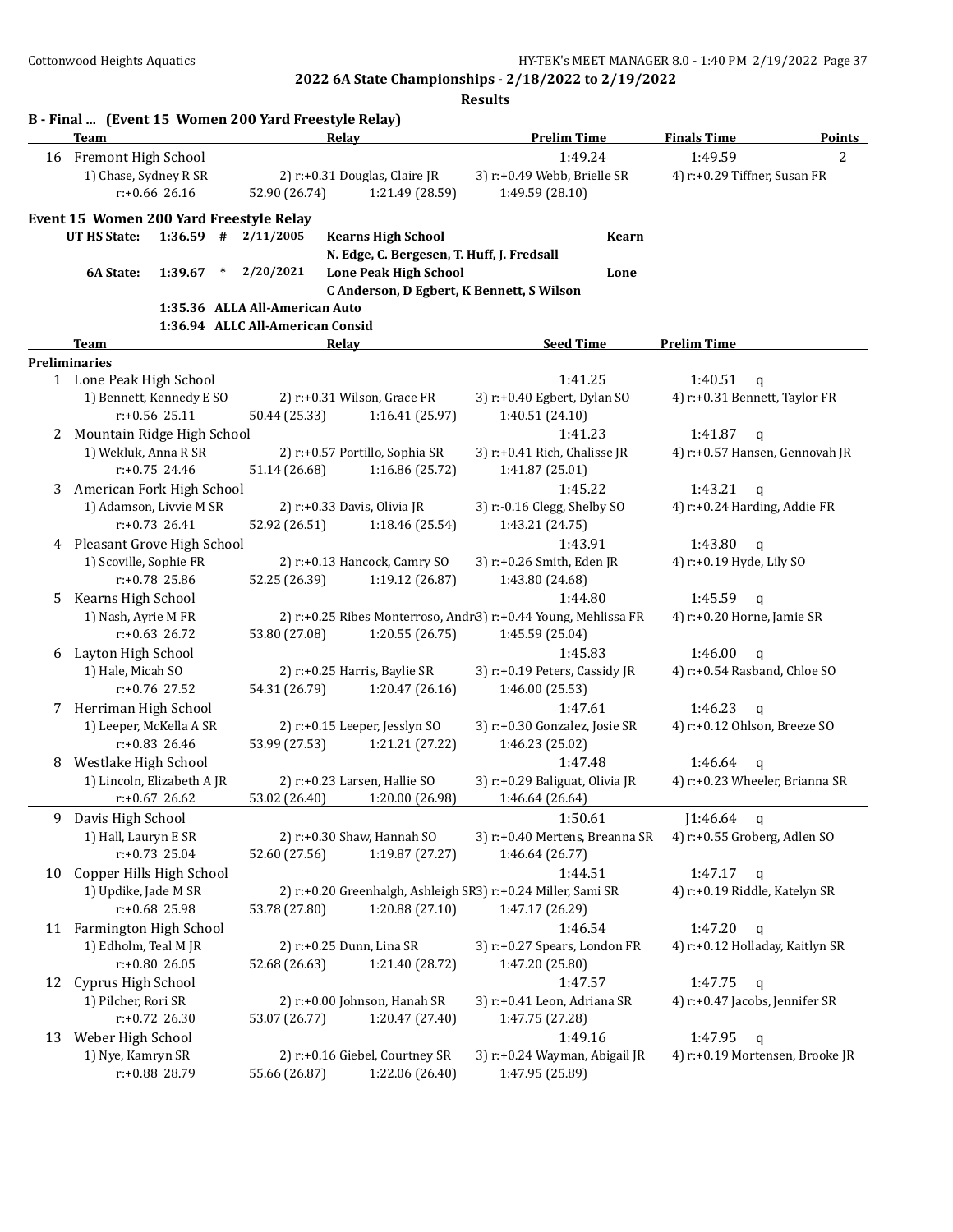|            | Preliminaries  (Event 15 Women 200 Yard Freestyle Relay) |                                  |                                               |                                                                                                 |                                 |        |
|------------|----------------------------------------------------------|----------------------------------|-----------------------------------------------|-------------------------------------------------------------------------------------------------|---------------------------------|--------|
|            | Team                                                     | Relay                            |                                               | <b>Seed Time</b>                                                                                | <b>Prelim Time</b>              |        |
|            | 14 Syracuse High School                                  |                                  |                                               | 1:49.37                                                                                         | 1:48.22<br>q                    |        |
|            | 1) Salzman, Madison S FR                                 |                                  | 2) r:+0.52 Mott, Gracelyn SO                  | 3) r:+0.32 Huot, Ally SR                                                                        | 4) r:+0.17 Nelson, Summer JR    |        |
|            | r:+0.74 27.51                                            | 55.58 (28.07)                    | 1:22.39 (26.81)                               | 1:48.22 (25.83)                                                                                 |                                 |        |
| 15         | West High School                                         |                                  |                                               | 1:45.70                                                                                         | 1:48.95<br>q                    |        |
|            | 1) Roberts, Angela F JR                                  |                                  | 2) r:+0.46 Johnson, Molly SO                  | 3) r:+0.69 Manova, Kalina SR                                                                    | 4) r:+0.66 Gordon, Sierra SR    |        |
|            | r:+0.73 26.86                                            | 54.11 (27.25)                    | 1:21.36 (27.25)                               | 1:48.95 (27.59)                                                                                 |                                 |        |
| 16         | Fremont High School                                      |                                  |                                               | 1:49.57                                                                                         | 1:49.24<br>q                    |        |
|            | 1) Tiffner, Susan G FR                                   |                                  | 2) r:+0.29 Douglas, Claire JR                 | 3) r:+0.38 Webb, Brielle SR                                                                     | 4) r:+0.32 Chase, Sydney SR     |        |
|            | r:+0.76 29.23                                            | 55.73 (26.50)                    | 1:23.85 (28.12)                               | 1:49.24 (25.39)                                                                                 |                                 |        |
| 17         | Skyridge High School                                     |                                  |                                               | 1:49.01                                                                                         | 1:49.35                         |        |
|            | 1) Comire, Ella SO                                       |                                  | 2) r:+0.17 Matthews, Jayde JR                 | 3) r:+0.42 Matthews, Jerzy JR                                                                   | 4) r:-0.22 Huff, Alyssa SO      |        |
|            | $r: +0.61$ 26.65                                         | 53.69 (27.04)                    | 1:22.69 (29.00)                               | 1:49.35 (26.66)                                                                                 |                                 |        |
| 18         | Clearfield High School                                   |                                  |                                               | 1:52.08                                                                                         | 1:51.21                         |        |
|            | 1) Hatch, Kelly SR                                       |                                  | 2) r:+0.25 Hansen, Madison JR                 | 3) r:+0.32 Gillespie, Selina SO                                                                 | 4) r:+0.32 Miyamoto, Carleen SR |        |
|            | r:+0.66 27.59                                            | 55.54 (27.95)                    | 1:23.86 (28.32)                               | 1:51.21 (27.35)                                                                                 |                                 |        |
| 19         | Bingham High School                                      |                                  |                                               | 1:51.06                                                                                         | 1:52.33                         |        |
|            | 1) Anderson, Shaye R JR                                  |                                  | 2) r:+0.47 Pecoraro, Sophie SR                | 3) r:+0.31 Ellison, Kaycee SR                                                                   | 4) r:+0.44 Goates, Aubrey JR    |        |
|            | r:+0.77 27.94                                            | 56.99 (29.05)                    | 1:24.92 (27.93)                               | 1:52.33 (27.41)                                                                                 |                                 |        |
| 20         | Corner Canyon High School                                |                                  |                                               | 1:48.09                                                                                         | 1:52.56                         |        |
|            | 1) Johnson, Lily SR                                      |                                  |                                               | 2) r:+0.42 Chirachanakul, Ferne JR3) r:+0.47 Richardson, Ashlin SR 4) r:+0.28 Bingham, Katie SR |                                 |        |
|            | $r: +0.71$ 28.73                                         | 56.67 (27.94)                    | 1:26.02 (29.35)                               | 1:52.56 (26.54)                                                                                 |                                 |        |
|            |                                                          |                                  |                                               |                                                                                                 |                                 |        |
|            | Event 15S Women 200 Yard Freestyle Relay Swim-off        |                                  |                                               |                                                                                                 |                                 |        |
|            | $1:36.59$ #<br>UT HS State:                              | 2/11/2005                        | <b>Kearns</b>                                 | <b>Kearn</b>                                                                                    |                                 |        |
|            |                                                          |                                  | N. Edge, C. Bergesen, T. Huff, J. Fredsall    |                                                                                                 |                                 |        |
|            | 6A State:<br>1:39.67<br>$\ast$                           | 2/20/2021                        | <b>Lone Peak High School</b>                  | Lone                                                                                            |                                 |        |
|            |                                                          |                                  | C Anderson, D Egbert, K Bennett, S Wilson     |                                                                                                 |                                 |        |
|            |                                                          | 1:35.36 ALLA All-American Auto   |                                               |                                                                                                 |                                 |        |
|            |                                                          | 1:36.94 ALLC All-American Consid |                                               |                                                                                                 |                                 |        |
|            | Team                                                     | Relay                            |                                               | <b>Seed Time</b>                                                                                | <b>Finals Time</b>              |        |
| - Swim-off |                                                          |                                  |                                               |                                                                                                 |                                 |        |
|            | 1 Westlake High School                                   |                                  |                                               | 1:46.64                                                                                         | 1:45.47                         |        |
|            |                                                          | $2)$ r:+0.21                     |                                               | 3) $r: +0.16$                                                                                   | 4) $r: +0.30$                   |        |
|            | r:+0.68 26.08                                            | 52.15 (26.07)                    | 1:18.74 (26.59)                               | 1:45.47 (26.73)                                                                                 |                                 |        |
|            | 2 Davis High School                                      |                                  |                                               | 1:46.64                                                                                         | 1:45.88                         |        |
|            |                                                          | 2) $r: +0.43$                    |                                               | 3) $r: +0.52$                                                                                   | 4) $r: +0.28$                   |        |
|            | r:+0.74 25.19                                            | 52.85 (27.66)                    | 1:19.80(26.95)                                | 1:45.88 (26.08)                                                                                 |                                 |        |
|            | Event 16 Men 200 Yard Freestyle Relay                    |                                  |                                               |                                                                                                 |                                 |        |
|            | UT HS State:<br>$1:24.07$ #                              | 2/18/2022                        | <b>Olympus High School</b>                    | Olympus                                                                                         |                                 |        |
|            |                                                          |                                  | E. VanBrocklin, J. Saber, A. Turney, E. Astle |                                                                                                 |                                 |        |
|            | 6A State:<br>1:27.93<br>$\ast$                           | 2/9/2018                         | <b>Lone Peak High School</b>                  | Lone                                                                                            |                                 |        |
|            |                                                          |                                  | J Tiffany, J Condie, B Abernethy, B Karratti  |                                                                                                 |                                 |        |
|            |                                                          | 1:24.80 ALLA All-American Auto   |                                               |                                                                                                 |                                 |        |
|            |                                                          | 1:25.86 ALLC All-American Consid |                                               |                                                                                                 |                                 |        |
|            | <b>Team</b>                                              | <b>Relay</b>                     |                                               | <b>Prelim Time</b>                                                                              | <b>Finals Time</b>              | Points |
| A - Final  |                                                          |                                  |                                               |                                                                                                 |                                 |        |
|            | 1 American Fork High School                              |                                  |                                               | 1:30.13                                                                                         | 1:29.33                         | 40     |
|            |                                                          |                                  |                                               |                                                                                                 |                                 |        |
|            | 1) Ehat, Cole C SO<br>$r: +0.74$ 22.88                   | 45.14 (22.26)                    | 2) r:+0.21 Miller, Davis SO                   | 3) r:+0.27 Wynn, Caleb SR                                                                       | 4) r:+0.41 Day, Jes JR          |        |
|            |                                                          |                                  | 1:07.00 (21.86)                               | 1:29.33 (22.33)                                                                                 |                                 |        |
| 2          | West High School                                         |                                  |                                               | 1:30.83                                                                                         | 1:29.53                         | 34     |
|            |                                                          |                                  |                                               |                                                                                                 |                                 |        |
|            | 1) Contreras, Domingo SR<br>$r: +0.64$ 22.12             | 44.97 (22.85)                    | 2) r:+0.43 Ji, Richard SR<br>1:08.02 (23.05)  | 3) r:+0.30 Contreras, Rico SR<br>1:29.53 (21.51)                                                | 4) r:+0.25 Dvorteskiy, Yan SR   |        |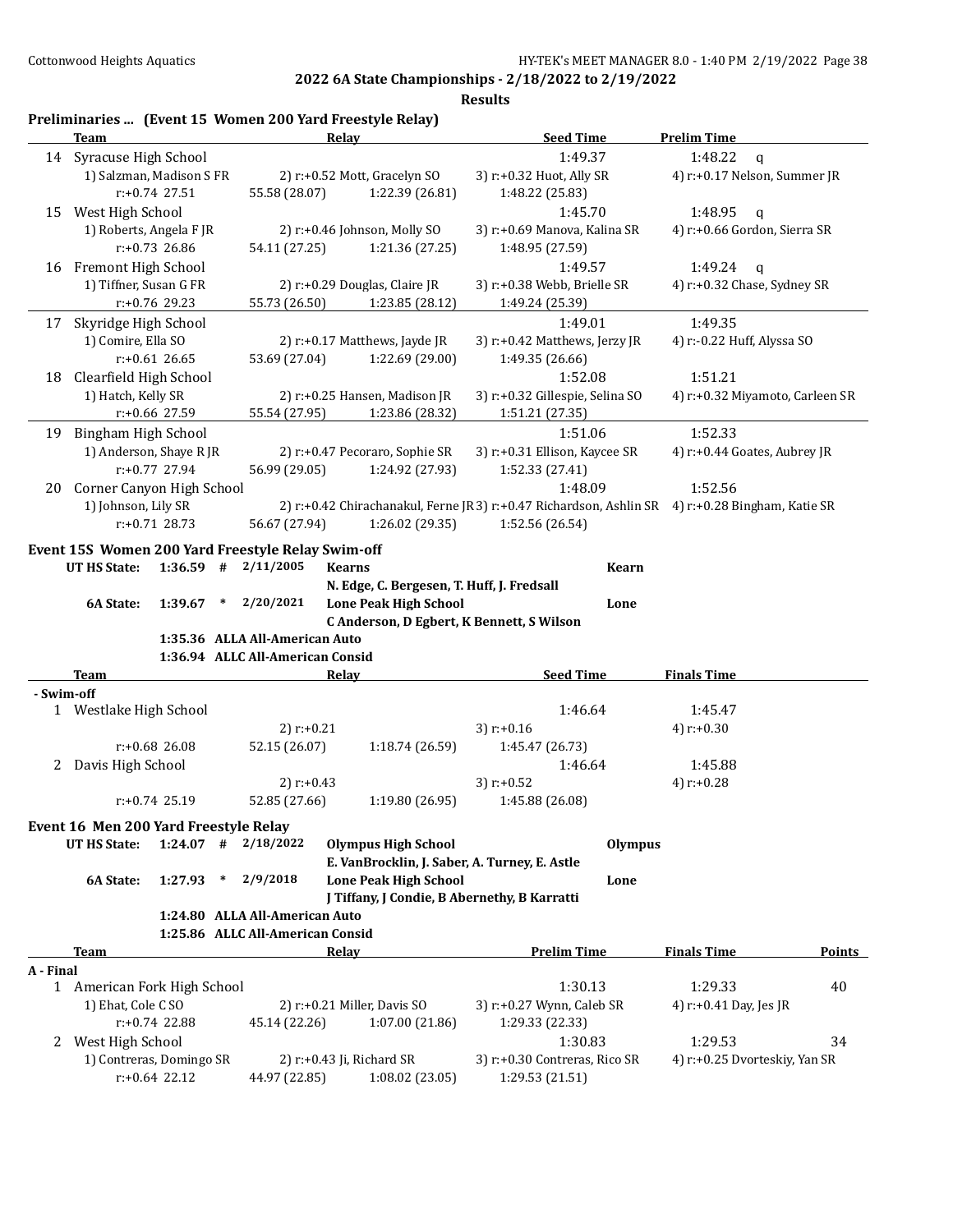## **Results**

## **A - Final ... (Event 16 Men 200 Yard Freestyle Relay)**

|                  | <b>Team</b>                | Relay         |                                 | <b>Prelim Time</b>                                            | <b>Finals Time</b>                | <b>Points</b>  |
|------------------|----------------------------|---------------|---------------------------------|---------------------------------------------------------------|-----------------------------------|----------------|
| 3                | Syracuse High School       |               |                                 | 1:30.79                                                       | 1:29.88                           | 32             |
|                  | 1) Portillo, Sawyer P SO   |               | 2) r:+0.15 Portillo, Soren JR   | 3) r:+0.29 Voshell, Gavin FR                                  | 4) r:+0.24 Page, Kanyon SR        |                |
|                  | r:+0.63 21.99              | 45.72 (23.73) | 1:08.89 (23.17)                 | 1:29.88 (20.99)                                               |                                   |                |
|                  | 4 Hunter High School       |               |                                 | 1:31.43                                                       | 1:30.16                           | 30             |
|                  | 1) Lawes, Corbin D SO      |               | 2) r:-0.47 Hopkins, Weston SR   | 3) r:+0.18 Elliott, Wesley SR                                 | 4) r:+0.14 Nunez-lanza, Angel SR  |                |
|                  | r:+0.62 23.79              | 46.79 (23.00) | 1:09.05 (22.26)                 | 1:30.16 (21.11)                                               |                                   |                |
| 5                | Mountain Ridge High School |               |                                 | 1:31.78                                                       | 1:30.52                           | 28             |
|                  | 1) Weller, Sam JR          |               | 2) r:+0.18 Simons, Bryton SR    | 3) r:+0.16 Turnbow, Caleb SR                                  | 4) r:+0.16 Jackson, Trey SR       |                |
|                  | r:+0.70 22.90              | 45.93 (23.03) | 1:09.01 (23.08)                 | 1:30.52 (21.51)                                               |                                   |                |
| 6                | Pleasant Grove High School |               |                                 | 1:31.46                                                       | 1:31.22                           | 26             |
|                  | 1) Milner, Ryan J JR       |               | 2) r:+0.28 Andersen, Nate SR    | 3) r:+0.28 Fairbanks, Braden SR                               | 4) r:+0.06 Nydegger, Ki SR        |                |
|                  | r:+0.59 22.85              | 45.67 (22.82) | 1:08.46 (22.79)                 | 1:31.22 (22.76)                                               |                                   |                |
| 7                | Corner Canyon High School  |               |                                 | 1:32.47                                                       | 1:32.11                           | 24             |
|                  | 1) Barlow, Jaxon SR        |               | 2) r:+0.04 Spencer, Konnor SO   | 3) r:+0.33 Smith, Rocky JR                                    | 4) r:+0.25 McNeill, Ryan JR       |                |
|                  | $r: +0.74$ 22.44           | 46.37 (23.93) | 1:10.12(23.75)                  | 1:32.11 (21.99)                                               |                                   |                |
| 8                | Layton High School         |               |                                 | 1:32.60                                                       | 1:32.59                           | 22             |
|                  | 1) Luckham, Marco J SO     |               | 2) r:+0.23 Parsons, Cole SO     | 3) r:+0.45 Feser, Micah JR                                    | 4) r:+0.24 Langenbacher, Jakob SR |                |
|                  | r:+0.72 23.07              | 46.63 (23.56) | 1:09.83 (23.20)                 | 1:32.59 (22.76)                                               |                                   |                |
| <b>B</b> - Final |                            |               |                                 |                                                               |                                   |                |
|                  | 9 Herriman High School     |               |                                 | 1:33.14                                                       | 1:32.29                           | 18             |
|                  | 1) Andrews, Carson KJR     |               | 2) r:+0.04 Holmes, William SO   | 3) r:+0.11 Moes, Drew SO                                      | 4) r:+0.33 Murray, Ethan SR       |                |
|                  | r:+0.70 22.92              | 46.86 (23.94) | 1:09.52 (22.66)                 | 1:32.29 (22.77)                                               |                                   |                |
| 10               | Davis High School          |               |                                 | 1:33.00                                                       | 1:32.80                           | 14             |
|                  | 1) Deller, Luke J SR       |               | 2) r:+0.30 Grant, Dylan JR      | 3) r:+0.37 Edwards, Jake JR                                   | 4) r:+0.22 Carlson, Sam JR        |                |
|                  | $r: +0.74$ 23.30           | 47.42 (24.12) | 1:11.06 (23.64)                 | 1:32.80 (21.74)                                               |                                   |                |
|                  | 11 Riverton High School    |               |                                 | 1:34.28                                                       | 1:32.95                           | 12             |
|                  | 1) Van Leeuwen, Cade SR    |               | 2) r:+0.31 Morrison, Tanner SR  | 3) r:+0.18 Strong, Luke JR                                    | 4) r:+0.47 Cooper, Cade SR        |                |
|                  | $r: +0.75$ 23.57           | 47.20 (23.63) | 1:10.12 (22.92)                 | 1:32.95 (22.83)                                               |                                   |                |
|                  | 12 Westlake High School    |               |                                 | 1:32.80                                                       | 1:33.25                           | 10             |
|                  | 1) Barney, Cameron A SR    |               |                                 | 2) r:+0.31 Summerhays, Benjamin 3) r:-0.01 Buchanan, Wyatt SR | 4) r:+0.09 Ningcharoen, David SR  |                |
|                  | $r: +0.74$ 22.14           | 46.29 (24.15) | 1:09.79 (23.50)                 | 1:33.25 (23.46)                                               |                                   |                |
| 13               | Roy High School            |               |                                 | 1:35.52                                                       | 1:35.63                           | 8              |
|                  | 1) Williams, Samuel B SO   |               | 2) r:+0.03 Elliott, Ephraim SO  | 3) r:+0.27 Peterson, Kodge FR                                 | 4) r:+0.19 Morgan, Adam JR        |                |
|                  | r:+0.69 22.80              | 47.33 (24.53) | 1:13.04 (25.71)                 | 1:35.63 (22.59)                                               |                                   |                |
|                  | 14 Farmington High School  |               |                                 | 1:35.48                                                       | 1:35.82                           | 6              |
|                  | 1) Davis, Hayden SR        |               | 2) $r.+0.23$ Wall, Phillip SR   | 3) r:+0.31 Cresap, Jack JR                                    | 4) r:+0.29 Schraedel, Joseph SR   |                |
|                  | $r: +0.83$ 25.00           | 48.54 (23.54) | 1:12.49 (23.95)                 | 1:35.82 (23.33)                                               |                                   |                |
| 15               | Lone Peak High School      |               |                                 | 1:36.08                                                       | 1:36.95                           | 4              |
|                  | 1) Zurcher, Jackson JR     |               | 2) r:+0.29 Dutton, Nathan SO    | 3) r:+0.28 Topham, Noah SR                                    | 4) r:+0.26 Hoyal, David SO        |                |
|                  | r:+0.70 24.85              | 48.83 (23.98) | 1:12.79 (23.96)                 | 1:36.95 (24.16)                                               |                                   |                |
| 16               | Taylorsville High School   |               |                                 | 1:38.13                                                       | 1:37.64                           | $\overline{2}$ |
|                  | 1) Nguyen, Dillon JR       |               | 2) r:+0.23 Sampson, Jonathan JR | 3) r:+0.19 Bingham, Nathan JR                                 | 4) r:+0.41 Eberly, Benjamin SO    |                |
|                  | r:+0.62 24.21              | 49.53 (25.32) | 1:14.59 (25.06)                 | 1:37.64 (23.05)                                               |                                   |                |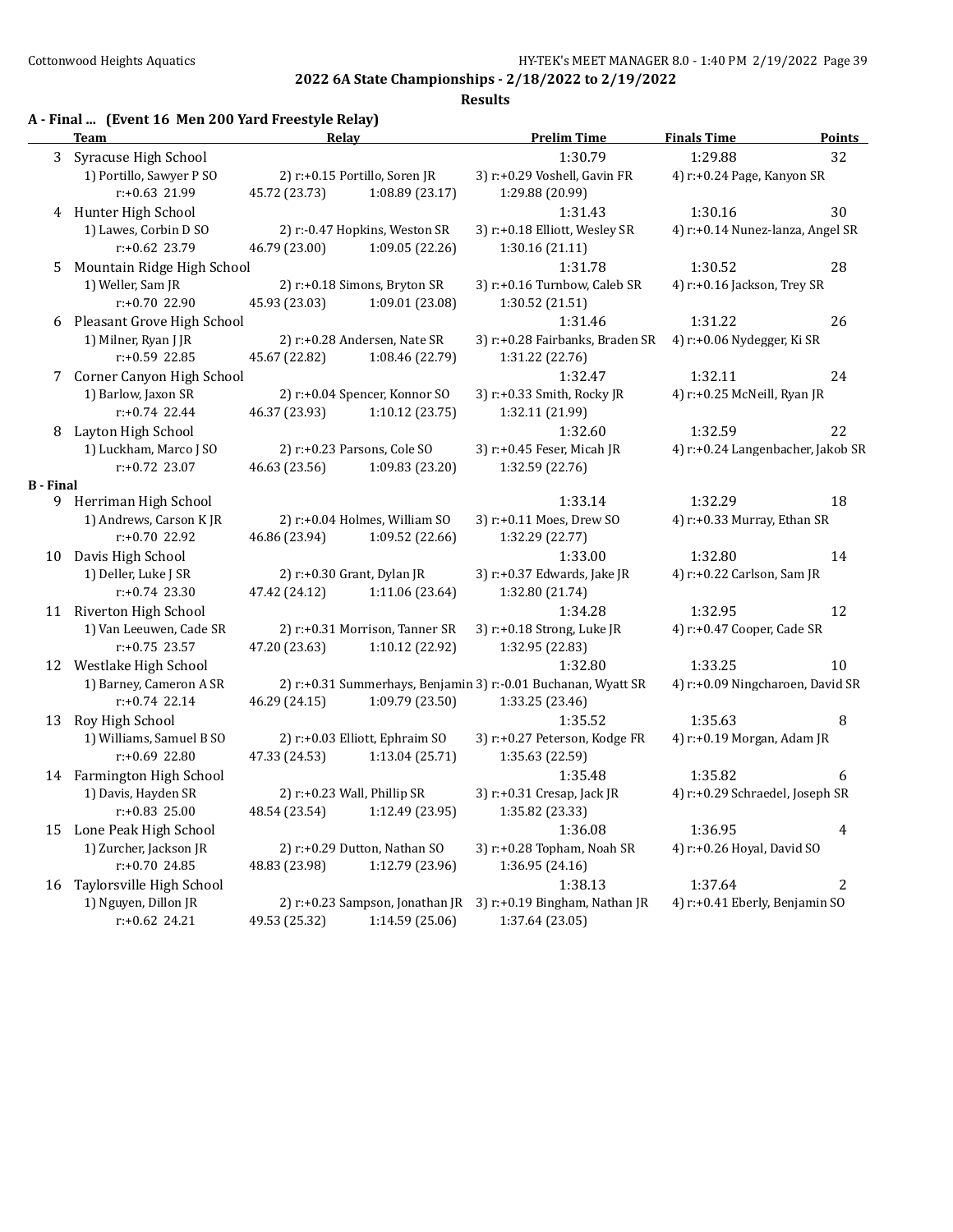|    | Event 16 Men 200 Yard Freestyle Relay |                  |        |                                  |       |                                |                                                               |                |                             |                                   |
|----|---------------------------------------|------------------|--------|----------------------------------|-------|--------------------------------|---------------------------------------------------------------|----------------|-----------------------------|-----------------------------------|
|    | <b>UT HS State:</b>                   | $1:24.07$ #      |        | 2/18/2022                        |       | <b>Olympus High School</b>     |                                                               | <b>Olympus</b> |                             |                                   |
|    |                                       |                  |        |                                  |       |                                | E. VanBrocklin, J. Saber, A. Turney, E. Astle                 |                |                             |                                   |
|    | 6A State:                             | 1:27.93          | $\ast$ | 2/9/2018                         |       | <b>Lone Peak High School</b>   |                                                               | Lone           |                             |                                   |
|    |                                       |                  |        |                                  |       |                                | J Tiffany, J Condie, B Abernethy, B Karratti                  |                |                             |                                   |
|    |                                       |                  |        | 1:24.80 ALLA All-American Auto   |       |                                |                                                               |                |                             |                                   |
|    | <b>Team</b>                           |                  |        | 1:25.86 ALLC All-American Consid | Relay |                                | <b>Seed Time</b>                                              |                | <b>Prelim Time</b>          |                                   |
|    | <b>Preliminaries</b>                  |                  |        |                                  |       |                                |                                                               |                |                             |                                   |
|    | 1 American Fork High School           |                  |        |                                  |       |                                | 1:30.98                                                       |                | 1:30.13                     | $\mathbf q$                       |
|    | 1) Ehat, Cole C SO                    |                  |        |                                  |       | 2) r:+0.27 Wynn, Caleb SR      | 3) r:+0.33 Miller, Davis SO                                   |                | 4) r:+0.43 Day, Jes JR      |                                   |
|    |                                       | $r: +0.70$ 22.91 |        | 45.29 (22.38)                    |       | 1:07.67 (22.38)                | 1:30.13 (22.46)                                               |                |                             |                                   |
| 2  | Syracuse High School                  |                  |        |                                  |       |                                | 1:31.34                                                       |                | 1:30.79                     | $\mathsf{q}$                      |
|    | 1) Page, Kanyon J SR                  |                  |        |                                  |       | 2) r:+0.37 Portillo, Soren JR  | 3) r:+0.37 Voshell, Gavin FR                                  |                |                             | 4) r:+0.23 Portillo, Sawyer SO    |
|    |                                       | $r: +0.72$ 21.92 |        | 45.72 (23.80)                    |       | 1:08.87 (23.15)                | 1:30.79 (21.92)                                               |                |                             |                                   |
| 3  | West High School                      |                  |        |                                  |       |                                | 1:29.95                                                       |                | 1:30.83                     | $\mathsf{q}$                      |
|    | 1) Contreras, Domingo SR              |                  |        |                                  |       | 2) r:+0.45 Ji, Richard SR      | 3) r:+0.71 Contreras, Rico SR                                 |                |                             | 4) r:+0.28 Dvorteskiy, Yan SR     |
|    |                                       | $r: +0.65$ 22.16 |        | 44.83 (22.67)                    |       | 1:08.35 (23.52)                | 1:30.83 (22.48)                                               |                |                             |                                   |
|    | 4 Hunter High School                  |                  |        |                                  |       |                                | 1:30.96                                                       |                | 1:31.43                     | $\mathsf{q}$                      |
|    | 1) Lawes, Corbin D SO                 |                  |        |                                  |       | 2) r:+0.15 Hopkins, Weston SR  | 3) r:+0.50 Elliott, Wesley SR                                 |                |                             | 4) r:+0.16 Nunez-lanza, Angel SR  |
|    |                                       | $r: +0.63$ 24.10 |        | 47.51 (23.41)                    |       | 1:10.20 (22.69)                | 1:31.43 (21.23)                                               |                |                             |                                   |
| 5. | Pleasant Grove High School            |                  |        |                                  |       |                                | 1:32.86                                                       |                | 1:31.46                     | $\mathsf{q}$                      |
|    | 1) Milner, Ryan J JR                  | $r: +0.60$ 23.16 |        |                                  |       | 2) r:+0.29 Andersen, Nate SR   | 3) r:+0.47 Fairbanks, Braden SR                               |                | 4) r:+0.21 Nydegger, Ki SR  |                                   |
|    | Mountain Ridge High School            |                  |        | 45.81 (22.65)                    |       | 1:08.78 (22.97)                | 1:31.46 (22.68)<br>1:31.02                                    |                | 1:31.78                     | $\mathbf{q}$                      |
| 6  | 1) Simons, Bryton R SR                |                  |        |                                  |       | 2) r:+0.43 Weller, Sam JR      | 3) r:+0.23 Turnbow, Caleb SR                                  |                | 4) r:+0.30 Jackson, Trey SR |                                   |
|    |                                       | $r: +0.67$ 23.60 |        | 46.81 (23.21)                    |       | 1:09.97 (23.16)                | 1:31.78 (21.81)                                               |                |                             |                                   |
| 7  | Corner Canyon High School             |                  |        |                                  |       |                                | 1:33.19                                                       |                | 1:32.47                     | $\mathbf{q}$                      |
|    | 1) Barlow, Jaxon SR                   |                  |        |                                  |       | 2) r:+0.28 Spencer, Konnor SO  | 3) r:+0.22 Smith, Rocky JR                                    |                | 4) r:+0.31 McNeill, Ryan JR |                                   |
|    |                                       | $r: +0.75$ 22.66 |        | 46.90 (24.24)                    |       | 1:10.44 (23.54)                | 1:32.47 (22.03)                                               |                |                             |                                   |
| 8  | Layton High School                    |                  |        |                                  |       |                                | 1:33.44                                                       |                | 1:32.60                     | $\mathsf{q}$                      |
|    | 1) Luckham, Marco J SO                |                  |        |                                  |       | 2) r:+0.16 Parsons, Cole SO    | 3) r:+0.22 Feser, Micah JR                                    |                |                             | 4) r:+0.31 Langenbacher, Jakob SR |
|    |                                       | $r: +0.70$ 23.20 |        | 46.40 (23.20)                    |       | 1:09.69 (23.29)                | 1:32.60 (22.91)                                               |                |                             |                                   |
| 9  | Westlake High School                  |                  |        |                                  |       |                                | 1:33.43                                                       |                | 1:32.80                     | $\mathsf{q}$                      |
|    | 1) Blackwood, Brandyn N JR            |                  |        |                                  |       |                                | 2) r:+0.41 Summerhays, Benjamin 3) r:+0.12 Buchanan, Wyatt SR |                |                             | 4) r:+0.23 Barney, Cameron SR     |
|    |                                       | $r: +0.63$ 22.98 |        | 47.46 (24.48)                    |       | 1:11.29 (23.83)                | 1:32.80 (21.51)                                               |                |                             |                                   |
| 10 | Davis High School                     |                  |        |                                  |       |                                | 1:33.73                                                       |                | 1:33.00                     | q                                 |
|    | 1) Deller, Luke J SR                  |                  |        |                                  |       | 2) r:+0.33 Grant, Dylan JR     | 3) r:+0.42 Edwards, Jake JR                                   |                | 4) r:+0.22 Carlson, Sam JR  |                                   |
|    | 11 Herriman High School               | r:+0.73 23.39    |        | 47.32 (23.93)                    |       | 1:10.84 (23.52)                | 1:33.00 (22.16)<br>1:33.40                                    |                | 1:33.14                     |                                   |
|    | 1) Andrews, Carson KJR                |                  |        |                                  |       | 2) r:+0.28 Holmes, William SO  | 3) r:+0.26 Moes, Drew SO                                      |                |                             | q<br>4) r:+0.33 Murray, Ethan SR  |
|    |                                       | $r: +0.66$ 22.70 |        | 47.16 (24.46)                    |       | 1:10.11 (22.95)                | 1:33.14 (23.03)                                               |                |                             |                                   |
| 12 | Riverton High School                  |                  |        |                                  |       |                                | 1:34.05                                                       |                | 1:34.28                     | $\mathsf{q}$                      |
|    | 1) Strong, Luke JR                    |                  |        |                                  |       | 2) r:+0.13 Morrison, Tanner SR | 3) r:+0.23 Cooper, Cade SR                                    |                |                             | 4) r:+0.22 Van Leeuwen, Cade SR   |
|    |                                       | r:+0.67 23.88    |        | 47.36 (23.48)                    |       | 1:11.34 (23.98)                | 1:34.28 (22.94)                                               |                |                             |                                   |
| 13 | Farmington High School                |                  |        |                                  |       |                                | 1:35.13                                                       |                | 1:35.48                     | q                                 |
|    | 1) Davis, Hayden SR                   |                  |        |                                  |       | 2) r:+0.01 Wall, Phillip SR    | 3) r:+0.46 Cresap, Jack JR                                    |                |                             | 4) r:+0.20 Schraedel, Joseph SR   |
|    |                                       | $r: +0.74$ 24.59 |        | 47.98 (23.39)                    |       | 1:11.80 (23.82)                | 1:35.48 (23.68)                                               |                |                             |                                   |
| 14 | Roy High School                       |                  |        |                                  |       |                                | 1:36.15                                                       |                | 1:35.52                     | $\mathbf{q}$                      |
|    | 1) Williams, Samuel B SO              |                  |        |                                  |       | 2) r:+0.14 Elliott, Ephraim SO | 3) r:+0.17 Peterson, Kodge FR                                 |                |                             | 4) r:+0.36 Morgan, Adam JR        |
|    |                                       | $r: +0.67$ 22.63 |        | 47.45 (24.82)                    |       | 1:12.82 (25.37)                | 1:35.52 (22.70)                                               |                |                             |                                   |
| 15 | Lone Peak High School                 |                  |        |                                  |       |                                | 1:37.36                                                       |                | 1:36.08                     | $\mathbf q$                       |
|    | 1) Zurcher, Jackson JR                |                  |        |                                  |       | 2) r:+0.26 Dutton, Nathan SO   | 3) r:+0.37 Topham, Noah SR                                    |                | 4) r:+0.45 Hoyal, David SO  |                                   |
|    |                                       | r:+0.66 24.27    |        | 47.98 (23.71)                    |       | 1:11.82 (23.84)                | 1:36.08 (24.26)                                               |                |                             |                                   |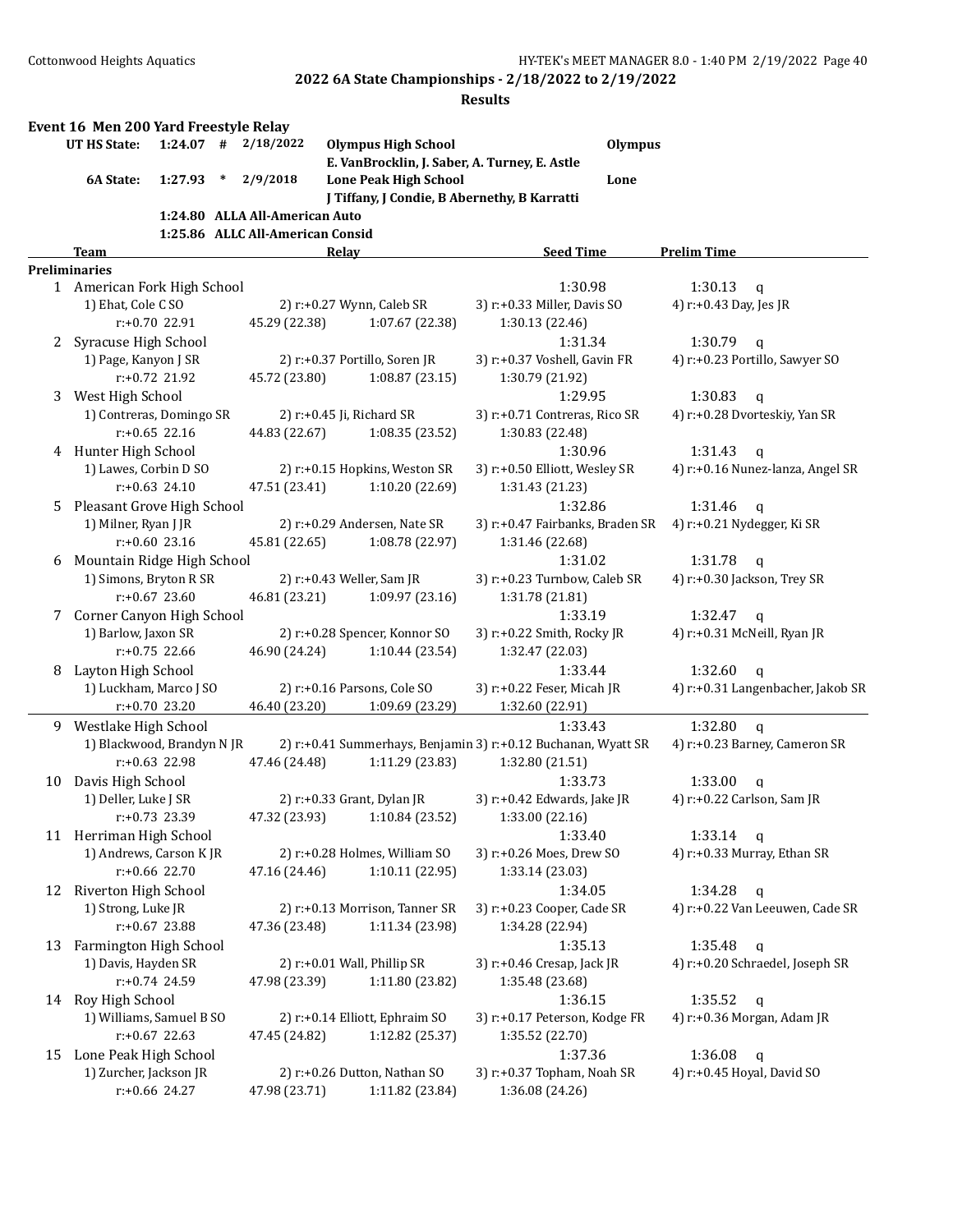| Relay<br><b>Seed Time</b><br><b>Prelim Time</b><br>Team<br>1:37.93<br>Taylorsville High School<br>1:38.13<br>16<br>1) Nguyen, Dillon JR<br>2) r:+0.12 Sampson, Jonathan JR 3) r:+0.19 Bingham, Nathan JR<br>r:+0.62 24.92<br>1:15.15 (24.94)<br>50.21 (25.29)<br>1:38.13 (22.98)<br>1:32.22<br>1:39.91<br>Kearns High School<br>17<br>1) Nicholls, Hunter J SR<br>2) r:+0.21 Rednour, Luke FR<br>3) r:+0.21 Lawrence, Tavin SO<br>r:+0.56 25.99<br>51.12 (25.13)<br>1:15.81 (24.69)<br>1:39.91 (24.10)<br><b>Bingham High School</b><br>1:38.25<br>1:40.65<br>18<br>1) Sorensen, Caleb FR<br>2) r:+0.22 Scott, Caleb SO<br>3) r:+0.13 Rock, Tyler JR<br>r:+0.66 25.25<br>50.35 (25.10)<br>1:15.46(25.11)<br>1:40.65 (25.19)<br>1:35.40<br>Skyridge High School<br>1:40.87<br>19<br>1) Taylor, Skyler A SO<br>3) r:+0.24 Price, Caleb SO<br>2) r:+0.32 Wright, Nathan SR<br>$r: +0.71$ 24.80<br>49.51 (24.71)<br>1:15.33 (25.82)<br>1:40.87 (25.54)<br>Cyprus High School<br>1:36.56<br>DQ 1:41.68<br>Stroke Infraction swimmer #2: No touch on turn - free<br>1) Walters, Ayden SO<br>2) r:+0.23 Paixao De Araujo, Arthu:3) r:+0.29 Manzano, Jonathan SR 4) r:+0.25 Lance, Evan SR<br>r:+0.82 25.27<br>51.91 (26.64)<br>DQ 1:41.68 (25.34)<br>1:16.34 (24.43)<br><b>Event 17 Women 100 Yard Backstroke</b><br><b>UT HS State:</b><br>53.45 #<br>2/12/2016<br><b>Rhyan White</b><br>Cottonwood<br>2/14/2020<br><b>Rivers Johnson</b><br>6A State:<br>56.10<br><b>Corner Canyon</b><br>$\ast$<br>54.80 ALLA All-American Auto<br>55.92 ALLC All-American Consid<br>Yr School<br><b>Prelim Time</b><br><b>Finals Time</b><br><b>Name</b><br>A - Final<br>SO Pleasant Grove High School<br>1 Hyde, Lily<br>58.90<br>58.92<br>28.08<br>58.92 (30.84)<br>JR Davis High School<br>Merrill, Kalia V<br>1:00.73<br>1:00.21<br>2<br>29.17<br>1:00.21 (31.04)<br>SO Lone Peak High School<br>Bennett, Kennedy E<br>1:01.15<br>1:00.26<br>3<br>29.59<br>1:00.26 (30.67)<br>JR American Fork High School<br>1:00.91<br>1:00.28<br>Kelsey, Paige D<br>4<br>29.31<br>1:00.28 (30.97) | $\mathbf{q}$<br>4) r:+0.37 Eberly, Benjamin SO<br>4) r:NRT Crane, Noah SO<br>4) r:+0.10 Hymas, Lincoln FR<br>4) r:+0.52 Beach, Connor SR |
|-----------------------------------------------------------------------------------------------------------------------------------------------------------------------------------------------------------------------------------------------------------------------------------------------------------------------------------------------------------------------------------------------------------------------------------------------------------------------------------------------------------------------------------------------------------------------------------------------------------------------------------------------------------------------------------------------------------------------------------------------------------------------------------------------------------------------------------------------------------------------------------------------------------------------------------------------------------------------------------------------------------------------------------------------------------------------------------------------------------------------------------------------------------------------------------------------------------------------------------------------------------------------------------------------------------------------------------------------------------------------------------------------------------------------------------------------------------------------------------------------------------------------------------------------------------------------------------------------------------------------------------------------------------------------------------------------------------------------------------------------------------------------------------------------------------------------------------------------------------------------------------------------------------------------------------------------------------------------------------------------------------------------------------------------------------------------|------------------------------------------------------------------------------------------------------------------------------------------|
|                                                                                                                                                                                                                                                                                                                                                                                                                                                                                                                                                                                                                                                                                                                                                                                                                                                                                                                                                                                                                                                                                                                                                                                                                                                                                                                                                                                                                                                                                                                                                                                                                                                                                                                                                                                                                                                                                                                                                                                                                                                                       |                                                                                                                                          |
|                                                                                                                                                                                                                                                                                                                                                                                                                                                                                                                                                                                                                                                                                                                                                                                                                                                                                                                                                                                                                                                                                                                                                                                                                                                                                                                                                                                                                                                                                                                                                                                                                                                                                                                                                                                                                                                                                                                                                                                                                                                                       |                                                                                                                                          |
|                                                                                                                                                                                                                                                                                                                                                                                                                                                                                                                                                                                                                                                                                                                                                                                                                                                                                                                                                                                                                                                                                                                                                                                                                                                                                                                                                                                                                                                                                                                                                                                                                                                                                                                                                                                                                                                                                                                                                                                                                                                                       |                                                                                                                                          |
|                                                                                                                                                                                                                                                                                                                                                                                                                                                                                                                                                                                                                                                                                                                                                                                                                                                                                                                                                                                                                                                                                                                                                                                                                                                                                                                                                                                                                                                                                                                                                                                                                                                                                                                                                                                                                                                                                                                                                                                                                                                                       |                                                                                                                                          |
|                                                                                                                                                                                                                                                                                                                                                                                                                                                                                                                                                                                                                                                                                                                                                                                                                                                                                                                                                                                                                                                                                                                                                                                                                                                                                                                                                                                                                                                                                                                                                                                                                                                                                                                                                                                                                                                                                                                                                                                                                                                                       |                                                                                                                                          |
|                                                                                                                                                                                                                                                                                                                                                                                                                                                                                                                                                                                                                                                                                                                                                                                                                                                                                                                                                                                                                                                                                                                                                                                                                                                                                                                                                                                                                                                                                                                                                                                                                                                                                                                                                                                                                                                                                                                                                                                                                                                                       |                                                                                                                                          |
|                                                                                                                                                                                                                                                                                                                                                                                                                                                                                                                                                                                                                                                                                                                                                                                                                                                                                                                                                                                                                                                                                                                                                                                                                                                                                                                                                                                                                                                                                                                                                                                                                                                                                                                                                                                                                                                                                                                                                                                                                                                                       |                                                                                                                                          |
|                                                                                                                                                                                                                                                                                                                                                                                                                                                                                                                                                                                                                                                                                                                                                                                                                                                                                                                                                                                                                                                                                                                                                                                                                                                                                                                                                                                                                                                                                                                                                                                                                                                                                                                                                                                                                                                                                                                                                                                                                                                                       |                                                                                                                                          |
|                                                                                                                                                                                                                                                                                                                                                                                                                                                                                                                                                                                                                                                                                                                                                                                                                                                                                                                                                                                                                                                                                                                                                                                                                                                                                                                                                                                                                                                                                                                                                                                                                                                                                                                                                                                                                                                                                                                                                                                                                                                                       |                                                                                                                                          |
|                                                                                                                                                                                                                                                                                                                                                                                                                                                                                                                                                                                                                                                                                                                                                                                                                                                                                                                                                                                                                                                                                                                                                                                                                                                                                                                                                                                                                                                                                                                                                                                                                                                                                                                                                                                                                                                                                                                                                                                                                                                                       |                                                                                                                                          |
|                                                                                                                                                                                                                                                                                                                                                                                                                                                                                                                                                                                                                                                                                                                                                                                                                                                                                                                                                                                                                                                                                                                                                                                                                                                                                                                                                                                                                                                                                                                                                                                                                                                                                                                                                                                                                                                                                                                                                                                                                                                                       |                                                                                                                                          |
|                                                                                                                                                                                                                                                                                                                                                                                                                                                                                                                                                                                                                                                                                                                                                                                                                                                                                                                                                                                                                                                                                                                                                                                                                                                                                                                                                                                                                                                                                                                                                                                                                                                                                                                                                                                                                                                                                                                                                                                                                                                                       |                                                                                                                                          |
|                                                                                                                                                                                                                                                                                                                                                                                                                                                                                                                                                                                                                                                                                                                                                                                                                                                                                                                                                                                                                                                                                                                                                                                                                                                                                                                                                                                                                                                                                                                                                                                                                                                                                                                                                                                                                                                                                                                                                                                                                                                                       |                                                                                                                                          |
|                                                                                                                                                                                                                                                                                                                                                                                                                                                                                                                                                                                                                                                                                                                                                                                                                                                                                                                                                                                                                                                                                                                                                                                                                                                                                                                                                                                                                                                                                                                                                                                                                                                                                                                                                                                                                                                                                                                                                                                                                                                                       |                                                                                                                                          |
|                                                                                                                                                                                                                                                                                                                                                                                                                                                                                                                                                                                                                                                                                                                                                                                                                                                                                                                                                                                                                                                                                                                                                                                                                                                                                                                                                                                                                                                                                                                                                                                                                                                                                                                                                                                                                                                                                                                                                                                                                                                                       |                                                                                                                                          |
|                                                                                                                                                                                                                                                                                                                                                                                                                                                                                                                                                                                                                                                                                                                                                                                                                                                                                                                                                                                                                                                                                                                                                                                                                                                                                                                                                                                                                                                                                                                                                                                                                                                                                                                                                                                                                                                                                                                                                                                                                                                                       |                                                                                                                                          |
|                                                                                                                                                                                                                                                                                                                                                                                                                                                                                                                                                                                                                                                                                                                                                                                                                                                                                                                                                                                                                                                                                                                                                                                                                                                                                                                                                                                                                                                                                                                                                                                                                                                                                                                                                                                                                                                                                                                                                                                                                                                                       |                                                                                                                                          |
|                                                                                                                                                                                                                                                                                                                                                                                                                                                                                                                                                                                                                                                                                                                                                                                                                                                                                                                                                                                                                                                                                                                                                                                                                                                                                                                                                                                                                                                                                                                                                                                                                                                                                                                                                                                                                                                                                                                                                                                                                                                                       |                                                                                                                                          |
|                                                                                                                                                                                                                                                                                                                                                                                                                                                                                                                                                                                                                                                                                                                                                                                                                                                                                                                                                                                                                                                                                                                                                                                                                                                                                                                                                                                                                                                                                                                                                                                                                                                                                                                                                                                                                                                                                                                                                                                                                                                                       |                                                                                                                                          |
|                                                                                                                                                                                                                                                                                                                                                                                                                                                                                                                                                                                                                                                                                                                                                                                                                                                                                                                                                                                                                                                                                                                                                                                                                                                                                                                                                                                                                                                                                                                                                                                                                                                                                                                                                                                                                                                                                                                                                                                                                                                                       |                                                                                                                                          |
|                                                                                                                                                                                                                                                                                                                                                                                                                                                                                                                                                                                                                                                                                                                                                                                                                                                                                                                                                                                                                                                                                                                                                                                                                                                                                                                                                                                                                                                                                                                                                                                                                                                                                                                                                                                                                                                                                                                                                                                                                                                                       |                                                                                                                                          |
|                                                                                                                                                                                                                                                                                                                                                                                                                                                                                                                                                                                                                                                                                                                                                                                                                                                                                                                                                                                                                                                                                                                                                                                                                                                                                                                                                                                                                                                                                                                                                                                                                                                                                                                                                                                                                                                                                                                                                                                                                                                                       | Points                                                                                                                                   |
|                                                                                                                                                                                                                                                                                                                                                                                                                                                                                                                                                                                                                                                                                                                                                                                                                                                                                                                                                                                                                                                                                                                                                                                                                                                                                                                                                                                                                                                                                                                                                                                                                                                                                                                                                                                                                                                                                                                                                                                                                                                                       |                                                                                                                                          |
|                                                                                                                                                                                                                                                                                                                                                                                                                                                                                                                                                                                                                                                                                                                                                                                                                                                                                                                                                                                                                                                                                                                                                                                                                                                                                                                                                                                                                                                                                                                                                                                                                                                                                                                                                                                                                                                                                                                                                                                                                                                                       | 20                                                                                                                                       |
|                                                                                                                                                                                                                                                                                                                                                                                                                                                                                                                                                                                                                                                                                                                                                                                                                                                                                                                                                                                                                                                                                                                                                                                                                                                                                                                                                                                                                                                                                                                                                                                                                                                                                                                                                                                                                                                                                                                                                                                                                                                                       |                                                                                                                                          |
|                                                                                                                                                                                                                                                                                                                                                                                                                                                                                                                                                                                                                                                                                                                                                                                                                                                                                                                                                                                                                                                                                                                                                                                                                                                                                                                                                                                                                                                                                                                                                                                                                                                                                                                                                                                                                                                                                                                                                                                                                                                                       | 17                                                                                                                                       |
|                                                                                                                                                                                                                                                                                                                                                                                                                                                                                                                                                                                                                                                                                                                                                                                                                                                                                                                                                                                                                                                                                                                                                                                                                                                                                                                                                                                                                                                                                                                                                                                                                                                                                                                                                                                                                                                                                                                                                                                                                                                                       |                                                                                                                                          |
|                                                                                                                                                                                                                                                                                                                                                                                                                                                                                                                                                                                                                                                                                                                                                                                                                                                                                                                                                                                                                                                                                                                                                                                                                                                                                                                                                                                                                                                                                                                                                                                                                                                                                                                                                                                                                                                                                                                                                                                                                                                                       | 16                                                                                                                                       |
|                                                                                                                                                                                                                                                                                                                                                                                                                                                                                                                                                                                                                                                                                                                                                                                                                                                                                                                                                                                                                                                                                                                                                                                                                                                                                                                                                                                                                                                                                                                                                                                                                                                                                                                                                                                                                                                                                                                                                                                                                                                                       |                                                                                                                                          |
|                                                                                                                                                                                                                                                                                                                                                                                                                                                                                                                                                                                                                                                                                                                                                                                                                                                                                                                                                                                                                                                                                                                                                                                                                                                                                                                                                                                                                                                                                                                                                                                                                                                                                                                                                                                                                                                                                                                                                                                                                                                                       | 15                                                                                                                                       |
|                                                                                                                                                                                                                                                                                                                                                                                                                                                                                                                                                                                                                                                                                                                                                                                                                                                                                                                                                                                                                                                                                                                                                                                                                                                                                                                                                                                                                                                                                                                                                                                                                                                                                                                                                                                                                                                                                                                                                                                                                                                                       |                                                                                                                                          |
| FR American Fork High School<br>Harding, Addie S<br>1:00.75<br>5<br>1:00.45                                                                                                                                                                                                                                                                                                                                                                                                                                                                                                                                                                                                                                                                                                                                                                                                                                                                                                                                                                                                                                                                                                                                                                                                                                                                                                                                                                                                                                                                                                                                                                                                                                                                                                                                                                                                                                                                                                                                                                                           | 14                                                                                                                                       |
| 1:00.45 (30.85)<br>29.60                                                                                                                                                                                                                                                                                                                                                                                                                                                                                                                                                                                                                                                                                                                                                                                                                                                                                                                                                                                                                                                                                                                                                                                                                                                                                                                                                                                                                                                                                                                                                                                                                                                                                                                                                                                                                                                                                                                                                                                                                                              |                                                                                                                                          |
| SO Skyridge High School<br>Cannon, Dani<br>1:01.57<br>1:01.17<br>6                                                                                                                                                                                                                                                                                                                                                                                                                                                                                                                                                                                                                                                                                                                                                                                                                                                                                                                                                                                                                                                                                                                                                                                                                                                                                                                                                                                                                                                                                                                                                                                                                                                                                                                                                                                                                                                                                                                                                                                                    | 13                                                                                                                                       |
| 29.88<br>1:01.17 (31.29)                                                                                                                                                                                                                                                                                                                                                                                                                                                                                                                                                                                                                                                                                                                                                                                                                                                                                                                                                                                                                                                                                                                                                                                                                                                                                                                                                                                                                                                                                                                                                                                                                                                                                                                                                                                                                                                                                                                                                                                                                                              |                                                                                                                                          |
| JR Weber High School<br>1:02.18<br>1:02.32<br>7 Walker, Layla                                                                                                                                                                                                                                                                                                                                                                                                                                                                                                                                                                                                                                                                                                                                                                                                                                                                                                                                                                                                                                                                                                                                                                                                                                                                                                                                                                                                                                                                                                                                                                                                                                                                                                                                                                                                                                                                                                                                                                                                         | 12                                                                                                                                       |
| 30.54<br>1:02.32 (31.78)                                                                                                                                                                                                                                                                                                                                                                                                                                                                                                                                                                                                                                                                                                                                                                                                                                                                                                                                                                                                                                                                                                                                                                                                                                                                                                                                                                                                                                                                                                                                                                                                                                                                                                                                                                                                                                                                                                                                                                                                                                              |                                                                                                                                          |
| <b>IR</b> Corner Canyon High School<br>8 Winget, Ruby<br>1:02.13<br>1:02.83                                                                                                                                                                                                                                                                                                                                                                                                                                                                                                                                                                                                                                                                                                                                                                                                                                                                                                                                                                                                                                                                                                                                                                                                                                                                                                                                                                                                                                                                                                                                                                                                                                                                                                                                                                                                                                                                                                                                                                                           | 11                                                                                                                                       |
| 30.48<br>1:02.83 (32.35)                                                                                                                                                                                                                                                                                                                                                                                                                                                                                                                                                                                                                                                                                                                                                                                                                                                                                                                                                                                                                                                                                                                                                                                                                                                                                                                                                                                                                                                                                                                                                                                                                                                                                                                                                                                                                                                                                                                                                                                                                                              |                                                                                                                                          |
| <b>B</b> - Final<br>SR Mountain Ridge High School                                                                                                                                                                                                                                                                                                                                                                                                                                                                                                                                                                                                                                                                                                                                                                                                                                                                                                                                                                                                                                                                                                                                                                                                                                                                                                                                                                                                                                                                                                                                                                                                                                                                                                                                                                                                                                                                                                                                                                                                                     | 9                                                                                                                                        |
| 9 Reittinger, Elle J<br>1:03.98<br>1:02.16<br>30.02<br>1:02.16 (32.14)                                                                                                                                                                                                                                                                                                                                                                                                                                                                                                                                                                                                                                                                                                                                                                                                                                                                                                                                                                                                                                                                                                                                                                                                                                                                                                                                                                                                                                                                                                                                                                                                                                                                                                                                                                                                                                                                                                                                                                                                |                                                                                                                                          |
| JR Syracuse High School<br>Nelson, Summer<br>1:02.40<br>1:02.92<br>10                                                                                                                                                                                                                                                                                                                                                                                                                                                                                                                                                                                                                                                                                                                                                                                                                                                                                                                                                                                                                                                                                                                                                                                                                                                                                                                                                                                                                                                                                                                                                                                                                                                                                                                                                                                                                                                                                                                                                                                                 | 7                                                                                                                                        |
| 1:02.92 (32.10)<br>30.82                                                                                                                                                                                                                                                                                                                                                                                                                                                                                                                                                                                                                                                                                                                                                                                                                                                                                                                                                                                                                                                                                                                                                                                                                                                                                                                                                                                                                                                                                                                                                                                                                                                                                                                                                                                                                                                                                                                                                                                                                                              |                                                                                                                                          |
| FR Kearns High School<br>Nash, Ayrie M<br>1:03.46<br>1:03.56<br>11                                                                                                                                                                                                                                                                                                                                                                                                                                                                                                                                                                                                                                                                                                                                                                                                                                                                                                                                                                                                                                                                                                                                                                                                                                                                                                                                                                                                                                                                                                                                                                                                                                                                                                                                                                                                                                                                                                                                                                                                    | 6                                                                                                                                        |
| 30.89<br>1:03.56 (32.67)                                                                                                                                                                                                                                                                                                                                                                                                                                                                                                                                                                                                                                                                                                                                                                                                                                                                                                                                                                                                                                                                                                                                                                                                                                                                                                                                                                                                                                                                                                                                                                                                                                                                                                                                                                                                                                                                                                                                                                                                                                              |                                                                                                                                          |
| JR Kearns High School<br>1:03.80<br>Rodgers, Anita V<br>1:04.37<br>12                                                                                                                                                                                                                                                                                                                                                                                                                                                                                                                                                                                                                                                                                                                                                                                                                                                                                                                                                                                                                                                                                                                                                                                                                                                                                                                                                                                                                                                                                                                                                                                                                                                                                                                                                                                                                                                                                                                                                                                                 |                                                                                                                                          |
| 31.58<br>1:04.37 (32.79)                                                                                                                                                                                                                                                                                                                                                                                                                                                                                                                                                                                                                                                                                                                                                                                                                                                                                                                                                                                                                                                                                                                                                                                                                                                                                                                                                                                                                                                                                                                                                                                                                                                                                                                                                                                                                                                                                                                                                                                                                                              |                                                                                                                                          |
| SR Farmington High School<br>Dunn, Lina<br>1:04.22<br>1:04.97<br>13                                                                                                                                                                                                                                                                                                                                                                                                                                                                                                                                                                                                                                                                                                                                                                                                                                                                                                                                                                                                                                                                                                                                                                                                                                                                                                                                                                                                                                                                                                                                                                                                                                                                                                                                                                                                                                                                                                                                                                                                   | 5                                                                                                                                        |
| 31.84<br>1:04.97 (33.13)                                                                                                                                                                                                                                                                                                                                                                                                                                                                                                                                                                                                                                                                                                                                                                                                                                                                                                                                                                                                                                                                                                                                                                                                                                                                                                                                                                                                                                                                                                                                                                                                                                                                                                                                                                                                                                                                                                                                                                                                                                              |                                                                                                                                          |
| SR Kearns High School<br>Ribes Monterroso, Andrea<br>1:05.29<br>1:04.48<br>14                                                                                                                                                                                                                                                                                                                                                                                                                                                                                                                                                                                                                                                                                                                                                                                                                                                                                                                                                                                                                                                                                                                                                                                                                                                                                                                                                                                                                                                                                                                                                                                                                                                                                                                                                                                                                                                                                                                                                                                         | 4                                                                                                                                        |
| 31.59<br>1:05.29 (33.70)                                                                                                                                                                                                                                                                                                                                                                                                                                                                                                                                                                                                                                                                                                                                                                                                                                                                                                                                                                                                                                                                                                                                                                                                                                                                                                                                                                                                                                                                                                                                                                                                                                                                                                                                                                                                                                                                                                                                                                                                                                              | 3                                                                                                                                        |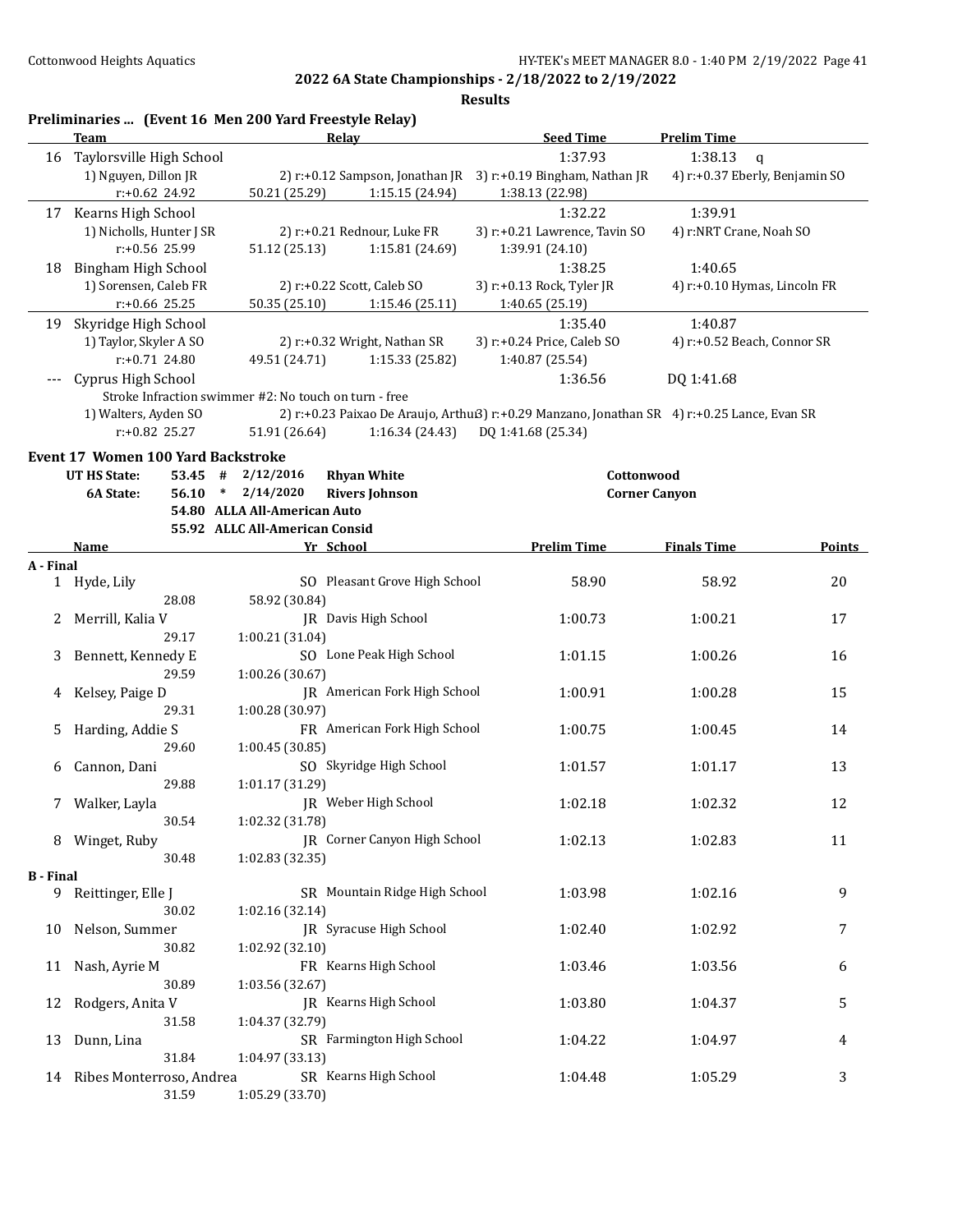|    | B - Final  (Event 17 Women 100 Yard Backstroke)<br>Name |                                | Yr School                           | <b>Prelim Time</b> | <b>Finals Time</b>   |   | <b>Points</b>  |
|----|---------------------------------------------------------|--------------------------------|-------------------------------------|--------------------|----------------------|---|----------------|
|    | 15 Adamson, Livvie M                                    |                                | SR American Fork High School        | 1:04.03            | 1:05.40              |   | $\overline{2}$ |
|    | 31.79                                                   |                                |                                     |                    |                      |   |                |
|    |                                                         | 1:05.40 (33.61)                | JR Westlake High School             | 1:02.79            |                      |   | 1              |
|    | 16 Baliguat, Olivia H<br>31.81                          | 1:06.63 (34.82)                |                                     |                    | 1:06.63              |   |                |
|    |                                                         |                                |                                     |                    |                      |   |                |
|    | <b>Event 17 Women 100 Yard Backstroke</b>               |                                |                                     |                    |                      |   |                |
|    | UT HS State:                                            | $53.45$ # $2/12/2016$          | <b>Rhyan White</b>                  |                    | Cottonwood           |   |                |
|    | 6A State:                                               | $56.10 * 2/14/2020$            | <b>Rivers Johnson</b>               |                    | <b>Corner Canyon</b> |   |                |
|    |                                                         | 54.80 ALLA All-American Auto   |                                     |                    |                      |   |                |
|    |                                                         | 55.92 ALLC All-American Consid |                                     |                    |                      |   |                |
|    | Name<br><b>Preliminaries</b>                            |                                | Yr School                           | <b>Seed Time</b>   | <b>Prelim Time</b>   |   |                |
|    | 1 Hyde, Lily                                            |                                | SO Pleasant Grove High School       | 1:00.01            | 58.90                | q |                |
|    | 28.00                                                   | 58.90 (30.90)                  |                                     |                    |                      |   |                |
| 2  | Merrill, Kalia V                                        |                                | JR Davis High School                | 1:00.24            | 1:00.73              | q |                |
|    | 29.26                                                   | 1:00.73 (31.47)                |                                     |                    |                      |   |                |
| 3  | Harding, Addie S                                        |                                | FR American Fork High School        | 1:01.80            | 1:00.75              | q |                |
|    | 29.64                                                   | 1:00.75(31.11)                 |                                     |                    |                      |   |                |
|    | Kelsey, Paige D                                         |                                | <b>IR</b> American Fork High School | 1:02.53            | 1:00.91              | q |                |
|    | 29.52                                                   | 1:00.91 (31.39)                |                                     |                    |                      |   |                |
|    | Bennett, Kennedy E                                      |                                | SO Lone Peak High School            | 1:02.01            | 1:01.15              | q |                |
|    | 30.17                                                   | 1:01.15 (30.98)                |                                     |                    |                      |   |                |
| 6  | Cannon, Dani                                            |                                | SO Skyridge High School             | 1:00.83            | 1:01.57              | q |                |
|    | 30.16                                                   | 1:01.57 (31.41)                |                                     |                    |                      |   |                |
|    | Winget, Ruby                                            |                                | JR Corner Canyon High School        | 1:02.94            | 1:02.13              | q |                |
|    | 30.57                                                   | 1:02.13 (31.56)                |                                     |                    |                      |   |                |
| 8  | Walker, Layla                                           |                                | JR Weber High School                | 1:02.72            | 1:02.18              | q |                |
|    | 29.72                                                   | 1:02.18 (32.46)                |                                     |                    |                      |   |                |
| 9  | Nelson, Summer                                          |                                | JR Syracuse High School             | 1:03.04            | 1:02.40              | q |                |
|    | 30.70                                                   | 1:02.40 (31.70)                |                                     |                    |                      |   |                |
| 10 | Baliguat, Olivia H                                      |                                | JR Westlake High School             | 1:03.34            | 1:02.79              | q |                |
|    | 30.48                                                   | 1:02.79 (32.31)                |                                     |                    |                      |   |                |
| 11 | Nash, Ayrie M                                           |                                | FR Kearns High School               | 1:02.53            | 1:03.46              | q |                |
|    | 30.83                                                   | 1:03.46 (32.63)                |                                     |                    |                      |   |                |
| 12 | Rodgers, Anita V                                        |                                | JR Kearns High School               | 1:04.36            | 1:03.80              | q |                |
|    | 31.24                                                   | 1:03.80 (32.56)                |                                     |                    |                      |   |                |
|    | 13 Reittinger, Elle J                                   |                                | SR Mountain Ridge High School       | 1:05.44            | 1:03.98              | q |                |
|    | 30.95                                                   | 1:03.98 (33.03)                |                                     |                    |                      |   |                |
| 14 | Adamson, Livvie M                                       |                                | SR American Fork High School        | 1:06.31            | 1:04.03              | q |                |
|    | 30.83                                                   | 1:04.03 (33.20)                |                                     |                    |                      |   |                |
| 15 | Dunn, Lina                                              |                                | SR Farmington High School           | 1:04.56            | 1:04.22              | q |                |
|    | 31.27                                                   | 1:04.22 (32.95)                |                                     |                    |                      |   |                |
| 16 | Ribes Monterroso, Andrea                                |                                | SR Kearns High School               | 1:04.80            | 1:04.48              | q |                |
|    | 31.32                                                   | 1:04.48 (33.16)                |                                     |                    |                      |   |                |
| 17 | Haymond, Lucy                                           |                                | FR Riverton High School             | 1:06.00            | 1:04.61              |   |                |
|    | 31.63                                                   | 1:04.61 (32.98)                |                                     |                    |                      |   |                |
| 18 | Favero, Morgan                                          |                                | FR Lone Peak High School            | 1:05.04            | 1:05.19              |   |                |
|    | 31.79                                                   | 1:05.19 (33.40)                |                                     |                    |                      |   |                |
| 19 | Johnson, Mimi                                           |                                | SO Lone Peak High School            | 1:06.66            | 1:05.34              |   |                |
|    | 31.43                                                   | 1:05.34 (33.91)                |                                     |                    |                      |   |                |
| 20 | Fox, Faith                                              |                                | SO Riverton High School             | 1:06.13            | 1:05.85              |   |                |
|    | 32.10                                                   | 1:05.85 (33.75)                |                                     |                    |                      |   |                |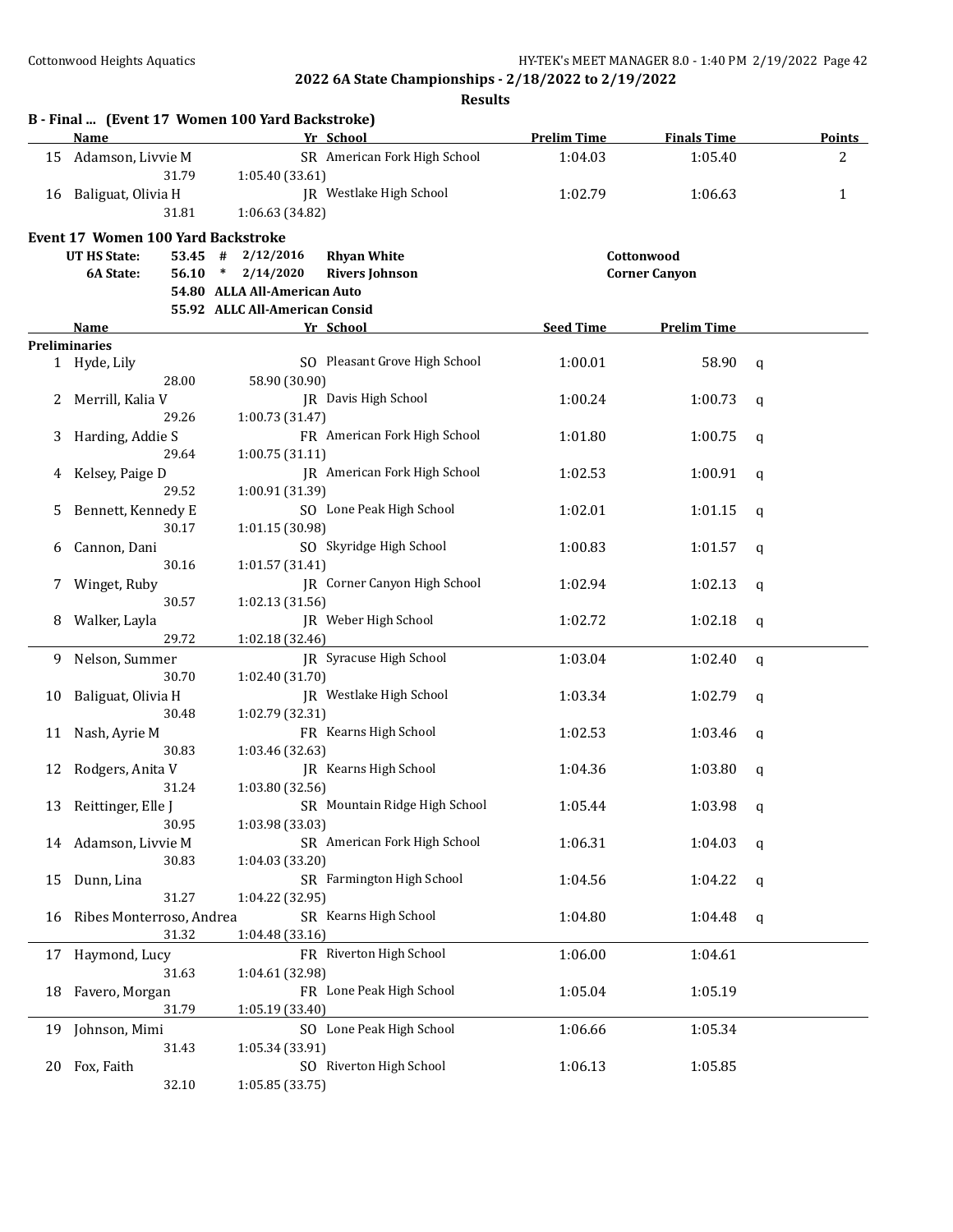**Results**

# **Preliminaries ... (Event 17 Women 100 Yard Backstroke)**

|                  | <b>Name</b>                            | Yr School                                                         | <b>Seed Time</b>   | <b>Prelim Time</b> |               |
|------------------|----------------------------------------|-------------------------------------------------------------------|--------------------|--------------------|---------------|
|                  | 21 Lam, Kalie                          | SR Hunter High School                                             | 1:08.67            | 1:06.10            |               |
| 22               | 32.05<br>Traher, Maddie                | 1:06.10 (34.05)<br>FR Weber High School                           | 1:06.96            | 1:06.49            |               |
|                  | 31.68                                  | 1:06.49 (34.81)                                                   |                    |                    |               |
| 23               | Hymas, Natalie L<br>32.10              | JR Bingham High School<br>1:06.62 (34.52)                         | 1:05.87            | 1:06.62            |               |
| 24               | Christensen, Sienna<br>32.34           | SR Bingham High School<br>1:07.30 (34.96)                         | 1:06.37            | 1:07.30            |               |
| 25               | Ming, Peyton E<br>32.43                | SR Herriman High School<br>1:07.68 (35.25)                        | 1:07.30            | 1:07.68            |               |
|                  | 26 Douglas, Claire C<br>32.70          | <b>IR</b> Fremont High School<br>1:07.87 (35.17)                  | 1:08.89            | 1:07.87            |               |
| 27               | Johnson, Madison<br>32.56              | JR Skyridge High School<br>1:07.91 (35.35)                        | 1:07.70            | 1:07.91            |               |
|                  | 28 Hatch, Kelly<br>32.74               | SR Clearfield High School<br>1:07.99 (35.25)                      | 1:07.13            | 1:07.99            |               |
| 29               | Gordon, Sierra<br>33.74                | SR West High School<br>1:09.40 (35.66)                            | 1:08.58            | 1:09.40            |               |
| 30               | Lauder, Mckay N<br>33.57               | JR Westlake High School<br>1:09.92 (36.35)                        | 1:06.38            | 1:09.92            |               |
| 31               | Tiffner, Susan G<br>34.68              | FR Fremont High School<br>1:11.82 (37.14)                         | 1:07.80            | 1:11.82            |               |
| $---$            | Wekluk, Anna R<br>Declared false start | SR Mountain Ridge High School                                     | 59.49              | <b>DFS</b>         |               |
|                  | Event 18 Men 100 Yard Backstroke       |                                                                   |                    |                    |               |
|                  |                                        |                                                                   |                    |                    |               |
|                  | <b>UT HS State:</b>                    | 48.71 # 2/15/2020<br><b>Ryan J Garstang</b>                       | <b>Olympus</b>     |                    |               |
|                  | 6A State:                              | 48.25 * 2/15/2020<br><b>Jordan R Tiffany</b>                      |                    | <b>Lone Peak</b>   |               |
|                  |                                        | 49.38 ALLA All-American Auto                                      |                    |                    |               |
|                  |                                        | 50.37 ALLC All-American Consid                                    |                    |                    |               |
|                  | <b>Name</b>                            | Yr School                                                         | <b>Prelim Time</b> | <b>Finals Time</b> | <b>Points</b> |
| A - Final        |                                        |                                                                   |                    |                    |               |
|                  | 1 Nunez-lanza, Angel A<br>24.65        | SR Hunter High School                                             | 51.60              | 51.87              | 20            |
| 2                | Blackwood, Brandyn N                   | 51.87 (27.22)<br>JR Westlake High School                          | 52.78              | 52.26              | 17            |
|                  | 25.71                                  | 52.26 (26.55)                                                     |                    |                    |               |
| 3                | Page, Kanyon J<br>25.40                | SR Syracuse High School<br>52.28 (26.88)                          | 51.69              | 52.28              | 16            |
|                  | 4 Stowers, Spencer A                   | JR Skyridge High School                                           | 52.42              | 52.57              | 15            |
| 5                | 25.29<br>Miller, Davis R               | 52.57 (27.28)<br>SO American Fork High School                     | 53.96              | 54.41              | 14            |
| 6                | 26.38<br>Burr, Lincoln E               | 54.41 (28.03)<br>SO Skyridge High School                          | 55.66              | 54.72              | 13            |
| 7                | 26.96<br>Contreras, Domingo            | 54.72 (27.76)<br>SR West High School                              | 54.93              | 54.96              | 12            |
| 8                | 26.90<br>Simons, Bryton R              | 54.96 (28.06)<br>SR Mountain Ridge High School                    | 55.65              | 55.74              | 11            |
|                  | 27.35                                  | 55.74 (28.39)                                                     |                    |                    |               |
| <b>B</b> - Final |                                        |                                                                   |                    |                    |               |
|                  | 9 Bennett, Neil<br>27.35               | JR Bingham High School<br>56.83 (29.48)<br>JR Fremont High School | 56.98              | 56.83              | 9             |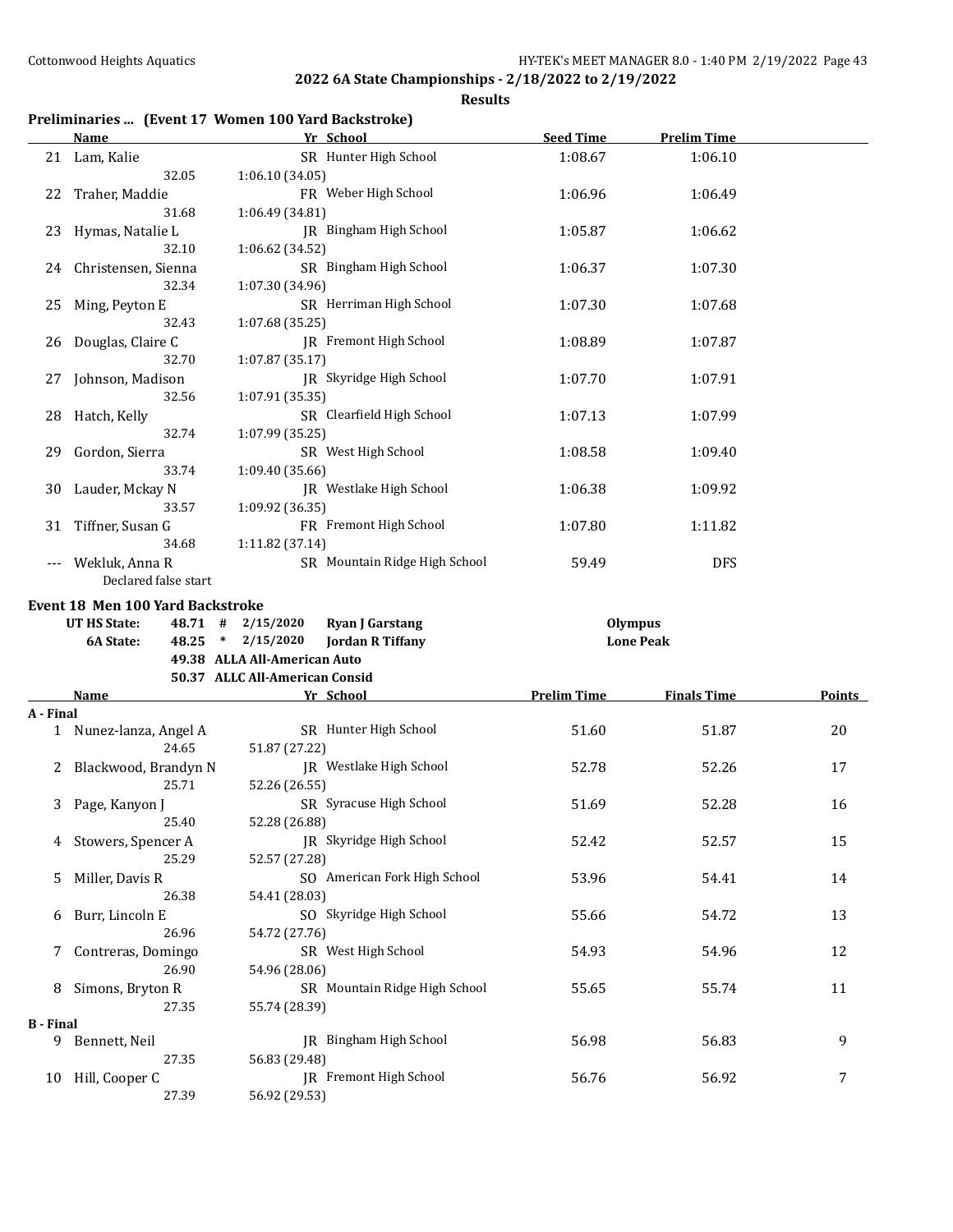|    | B - Final  (Event 18 Men 100 Yard Backstroke) |                                            | Yr School                                         |                    |                                    |               |
|----|-----------------------------------------------|--------------------------------------------|---------------------------------------------------|--------------------|------------------------------------|---------------|
|    | Name                                          |                                            |                                                   | <b>Prelim Time</b> | <b>Finals Time</b>                 | <b>Points</b> |
| 11 | Moes, Drew C<br>27.80                         | 57.69 (29.89)                              | SO Herriman High School                           | 57.58              | 57.69                              | 6             |
| 12 | Biesinger, Frederick T<br>28.27               | 58.08 (29.81)                              | SO Kearns High School                             | 58.88              | 58.08                              | 5             |
| 13 | James, Truman S<br>28.71                      |                                            | FR American Fork High School                      | 57.99              | 58.19                              | 4             |
| 14 | Smith, Brandon                                | 58.19 (29.48)                              | JR Corner Canyon High School                      | 58.05              | 58.26                              | 3             |
| 15 | 28.45<br>Brown, Taylor J                      | 58.26 (29.81)                              | JR Skyridge High School                           | 58.94              | 59.15                              | 2             |
|    | 29.15<br>16 Burton, Collin J                  | 59.15 (30.00)                              | JR Syracuse High School                           | 59.08              | 59.79                              | 1             |
|    | 28.50                                         | 59.79 (31.29)                              |                                                   |                    |                                    |               |
|    | <b>Event 18 Men 100 Yard Backstroke</b>       |                                            |                                                   |                    |                                    |               |
|    | UT HS State:<br>6A State:                     | $48.71$ # $2/15/2020$<br>48.25 * 2/15/2020 | <b>Ryan J Garstang</b><br><b>Jordan R Tiffany</b> |                    | <b>Olympus</b><br><b>Lone Peak</b> |               |
|    |                                               | 49.38 ALLA All-American Auto               |                                                   |                    |                                    |               |
|    |                                               | 50.37 ALLC All-American Consid             |                                                   |                    |                                    |               |
|    | Name                                          |                                            | Yr School                                         | <b>Seed Time</b>   | <b>Prelim Time</b>                 |               |
|    | <b>Preliminaries</b>                          |                                            |                                                   |                    |                                    |               |
|    | 1 Nunez-lanza, Angel A<br>24.66               | 51.60 (26.94)                              | SR Hunter High School                             | 52.22              | 51.60                              | q             |
|    | Page, Kanyon J                                |                                            | SR Syracuse High School                           | 53.50              | 51.69                              |               |
|    | 25.23                                         | 51.69 (26.46)                              |                                                   |                    |                                    | q             |
|    | Stowers, Spencer A                            |                                            | JR Skyridge High School                           | 53.20              | 52.42                              | q             |
|    | 25.54                                         | 52.42 (26.88)                              |                                                   |                    |                                    |               |
|    | Blackwood, Brandyn N<br>25.87                 | 52.78 (26.91)                              | JR Westlake High School                           | 53.14              | 52.78                              | q             |
| 5  | Miller, Davis R                               |                                            | SO American Fork High School                      | 54.72              | 53.96                              | q             |
|    | 26.46                                         | 53.96 (27.50)                              |                                                   |                    |                                    |               |
| 6  | Contreras, Domingo<br>27.10                   | 54.93 (27.83)                              | SR West High School                               | 54.24              | 54.93                              | q             |
| 7. | Simons, Bryton R<br>27.28                     | 55.65 (28.37)                              | SR Mountain Ridge High School                     | 55.62              | 55.65                              | q             |
| 8. | Burr, Lincoln E                               |                                            | SO Skyridge High School                           | 55.97              | 55.66                              | q             |
|    | 27.24                                         | 55.66 (28.42)                              |                                                   |                    |                                    |               |
|    | 9 Hill, Cooper C                              |                                            | JR Fremont High School                            | 58.37              | 56.76                              | - q           |
|    | 27.72                                         | 56.76 (29.04)                              |                                                   |                    |                                    |               |
| 10 | Bennett, Neil                                 |                                            | <b>IR</b> Bingham High School                     | 56.11              | 56.98                              | q             |
|    | 27.67                                         | 56.98 (29.31)                              |                                                   |                    |                                    |               |
|    | 11 Moes, Drew C                               |                                            | SO Herriman High School                           | 58.59              | 57.58                              | q             |
|    | 27.87                                         | 57.58 (29.71)                              |                                                   |                    |                                    |               |
| 12 | James, Truman S<br>28.17                      | 57.99 (29.82)                              | FR American Fork High School                      | 58.51              | 57.99                              | q             |
| 13 | Smith, Brandon                                |                                            | <b>IR</b> Corner Canyon High School               | 58.99              | 58.05                              | q             |
|    | 28.31                                         | 58.05 (29.74)                              |                                                   |                    |                                    |               |
| 14 | Biesinger, Frederick T                        |                                            | SO Kearns High School                             | 59.06              | 58.88                              | q             |
|    | 28.13                                         | 58.88 (30.75)                              | JR Skyridge High School                           | 58.62              |                                    |               |
| 15 | Brown, Taylor J<br>28.94                      | 58.94 (30.00)                              |                                                   |                    | 58.94                              | q             |
| 16 | Burton, Collin J                              |                                            | JR Syracuse High School                           | 58.58              | 59.08                              | q             |
|    | 28.17                                         | 59.08 (30.91)                              |                                                   |                    |                                    |               |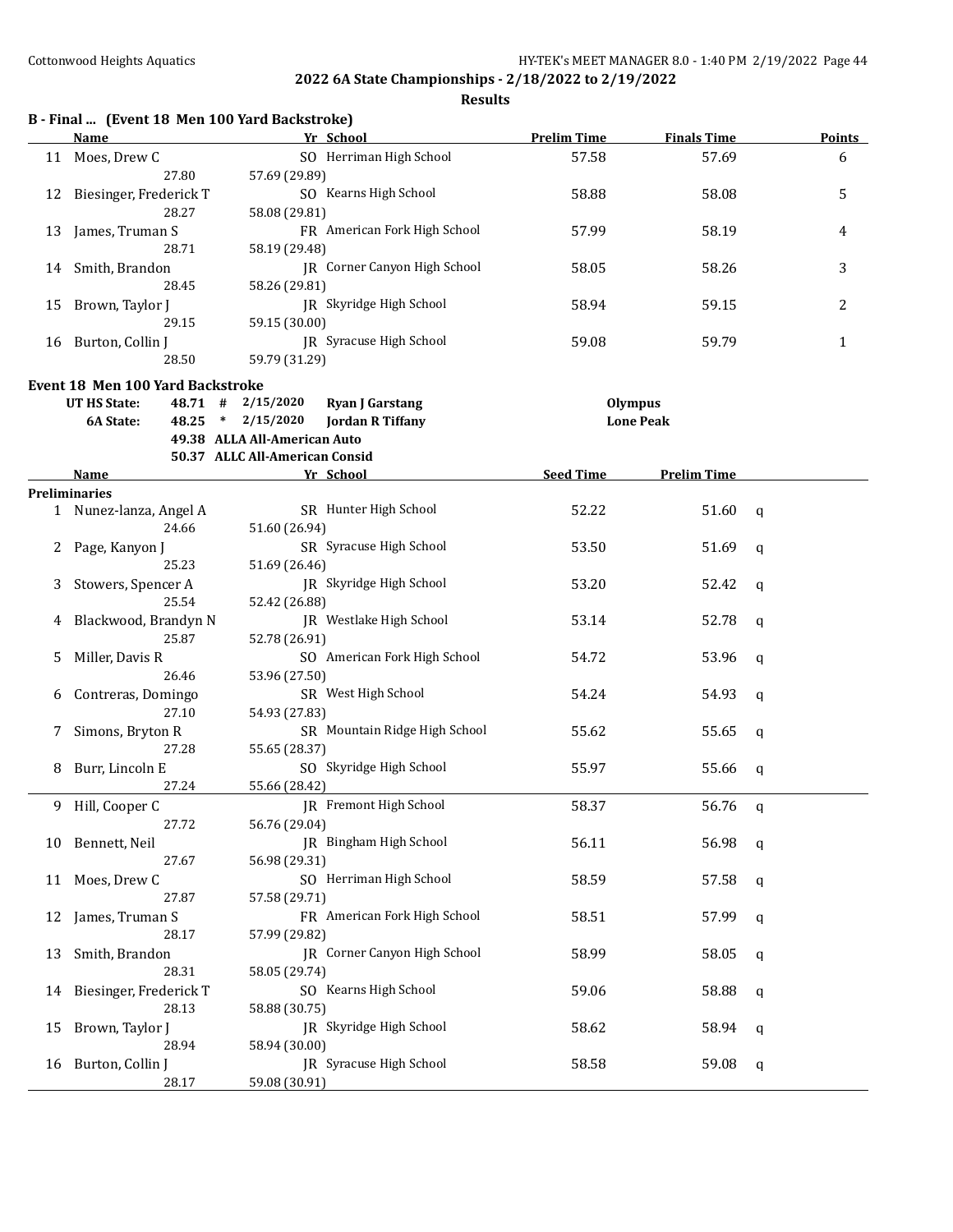|           |                                      | Preliminaries  (Event 18 Men 100 Yard Backstroke) |                               |                    |                    |        |
|-----------|--------------------------------------|---------------------------------------------------|-------------------------------|--------------------|--------------------|--------|
|           | <b>Name</b>                          | Yr School                                         |                               | <b>Seed Time</b>   | <b>Prelim Time</b> |        |
| 17        | Nydegger, Ki<br>28.41                | 59.11 (30.70)                                     | SR Pleasant Grove High School | 59.11              | 59.11              |        |
| 18        | Bradley, Paden                       |                                                   | SR Bingham High School        | 1:00.52            | 59.36              |        |
|           | 28.96                                | 59.36 (30.40)                                     |                               |                    |                    |        |
| 19        | Smith, Makai W<br>29.53              | 59.39 (29.86)                                     | FR Lone Peak High School      | 1:00.10            | 59.39              |        |
| 20        | Luckham, Marco J<br>29.72            | 59.70 (29.98)                                     | SO Layton High School         | 1:00.57            | 59.70              |        |
| 21        | Favero, Scott<br>28.52               |                                                   | JR Lone Peak High School      | 59.38              | 1:00.06            |        |
| 22        | Clinton, Nash B                      | 1:00.06 (31.54)                                   | FR American Fork High School  | 1:01.20            | 1:00.42            |        |
|           | 29.11                                | 1:00.42 (31.31)                                   |                               |                    |                    |        |
| 23        | Contreras, Rico                      | SR West High School                               |                               | 1:00.20            | 1:00.56            |        |
| 24        | 29.23<br>Harris, Caden N             | 1:00.56 (31.33)                                   | SR Fremont High School        | 1:01.57            | 1:00.71            |        |
|           | 29.39                                | 1:00.71 (31.32)                                   |                               |                    |                    |        |
| 25        | Johnson, Tate                        |                                                   | FR Lone Peak High School      | 1:02.34            | 1:01.17            |        |
| 26        | 29.63<br>Gerton, Kai                 | 1:01.17 (31.54)<br>SO West High School            |                               | 1:01.66            | 1:01.38            |        |
|           | 29.86                                | 1:01.38 (31.52)                                   |                               |                    |                    |        |
| 27        | Nielsen, Andy B<br>29.92             | JR Davis High School<br>1:01.70 (31.78)           |                               | 1:00.84            | 1:01.70            |        |
| 28        | Buckley, Braxton                     |                                                   | SO Riverton High School       | 1:01.86            | 1:01.84            |        |
|           | 30.09                                | 1:01.84 (31.75)                                   |                               |                    |                    |        |
| 29        | Falabella, Luca R<br>30.38           | 1:02.79 (32.41)                                   | FR Pleasant Grove High School | 1:01.73            | 1:02.79            |        |
| 30        | Walters, Ayden                       |                                                   | SO Cyprus High School         | 1:02.57            | 1:03.01            |        |
|           | 30.61                                | 1:03.01 (32.40)                                   |                               |                    |                    |        |
| 31        | Price, Sam M                         |                                                   | SO Syracuse High School       | 1:02.04            | 1:03.59            |        |
|           | 31.31                                | 1:03.59 (32.28)                                   |                               |                    |                    |        |
| $---$     | Milner, Ryan J<br>False start        |                                                   | JR Pleasant Grove High School | 58.79              | DQ 57.63           |        |
|           | 26.67                                | DQ 57.63 (30.96)                                  |                               |                    |                    |        |
|           | Event 19 Women 100 Yard Breaststroke |                                                   |                               |                    |                    |        |
|           | <b>UT HS State:</b>                  | $1:02.09$ # $1/25/2020$                           | <b>Haley Altman</b>           | Wasatch            |                    |        |
|           |                                      | 6A State: 1:03.01 * 2/9/2019 Lily Plaudis         |                               | <b>Kearns</b>      |                    |        |
|           |                                      | 1:02.58 ALLA All-American Auto                    |                               |                    |                    |        |
|           |                                      | 1:03.80 ALLC All-American Consid                  |                               |                    |                    |        |
|           | <b>Name</b>                          | Yr School                                         |                               | <b>Prelim Time</b> | <b>Finals Time</b> | Points |
| A - Final |                                      |                                                   |                               |                    |                    |        |
|           | 1 Anderson, Eideann M                |                                                   | SO American Fork High School  | 1:08.11            | 1:07.83            | 20     |
| 2         | r:+0.60 31.99<br>Clegg, Ava C        | 1:07.83 (35.84)                                   | SO Lone Peak High School      | 1:09.32            | 1:09.36            | 17     |
|           | $r: +0.71$ 32.35                     | 1:09.36 (37.01)                                   |                               |                    |                    |        |
| 3         | Clark, Anya                          |                                                   | SO Skyridge High School       | 1:10.19            | 1:09.43            | 16     |
|           | r:+0.68 32.64                        | 1:09.43 (36.79)                                   |                               |                    |                    |        |
| 4         | Roberts, Angela F                    | JR West High School                               |                               | 1:09.49            | 1:09.53            | 15     |
|           | $r: +0.73$ 32.19                     | 1:09.53 (37.34)                                   |                               |                    |                    |        |
| 5         | Hall, Lauryn E<br>r:+0.73 32.57      | SR Davis High School<br>1:10.35 (37.78)           |                               | 1:10.55            | 1:10.35            | 14     |
| 6         | Rich, Chalisse                       |                                                   | JR Mountain Ridge High School | 1:07.79            | 1:10.70            | 13     |
|           | $r: +0.69$ 31.31                     | 1:10.70 (39.39)                                   |                               |                    |                    |        |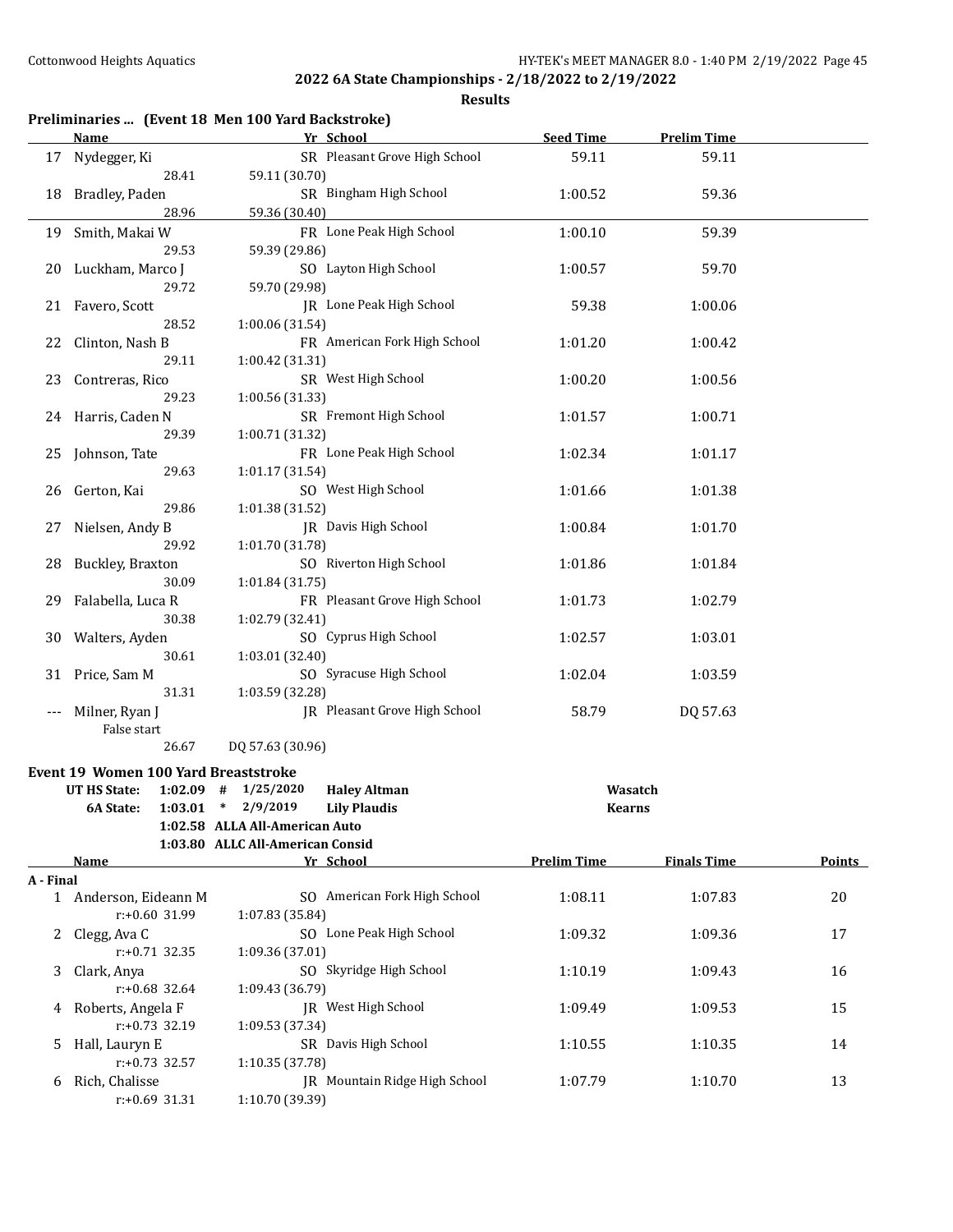|                  | Name                                 | A - Final  (Event 19 Women 100 Yard Breaststroke)<br>Yr School | <b>Prelim Time</b> | <b>Finals Time</b> | Points       |
|------------------|--------------------------------------|----------------------------------------------------------------|--------------------|--------------------|--------------|
|                  | 7 Visser, Marissa J<br>r:+0.71 33.49 | JR Copper Hills High School<br>1:11.09 (37.60)                 | 1:11.92            | 1:11.09            | 12           |
|                  | 8 Thomas, Alisha V                   | SO Lone Peak High School                                       | 1:11.81            | 1:12.09            | 11           |
|                  | $r: +0.74$ 33.80                     | 1:12.09 (38.29)                                                |                    |                    |              |
| <b>B</b> - Final |                                      |                                                                |                    |                    |              |
|                  | 9 Leeper, McKella A                  | SR Herriman High School                                        | 1:12.21            | 1:10.19            | 9            |
|                  | $r: +0.79$ 32.35                     | 1:10.19 (37.84)                                                |                    |                    |              |
|                  | 10 Egbert, Dylan                     | SO Lone Peak High School                                       | 1:12.38            | 1:12.62            | 7            |
|                  | $r: +0.71$ 34.12                     | 1:12.62 (38.50)                                                |                    |                    |              |
|                  | 11 Cragun, Macie J                   | <b>IR</b> Davis High School                                    | 1:12.84            | 1:12.92            | 6            |
|                  | $r: +0.74$ 34.34                     | 1:12.92 (38.58)                                                |                    |                    |              |
|                  | 12 Clegg, Shelby M                   | SO American Fork High School                                   | 1:13.46            | 1:13.50            | 5            |
|                  | $r: +0.79$ 34.88                     | 1:13.50 (38.62)                                                |                    |                    |              |
|                  | 13 Johnson, Hanah                    | SR Cyprus High School                                          | 1:14.90            | 1:13.92            | 4            |
|                  | $r: +0.65$ 34.60                     | 1:13.92 (39.32)                                                |                    |                    |              |
|                  | 14 Petty, Paige N                    | JR Lone Peak High School                                       | 1:14.04            | 1:14.24            | 3            |
|                  | $r: +0.72$ 34.14                     | 1:14.24 (40.10)                                                |                    |                    |              |
| 15               | Whipple, Ashtyn                      | SR Bingham High School                                         | 1:14.88            | 1:15.06            | 2            |
|                  | $r: +0.75$ 34.79                     | 1:15.06 (40.27)                                                |                    |                    |              |
|                  | 16 Akins, Rosemary                   | SO Corner Canyon High School                                   | 1:16.49            | 1:17.39            | $\mathbf{1}$ |
|                  | $r: +0.71$ 35.51                     | 1:17.39 (41.88)                                                |                    |                    |              |
|                  | Event 19 Women 100 Yard Breaststroke |                                                                |                    |                    |              |
|                  | UT HS State:                         | $1:02.09$ # $1/25/2020$<br><b>Haley Altman</b>                 | Wasatch            |                    |              |
|                  | 1:03.01<br>6A State:                 | $\ast$<br>2/9/2019<br><b>Lily Plaudis</b>                      | <b>Kearns</b>      |                    |              |
|                  |                                      | 1:02.58 ALLA All-American Auto                                 |                    |                    |              |
|                  |                                      | 1:03.80 ALLC All-American Consid                               |                    |                    |              |
|                  |                                      |                                                                |                    |                    |              |
|                  | Name                                 | Yr School                                                      | <b>Seed Time</b>   | <b>Prelim Time</b> |              |
|                  | <b>Preliminaries</b>                 |                                                                |                    |                    |              |
|                  | 1 Rich, Chalisse                     | JR Mountain Ridge High School                                  | 1:09.76            | 1:07.79            | q            |
|                  | $r: +0.72$ 30.78                     | 1:07.79 (37.01)                                                |                    |                    |              |
|                  | 2 Anderson, Eideann M                | SO American Fork High School                                   | 1:09.34            | 1:08.11            | $\mathbf q$  |
|                  | r:+0.73 32.06                        | 1:08.11 (36.05)                                                |                    |                    |              |
| 3                | Clegg, Ava C                         | SO Lone Peak High School                                       | 1:09.14            | 1:09.32            | $\mathbf q$  |
|                  | $r: +0.71$ 32.40                     | 1:09.32 (36.92)                                                |                    |                    |              |
| 4                | Roberts, Angela F                    | JR West High School                                            | 1:10.54            | 1:09.49            | q            |
|                  | $r: +0.76$ 32.47                     | 1:09.49 (37.02)                                                |                    |                    |              |
| 5                | Clark, Anya                          | SO Skyridge High School                                        | 1:11.02            | 1:10.19            | q            |
|                  | 33.42                                | 1:10.19 (36.77)                                                |                    |                    |              |
| 6                | Hall, Lauryn E                       | SR Davis High School                                           | 1:10.15            | 1:10.55            | q            |
|                  | r:+0.59 32.61                        | 1:10.55 (37.94)                                                |                    |                    |              |
| 7                | Thomas, Alisha V                     | SO Lone Peak High School                                       | 1:13.66            | 1:11.81            | q            |
|                  | $r: +0.79$ 33.68                     | 1:11.81 (38.13)                                                |                    |                    |              |
| 8                | Visser, Marissa J                    | JR Copper Hills High School                                    | 1:12.62            | 1:11.92            | q            |
|                  | r:+0.71 33.89                        | 1:11.92 (38.03)                                                |                    |                    |              |
| 9.               | Leeper, McKella A                    | SR Herriman High School                                        | 1:12.23            | 1:12.21            | q            |
|                  | r:+0.78 33.37                        | 1:12.21 (38.84)                                                |                    |                    |              |
| 10               | Egbert, Dylan                        | SO Lone Peak High School                                       | 1:12.73            | 1:12.38            | q            |
|                  | $r: +0.73$ 34.04                     | 1:12.38 (38.34)                                                |                    |                    |              |
| 11               | Cragun, Macie J                      | JR Davis High School                                           | 1:14.65            | 1:12.84            | q            |
|                  | $r: +0.74$ 34.58                     | 1:12.84 (38.26)                                                |                    |                    |              |
| 12               | Clegg, Shelby M                      | SO American Fork High School                                   | 1:13.64            | 1:13.46            | q            |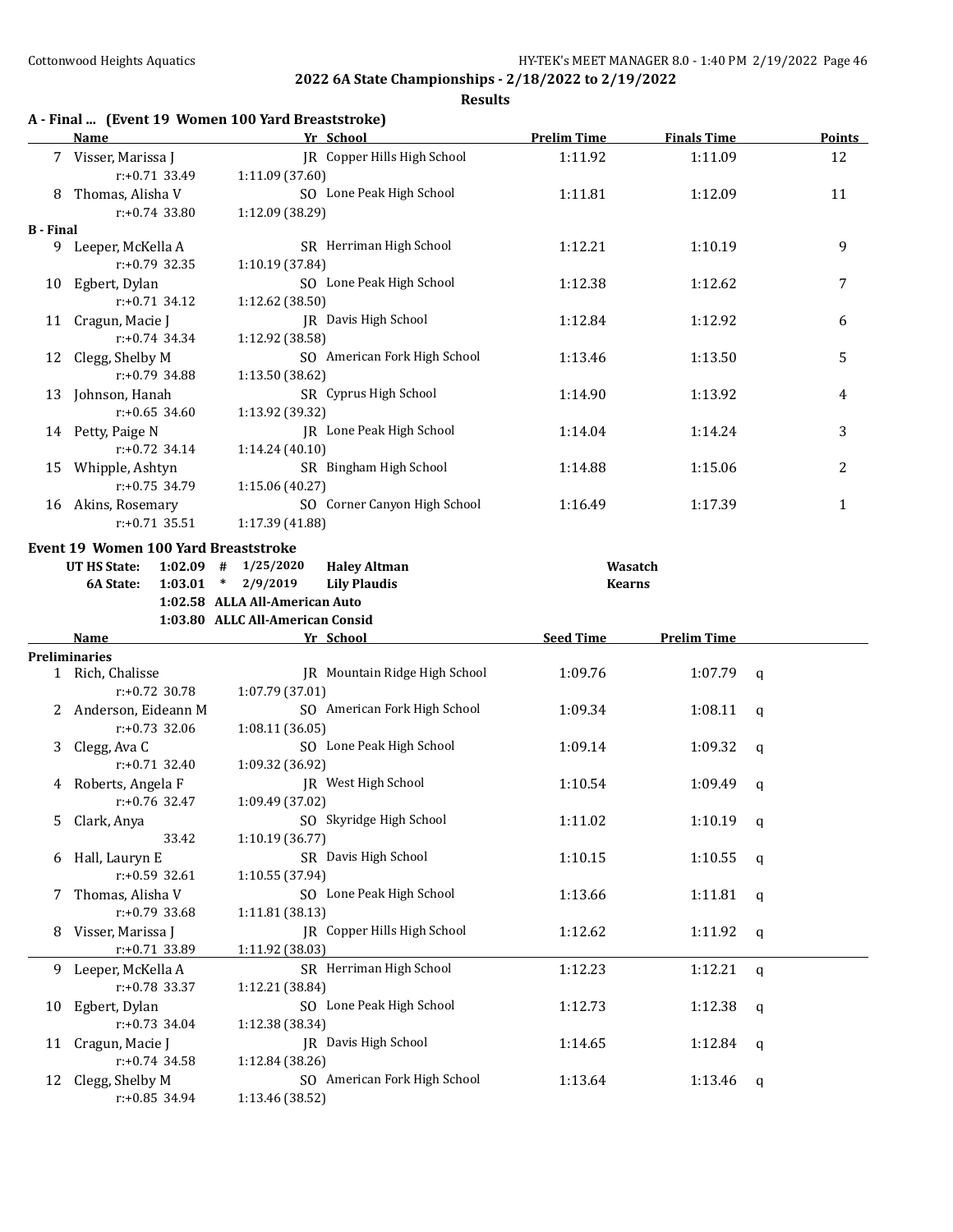|           |                                           | Preliminaries  (Event 19 Women 100 Yard Breaststroke) |                    |                    |               |
|-----------|-------------------------------------------|-------------------------------------------------------|--------------------|--------------------|---------------|
|           | Name                                      | Yr School                                             | <b>Seed Time</b>   | <b>Prelim Time</b> |               |
| 13        | Petty, Paige N<br>$r: +0.67$ 34.08        | JR Lone Peak High School<br>1:14.04 (39.96)           | 1:13.07            | 1:14.04            | $\mathbf q$   |
|           | 14 Whipple, Ashtyn<br>$r: +0.70$ 34.62    | SR Bingham High School<br>1:14.88 (40.26)             | 1:13.46            | 1:14.88            | q             |
| 15        | Johnson, Hanah<br>r:+0.66 34.83           | SR Cyprus High School<br>1:14.90 (40.07)              | 1:13.92            | 1:14.90            | q             |
| 16        | Akins, Rosemary                           | SO Corner Canyon High School                          | 1:19.62            | 1:16.49            | q             |
| 17        | $r: +0.71$ 35.91<br>Burton, Maddie        | 1:16.49 (40.58)<br>SR Riverton High School            | 1:16.52            | 1:17.10            |               |
|           | $r: +0.74$ 35.66                          | 1:17.10 (41.44)                                       |                    |                    |               |
| 18        | Fullmer, Madison<br>r:+0.82 35.83         | SR Cyprus High School<br>1:17.11 (41.28)              | 1:16.71            | 1:17.11            |               |
| 19        | Huot, Ally                                | SR Syracuse High School                               | 1:19.24            | 1:17.39            |               |
| 20        | $r: +0.73$ 36.38<br>Diaz, Annika          | 1:17.39 (41.01)<br>SR Weber High School               | 1:18.59            | 1:17.78            |               |
|           | $r: +0.73$ 36.48                          | 1:17.78 (41.30)                                       |                    |                    |               |
| 21        | Cook, McKenzie<br>$r: +0.65$ 36.60        | SO Pleasant Grove High School<br>1:18.13 (41.53)      | 1:18.17            | 1:18.13            |               |
| *22       | Shields, Hannah<br>$r: +0.73$ 35.53       | SR American Fork High School<br>1:18.15 (42.62)       | 1:17.11            | 1:18.15            |               |
| $*22$     | Gillespie, Selina                         | SO Clearfield High School                             | 1:18.75            | 1:18.15            |               |
| 24        | $r: +0.79$ 36.61<br>Miyamoto, Carleen     | 1:18.15 (41.54)<br>SR Clearfield High School          | 1:19.15            | 1:18.46            |               |
| 25        | $r: +0.71$ 36.51<br>Nicholson, Mallory    | 1:18.46 (41.95)<br>SO Weber High School               | 1:17.41            | 1:18.73            |               |
| 26        | r:+0.66 37.27<br>Harris, Baylie           | 1:18.73 (41.46)<br>SR Layton High School              | 1:15.40            | 1:18.81            |               |
|           | r:+0.77 36.81                             | 1:18.81 (42.00)                                       |                    |                    |               |
| 27        | Bilic, Marwah J<br>$r: +0.67$ 36.52       | JR Mountain Ridge High School<br>1:18.82 (42.30)      | 1:18.69            | 1:18.82            |               |
| 28        | Matthews, Jayde<br>$r: +0.65$ 36.99       | JR Skyridge High School<br>1:18.90 (41.91)            | 1:16.14            | 1:18.90            |               |
| 29        | Bishop, Paige                             | JR Pleasant Grove High School                         | 1:19.10            | 1:19.95            |               |
| 30        | r:+0.76 37.49<br>Hansen, Madison          | 1:19.95 (42.46)<br>JR Clearfield High School          | 1:16.21            | 1:20.07            |               |
|           | r:+0.75 38.41                             | 1:20.07 (41.66)                                       |                    |                    |               |
|           | 31 LaRocco, Brittany A<br>r:+0.64 37.36   | JR Copper Hills High School<br>1:20.37 (43.01)        | 1:18.90            | 1:20.37            |               |
| 32        | Ellison, Kaycee<br>$r: +0.76$ 36.96       | SR Bingham High School<br>1:20.97 (44.01)             | 1:19.71            | 1:20.97            |               |
|           | Event 20 Men 100 Yard Breaststroke        |                                                       |                    |                    |               |
|           | <b>UT HS State:</b><br>$55.29$ #          | 2/18/2022<br>Jayden Hicken                            |                    | Wasatch            |               |
|           | 56.34<br>6A State:                        | 1/6/2021<br>$\ast$<br><b>Tanner Nelson</b>            |                    | <b>Bingham</b>     |               |
|           |                                           | 55.84 ALLA All-American Auto                          |                    |                    |               |
|           |                                           | 56.98 ALLC All-American Consid                        |                    |                    |               |
|           | <b>Name</b>                               | Yr School                                             | <b>Prelim Time</b> | <b>Finals Time</b> | <b>Points</b> |
| A - Final |                                           |                                                       |                    |                    |               |
|           | 1 Biesinger, Joseph P<br>$r: +0.64$ 27.12 | SR Kearns High School<br>57.93 (30.81)                | 58.34              | 57.93              | 20            |
| 2         | Wesemann, Sohnnie<br>r:+0.68 28.14        | SR Cyprus High School<br>59.01 (30.87)                | 59.35              | 59.01              | 17            |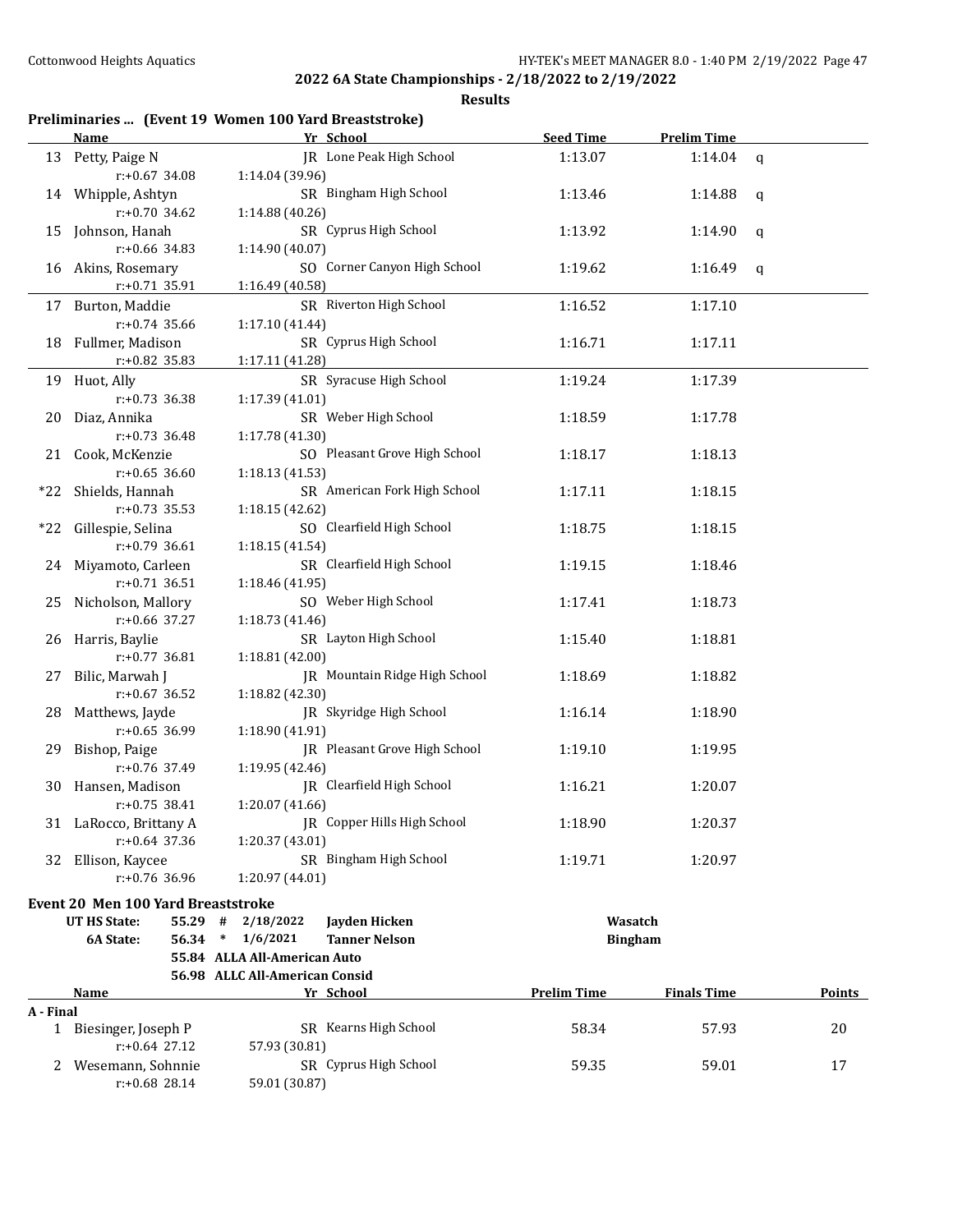**Results**

#### **A - Final ... (Event 20 Men 100 Yard Breaststroke)**

|                  | <b>Name</b>         | Yr School                        | <b>Prelim Time</b> | <b>Finals Time</b> | <b>Points</b> |
|------------------|---------------------|----------------------------------|--------------------|--------------------|---------------|
| 3                | Ogden, Wade M       | SO Skyridge High School          | 1:01.26            | 1:01.89            | 16            |
|                  | $r: +0.69$ 28.94    | 1:01.89 (32.95)                  |                    |                    |               |
| 4                | Draxler, Mason T    | <b>IR</b> Farmington High School | 1:01.09            | 1:02.44            | 15            |
|                  | $r: +0.73$ 28.50    | 1:02.44 (33.94)                  |                    |                    |               |
| 5                | Christenot, Roman   | SR Kearns High School            | 1:02.52            | 1:02.78            | 14            |
|                  | $r: +0.73$ 29.18    | 1:02.78 (33.60)                  |                    |                    |               |
| 6                | Davenport, Isaac    | JR Weber High School             | 1:03.05            | 1:03.54            | 13            |
|                  | $r: +0.71$ 29.35    | 1:03.54 (34.19)                  |                    |                    |               |
|                  | Eberly, Benjamin    | SO Taylorsville High School      | 1:03.53            | 1:03.55            | 12            |
|                  | $r: +0.74$ 30.17    | 1:03.55 (33.38)                  |                    |                    |               |
| 8                | Spencer, Konnor B   | SO Corner Canyon High School     | 1:03.49            | 1:03.70            | 11            |
|                  | $r: +0.73$ 30.25    | 1:03.70 (33.45)                  |                    |                    |               |
| <b>B</b> - Final |                     |                                  |                    |                    |               |
| 9                | Barlow, Jaxon       | SR Corner Canyon High School     | 1:04.96            | 1:01.87            | 9             |
|                  | $r: +0.74$ 28.54    | 1:01.87 (33.33)                  |                    |                    |               |
| 10               | Atnip, Andrew T     | SR Mountain Ridge High School    | 1:05.04            | 1:04.77            | 7             |
|                  | $r: +0.71$ 30.19    | 1:04.77 (34.58)                  |                    |                    |               |
|                  | 11 Skeen, Tyler     | SR West High School              | 1:04.74            | 1:04.89            | 6             |
|                  | $r: +0.72$ 30.23    | 1:04.89 (34.66)                  |                    |                    |               |
| 12               | Morgan, Adam C      | IR Roy High School               | 1:05.90            | 1:05.14            | 5             |
|                  | $r: +0.71$ 30.57    | 1:05.14(34.57)                   |                    |                    |               |
| 13               | Rock, Tyler E       | JR Bingham High School           | 1:04.68            | 1:05.53            | 4             |
|                  | $r: +0.71$ 30.67    | 1:05.53 (34.86)                  |                    |                    |               |
|                  | 14 Smith, Austin    | SO Pleasant Grove High School    | 1:04.78            | 1:05.63            | 3             |
|                  | $r: +0.68$ 31.27    | 1:05.63(34.36)                   |                    |                    |               |
|                  | 15 Johnson, Kaleb S | <b>IR</b> Hunter High School     | 1:04.65            | 1:05.68            | 2             |
|                  | $r: +0.75$ 30.48    | 1:05.68 (35.20)                  |                    |                    |               |
|                  | Edwards, Nick       | SR American Fork High School     | 1:04.09            | DQ 1:05.16         |               |
|                  | False start         |                                  |                    |                    |               |

r:+0.67 29.73 DQ 1:05.16 (35.43)

## **Event 20 Men 100 Yard Breaststroke**<br>**EXAMPLE State:** FE 30 44 3/19/2022

|    | <b>UT HS State:</b><br>55.29 | #      | 2/18/2022                      | Jayden Hicken                |                  | Wasatch            |   |  |
|----|------------------------------|--------|--------------------------------|------------------------------|------------------|--------------------|---|--|
|    | 6A State:<br>56.34           | $\ast$ | 1/6/2021                       | <b>Tanner Nelson</b>         |                  | <b>Bingham</b>     |   |  |
|    |                              |        | 55.84 ALLA All-American Auto   |                              |                  |                    |   |  |
|    |                              |        | 56.98 ALLC All-American Consid |                              |                  |                    |   |  |
|    | <b>Name</b>                  |        |                                | Yr School                    | <b>Seed Time</b> | <b>Prelim Time</b> |   |  |
|    | Preliminaries                |        |                                |                              |                  |                    |   |  |
|    | Biesinger, Joseph P          |        |                                | SR Kearns High School        | 59.69            | 58.34              | q |  |
|    | $r: +0.61$ 27.48             |        | 58.34 (30.86)                  |                              |                  |                    |   |  |
|    | Wesemann, Sohnnie            |        |                                | SR Cyprus High School        | 59.28            | 59.35              | q |  |
|    | $r: +0.67$ 28.06             |        | 59.35 (31.29)                  |                              |                  |                    |   |  |
| 3  | Draxler, Mason T             |        |                                | IR Farmington High School    | 1:02.29          | 1:01.09            | q |  |
|    | $r: +0.76$ 28.29             |        | 1:01.09(32.80)                 |                              |                  |                    |   |  |
| 4  | Ogden, Wade M                |        |                                | SO Skyridge High School      | 1:02.70          | 1:01.26            | q |  |
|    | $r: +0.68$ 29.05             |        | 1:01.26(32.21)                 |                              |                  |                    |   |  |
| 5. | Christenot, Roman            |        |                                | SR Kearns High School        | 1:03.76          | 1:02.52            | q |  |
|    | $r: +0.73$ 29.14             |        | 1:02.52(33.38)                 |                              |                  |                    |   |  |
| 6  | Davenport, Isaac             |        | IR                             | Weber High School            | 1:03.43          | 1:03.05            | q |  |
|    | $r: +0.71$ 29.55             |        | 1:03.05(33.50)                 |                              |                  |                    |   |  |
| 7  | Spencer, Konnor B            |        |                                | SO Corner Canyon High School | 1:05.05          | 1:03.49            | q |  |
|    | $r: +0.66$ 29.96             |        | 1:03.49(33.53)                 |                              |                  |                    |   |  |
|    |                              |        |                                |                              |                  |                    |   |  |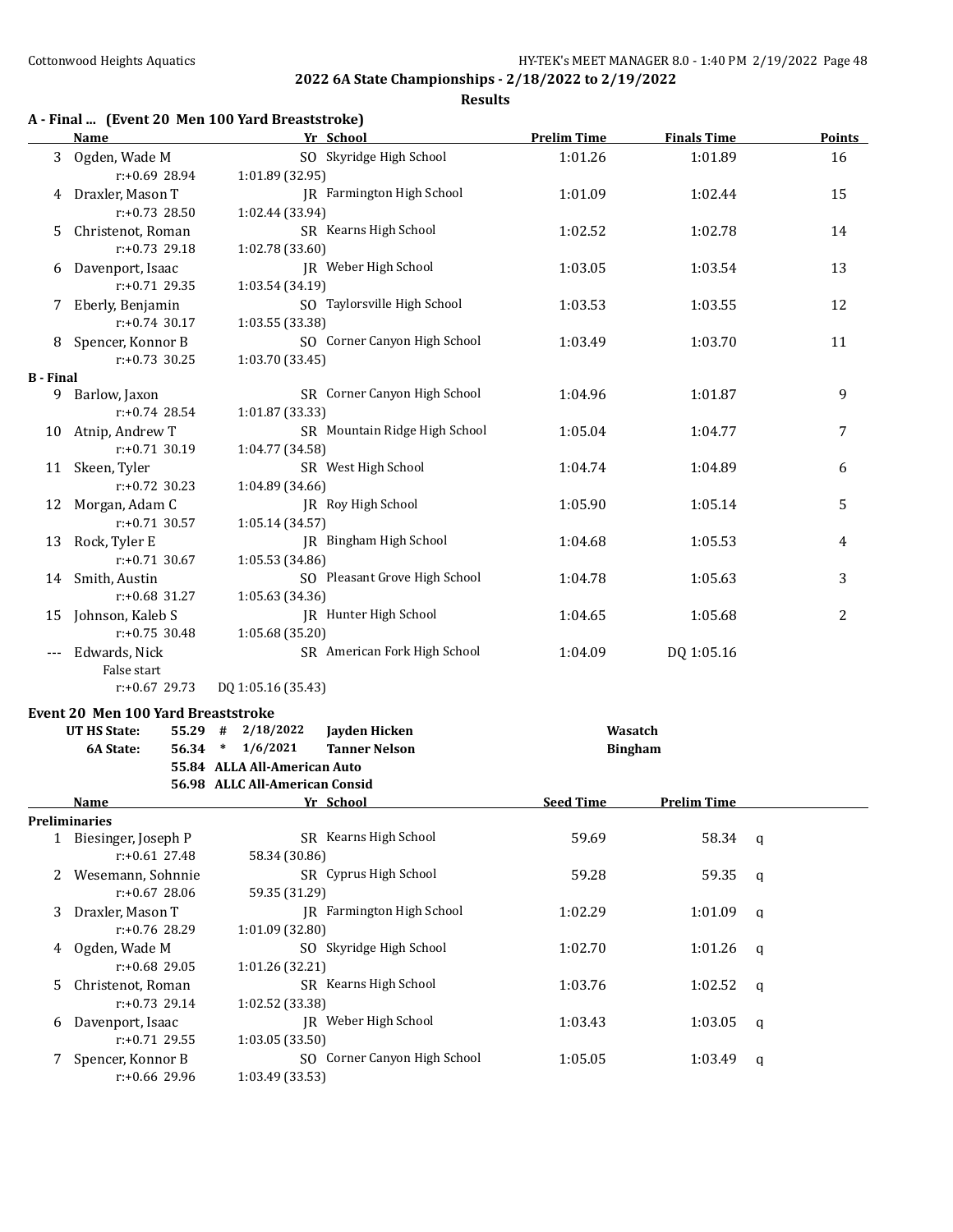**Results**

#### **Preliminaries ... (Event 20 Men 100 Yard Breaststroke)**

|    | Name                                       | Yr School                                        | <b>Seed Time</b> | <b>Prelim Time</b> |              |
|----|--------------------------------------------|--------------------------------------------------|------------------|--------------------|--------------|
| 8  | Eberly, Benjamin<br>$r: +0.75$ 30.03       | SO Taylorsville High School<br>1:03.53 (33.50)   | 1:04.40          | 1:03.53            | $\mathsf{q}$ |
| 9  | Edwards, Nick<br>$r: +0.67$ 30.18          | SR American Fork High School<br>1:04.09 (33.91)  | 1:04.67          | 1:04.09            | $\mathsf{q}$ |
| 10 | Johnson, Kaleb S<br>r:+0.74 29.97          | JR Hunter High School<br>1:04.65 (34.68)         | 1:06.02          | 1:04.65            | q            |
|    | 11 Rock, Tyler E<br>$r: +0.71$ 30.40       | JR Bingham High School<br>1:04.68 (34.28)        | 1:04.44          | 1:04.68            | q            |
|    | 12 Long, Carter D<br>$r: +0.82$ 30.73      | SO Lone Peak High School<br>1:04.73 (34.00)      | 1:05.21          | 1:04.73            | q            |
| 13 | Skeen, Tyler<br>$r: +0.72$ 30.11           | SR West High School<br>1:04.74 (34.63)           | 1:04.60          | 1:04.74            | q            |
| 14 | Smith, Austin<br>r:+0.68 30.49             | SO Pleasant Grove High School<br>1:04.78 (34.29) | 1:07.21          | 1:04.78            | q            |
| 15 | Barlow, Jaxon<br>r:+0.75 29.98             | SR Corner Canyon High School<br>1:04.96 (34.98)  | 1:04.63          | 1:04.96            | q            |
| 16 | Atnip, Andrew T<br>$r$ :+0.68 30.42        | SR Mountain Ridge High School<br>1:05.04 (34.62) | 1:05.80          | 1:05.04            | q            |
|    | 17 Morgan, Adam C<br>r:+0.76 31.18         | JR Roy High School<br>1:05.90 (34.72)            | 1:06.62          | 1:05.90            |              |
| 18 | Janzen, Andrew<br>$r+0.69$ 31.28           | IR Riverton High School<br>1:06.02 (34.74)       | 1:05.86          | 1:06.02            |              |
| 19 | Garces, Jacob<br>$r: +0.72$ 30.64          | JR American Fork High School<br>1:06.04 (35.40)  | 1:06.30          | 1:06.04            |              |
| 20 | Sparrow, Ayden T<br>r:+0.69 30.34          | SR Layton High School<br>1:06.29 (35.95)         | 1:08.14          | 1:06.29            |              |
| 21 | Finlayson, Kaiden<br>r:+0.68 31.09         | SR Pleasant Grove High School<br>1:06.35 (35.26) | 1:07.94          | 1:06.35            |              |
| 22 | Wayman, Noah<br>$r: +0.62$ 30.77           | FR Weber High School<br>1:06.74 (35.97)          | 1:07.67          | 1:06.74            |              |
| 23 | Miller, Connor R<br>$r: +0.70$ 31.20       | JR Herriman High School<br>1:06.94 (35.74)       | 1:05.08          | 1:06.94            |              |
|    | 24 Collins, Steven<br>$r: +0.72$ 32.43     | SO Copper Hills High School<br>1:07.06 (34.63)   | 1:07.64          | 1:07.06            |              |
|    | 25 Poulson, Sam L<br>$r: +0.70$ 31.48      | FR Pleasant Grove High School<br>1:07.46 (35.98) | 1:08.12          | 1:07.46            |              |
|    | 26 Frandsen, Ethan<br>$r: +0.71$ 31.60     | JR Davis High School<br>1:07.73 (36.13)          | 1:07.43          | 1:07.73            |              |
| 27 | Price, Sam M<br>r:+0.71 31.86              | SO Syracuse High School<br>1:07.74 (35.88)       | 1:07.93          | 1:07.74            |              |
| 28 | Iverson, Matt<br>$r: +0.67$ 31.67          | SR Davis High School<br>1:07.85 (36.18)          | 1:06.07          | 1:07.85            |              |
| 29 | Torgerson, Skylar T<br>$r: +0.72$ 31.56    | JR Westlake High School<br>1:07.87 (36.31)       | 1:08.20          | 1:07.87            |              |
| 30 | Morrison, Tanner<br>$r: +0.72$ 32.49       | SR Riverton High School<br>1:09.17 (36.68)       | 1:08.13          | 1:09.17            |              |
| 31 | Wangemann, Hayden L<br>$r: +0.75$ 31.90    | FR Farmington High School<br>1:09.83 (37.93)     | 1:08.80          | 1:09.83            |              |
| 32 | Biesinger, Frederick T<br>$r: +0.70$ 32.46 | SO Kearns High School<br>1:10.66 (38.20)         | 1:08.44          | 1:10.66            |              |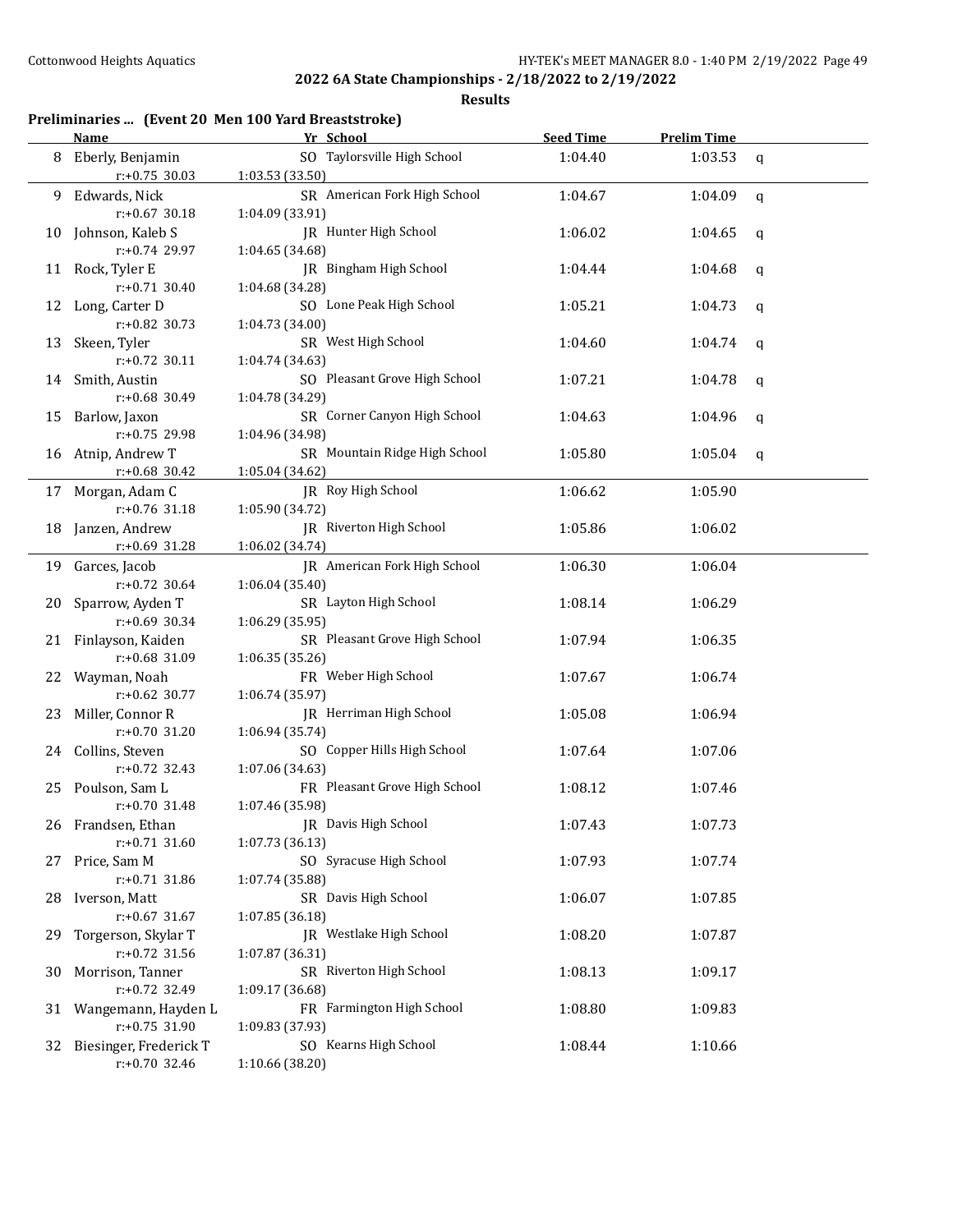|                  | Event 21 Women 400 Yard Freestyle Relay |                  |        |                                     |                                          |                                                                 |                                 |               |
|------------------|-----------------------------------------|------------------|--------|-------------------------------------|------------------------------------------|-----------------------------------------------------------------|---------------------------------|---------------|
|                  | <b>UT HS State:</b>                     |                  |        | $3:32.07$ # $2/11/2005$             | <b>Kearns High School</b>                | <b>Kearn</b>                                                    |                                 |               |
|                  |                                         |                  |        |                                     | N. Edge, M. Raby, T. Huff, J. Fredsall   |                                                                 |                                 |               |
|                  | 6A State:                               | 3:38.65          | $\ast$ | 2/18/2022                           | <b>Lone Peak High School</b>             |                                                                 | <b>Lone Peak -UT</b>            |               |
|                  |                                         |                  |        |                                     | H Tiffany, G Wilson, E Brewer, T Bennett |                                                                 |                                 |               |
|                  |                                         |                  |        | 3:27.65 ALLA All-American Auto      |                                          |                                                                 |                                 |               |
|                  | <b>Team</b>                             |                  |        | 3:31.02 ALLC All-American Consid    | Relay                                    | <b>Prelim Time</b>                                              | <b>Finals Time</b>              | <b>Points</b> |
| A - Final        |                                         |                  |        |                                     |                                          |                                                                 |                                 |               |
|                  | 1 Lone Peak High School                 |                  |        |                                     |                                          | 3:38.65                                                         | $3:37.43*$                      | 40            |
|                  | 1) Bennett, Taylor L FR                 |                  |        |                                     | 2) r:-0.56 Wilson, Grace FR              | 3) r:+0.33 Brewer, Emme SO                                      | 4) r:+0.51 Tiffany, Haylee SO   |               |
|                  |                                         | $r: +0.68$ 26.03 |        | 54.25 (54.25)                       | 1:19.82 (25.57)                          | 1:48.75 (54.50)                                                 |                                 |               |
|                  |                                         | 2:14.62 (25.87)  |        | 2:42.80 (54.05)                     | 3:08.73 (25.93)                          | 3:37.43 (54.63)                                                 |                                 |               |
|                  | 2 West High School                      |                  |        |                                     |                                          | 3:46.18                                                         | 3:42.44                         | 34            |
|                  | 1) Cooper, Caroline JR                  |                  |        |                                     |                                          | 2) r:+0.53 Brennan, Madeleine SR 3) r:+0.45 Johnson, Molly SO   | 4) r:NRT Fa, Ofa FR             |               |
|                  |                                         | $r: +0.71$ 26.40 |        | 55.52 (55.52)                       | 1:21.68 (26.16)                          | 1:50.19 (54.67)                                                 |                                 |               |
|                  |                                         | 2:17.52 (27.33)  |        | 2:47.81 (57.62)                     | 3:13.35 (25.54)                          | 3:42.44 (54.63)                                                 |                                 |               |
| 3                | Skyridge High School                    |                  |        |                                     |                                          | 3:46.85                                                         | 3:47.02                         | 32            |
|                  | 1) Cannon, Dani SO                      |                  |        |                                     | 2) r:+0.23 Pollmann, Kate JR             | 3) r:+0.24 Willits, Kaira JR                                    | 4) r:+0.23 Andrist, Katelyn SR  |               |
|                  |                                         | $r: +0.69$ 26.30 |        | 54.16 (54.16)                       | 1:21.68 (27.52)                          | 1:52.76 (58.60)                                                 |                                 |               |
|                  |                                         | 2:20.30 (27.54)  |        | 2:52.41 (59.65)                     | 3:18.49 (26.08)                          | 3:47.02 (54.61)                                                 |                                 |               |
|                  | 4 Pleasant Grove High School            |                  |        |                                     |                                          | 3:53.61                                                         | 3:51.03                         | 30            |
|                  | 1) Scoville, Sophie FR                  |                  |        |                                     | 2) r:+0.04 Hancock, Camry SO             | 3) r:+0.21 Smith, Eden JR                                       | 4) r:-0.09 Hyde, Lily SO        |               |
|                  |                                         | r:+0.81 27.17    |        | 57.36 (57.36)                       | 1:24.32 (26.96)                          | 1:56.33 (58.97)                                                 |                                 |               |
|                  |                                         | 2:23.37 (27.04)  |        | 2:54.65 (58.32)                     | 3:21.20 (26.55)                          | 3:51.03 (56.38)                                                 |                                 |               |
| 5.               | Layton High School                      |                  |        |                                     |                                          | 3:53.87                                                         | 3:51.12                         | 28            |
|                  | 1) Hale, Micah SO                       |                  |        |                                     | 2) r:+0.03 Harris, Baylie SR             | 3) r:+0.46 Peters, Cassidy JR                                   | 4) r:+0.49 Rasband, Chloe SO    |               |
|                  |                                         | r:+0.79 28.04    |        | 59.60 (59.60)                       | 1:26.81 (27.21)                          | 1:57.97 (58.37)                                                 |                                 |               |
|                  |                                         | 2:25.38 (27.41)  |        | 2:55.92 (57.95)                     | 3:22.83 (26.91)                          | 3:51.12 (55.20)                                                 |                                 |               |
| 6                | Corner Canyon High School               |                  |        |                                     |                                          | 3:54.17                                                         | 3:52.62                         | 26            |
|                  | 1) Winget, Ruby JR                      |                  |        |                                     | 2) r:+0.35 Walker, Halle FR              | 3) r:+0.16 Granger, Macie JR                                    | 4) r:+0.46 Afualo, Lily JR      |               |
|                  |                                         | r:+0.82 28.04    |        | 57.98 (57.98)                       | 1:24.89 (26.91)                          | 1:55.77 (57.79)                                                 |                                 |               |
|                  |                                         | 2:24.12 (28.35)  |        | 2:55.97 (1:00.20)                   | 3:22.72 (26.75)                          | 3:52.62 (56.65)                                                 |                                 |               |
| 7                | Copper Hills High School                |                  |        |                                     |                                          | 3:56.37                                                         | 3:53.64                         | 24            |
|                  | 1) Updike, Jade M SR                    |                  |        |                                     | 2) r:+0.27 Atherley, Bayli JR            | 3) r:+0.27 Greenhalgh, Ashleigh SR4) r:+0.33 Riddle, Katelyn SR |                                 |               |
|                  |                                         | $r: +0.73$ 27.30 |        | 57.07 (57.07)                       | 1:25.44 (28.37)                          | 1:56.57 (59.50)                                                 |                                 |               |
|                  |                                         | 2:24.80 (28.23)  |        | 2:55.75 (59.18)                     | 3:22.86 (27.11)                          | 3:53.64 (57.89)                                                 |                                 |               |
| 8                | Bingham High School                     |                  |        |                                     |                                          | 3:58.18                                                         | 3:59.56                         | 22            |
|                  | 1) Christensen, Sienna SR               | r:+0.81 28.51    |        |                                     | 2) r:+0.54 Anderson, Shaye JR            | 3) r:+0.20 Hymas, Natalie JR                                    | 4) r:+0.47 Reidhead, Katelyn SR |               |
|                  |                                         | 2:28.21 (27.86)  |        | 1:00.53(1:00.53)<br>3:00.10 (59.75) | 1:28.87 (28.34)<br>3:27.80 (27.70)       | 2:00.35 (59.82)<br>3:59.56 (59.46)                              |                                 |               |
| <b>B</b> - Final |                                         |                  |        |                                     |                                          |                                                                 |                                 |               |
|                  | 9 Riverton High School                  |                  |        |                                     |                                          | 3:58.38                                                         | 3:53.73                         | 18            |
|                  | 1) Watson, Kya SR                       |                  |        |                                     | 2) r:+0.19 Haymond, Lucy FR              | 3) r:+0.15 Nordfelt, Ella FR                                    | 4) r:+0.29 Fox, Faith SO        |               |
|                  |                                         | $r: +0.70$ 27.33 |        | 57.29 (57.29)                       | 1:25.55(28.26)                           | 1:56.61 (59.32)                                                 |                                 |               |
|                  |                                         | 2:24.83 (28.22)  |        | 2:55.55 (58.94)                     | 3:23.27 (27.72)                          | 3:53.73 (58.18)                                                 |                                 |               |
|                  | 10 Westlake High School                 |                  |        |                                     |                                          | 3:58.61                                                         | 3:54.10                         | 14            |
|                  | 1) Lincoln, Elizabeth A JR              |                  |        |                                     | 2) r:+0.25 Larsen, Hallie SO             | 3) r:+0.17 Wheeler, Brianna SR                                  | 4) r:+0.06 Baliguat, Olivia JR  |               |
|                  |                                         | r:+0.69 28.20    |        | 58.52 (58.52)                       | 1:26.14 (27.62)                          | 1:56.10 (57.58)                                                 |                                 |               |
|                  |                                         | 2:23.95 (27.85)  |        | 2:55.44 (59.34)                     | 3:54.10 (58.66)                          |                                                                 |                                 |               |
|                  | 11 Davis High School                    |                  |        |                                     |                                          | 4:03.77                                                         | 4:00.96                         | 12            |
|                  | 1) Mertens, Breanna R SR                |                  |        |                                     | 2) r:+0.39 Shaw, Hannah SO               | 3) r:+0.17 Groberg, Adlen SO                                    | 4) r:+0.40 Merrill, Kalia JR    |               |
|                  |                                         | r:+0.83 29.39    |        | 1:02.06 (1:02.06)                   | 1:31.81 (29.75)                          | 2:03.51 (1:01.45)                                               |                                 |               |
|                  |                                         | 2:31.68 (28.17)  |        | 3:02.26 (58.75)                     | 3:30.10 (27.84)                          | 4:00.96 (58.70)                                                 |                                 |               |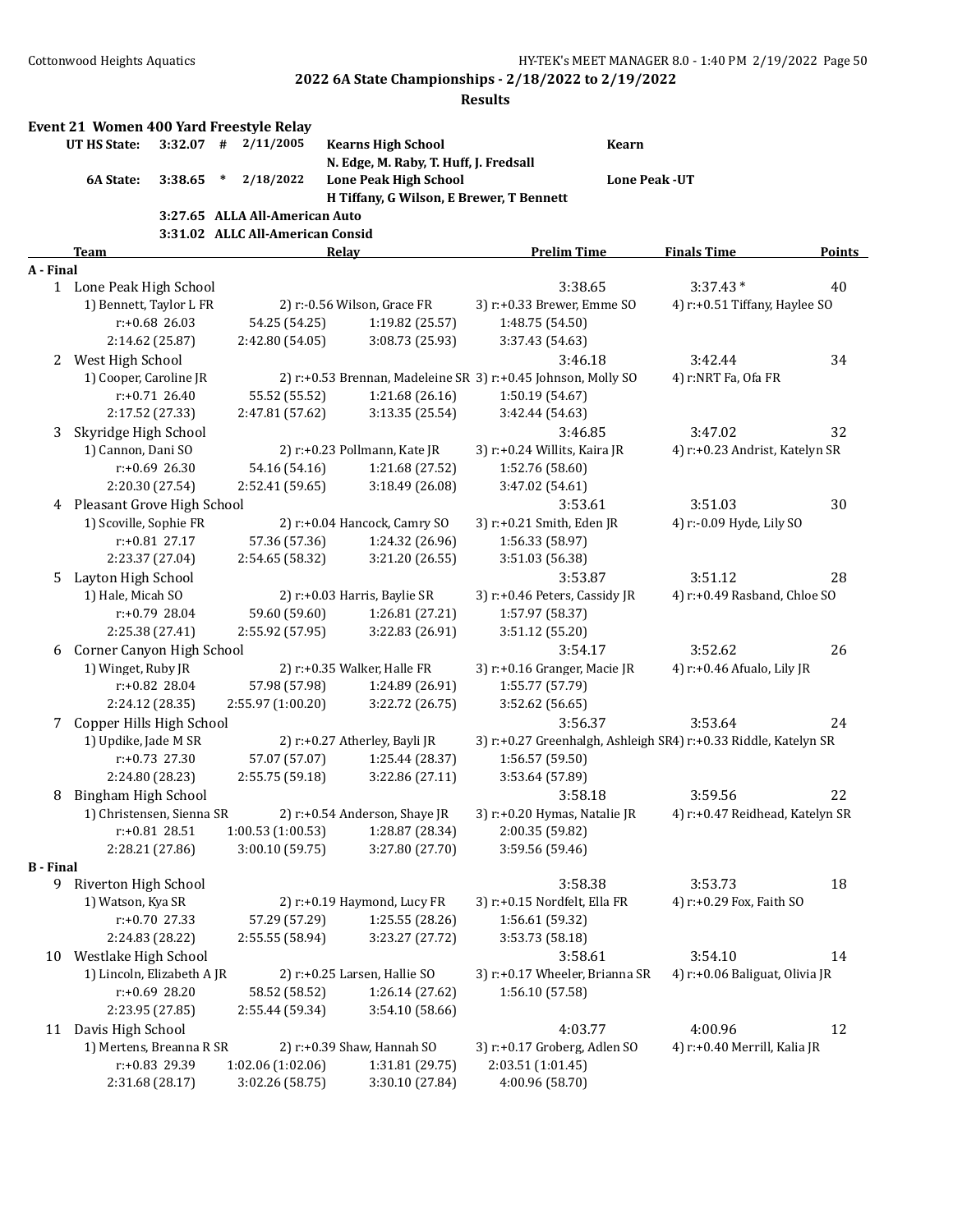|    | B - Final  (Event 21 Women 400 Yard Freestyle Relay)<br>Team |                                  | Relay                                                               | <b>Prelim Time</b>                                            | <b>Finals Time</b>             | <b>Points</b> |
|----|--------------------------------------------------------------|----------------------------------|---------------------------------------------------------------------|---------------------------------------------------------------|--------------------------------|---------------|
|    | 12 Kearns High School                                        |                                  |                                                                     | 4:02.84                                                       | 4:01.26                        | 10            |
|    | 1) Ribes Monterroso, Andrea SR 2) r:+0.57 Greene, Jenavee SO |                                  |                                                                     | 3) r:+0.11 Rodgers, Anita JR                                  | 4) r:+0.37 Plaudis, Ella SO    |               |
|    | r:+0.79 29.62                                                | 1:01.57 (1:01.57)                | 1:31.16 (29.59)                                                     | 2:02.81 (1:01.24)                                             |                                |               |
|    | 2:31.30 (28.49)                                              | 3:02.24 (59.43)                  | 3:29.89 (27.65)                                                     | 4:01.26 (59.02)                                               |                                |               |
| 13 | Mountain Ridge High School                                   |                                  |                                                                     | 4:06.87                                                       | 4:02.65                        | 8             |
|    | 1) Reittinger, Elle J SR                                     |                                  | 2) r:+0.36 Barlow, Bailey SR                                        | 3) r:+0.21 Cabiness, Charlotte JR 4) r:+0.34 Childs, Myah SR  |                                |               |
|    | $r: +0.72$ 27.74                                             | 58.99 (58.99)                    | 1:27.50 (28.51)                                                     | 2:00.06 (1:01.07)                                             |                                |               |
|    | 2:29.45 (29.39)                                              | 3:02.23 (1:02.17)                | 3:30.45 (28.22)                                                     | 4:02.65 (1:00.42)                                             |                                |               |
|    |                                                              |                                  |                                                                     |                                                               |                                |               |
|    | 14 Fremont High School<br>1) Tiffner, Susan G FR             |                                  |                                                                     | 4:02.97                                                       | 4:05.01                        | 6             |
|    | $r: +0.69$ 30.12                                             |                                  | 2) r:+0.31 Douglas, Claire JR                                       | 3) r:+0.48 Webb, Brielle SR                                   | 4) r:NRT Chase, Sydney SR      |               |
|    |                                                              | 1:03.22 (1:03.22)                | 1:31.16 (27.94)                                                     | 2:02.72 (59.50)                                               |                                |               |
|    | 2:33.51 (30.79)                                              | 3:07.13 (1:04.41)                | 4:05.01 (57.88)                                                     |                                                               |                                |               |
|    | 15 Herriman High School                                      |                                  |                                                                     | 4:14.25                                                       | 4:09.96                        | 4             |
|    | 1) Ming, Ava L SO                                            |                                  | 2) r:+0.23 Leeper, Jesslyn SO                                       | 3) r:+0.22 Youlton, Tiffany SR                                | 4) r:+0.33 Ming, Peyton SR     |               |
|    | r:+0.70 29.43                                                | 1:01.56 (1:01.56)                | 1:32.04 (30.48)                                                     | 2:05.90 (1:04.34)                                             |                                |               |
|    | 2:34.69 (28.79)                                              | 3:07.93 (1:02.03)                | 3:36.61 (28.68)                                                     | 4:09.96 (1:02.03)                                             |                                |               |
|    | Cyprus High School<br>Early take-off swimmer #3              |                                  |                                                                     | 4:12.05                                                       | DQ 4:20.92                     |               |
|    | 1) Huerta, Jo JR                                             |                                  | 2) r:+0.42 Shaw, Ila JR                                             | 3) r:-0.16 Palmer, Savanna SR                                 | 4) r:+0.18 Pilcher, Gracie SO  |               |
|    | $r: +0.77$ 30.46                                             | 1:05.08 (1:05.08)                | 1:36.97 (31.89)                                                     | 2:12.39 (1:07.31)                                             |                                |               |
|    | 2:41.83 (29.44)                                              | 3:16.94(1:04.55)                 | 3:46.55(29.61)                                                      | DQ 4:20.92 (1:03.98)                                          |                                |               |
|    | Event 21 Women 400 Yard Freestyle Relay                      |                                  |                                                                     |                                                               |                                |               |
|    | UT HS State:<br>3:32.07                                      | 2/11/2005<br>#                   | <b>Kearns High School</b><br>N. Edge, M. Raby, T. Huff, J. Fredsall | Kearn                                                         |                                |               |
|    | 6A State:<br>3:38.65                                         | 2/18/2022<br>$\ast$              | <b>Lone Peak High School</b>                                        | <b>Lone Peak - UT</b>                                         |                                |               |
|    |                                                              |                                  | H Tiffany, G Wilson, E Brewer, T Bennett                            |                                                               |                                |               |
|    |                                                              | 3:27.65 ALLA All-American Auto   |                                                                     |                                                               |                                |               |
|    |                                                              | 3:31.02 ALLC All-American Consid |                                                                     |                                                               |                                |               |
|    | Team                                                         |                                  | Relay                                                               | <b>Seed Time</b>                                              | <b>Prelim Time</b>             |               |
|    | <b>Preliminaries</b>                                         |                                  |                                                                     |                                                               |                                |               |
|    | 1 Lone Peak High School                                      |                                  |                                                                     | 3:40.16                                                       | $3:38.65*$ q                   |               |
|    | 1) Tiffany, Haylee SO                                        |                                  | 2) r:+0.11 Wilson, Grace FR                                         | 3) r:+0.26 Brewer, Emme SO                                    | 4) r:+0.42 Bennett, Taylor FR  |               |
|    | $r: +0.82$ 26.23                                             | 54.61 (54.61)                    | 1:20.70 (26.09)                                                     | 1:50.17 (55.56)                                               |                                |               |
|    | 2:16.46 (26.29)                                              | 2:45.42 (55.25)                  | 3:11.20 (25.78)                                                     | 3:38.65 (53.23)                                               |                                |               |
|    | 2 West High School                                           |                                  |                                                                     | 3:46.57                                                       | 3:46.18<br>q                   |               |
|    | 1) Cooper, Caroline JR                                       |                                  |                                                                     | 2) r:+0.72 Brennan, Madeleine SR 3) r:+0.57 Johnson, Molly SO | 4) r:+0.70 Fa, Ofa FR          |               |
|    | r:+0.71 27.20                                                | 56.42 (56.42)                    | 1:22.76 (26.34)                                                     | 1:51.59 (55.17)                                               |                                |               |
|    | 2:19.66 (28.07)                                              | 2:49.87 (58.28)                  | 3:16.73 (26.86)                                                     | 3:46.18 (56.31)                                               |                                |               |
| 3  | Skyridge High School                                         |                                  |                                                                     | 3:50.35                                                       | 3:46.85<br>$\mathsf{q}$        |               |
|    | 1) Cannon, Dani SO                                           |                                  | 2) r:+0.31 Pollmann, Kate JR                                        | 3) r:+0.19 Willits, Kaira JR                                  | 4) r:+0.32 Andrist, Katelyn SR |               |
|    | r:+0.58 26.07                                                | 54.04 (54.04)                    | 1:21.11 (27.07)                                                     | 1:51.83 (57.79)                                               |                                |               |
|    | 2:20.21 (28.38)                                              | 2:52.14 (1:00.31)                | 3:18.39 (26.25)                                                     | 3:46.85 (54.71)                                               |                                |               |
|    | 4 Pleasant Grove High School                                 |                                  |                                                                     | 3:53.64                                                       | 3:53.61<br>$\mathbf q$         |               |
|    | 1) Scoville, Sophie FR                                       |                                  | 2) r:+0.29 Hancock, Camry SO                                        | 3) r:+0.36 Smith, Eden JR                                     | 4) r:+0.02 Hyde, Lily SO       |               |
|    | $r: +0.73$ 27.40                                             | 57.47 (57.47)                    | 1:25.20 (27.73)                                                     | 1:57.06 (59.59)                                               |                                |               |
|    | 2:24.89 (27.83)                                              | 2:57.41 (1:00.35)                | 3:23.89 (26.48)                                                     | 3:53.61 (56.20)                                               |                                |               |
| 5  | Layton High School                                           |                                  |                                                                     | 3:53.00                                                       | 3:53.87<br>$\mathsf{q}$        |               |
|    | 1) Hale, Micah SO                                            |                                  | 2) r:+0.50 Harris, Baylie SR                                        | 3) r:+0.23 Peters, Cassidy JR                                 | 4) r:+0.31 Rasband, Chloe SO   |               |
|    | r:+0.73 28.04<br>2:27.53 (27.79)                             | 59.13 (59.13)                    | 1:15.20 (16.07)                                                     | 1:59.74 (1:00.61)                                             |                                |               |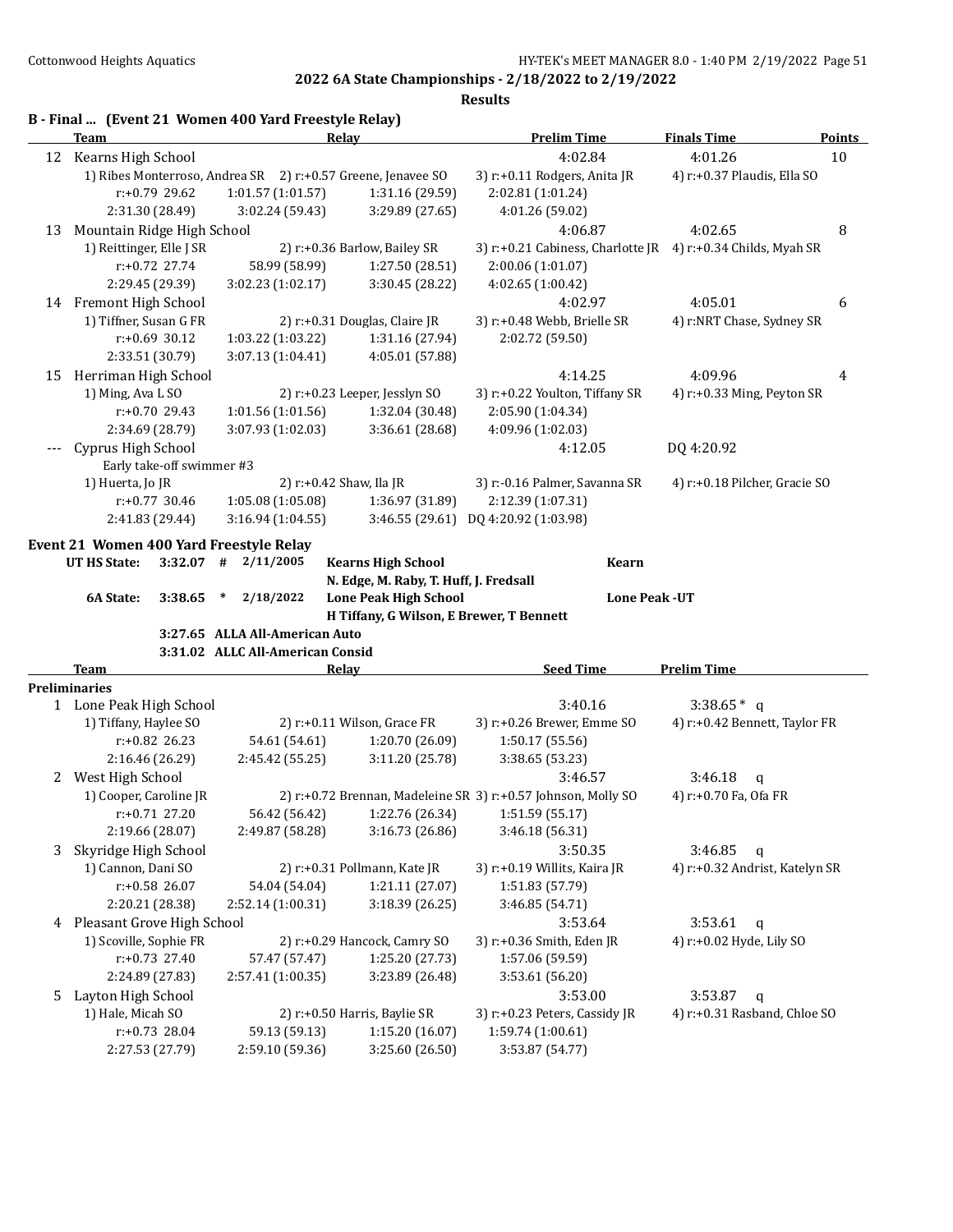|    | Preliminaries  (Event 21 Women 400 Yard Freestyle Relay)<br>Team | Relay             |                                | <b>Seed Time</b>                                                | <b>Prelim Time</b>              |
|----|------------------------------------------------------------------|-------------------|--------------------------------|-----------------------------------------------------------------|---------------------------------|
| 6  | Corner Canyon High School                                        |                   |                                | 3:52.61                                                         | 3:54.17<br>$\mathbf{q}$         |
|    | 1) Winget, Ruby JR                                               |                   | 2) r:+0.37 Walker, Halle FR    | 3) r:+0.30 Granger, Macie JR                                    | 4) r:+0.28 Afualo, Lily JR      |
|    | $r: +0.75$ 28.13                                                 | 58.46 (58.46)     | 1:26.22 (27.76)                | 1:57.58 (59.12)                                                 |                                 |
|    | 2:26.79 (29.21)                                                  | 2:58.27 (1:00.69) | 3:14.14 (15.87)                | 3:54.17 (55.90)                                                 |                                 |
| 7  | Copper Hills High School                                         |                   |                                | 3:51.11                                                         | 3:56.37<br>q                    |
|    | 1) Updike, Jade M SR                                             |                   | 2) r:+0.12 Atherley, Bayli JR  | 3) r:+0.32 Greenhalgh, Ashleigh SR4) r:+0.27 Riddle, Katelyn SR |                                 |
|    | $r: +0.68$ 27.15                                                 | 56.85 (56.85)     | 1:24.58 (27.73)                | 1:55.80 (58.95)                                                 |                                 |
|    | 2:24.43 (28.63)                                                  | 2:57.59 (1:01.79) | 3:24.98 (27.39)                | 3:56.37 (58.78)                                                 |                                 |
| 8  | Bingham High School                                              |                   |                                | 3:55.07                                                         | 3:58.18<br>$\mathsf{q}$         |
|    | 1) Christensen, Sienna SR                                        |                   | 2) r:+0.50 Anderson, Shaye JR  | 3) r:+0.17 Hymas, Natalie JR                                    | 4) r:+0.40 Reidhead, Katelyn SR |
|    | r:+0.73 29.08                                                    | 1:00.43 (1:00.43) | 1:28.81 (28.38)                | 2:00.13 (59.70)                                                 |                                 |
|    | 2:28.18 (28.05)                                                  | 2:59.73 (59.60)   | 3:26.89 (27.16)                | 3:58.18 (58.45)                                                 |                                 |
| 9. | Riverton High School                                             |                   |                                | 3:59.55                                                         | 3:58.38<br>$\mathsf{q}$         |
|    | 1) Watson, Kya SR                                                |                   | 2) r:+0.49 Haymond, Lucy FR    | 3) r:+0.30 Nordfelt, Ella FR                                    | 4) r:NRT Fox, Faith SO          |
|    | r:+0.66 27.57                                                    | 57.87 (57.87)     | 1:26.40 (28.53)                |                                                                 |                                 |
|    |                                                                  | 2:58.89 (1:01.09) | 3:27.45 (28.56)                | 1:57.80 (59.93)<br>3:58.38 (59.49)                              |                                 |
|    | 2:27.76 (29.96)                                                  |                   |                                |                                                                 |                                 |
|    | 10 Westlake High School                                          |                   |                                | 3:58.63                                                         | 3:58.61<br>$\mathsf{q}$         |
|    | 1) Lincoln, Elizabeth A JR                                       |                   | 2) r:+0.26 Larsen, Hallie SO   | 3) r:+0.33 Wheeler, Brianna SR                                  | 4) r:+0.11 Baliguat, Olivia JR  |
|    | $r: +0.55$ 28.57                                                 | 1:00.94 (1:00.94) | 1:29.16 (28.22)                | 1:59.60 (58.66)                                                 |                                 |
|    | 2:27.88 (28.28)                                                  | 2:59.67 (1:00.07) | 3:19.29 (19.62)                | 3:58.61 (58.94)                                                 |                                 |
|    | 11 Kearns High School                                            |                   |                                | 3:59.74                                                         | 4:02.84<br>$\mathsf{q}$         |
|    | 1) Ribes Monterroso, Andrea SR 2) r:+0.39 Greene, Jenavee SO     |                   |                                | 3) r:+0.36 Rodgers, Anita JR                                    | 4) r:+0.45 Plaudis, Ella SO     |
|    | r:+0.76 29.45                                                    | 1:01.23 (1:01.23) | 1:30.19 (28.96)                | 2:01.92 (1:00.69)                                               |                                 |
|    | 2:30.56 (28.64)                                                  | 3:02.02 (1:00.10) | 3:30.14 (28.12)                | 4:02.84 (1:00.82)                                               |                                 |
|    | 12 Fremont High School                                           |                   |                                | 4:06.25                                                         | 4:02.97<br>$\mathbf q$          |
|    | 1) Tiffner, Susan G FR                                           |                   | 2) r:+0.23 Douglas, Claire JR  | 3) r:+0.34 Webb, Brielle SR                                     | 4) r:+0.31 Chase, Sydney SR     |
|    | $r: +0.71$ 30.20                                                 | 1:02.83 (1:02.83) | 1:31.41 (28.58)                | 2:02.66 (59.83)                                                 |                                 |
|    | 2:32.68 (30.02)                                                  | 3:06.54 (1:03.88) | 3:32.90 (26.36)                | 4:02.97 (56.43)                                                 |                                 |
| 13 | Davis High School                                                |                   |                                | 3:54.43                                                         | 4:03.77<br>q                    |
|    | 1) Mertens, Breanna R SR                                         |                   | 2) r:+0.38 Shaw, Hannah SO     | 3) r:+0.34 Groberg, Adlen SO                                    | 4) r:+0.34 Merrill, Kalia JR    |
|    | r:+0.82 29.29                                                    | 1:02.07 (1:02.07) | 1:31.03 (28.96)                | 2:03.55 (1:01.48)                                               |                                 |
|    | 2:32.37 (28.82)                                                  | 3:03.50 (59.95)   | 3:31.52 (28.02)                | 4:03.77 (1:00.27)                                               |                                 |
|    | 14 Mountain Ridge High School                                    |                   |                                | 3:54.06                                                         | 4:06.87<br>$\mathbf q$          |
|    | 1) Reittinger, Elle J SR                                         |                   | 2) r:+0.33 Barlow, Bailey SR   | 3) r:+0.18 Cabiness, Charlotte JR 4) r:+0.35 Childs, Myah SR    |                                 |
|    | $r: +0.71$ 28.50                                                 | 1:00.93 (1:00.93) | 1:29.82 (28.89)                | 2:02.70 (1:01.77)                                               |                                 |
|    | 2:32.20 (29.50)                                                  | 3:05.76 (1:03.06) | 3:34.41 (28.65)                | 4:06.87(1:01.11)                                                |                                 |
| 15 | Cyprus High School                                               |                   |                                | 4:00.17                                                         | 4:12.05<br>q                    |
|    | 1) Leon, Adriana SR                                              |                   | 2) r:+0.40 Jacobs, Jennifer SR | 3) r:+0.47 Pilcher, Gracie SO                                   | 4) r:+0.28 Huerta, Jo JR        |
|    | r:+0.76 29.35                                                    | 1:02.69 (1:02.69) | 1:32.19 (29.50)                | 2:04.60 (1:01.91)                                               |                                 |
|    | 2:33.15 (28.55)                                                  | 3:07.11 (1:02.51) | 3:37.17 (30.06)                | 4:12.05 (1:04.94)                                               |                                 |
| 16 | Herriman High School                                             |                   |                                | 4:04.10                                                         | 4:14.25<br>q                    |
|    | 1) Ming, Ava L SO                                                |                   | 2) r:+0.31 Leeper, Jesslyn SO  | 3) r:+0.07 Youlton, Tiffany SR                                  | 4) r:+0.35 Ming, Peyton SR      |
|    | $r: +0.74$ 30.07                                                 | 1:03.02 (1:03.02) | 1:33.89 (30.87)                | 2:07.95 (1:04.93)                                               |                                 |
|    | 2:37.20 (29.25)                                                  | 3:11.29 (1:03.34) | 3:40.58 (29.29)                | 4:14.25 (1:02.96)                                               |                                 |
|    | 17 Farmington High School                                        |                   |                                | 3:59.00                                                         | 4:22.47                         |
|    | 1) Spears, London FR<br>2) r:-0.16 Kennedy, Sarah JR             |                   | 3) r:+0.33 Turnbaugh, Nerys SO | 4) r:+0.28 Stroud, Haidyn SO                                    |                                 |
|    | $r: +0.80$ 30.55                                                 | 1:06.44 (1:06.44) | 1:37.33 (30.89)                | 2:12.65 (1:06.21)                                               |                                 |
|    | 2:43.78 (31.13)                                                  | 3:19.99 (1:07.34) | 3:49.72 (29.73)                | 4:22.47 (1:02.48)                                               |                                 |
| 18 | Syracuse High School                                             |                   |                                | 4:08.50                                                         | 4:26.73                         |
|    | 1) Nelson, Sydnie K FR                                           |                   | 2) r:+0.22 Cook, Ellie JR      | 3) r:+0.39 Senkel, Kiara SO                                     | 4) r:+0.24 Brough, Jaci SO      |
|    | $r: +0.80$ 30.34                                                 | 1:04.74 (1:04.74) | 1:35.65 (30.91)                | 2:10.46 (1:05.72)                                               |                                 |
|    | 2:43.00 (32.54)                                                  | 3:19.72 (1:09.26) | 3:50.56 (30.84)                | 4:26.73 (1:07.01)                                               |                                 |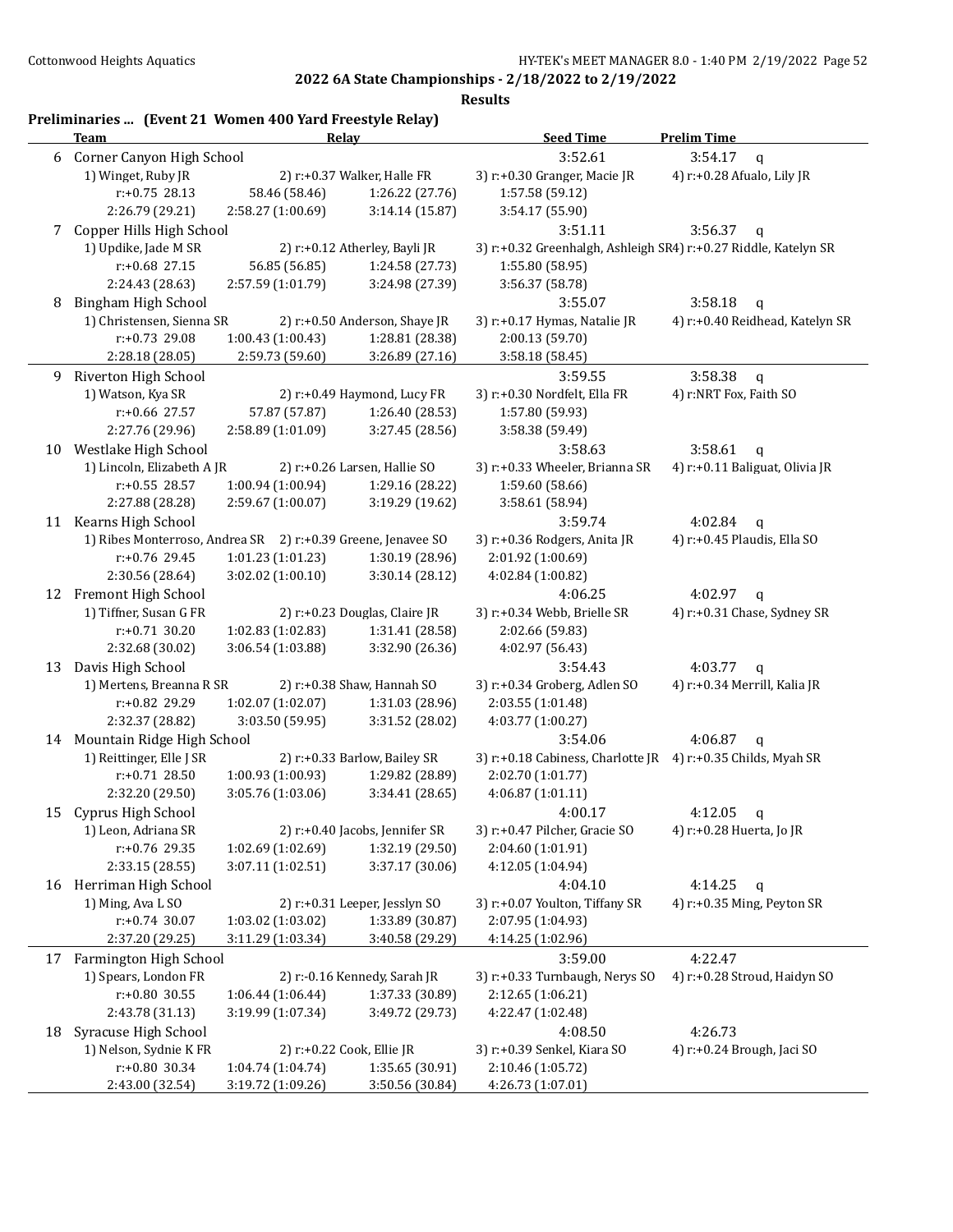|                      |                              |                           |                                                                  | Preliminaries  (Event 21 Women 400 Yard Freestyle Relay) |                                                            |                                   |               |
|----------------------|------------------------------|---------------------------|------------------------------------------------------------------|----------------------------------------------------------|------------------------------------------------------------|-----------------------------------|---------------|
|                      | Team                         |                           |                                                                  | Relay                                                    | <b>Seed Time</b>                                           | <b>Prelim Time</b>                |               |
|                      | American Fork High School    |                           |                                                                  |                                                          | 3:48.53                                                    | DQ 3:47.58                        |               |
|                      |                              | Early take-off swimmer #3 |                                                                  |                                                          |                                                            |                                   |               |
|                      | 1) Kelsey, Paige D JR        |                           |                                                                  | 2) r:+0.21 Davis, Olivia JR                              | 3) r:-0.09 Clegg, Shelby SO                                | 4) r:+0.44 Harding, Addie FR      |               |
|                      |                              | r:+0.75 28.38             | 57.95 (57.95)                                                    | 1:25.80 (27.85)                                          | 1:56.19 (58.24)                                            |                                   |               |
|                      |                              | 2:23.43 (27.24)           | 2:52.71 (56.52)                                                  | 3:18.75 (26.04)                                          | DQ 3:47.58 (54.87)                                         |                                   |               |
|                      | Weber High School            | Early take-off swimmer #3 |                                                                  |                                                          | 3:53.82                                                    | DQ 3:56.39                        |               |
|                      |                              | 1) Wayman, Abigail JR     |                                                                  |                                                          |                                                            |                                   |               |
|                      |                              | r:+0.80 28.09             | 59.04 (59.04)                                                    | 2) r:+0.18 Nye, Kamryn SR<br>1:27.98 (28.94)             | 3) r:-0.15 Mortensen, Brooke JR<br>2:01.45 (1:02.41)       | 4) r:+0.42 Walker, Layla JR       |               |
|                      |                              | 2:28.37 (26.92)           | 2:58.61(57.16)                                                   | 3:25.55 (26.94)                                          | DQ 3:56.39 (57.78)                                         |                                   |               |
|                      |                              |                           |                                                                  |                                                          |                                                            |                                   |               |
|                      | <b>UT HS State:</b>          |                           | Event 22 Men 400 Yard Freestyle Relay<br>$3:08.65$ # $2/18/2022$ | <b>Olympus High School</b>                               | <b>Olympus</b>                                             |                                   |               |
|                      |                              |                           |                                                                  |                                                          | E VanBrocklin, I Conner, E Astle, M Quackenbush            |                                   |               |
|                      | 6A State:                    | 3:11.07                   | 2/9/2018<br>$\ast$                                               | <b>Lone Peak High School</b>                             | Lone                                                       |                                   |               |
|                      |                              |                           |                                                                  | J Ries, J Mickelson, B Tiffany, B Karratti               |                                                            |                                   |               |
|                      |                              |                           | 3:06.28 ALLA All-American Auto                                   |                                                          |                                                            |                                   |               |
|                      |                              |                           | 3:09.26 ALLC All-American Consid                                 |                                                          |                                                            |                                   |               |
|                      | Team                         |                           |                                                                  | <b>Relay</b>                                             | <b>Prelim Time</b>                                         | <b>Finals Time</b>                | <b>Points</b> |
| A - Final            |                              |                           |                                                                  |                                                          |                                                            |                                   |               |
|                      | 1 West High School           |                           |                                                                  |                                                          | 3:21.77                                                    | 3:16.08                           | 40            |
|                      |                              | 1) Dvorteskiy, Yan N SR   |                                                                  | 2) r:+0.42 Ji, Richard SR                                | 3) r:NRT Contreras, Rico SR                                | 4) r:NRT Contreras, Domingo SR    |               |
|                      |                              | r:+0.80 23.16             | 47.20 (47.20)                                                    | 1:11.01 (23.81)                                          | 1:37.82 (50.62)                                            |                                   |               |
|                      |                              | 2:01.32 (23.50)           | 2:28.01 (50.19)                                                  | 2:51.23 (23.22)                                          | 3:16.08 (48.07)                                            |                                   |               |
| $\mathbf{2}^{\circ}$ | Syracuse High School         |                           |                                                                  |                                                          | 3:20.16                                                    | 3:17.38                           | 34            |
|                      |                              | 1) Portillo, Sawyer P SO  |                                                                  | 2) r:+0.23 Portillo, Soren JR                            | 3) r:+0.17 Voshell, Gavin FR                               | 4) r:+0.48 Page, Kanyon SR        |               |
|                      |                              | r:+0.63 23.09             | 48.97 (48.97)                                                    | 1:13.47 (24.50)                                          | 1:40.55 (51.58)                                            |                                   |               |
|                      |                              | 2:04.09 (23.54)           | 2:30.73 (50.18)                                                  | 2:53.17 (22.44)                                          | 3:17.38 (46.65)                                            |                                   |               |
| 3                    | Kearns High School           |                           |                                                                  |                                                          | 3:23.03                                                    | 3:21.80                           | 32            |
|                      | 1) Bunker, Bryan SO          |                           |                                                                  | 2) r:+0.33 Crane, Noah SO                                | 3) r:+0.25 Biesinger, Joseph SR                            | 4) r:+0.43 Christenot, Roman SR   |               |
|                      |                              | $r: +0.74$ 24.10          | 50.47 (50.47)                                                    | 1:15.74 (25.27)                                          | 1:43.46 (52.99)                                            |                                   |               |
|                      |                              | 2:06.83 (23.37)           | 2:33.32 (49.86)                                                  | 2:56.31 (22.99)                                          | 3:21.80 (48.48)                                            |                                   |               |
|                      | 4 Pleasant Grove High School |                           |                                                                  |                                                          | 3:24.32                                                    | 3:22.14                           | 30            |
|                      | 1) Milner, Ryan J JR         |                           |                                                                  | 2) r:+0.14 Andersen, Nate SR                             | 3) r:+0.32 Fairbanks, Braden SR 4) r:+0.24 Nydegger, Ki SR |                                   |               |
|                      |                              | $r: +0.61$ 24.18          | 51.15 (51.15)                                                    | 1:14.77 (23.62)                                          | 1:40.93 (49.78)                                            |                                   |               |
|                      |                              | 2:04.63 (23.70)           | 2:31.53 (50.60)                                                  | 2:55.14 (23.61)                                          | 3:22.14(50.61)                                             |                                   |               |
| 5                    | American Fork High School    |                           |                                                                  |                                                          | 3:22.97                                                    | 3:23.64                           | 28            |
|                      | 1) Ehat, Cole C SO           |                           |                                                                  | 2) r:+0.61 James, Truman FR                              | 3) r:+0.43 Miller, Davis SO                                | 4) r:+0.38 Day, Jes JR            |               |
|                      |                              | $r: +0.74$ 24.12          | 50.25 (50.25)                                                    | 1:15.71(25.46)                                           | 1:43.39 (53.14)                                            |                                   |               |
|                      |                              | 2:07.88 (24.49)           | 2:35.36 (51.97)                                                  | 2:58.38 (23.02)                                          | 3:23.64 (48.28)                                            |                                   |               |
| 6                    | Corner Canyon High School    |                           |                                                                  |                                                          | 3:25.47                                                    | 3:23.89                           | 26            |
|                      |                              | 1) Spencer, Karson A JR   |                                                                  | 2) r:+0.55 Brunt, Ashton SR                              | 3) r:+0.40 Smith, Brandon JR                               | 4) r:+0.30 Smith, Rocky JR        |               |
|                      |                              | $r: +0.66$ 23.73          | 49.47 (49.47)                                                    | 1:13.89 (24.42)                                          | 1:40.74 (51.27)                                            |                                   |               |
|                      |                              | 2:05.40 (24.66)           | 2:31.90 (51.16)                                                  | 2:56.84 (24.94)                                          | 3:23.89 (51.99)                                            |                                   |               |
| 7                    | Mountain Ridge High School   |                           |                                                                  |                                                          | 3:24.30                                                    | 3:24.73                           | 24            |
|                      | 1) Weller, Sam JR            |                           |                                                                  | 2) r:+0.09 Simons, Bryton SR                             | 3) r:+0.05 Turnbow, Caleb SR                               | 4) r:+0.18 Jackson, Trey SR       |               |
|                      |                              | $r: +0.72$ 24.35          | 51.21 (51.21)                                                    | 1:15.58 (24.37)                                          | 1:42.84 (51.63)                                            |                                   |               |
|                      |                              | 2:07.04 (24.20)           | 2:34.74 (51.90)                                                  | 2:58.14 (23.40)                                          | 3:24.73 (49.99)                                            |                                   |               |
|                      | 8 Layton High School         |                           |                                                                  |                                                          | 3:26.16                                                    | 3:26.60                           | 22            |
|                      |                              | 1) Luckham, Marco J SO    |                                                                  | 2) r:+0.38 Parsons, Cole SO                              | 3) r:+0.34 Feser, Micah JR                                 | 4) r:+0.22 Langenbacher, Jakob SR |               |
|                      |                              | r:+0.77 24.49             | 50.81 (50.81)                                                    | 1:15.91 (25.10)                                          | 1:43.95 (53.14)                                            |                                   |               |
|                      |                              | 2:08.37 (24.42)           | 2:35.32 (51.37)                                                  | 2:59.04 (23.72)                                          | 3:26.60 (51.28)                                            |                                   |               |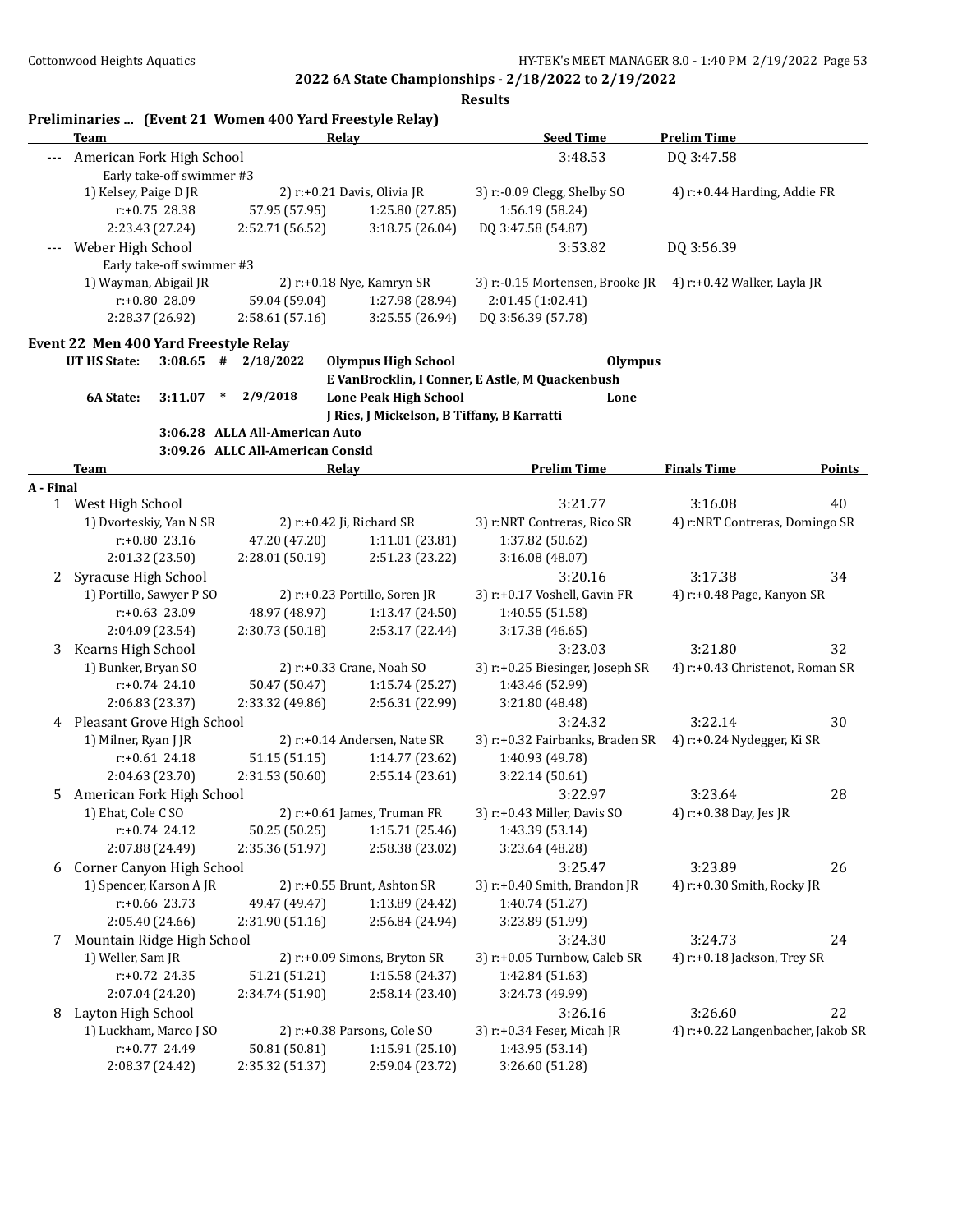|                  | B - Final  (Event 22 Men 400 Yard Freestyle Relay)<br>Relay<br>Team |                                  |                                            | <b>Prelim Time</b>                                              | <b>Finals Time</b>            | Points |
|------------------|---------------------------------------------------------------------|----------------------------------|--------------------------------------------|-----------------------------------------------------------------|-------------------------------|--------|
| <b>B</b> - Final |                                                                     |                                  |                                            |                                                                 |                               |        |
|                  | 9 Skyridge High School                                              |                                  |                                            | 3:26.68                                                         | 3:25.71                       | 18     |
|                  | 1) Hemmert, Mason M FR                                              |                                  | 2) r:+0.26 Ogden, Wade SO                  | 3) r:+0.26 Taylor, Skyler SO                                    | 4) r:+0.34 Moir, Nate SO      |        |
|                  | $r: +0.73$ 24.18                                                    | 50.48 (50.48)                    | 1:14.46 (23.98)                            | 1:41.08(50.60)                                                  |                               |        |
|                  | 2:06.45 (25.37)                                                     | 2:36.34 (55.26)                  | 2:59.82 (23.48)                            | 3:25.71 (49.37)                                                 |                               |        |
| 10               | Riverton High School                                                |                                  |                                            | 3:26.99                                                         | 3:26.57                       | 14     |
|                  | 1) Smith, Easton SR                                                 |                                  | 2) r:+0.29 Strong, Luke JR                 | 3) r:+0.25 Stewart, Reed SO                                     | 4) r:+0.28 Cooper, Cade SR    |        |
|                  | $r: +0.71$ 23.28                                                    | 48.98 (48.98)                    | 1:13.07 (24.09)                            | 1:40.04 (51.06)                                                 |                               |        |
|                  | 2:05.77 (25.73)                                                     | 2:34.69 (54.65)                  | 2:59.80 (25.11)                            | 3:26.57 (51.88)                                                 |                               |        |
|                  | 11 Fremont High School                                              |                                  |                                            | 3:28.59                                                         | 3:28.50                       | 12     |
|                  | 1) Evans, Logan E SR                                                |                                  | 2) r:+0.27 Harris, Caden SR                | 3) r:+0.30 Ahlstrom, Colin SR                                   | 4) r:+0.17 Hill, Cooper JR    |        |
|                  | r:+0.69 25.22                                                       | 52.38 (52.38)                    | 1:16.45 (24.07)                            | 1:44.55 (52.17)                                                 |                               |        |
|                  | 2:09.68 (25.13)                                                     | 2:37.11 (52.56)                  | 3:01.40 (24.29)                            | 3:28.50 (51.39)                                                 |                               |        |
|                  | 12 Lone Peak High School                                            |                                  |                                            | 3:30.99                                                         | 3:29.65                       | 10     |
|                  | 1) Dutton, Nathan L SO                                              |                                  | 2) r:+0.59 Hoyal, David SO                 | 3) r:+0.47 Topham, Noah SR                                      | 4) r:+0.66 Haney, Jack FR     |        |
|                  | $r: +0.71$ 24.85                                                    | 51.46 (51.46)                    | 1:16.78 (25.32)                            | 1:45.07 (53.61)                                                 |                               |        |
|                  | 2:09.76 (24.69)                                                     | 2:37.65 (52.58)                  | 3:02.14 (24.49)                            | 3:29.65 (52.00)                                                 |                               |        |
| 13               | Farmington High School                                              |                                  |                                            | 3:33.08                                                         | 3:29.67                       | 8      |
|                  | 1) Norseth, Peter L SR                                              |                                  | 2) r:+0.11 Schraedel, Joseph SR            | 3) r:+0.17 Lyman, John JR                                       | 4) r:+0.35 Draxler, Mason JR  |        |
|                  | $r: +0.64$ 24.81                                                    | 52.49 (52.49)                    | 1:18.02 (25.53)                            | 1:45.80 (53.31)                                                 |                               |        |
|                  | 2:10.81 (25.01)                                                     | 2:38.43 (52.63)                  | 3:02.66 (24.23)                            | 3:29.67 (51.24)                                                 |                               |        |
| 14               | Davis High School                                                   |                                  |                                            | 3:32.46                                                         | 3:29.84                       | 6      |
|                  | 1) Grant, Dylan JR                                                  |                                  | 2) r:+0.23 Nichols, Bryce SR               | 3) r:+0.31 Edwards, Jake JR                                     | 4) r:+0.66 Barker, Garrett SO |        |
|                  | r:+0.86 25.44                                                       | 52.22 (52.22)                    | 1:17.07 (24.85)                            | 1:46.18 (53.96)                                                 |                               |        |
|                  | 2:10.77 (24.59)                                                     | 2:38.49 (52.31)                  | 3:03.16 (24.67)                            | 3:29.84 (51.35)                                                 |                               |        |
| 15               | Cyprus High School                                                  |                                  |                                            | 3:30.53                                                         | 3:30.29                       | 4      |
|                  | 1) Shaw, Andrew N SR                                                |                                  | 2) r:+0.36 Smith, Koen SO                  | 3) r:+0.32 Manzano, Jonathan SR 4) r:+0.60 Wesemann, Sohnnie SR |                               |        |
|                  | r:+0.66 25.10                                                       | 51.82 (51.82)                    | 1:17.85 (26.03)                            | 1:45.25 (53.43)                                                 |                               |        |
|                  | 2:10.29 (25.04)                                                     | 2:38.49 (53.24)                  | 3:03.09 (24.60)                            | 3:30.29 (51.80)                                                 |                               |        |
| 16               | Herriman High School                                                |                                  |                                            | 3:33.17                                                         | 3:32.19                       | 2      |
|                  | 1) Murray, Ethan B SR                                               |                                  | 2) r:+0.36 Brinton, Ben SR                 | 3) r:+0.44 Holmes, William SO                                   | 4) r:+0.31 Miller, Connor JR  |        |
|                  | r:+0.76 24.16                                                       | 50.79 (50.79)                    | 1:16.62 (25.83)                            | 1:45.02 (54.23)                                                 |                               |        |
|                  | 2:10.24 (25.22)                                                     | 2:39.40 (54.38)                  | 3:04.35 (24.95)                            | 3:32.19 (52.79)                                                 |                               |        |
|                  | Event 22 Men 400 Yard Freestyle Relay                               |                                  |                                            |                                                                 |                               |        |
|                  | <b>UT HS State:</b><br>$3:08.65$ #                                  | 2/18/2022                        | <b>Olympus High School</b>                 | <b>Olympus</b>                                                  |                               |        |
|                  |                                                                     |                                  |                                            | E VanBrocklin, I Conner, E Astle, M Quackenbush                 |                               |        |
|                  | 6A State:<br>$3:11.07$ * $2/9/2018$                                 |                                  | <b>Lone Peak High School</b>               | Lone                                                            |                               |        |
|                  |                                                                     |                                  | J Ries, J Mickelson, B Tiffany, B Karratti |                                                                 |                               |        |
|                  |                                                                     | 3:06.28 ALLA All-American Auto   |                                            |                                                                 |                               |        |
|                  |                                                                     | 3:09.26 ALLC All-American Consid |                                            |                                                                 |                               |        |
|                  | <b>Team</b>                                                         |                                  | <b>Relay</b>                               | <b>Seed Time</b>                                                | <b>Prelim Time</b>            |        |
|                  | <b>Preliminaries</b>                                                |                                  |                                            |                                                                 |                               |        |
|                  | 1 Syracuse High School                                              |                                  |                                            | 3:20.08                                                         | $3:20.16$ q                   |        |

| $\mathbf{u}$             |                 |                                |                               |                                  |
|--------------------------|-----------------|--------------------------------|-------------------------------|----------------------------------|
| Syracuse High School     |                 |                                | 3:20.08                       | 3:20.16<br>a                     |
| 1) Portillo, Sawyer P SO |                 | 2) $r+0.28$ Portillo, Soren JR | 3) r:+0.19 Voshell, Gavin FR  | 4) r:+0.42 Page, Kanyon SR       |
| $r: +0.66$ 23.74         | 50.36 (50.36)   | 1:15.28 (24.92)                | 1:43.24 (52.88)               |                                  |
| 2:06.85(23.61)           | 2:32.86 (49.62) | 2:55.50 (22.64)                | 3:20.16(47.30)                |                                  |
| West High School         |                 |                                | 3:19.60                       | 3:21.77<br>$\alpha$              |
| 1) Dvorteskiy, Yan N SR  |                 | 2) $r: +0.37$ Ji, Richard SR   | 3) r:+0.31 Contreras, Rico SR | 4) r:+0.52 Contreras, Domingo SR |
| $r: +0.80$ 24.04         | 49.63 (49.63)   | 1:14.07(24.44)                 | 1:41.39 (51.76)               |                                  |
| 2:05.56(24.17)           | 2:32.72 (51.33) | 2:56.55(23.83)                 | 3:21.77 (49.05)               |                                  |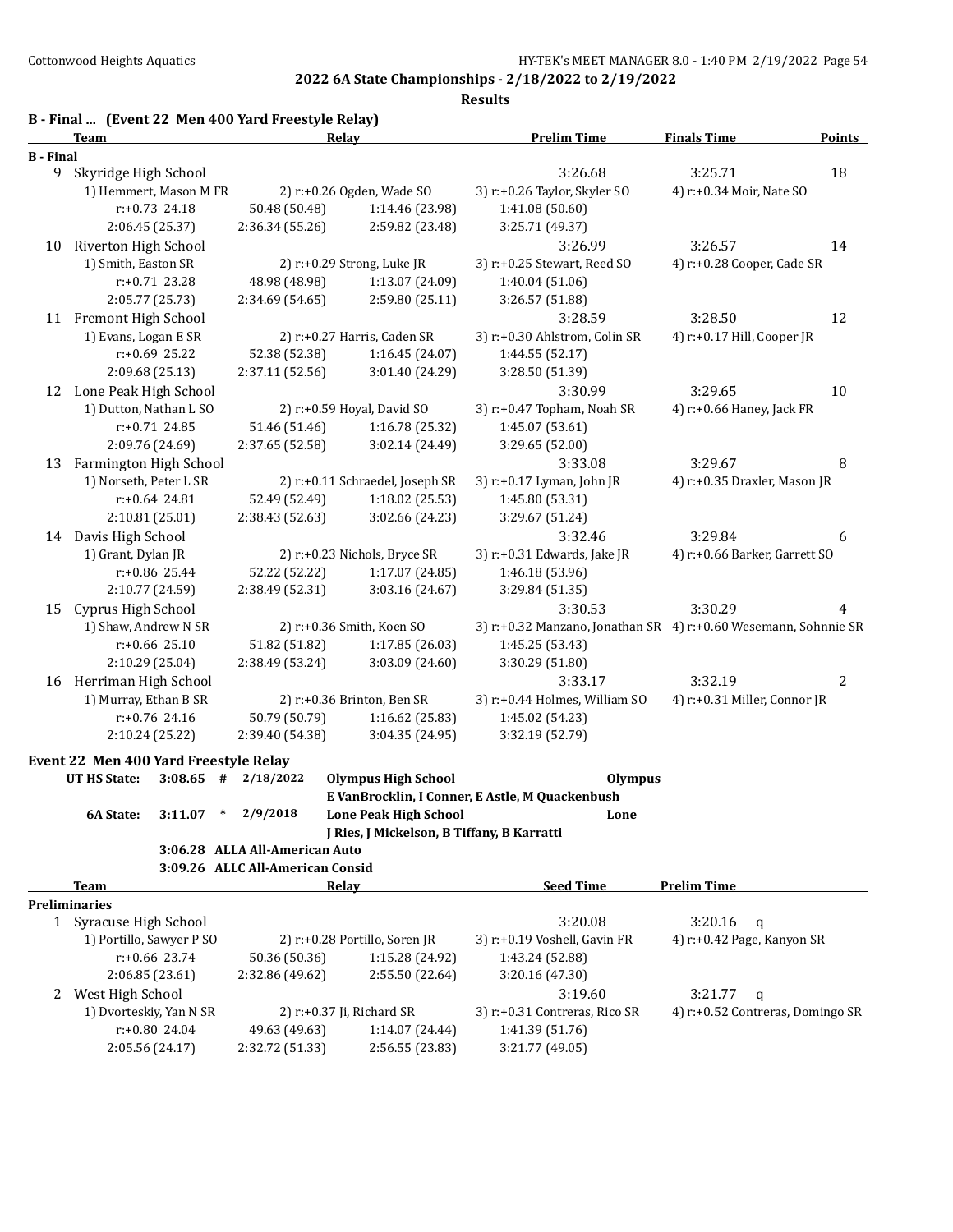| 3<br>3:19.33<br>3:22.97<br>American Fork High School<br>$\mathbf{q}$<br>1) Ehat, Cole CSO<br>3) r:+0.47 Miller, Davis SO<br>4) r:NRT Day, Jes JR<br>2) $r: +0.24$ James, Truman FR<br>$r: +0.71$ 24.14<br>50.28 (50.28)<br>1:15.94(25.66)<br>1:44.28 (54.00)<br>2:08.19 (23.91)<br>2:34.67 (50.39)<br>2:57.56 (22.89)<br>3:22.97 (48.30)<br>4 Kearns High School<br>3:28.87<br>3:23.03<br>$\mathbf q$<br>1) Bunker, Bryan SO<br>4) r:+0.48 Christenot, Roman SR<br>2) r:+0.19 Crane, Noah SO<br>3) r:+0.25 Biesinger, Joseph SR<br>$r: +0.74$ 24.50<br>51.42 (51.42)<br>1:16.84(25.42)<br>1:44.55 (53.13)<br>2:08.04 (23.49)<br>2:34.06 (49.51)<br>2:57.40 (23.34)<br>3:23.03 (48.97)<br>Mountain Ridge High School<br>3:24.30<br>3:24.37<br>5<br>$\mathsf{q}$<br>1) Simons, Bryton R SR<br>2) r:+0.42 Weller, Sam JR<br>3) r:+0.24 Turnbow, Caleb SR<br>4) r:+0.47 Jackson, Trey SR<br>r:+0.67 24.98<br>52.46 (52.46)<br>1:16.96 (24.50)<br>1:43.68 (51.22)<br>2:07.86 (24.18)<br>2:34.72 (51.04)<br>2:58.02 (23.30)<br>3:24.30 (49.58)<br>Pleasant Grove High School<br>3:26.29<br>3:24.32<br>$\mathbf q$<br>6<br>1) Milner, Ryan J JR<br>2) r:+0.27 Andersen, Nate SR<br>3) r:+0.06 Fairbanks, Braden SR<br>4) r:NRT Nydegger, Ki SR<br>$r: +0.62$ 24.68<br>51.89 (51.89)<br>1:16.11 (24.22)<br>1:42.44 (50.55)<br>2:06.33 (23.89)<br>2:57.30 (23.66)<br>2:33.64 (51.20)<br>3:24.32 (50.68)<br>Corner Canyon High School<br>3:27.59<br>3:25.47<br>7<br>$\mathbf q$<br>1) Spencer, Karson A JR<br>2) r:+0.48 Brunt, Ashton SR<br>3) r:+0.08 Smith, Brandon JR<br>4) r:+0.32 Smith, Rocky JR<br>$r: +0.73$ 23.87<br>49.67 (49.67)<br>1:42.22 (52.55)<br>2:06.63 (24.41)<br>2:33.60 (51.38)<br>2:58.22 (24.62)<br>3:25.47 (51.87)<br>Layton High School<br>3:26.16<br>8<br>3:27.10<br>$\mathbf q$<br>1) Luckham, Marco J SO<br>2) r:+0.24 Parsons, Cole SO<br>3) r:+0.50 Feser, Micah JR<br>4) r:+0.33 Langenbacher, Jakob SR<br>$r: +0.74$ 24.55<br>51.39 (51.39)<br>1:15.96 (24.57)<br>1:43.53 (52.14)<br>2:08.13 (24.60)<br>2:34.81 (51.28)<br>2:58.80 (23.99)<br>3:26.16 (51.35)<br>Skyridge High School<br>3:26.31<br>3:26.68<br>9<br>$\mathbf q$<br>1) Hemmert, Mason M FR<br>2) r:+0.31 Ogden, Wade SO<br>3) r:+0.36 Taylor, Skyler SO<br>4) r:+0.56 Moir, Nate SO<br>$r: +0.62$ 24.41<br>50.16 (50.16)<br>1:13.83 (23.67)<br>1:40.50 (50.34)<br>2:06.33 (25.83)<br>2:35.73 (55.23)<br>2:59.70 (23.97)<br>3:26.68 (50.95)<br>Riverton High School<br>3:26.73<br>3:26.99<br>10<br>q<br>1) Smith, Easton SR<br>2) r:+0.20 Strong, Luke JR<br>3) r:+0.29 Stewart, Reed SO<br>4) r:+0.20 Cooper, Cade SR<br>$r: +0.70$ 23.71<br>49.25 (49.25)<br>1:13.68 (24.43)<br>1:40.81 (51.56)<br>2:06.28 (25.47)<br>2:34.99 (54.18)<br>2:59.54 (24.55)<br>3:26.99 (52.00)<br>11 Fremont High School<br>3:29.37<br>3:28.59<br>$\mathbf q$<br>1) Evans, Logan E SR<br>2) r:+0.34 Harris, Caden SR<br>3) r:+0.19 Ahlstrom, Colin SR<br>4) r:+0.50 Hill, Cooper JR<br>$r: +0.70$ 25.32<br>52.55 (52.55)<br>1:17.04 (24.49)<br>1:44.75 (52.20)<br>2:09.89 (25.14)<br>2:36.94 (52.19)<br>3:01.53 (24.59)<br>3:28.59 (51.65)<br>12<br>Cyprus High School<br>3:27.46<br>3:30.53<br>q<br>1) Shaw, Andrew N SR<br>2) r:+0.39 Smith, Koen SO<br>3) r:+0.29 Manzano, Jonathan SR 4) r:+0.36 Wesemann, Sohnnie SR<br>r:+0.70 24.90<br>1:17.10(25.78)<br>1:44.97 (53.65)<br>51.32 (51.32)<br>2:10.09 (25.12)<br>2:38.71 (53.74)<br>3:03.43 (24.72)<br>3:30.53 (51.82)<br>Lone Peak High School<br>3:30.99<br>3:34.00<br>13<br>$\mathbf q$<br>2) r:+0.39 Hoyal, David SO<br>1) Haney, Jack B FR<br>3) r:+0.32 Dutton, Nathan SO<br>4) r:+0.36 Topham, Noah SR<br>$r: +0.65$ 25.07<br>52.95 (52.95)<br>1:18.35 (25.40)<br>1:46.80 (53.85)<br>2:11.70 (24.90)<br>2:38.43 (51.63)<br>3:02.99 (24.56)<br>3:30.99 (52.56)<br>14 Davis High School<br>3:32.46<br>3:32.65<br>q<br>1) Grant, Dylan JR<br>2) r:+0.33 Nichols, Bryce SR<br>3) r:+0.30 Edwards, Jake JR<br>4) r:+0.49 Barker, Garrett SO<br>r:+0.82 26.09<br>52.99 (52.99)<br>1:17.78 (24.79)<br>1:46.64 (53.65)<br>2:11.24 (24.60)<br>2:39.84 (53.20)<br>3:04.92 (25.08)<br>3:32.46 (52.62)<br>Farmington High School<br>3:30.75<br>3:33.08<br>15<br>$\mathbf q$<br>1) Norseth, Peter L SR<br>2) r:+0.31 Schraedel, Joseph SR<br>3) r:+0.29 Lyman, John JR<br>4) r:+0.21 Draxler, Mason JR<br>$r: +0.68$ 25.43<br>53.71 (53.71)<br>1:20.22 (26.51)<br>1:48.18 (54.47)<br>2:13.67 (25.49)<br>2:41.94 (53.76)<br>3:05.78 (23.84)<br>3:33.08 (51.14) | Preliminaries  (Event 22 Men 400 Yard Freestyle Relay)<br><u>Team</u> |  | Relay | <b>Seed Time</b> | <b>Prelim Time</b> |
|-----------------------------------------------------------------------------------------------------------------------------------------------------------------------------------------------------------------------------------------------------------------------------------------------------------------------------------------------------------------------------------------------------------------------------------------------------------------------------------------------------------------------------------------------------------------------------------------------------------------------------------------------------------------------------------------------------------------------------------------------------------------------------------------------------------------------------------------------------------------------------------------------------------------------------------------------------------------------------------------------------------------------------------------------------------------------------------------------------------------------------------------------------------------------------------------------------------------------------------------------------------------------------------------------------------------------------------------------------------------------------------------------------------------------------------------------------------------------------------------------------------------------------------------------------------------------------------------------------------------------------------------------------------------------------------------------------------------------------------------------------------------------------------------------------------------------------------------------------------------------------------------------------------------------------------------------------------------------------------------------------------------------------------------------------------------------------------------------------------------------------------------------------------------------------------------------------------------------------------------------------------------------------------------------------------------------------------------------------------------------------------------------------------------------------------------------------------------------------------------------------------------------------------------------------------------------------------------------------------------------------------------------------------------------------------------------------------------------------------------------------------------------------------------------------------------------------------------------------------------------------------------------------------------------------------------------------------------------------------------------------------------------------------------------------------------------------------------------------------------------------------------------------------------------------------------------------------------------------------------------------------------------------------------------------------------------------------------------------------------------------------------------------------------------------------------------------------------------------------------------------------------------------------------------------------------------------------------------------------------------------------------------------------------------------------------------------------------------------------------------------------------------------------------------------------------------------------------------------------------------------------------------------------------------------------------------------------------------------------------------------------------------------------------------------------------------------------------------------------------------------------------------------------------------------------------------------------------------------------------------------------------------------------------------------------------------------------------------------------------------------------------------------------------------------------------------------------------------------------|-----------------------------------------------------------------------|--|-------|------------------|--------------------|
|                                                                                                                                                                                                                                                                                                                                                                                                                                                                                                                                                                                                                                                                                                                                                                                                                                                                                                                                                                                                                                                                                                                                                                                                                                                                                                                                                                                                                                                                                                                                                                                                                                                                                                                                                                                                                                                                                                                                                                                                                                                                                                                                                                                                                                                                                                                                                                                                                                                                                                                                                                                                                                                                                                                                                                                                                                                                                                                                                                                                                                                                                                                                                                                                                                                                                                                                                                                                                                                                                                                                                                                                                                                                                                                                                                                                                                                                                                                                                                                                                                                                                                                                                                                                                                                                                                                                                                                                                                                                                   |                                                                       |  |       |                  |                    |
|                                                                                                                                                                                                                                                                                                                                                                                                                                                                                                                                                                                                                                                                                                                                                                                                                                                                                                                                                                                                                                                                                                                                                                                                                                                                                                                                                                                                                                                                                                                                                                                                                                                                                                                                                                                                                                                                                                                                                                                                                                                                                                                                                                                                                                                                                                                                                                                                                                                                                                                                                                                                                                                                                                                                                                                                                                                                                                                                                                                                                                                                                                                                                                                                                                                                                                                                                                                                                                                                                                                                                                                                                                                                                                                                                                                                                                                                                                                                                                                                                                                                                                                                                                                                                                                                                                                                                                                                                                                                                   |                                                                       |  |       |                  |                    |
|                                                                                                                                                                                                                                                                                                                                                                                                                                                                                                                                                                                                                                                                                                                                                                                                                                                                                                                                                                                                                                                                                                                                                                                                                                                                                                                                                                                                                                                                                                                                                                                                                                                                                                                                                                                                                                                                                                                                                                                                                                                                                                                                                                                                                                                                                                                                                                                                                                                                                                                                                                                                                                                                                                                                                                                                                                                                                                                                                                                                                                                                                                                                                                                                                                                                                                                                                                                                                                                                                                                                                                                                                                                                                                                                                                                                                                                                                                                                                                                                                                                                                                                                                                                                                                                                                                                                                                                                                                                                                   |                                                                       |  |       |                  |                    |
|                                                                                                                                                                                                                                                                                                                                                                                                                                                                                                                                                                                                                                                                                                                                                                                                                                                                                                                                                                                                                                                                                                                                                                                                                                                                                                                                                                                                                                                                                                                                                                                                                                                                                                                                                                                                                                                                                                                                                                                                                                                                                                                                                                                                                                                                                                                                                                                                                                                                                                                                                                                                                                                                                                                                                                                                                                                                                                                                                                                                                                                                                                                                                                                                                                                                                                                                                                                                                                                                                                                                                                                                                                                                                                                                                                                                                                                                                                                                                                                                                                                                                                                                                                                                                                                                                                                                                                                                                                                                                   |                                                                       |  |       |                  |                    |
|                                                                                                                                                                                                                                                                                                                                                                                                                                                                                                                                                                                                                                                                                                                                                                                                                                                                                                                                                                                                                                                                                                                                                                                                                                                                                                                                                                                                                                                                                                                                                                                                                                                                                                                                                                                                                                                                                                                                                                                                                                                                                                                                                                                                                                                                                                                                                                                                                                                                                                                                                                                                                                                                                                                                                                                                                                                                                                                                                                                                                                                                                                                                                                                                                                                                                                                                                                                                                                                                                                                                                                                                                                                                                                                                                                                                                                                                                                                                                                                                                                                                                                                                                                                                                                                                                                                                                                                                                                                                                   |                                                                       |  |       |                  |                    |
|                                                                                                                                                                                                                                                                                                                                                                                                                                                                                                                                                                                                                                                                                                                                                                                                                                                                                                                                                                                                                                                                                                                                                                                                                                                                                                                                                                                                                                                                                                                                                                                                                                                                                                                                                                                                                                                                                                                                                                                                                                                                                                                                                                                                                                                                                                                                                                                                                                                                                                                                                                                                                                                                                                                                                                                                                                                                                                                                                                                                                                                                                                                                                                                                                                                                                                                                                                                                                                                                                                                                                                                                                                                                                                                                                                                                                                                                                                                                                                                                                                                                                                                                                                                                                                                                                                                                                                                                                                                                                   |                                                                       |  |       |                  |                    |
|                                                                                                                                                                                                                                                                                                                                                                                                                                                                                                                                                                                                                                                                                                                                                                                                                                                                                                                                                                                                                                                                                                                                                                                                                                                                                                                                                                                                                                                                                                                                                                                                                                                                                                                                                                                                                                                                                                                                                                                                                                                                                                                                                                                                                                                                                                                                                                                                                                                                                                                                                                                                                                                                                                                                                                                                                                                                                                                                                                                                                                                                                                                                                                                                                                                                                                                                                                                                                                                                                                                                                                                                                                                                                                                                                                                                                                                                                                                                                                                                                                                                                                                                                                                                                                                                                                                                                                                                                                                                                   |                                                                       |  |       |                  |                    |
|                                                                                                                                                                                                                                                                                                                                                                                                                                                                                                                                                                                                                                                                                                                                                                                                                                                                                                                                                                                                                                                                                                                                                                                                                                                                                                                                                                                                                                                                                                                                                                                                                                                                                                                                                                                                                                                                                                                                                                                                                                                                                                                                                                                                                                                                                                                                                                                                                                                                                                                                                                                                                                                                                                                                                                                                                                                                                                                                                                                                                                                                                                                                                                                                                                                                                                                                                                                                                                                                                                                                                                                                                                                                                                                                                                                                                                                                                                                                                                                                                                                                                                                                                                                                                                                                                                                                                                                                                                                                                   |                                                                       |  |       |                  |                    |
|                                                                                                                                                                                                                                                                                                                                                                                                                                                                                                                                                                                                                                                                                                                                                                                                                                                                                                                                                                                                                                                                                                                                                                                                                                                                                                                                                                                                                                                                                                                                                                                                                                                                                                                                                                                                                                                                                                                                                                                                                                                                                                                                                                                                                                                                                                                                                                                                                                                                                                                                                                                                                                                                                                                                                                                                                                                                                                                                                                                                                                                                                                                                                                                                                                                                                                                                                                                                                                                                                                                                                                                                                                                                                                                                                                                                                                                                                                                                                                                                                                                                                                                                                                                                                                                                                                                                                                                                                                                                                   |                                                                       |  |       |                  |                    |
|                                                                                                                                                                                                                                                                                                                                                                                                                                                                                                                                                                                                                                                                                                                                                                                                                                                                                                                                                                                                                                                                                                                                                                                                                                                                                                                                                                                                                                                                                                                                                                                                                                                                                                                                                                                                                                                                                                                                                                                                                                                                                                                                                                                                                                                                                                                                                                                                                                                                                                                                                                                                                                                                                                                                                                                                                                                                                                                                                                                                                                                                                                                                                                                                                                                                                                                                                                                                                                                                                                                                                                                                                                                                                                                                                                                                                                                                                                                                                                                                                                                                                                                                                                                                                                                                                                                                                                                                                                                                                   |                                                                       |  |       |                  |                    |
|                                                                                                                                                                                                                                                                                                                                                                                                                                                                                                                                                                                                                                                                                                                                                                                                                                                                                                                                                                                                                                                                                                                                                                                                                                                                                                                                                                                                                                                                                                                                                                                                                                                                                                                                                                                                                                                                                                                                                                                                                                                                                                                                                                                                                                                                                                                                                                                                                                                                                                                                                                                                                                                                                                                                                                                                                                                                                                                                                                                                                                                                                                                                                                                                                                                                                                                                                                                                                                                                                                                                                                                                                                                                                                                                                                                                                                                                                                                                                                                                                                                                                                                                                                                                                                                                                                                                                                                                                                                                                   |                                                                       |  |       |                  |                    |
|                                                                                                                                                                                                                                                                                                                                                                                                                                                                                                                                                                                                                                                                                                                                                                                                                                                                                                                                                                                                                                                                                                                                                                                                                                                                                                                                                                                                                                                                                                                                                                                                                                                                                                                                                                                                                                                                                                                                                                                                                                                                                                                                                                                                                                                                                                                                                                                                                                                                                                                                                                                                                                                                                                                                                                                                                                                                                                                                                                                                                                                                                                                                                                                                                                                                                                                                                                                                                                                                                                                                                                                                                                                                                                                                                                                                                                                                                                                                                                                                                                                                                                                                                                                                                                                                                                                                                                                                                                                                                   |                                                                       |  |       |                  |                    |
|                                                                                                                                                                                                                                                                                                                                                                                                                                                                                                                                                                                                                                                                                                                                                                                                                                                                                                                                                                                                                                                                                                                                                                                                                                                                                                                                                                                                                                                                                                                                                                                                                                                                                                                                                                                                                                                                                                                                                                                                                                                                                                                                                                                                                                                                                                                                                                                                                                                                                                                                                                                                                                                                                                                                                                                                                                                                                                                                                                                                                                                                                                                                                                                                                                                                                                                                                                                                                                                                                                                                                                                                                                                                                                                                                                                                                                                                                                                                                                                                                                                                                                                                                                                                                                                                                                                                                                                                                                                                                   |                                                                       |  |       |                  |                    |
|                                                                                                                                                                                                                                                                                                                                                                                                                                                                                                                                                                                                                                                                                                                                                                                                                                                                                                                                                                                                                                                                                                                                                                                                                                                                                                                                                                                                                                                                                                                                                                                                                                                                                                                                                                                                                                                                                                                                                                                                                                                                                                                                                                                                                                                                                                                                                                                                                                                                                                                                                                                                                                                                                                                                                                                                                                                                                                                                                                                                                                                                                                                                                                                                                                                                                                                                                                                                                                                                                                                                                                                                                                                                                                                                                                                                                                                                                                                                                                                                                                                                                                                                                                                                                                                                                                                                                                                                                                                                                   |                                                                       |  |       |                  |                    |
|                                                                                                                                                                                                                                                                                                                                                                                                                                                                                                                                                                                                                                                                                                                                                                                                                                                                                                                                                                                                                                                                                                                                                                                                                                                                                                                                                                                                                                                                                                                                                                                                                                                                                                                                                                                                                                                                                                                                                                                                                                                                                                                                                                                                                                                                                                                                                                                                                                                                                                                                                                                                                                                                                                                                                                                                                                                                                                                                                                                                                                                                                                                                                                                                                                                                                                                                                                                                                                                                                                                                                                                                                                                                                                                                                                                                                                                                                                                                                                                                                                                                                                                                                                                                                                                                                                                                                                                                                                                                                   |                                                                       |  |       |                  |                    |
|                                                                                                                                                                                                                                                                                                                                                                                                                                                                                                                                                                                                                                                                                                                                                                                                                                                                                                                                                                                                                                                                                                                                                                                                                                                                                                                                                                                                                                                                                                                                                                                                                                                                                                                                                                                                                                                                                                                                                                                                                                                                                                                                                                                                                                                                                                                                                                                                                                                                                                                                                                                                                                                                                                                                                                                                                                                                                                                                                                                                                                                                                                                                                                                                                                                                                                                                                                                                                                                                                                                                                                                                                                                                                                                                                                                                                                                                                                                                                                                                                                                                                                                                                                                                                                                                                                                                                                                                                                                                                   |                                                                       |  |       |                  |                    |
|                                                                                                                                                                                                                                                                                                                                                                                                                                                                                                                                                                                                                                                                                                                                                                                                                                                                                                                                                                                                                                                                                                                                                                                                                                                                                                                                                                                                                                                                                                                                                                                                                                                                                                                                                                                                                                                                                                                                                                                                                                                                                                                                                                                                                                                                                                                                                                                                                                                                                                                                                                                                                                                                                                                                                                                                                                                                                                                                                                                                                                                                                                                                                                                                                                                                                                                                                                                                                                                                                                                                                                                                                                                                                                                                                                                                                                                                                                                                                                                                                                                                                                                                                                                                                                                                                                                                                                                                                                                                                   |                                                                       |  |       |                  |                    |
|                                                                                                                                                                                                                                                                                                                                                                                                                                                                                                                                                                                                                                                                                                                                                                                                                                                                                                                                                                                                                                                                                                                                                                                                                                                                                                                                                                                                                                                                                                                                                                                                                                                                                                                                                                                                                                                                                                                                                                                                                                                                                                                                                                                                                                                                                                                                                                                                                                                                                                                                                                                                                                                                                                                                                                                                                                                                                                                                                                                                                                                                                                                                                                                                                                                                                                                                                                                                                                                                                                                                                                                                                                                                                                                                                                                                                                                                                                                                                                                                                                                                                                                                                                                                                                                                                                                                                                                                                                                                                   |                                                                       |  |       |                  |                    |
|                                                                                                                                                                                                                                                                                                                                                                                                                                                                                                                                                                                                                                                                                                                                                                                                                                                                                                                                                                                                                                                                                                                                                                                                                                                                                                                                                                                                                                                                                                                                                                                                                                                                                                                                                                                                                                                                                                                                                                                                                                                                                                                                                                                                                                                                                                                                                                                                                                                                                                                                                                                                                                                                                                                                                                                                                                                                                                                                                                                                                                                                                                                                                                                                                                                                                                                                                                                                                                                                                                                                                                                                                                                                                                                                                                                                                                                                                                                                                                                                                                                                                                                                                                                                                                                                                                                                                                                                                                                                                   |                                                                       |  |       |                  |                    |
|                                                                                                                                                                                                                                                                                                                                                                                                                                                                                                                                                                                                                                                                                                                                                                                                                                                                                                                                                                                                                                                                                                                                                                                                                                                                                                                                                                                                                                                                                                                                                                                                                                                                                                                                                                                                                                                                                                                                                                                                                                                                                                                                                                                                                                                                                                                                                                                                                                                                                                                                                                                                                                                                                                                                                                                                                                                                                                                                                                                                                                                                                                                                                                                                                                                                                                                                                                                                                                                                                                                                                                                                                                                                                                                                                                                                                                                                                                                                                                                                                                                                                                                                                                                                                                                                                                                                                                                                                                                                                   |                                                                       |  |       |                  |                    |
|                                                                                                                                                                                                                                                                                                                                                                                                                                                                                                                                                                                                                                                                                                                                                                                                                                                                                                                                                                                                                                                                                                                                                                                                                                                                                                                                                                                                                                                                                                                                                                                                                                                                                                                                                                                                                                                                                                                                                                                                                                                                                                                                                                                                                                                                                                                                                                                                                                                                                                                                                                                                                                                                                                                                                                                                                                                                                                                                                                                                                                                                                                                                                                                                                                                                                                                                                                                                                                                                                                                                                                                                                                                                                                                                                                                                                                                                                                                                                                                                                                                                                                                                                                                                                                                                                                                                                                                                                                                                                   |                                                                       |  |       |                  |                    |
|                                                                                                                                                                                                                                                                                                                                                                                                                                                                                                                                                                                                                                                                                                                                                                                                                                                                                                                                                                                                                                                                                                                                                                                                                                                                                                                                                                                                                                                                                                                                                                                                                                                                                                                                                                                                                                                                                                                                                                                                                                                                                                                                                                                                                                                                                                                                                                                                                                                                                                                                                                                                                                                                                                                                                                                                                                                                                                                                                                                                                                                                                                                                                                                                                                                                                                                                                                                                                                                                                                                                                                                                                                                                                                                                                                                                                                                                                                                                                                                                                                                                                                                                                                                                                                                                                                                                                                                                                                                                                   |                                                                       |  |       |                  |                    |
|                                                                                                                                                                                                                                                                                                                                                                                                                                                                                                                                                                                                                                                                                                                                                                                                                                                                                                                                                                                                                                                                                                                                                                                                                                                                                                                                                                                                                                                                                                                                                                                                                                                                                                                                                                                                                                                                                                                                                                                                                                                                                                                                                                                                                                                                                                                                                                                                                                                                                                                                                                                                                                                                                                                                                                                                                                                                                                                                                                                                                                                                                                                                                                                                                                                                                                                                                                                                                                                                                                                                                                                                                                                                                                                                                                                                                                                                                                                                                                                                                                                                                                                                                                                                                                                                                                                                                                                                                                                                                   |                                                                       |  |       |                  |                    |
|                                                                                                                                                                                                                                                                                                                                                                                                                                                                                                                                                                                                                                                                                                                                                                                                                                                                                                                                                                                                                                                                                                                                                                                                                                                                                                                                                                                                                                                                                                                                                                                                                                                                                                                                                                                                                                                                                                                                                                                                                                                                                                                                                                                                                                                                                                                                                                                                                                                                                                                                                                                                                                                                                                                                                                                                                                                                                                                                                                                                                                                                                                                                                                                                                                                                                                                                                                                                                                                                                                                                                                                                                                                                                                                                                                                                                                                                                                                                                                                                                                                                                                                                                                                                                                                                                                                                                                                                                                                                                   |                                                                       |  |       |                  |                    |
|                                                                                                                                                                                                                                                                                                                                                                                                                                                                                                                                                                                                                                                                                                                                                                                                                                                                                                                                                                                                                                                                                                                                                                                                                                                                                                                                                                                                                                                                                                                                                                                                                                                                                                                                                                                                                                                                                                                                                                                                                                                                                                                                                                                                                                                                                                                                                                                                                                                                                                                                                                                                                                                                                                                                                                                                                                                                                                                                                                                                                                                                                                                                                                                                                                                                                                                                                                                                                                                                                                                                                                                                                                                                                                                                                                                                                                                                                                                                                                                                                                                                                                                                                                                                                                                                                                                                                                                                                                                                                   |                                                                       |  |       |                  |                    |
|                                                                                                                                                                                                                                                                                                                                                                                                                                                                                                                                                                                                                                                                                                                                                                                                                                                                                                                                                                                                                                                                                                                                                                                                                                                                                                                                                                                                                                                                                                                                                                                                                                                                                                                                                                                                                                                                                                                                                                                                                                                                                                                                                                                                                                                                                                                                                                                                                                                                                                                                                                                                                                                                                                                                                                                                                                                                                                                                                                                                                                                                                                                                                                                                                                                                                                                                                                                                                                                                                                                                                                                                                                                                                                                                                                                                                                                                                                                                                                                                                                                                                                                                                                                                                                                                                                                                                                                                                                                                                   |                                                                       |  |       |                  |                    |
|                                                                                                                                                                                                                                                                                                                                                                                                                                                                                                                                                                                                                                                                                                                                                                                                                                                                                                                                                                                                                                                                                                                                                                                                                                                                                                                                                                                                                                                                                                                                                                                                                                                                                                                                                                                                                                                                                                                                                                                                                                                                                                                                                                                                                                                                                                                                                                                                                                                                                                                                                                                                                                                                                                                                                                                                                                                                                                                                                                                                                                                                                                                                                                                                                                                                                                                                                                                                                                                                                                                                                                                                                                                                                                                                                                                                                                                                                                                                                                                                                                                                                                                                                                                                                                                                                                                                                                                                                                                                                   |                                                                       |  |       |                  |                    |
|                                                                                                                                                                                                                                                                                                                                                                                                                                                                                                                                                                                                                                                                                                                                                                                                                                                                                                                                                                                                                                                                                                                                                                                                                                                                                                                                                                                                                                                                                                                                                                                                                                                                                                                                                                                                                                                                                                                                                                                                                                                                                                                                                                                                                                                                                                                                                                                                                                                                                                                                                                                                                                                                                                                                                                                                                                                                                                                                                                                                                                                                                                                                                                                                                                                                                                                                                                                                                                                                                                                                                                                                                                                                                                                                                                                                                                                                                                                                                                                                                                                                                                                                                                                                                                                                                                                                                                                                                                                                                   |                                                                       |  |       |                  |                    |
|                                                                                                                                                                                                                                                                                                                                                                                                                                                                                                                                                                                                                                                                                                                                                                                                                                                                                                                                                                                                                                                                                                                                                                                                                                                                                                                                                                                                                                                                                                                                                                                                                                                                                                                                                                                                                                                                                                                                                                                                                                                                                                                                                                                                                                                                                                                                                                                                                                                                                                                                                                                                                                                                                                                                                                                                                                                                                                                                                                                                                                                                                                                                                                                                                                                                                                                                                                                                                                                                                                                                                                                                                                                                                                                                                                                                                                                                                                                                                                                                                                                                                                                                                                                                                                                                                                                                                                                                                                                                                   |                                                                       |  |       |                  |                    |
|                                                                                                                                                                                                                                                                                                                                                                                                                                                                                                                                                                                                                                                                                                                                                                                                                                                                                                                                                                                                                                                                                                                                                                                                                                                                                                                                                                                                                                                                                                                                                                                                                                                                                                                                                                                                                                                                                                                                                                                                                                                                                                                                                                                                                                                                                                                                                                                                                                                                                                                                                                                                                                                                                                                                                                                                                                                                                                                                                                                                                                                                                                                                                                                                                                                                                                                                                                                                                                                                                                                                                                                                                                                                                                                                                                                                                                                                                                                                                                                                                                                                                                                                                                                                                                                                                                                                                                                                                                                                                   |                                                                       |  |       |                  |                    |
|                                                                                                                                                                                                                                                                                                                                                                                                                                                                                                                                                                                                                                                                                                                                                                                                                                                                                                                                                                                                                                                                                                                                                                                                                                                                                                                                                                                                                                                                                                                                                                                                                                                                                                                                                                                                                                                                                                                                                                                                                                                                                                                                                                                                                                                                                                                                                                                                                                                                                                                                                                                                                                                                                                                                                                                                                                                                                                                                                                                                                                                                                                                                                                                                                                                                                                                                                                                                                                                                                                                                                                                                                                                                                                                                                                                                                                                                                                                                                                                                                                                                                                                                                                                                                                                                                                                                                                                                                                                                                   |                                                                       |  |       |                  |                    |
|                                                                                                                                                                                                                                                                                                                                                                                                                                                                                                                                                                                                                                                                                                                                                                                                                                                                                                                                                                                                                                                                                                                                                                                                                                                                                                                                                                                                                                                                                                                                                                                                                                                                                                                                                                                                                                                                                                                                                                                                                                                                                                                                                                                                                                                                                                                                                                                                                                                                                                                                                                                                                                                                                                                                                                                                                                                                                                                                                                                                                                                                                                                                                                                                                                                                                                                                                                                                                                                                                                                                                                                                                                                                                                                                                                                                                                                                                                                                                                                                                                                                                                                                                                                                                                                                                                                                                                                                                                                                                   |                                                                       |  |       |                  |                    |
|                                                                                                                                                                                                                                                                                                                                                                                                                                                                                                                                                                                                                                                                                                                                                                                                                                                                                                                                                                                                                                                                                                                                                                                                                                                                                                                                                                                                                                                                                                                                                                                                                                                                                                                                                                                                                                                                                                                                                                                                                                                                                                                                                                                                                                                                                                                                                                                                                                                                                                                                                                                                                                                                                                                                                                                                                                                                                                                                                                                                                                                                                                                                                                                                                                                                                                                                                                                                                                                                                                                                                                                                                                                                                                                                                                                                                                                                                                                                                                                                                                                                                                                                                                                                                                                                                                                                                                                                                                                                                   |                                                                       |  |       |                  |                    |
|                                                                                                                                                                                                                                                                                                                                                                                                                                                                                                                                                                                                                                                                                                                                                                                                                                                                                                                                                                                                                                                                                                                                                                                                                                                                                                                                                                                                                                                                                                                                                                                                                                                                                                                                                                                                                                                                                                                                                                                                                                                                                                                                                                                                                                                                                                                                                                                                                                                                                                                                                                                                                                                                                                                                                                                                                                                                                                                                                                                                                                                                                                                                                                                                                                                                                                                                                                                                                                                                                                                                                                                                                                                                                                                                                                                                                                                                                                                                                                                                                                                                                                                                                                                                                                                                                                                                                                                                                                                                                   |                                                                       |  |       |                  |                    |
|                                                                                                                                                                                                                                                                                                                                                                                                                                                                                                                                                                                                                                                                                                                                                                                                                                                                                                                                                                                                                                                                                                                                                                                                                                                                                                                                                                                                                                                                                                                                                                                                                                                                                                                                                                                                                                                                                                                                                                                                                                                                                                                                                                                                                                                                                                                                                                                                                                                                                                                                                                                                                                                                                                                                                                                                                                                                                                                                                                                                                                                                                                                                                                                                                                                                                                                                                                                                                                                                                                                                                                                                                                                                                                                                                                                                                                                                                                                                                                                                                                                                                                                                                                                                                                                                                                                                                                                                                                                                                   |                                                                       |  |       |                  |                    |
|                                                                                                                                                                                                                                                                                                                                                                                                                                                                                                                                                                                                                                                                                                                                                                                                                                                                                                                                                                                                                                                                                                                                                                                                                                                                                                                                                                                                                                                                                                                                                                                                                                                                                                                                                                                                                                                                                                                                                                                                                                                                                                                                                                                                                                                                                                                                                                                                                                                                                                                                                                                                                                                                                                                                                                                                                                                                                                                                                                                                                                                                                                                                                                                                                                                                                                                                                                                                                                                                                                                                                                                                                                                                                                                                                                                                                                                                                                                                                                                                                                                                                                                                                                                                                                                                                                                                                                                                                                                                                   |                                                                       |  |       |                  |                    |
|                                                                                                                                                                                                                                                                                                                                                                                                                                                                                                                                                                                                                                                                                                                                                                                                                                                                                                                                                                                                                                                                                                                                                                                                                                                                                                                                                                                                                                                                                                                                                                                                                                                                                                                                                                                                                                                                                                                                                                                                                                                                                                                                                                                                                                                                                                                                                                                                                                                                                                                                                                                                                                                                                                                                                                                                                                                                                                                                                                                                                                                                                                                                                                                                                                                                                                                                                                                                                                                                                                                                                                                                                                                                                                                                                                                                                                                                                                                                                                                                                                                                                                                                                                                                                                                                                                                                                                                                                                                                                   |                                                                       |  |       |                  |                    |
|                                                                                                                                                                                                                                                                                                                                                                                                                                                                                                                                                                                                                                                                                                                                                                                                                                                                                                                                                                                                                                                                                                                                                                                                                                                                                                                                                                                                                                                                                                                                                                                                                                                                                                                                                                                                                                                                                                                                                                                                                                                                                                                                                                                                                                                                                                                                                                                                                                                                                                                                                                                                                                                                                                                                                                                                                                                                                                                                                                                                                                                                                                                                                                                                                                                                                                                                                                                                                                                                                                                                                                                                                                                                                                                                                                                                                                                                                                                                                                                                                                                                                                                                                                                                                                                                                                                                                                                                                                                                                   |                                                                       |  |       |                  |                    |
|                                                                                                                                                                                                                                                                                                                                                                                                                                                                                                                                                                                                                                                                                                                                                                                                                                                                                                                                                                                                                                                                                                                                                                                                                                                                                                                                                                                                                                                                                                                                                                                                                                                                                                                                                                                                                                                                                                                                                                                                                                                                                                                                                                                                                                                                                                                                                                                                                                                                                                                                                                                                                                                                                                                                                                                                                                                                                                                                                                                                                                                                                                                                                                                                                                                                                                                                                                                                                                                                                                                                                                                                                                                                                                                                                                                                                                                                                                                                                                                                                                                                                                                                                                                                                                                                                                                                                                                                                                                                                   |                                                                       |  |       |                  |                    |
|                                                                                                                                                                                                                                                                                                                                                                                                                                                                                                                                                                                                                                                                                                                                                                                                                                                                                                                                                                                                                                                                                                                                                                                                                                                                                                                                                                                                                                                                                                                                                                                                                                                                                                                                                                                                                                                                                                                                                                                                                                                                                                                                                                                                                                                                                                                                                                                                                                                                                                                                                                                                                                                                                                                                                                                                                                                                                                                                                                                                                                                                                                                                                                                                                                                                                                                                                                                                                                                                                                                                                                                                                                                                                                                                                                                                                                                                                                                                                                                                                                                                                                                                                                                                                                                                                                                                                                                                                                                                                   |                                                                       |  |       |                  |                    |
|                                                                                                                                                                                                                                                                                                                                                                                                                                                                                                                                                                                                                                                                                                                                                                                                                                                                                                                                                                                                                                                                                                                                                                                                                                                                                                                                                                                                                                                                                                                                                                                                                                                                                                                                                                                                                                                                                                                                                                                                                                                                                                                                                                                                                                                                                                                                                                                                                                                                                                                                                                                                                                                                                                                                                                                                                                                                                                                                                                                                                                                                                                                                                                                                                                                                                                                                                                                                                                                                                                                                                                                                                                                                                                                                                                                                                                                                                                                                                                                                                                                                                                                                                                                                                                                                                                                                                                                                                                                                                   |                                                                       |  |       |                  |                    |
|                                                                                                                                                                                                                                                                                                                                                                                                                                                                                                                                                                                                                                                                                                                                                                                                                                                                                                                                                                                                                                                                                                                                                                                                                                                                                                                                                                                                                                                                                                                                                                                                                                                                                                                                                                                                                                                                                                                                                                                                                                                                                                                                                                                                                                                                                                                                                                                                                                                                                                                                                                                                                                                                                                                                                                                                                                                                                                                                                                                                                                                                                                                                                                                                                                                                                                                                                                                                                                                                                                                                                                                                                                                                                                                                                                                                                                                                                                                                                                                                                                                                                                                                                                                                                                                                                                                                                                                                                                                                                   |                                                                       |  |       |                  |                    |
|                                                                                                                                                                                                                                                                                                                                                                                                                                                                                                                                                                                                                                                                                                                                                                                                                                                                                                                                                                                                                                                                                                                                                                                                                                                                                                                                                                                                                                                                                                                                                                                                                                                                                                                                                                                                                                                                                                                                                                                                                                                                                                                                                                                                                                                                                                                                                                                                                                                                                                                                                                                                                                                                                                                                                                                                                                                                                                                                                                                                                                                                                                                                                                                                                                                                                                                                                                                                                                                                                                                                                                                                                                                                                                                                                                                                                                                                                                                                                                                                                                                                                                                                                                                                                                                                                                                                                                                                                                                                                   |                                                                       |  |       |                  |                    |
|                                                                                                                                                                                                                                                                                                                                                                                                                                                                                                                                                                                                                                                                                                                                                                                                                                                                                                                                                                                                                                                                                                                                                                                                                                                                                                                                                                                                                                                                                                                                                                                                                                                                                                                                                                                                                                                                                                                                                                                                                                                                                                                                                                                                                                                                                                                                                                                                                                                                                                                                                                                                                                                                                                                                                                                                                                                                                                                                                                                                                                                                                                                                                                                                                                                                                                                                                                                                                                                                                                                                                                                                                                                                                                                                                                                                                                                                                                                                                                                                                                                                                                                                                                                                                                                                                                                                                                                                                                                                                   |                                                                       |  |       |                  |                    |
|                                                                                                                                                                                                                                                                                                                                                                                                                                                                                                                                                                                                                                                                                                                                                                                                                                                                                                                                                                                                                                                                                                                                                                                                                                                                                                                                                                                                                                                                                                                                                                                                                                                                                                                                                                                                                                                                                                                                                                                                                                                                                                                                                                                                                                                                                                                                                                                                                                                                                                                                                                                                                                                                                                                                                                                                                                                                                                                                                                                                                                                                                                                                                                                                                                                                                                                                                                                                                                                                                                                                                                                                                                                                                                                                                                                                                                                                                                                                                                                                                                                                                                                                                                                                                                                                                                                                                                                                                                                                                   |                                                                       |  |       |                  |                    |
|                                                                                                                                                                                                                                                                                                                                                                                                                                                                                                                                                                                                                                                                                                                                                                                                                                                                                                                                                                                                                                                                                                                                                                                                                                                                                                                                                                                                                                                                                                                                                                                                                                                                                                                                                                                                                                                                                                                                                                                                                                                                                                                                                                                                                                                                                                                                                                                                                                                                                                                                                                                                                                                                                                                                                                                                                                                                                                                                                                                                                                                                                                                                                                                                                                                                                                                                                                                                                                                                                                                                                                                                                                                                                                                                                                                                                                                                                                                                                                                                                                                                                                                                                                                                                                                                                                                                                                                                                                                                                   |                                                                       |  |       |                  |                    |
|                                                                                                                                                                                                                                                                                                                                                                                                                                                                                                                                                                                                                                                                                                                                                                                                                                                                                                                                                                                                                                                                                                                                                                                                                                                                                                                                                                                                                                                                                                                                                                                                                                                                                                                                                                                                                                                                                                                                                                                                                                                                                                                                                                                                                                                                                                                                                                                                                                                                                                                                                                                                                                                                                                                                                                                                                                                                                                                                                                                                                                                                                                                                                                                                                                                                                                                                                                                                                                                                                                                                                                                                                                                                                                                                                                                                                                                                                                                                                                                                                                                                                                                                                                                                                                                                                                                                                                                                                                                                                   |                                                                       |  |       |                  |                    |
|                                                                                                                                                                                                                                                                                                                                                                                                                                                                                                                                                                                                                                                                                                                                                                                                                                                                                                                                                                                                                                                                                                                                                                                                                                                                                                                                                                                                                                                                                                                                                                                                                                                                                                                                                                                                                                                                                                                                                                                                                                                                                                                                                                                                                                                                                                                                                                                                                                                                                                                                                                                                                                                                                                                                                                                                                                                                                                                                                                                                                                                                                                                                                                                                                                                                                                                                                                                                                                                                                                                                                                                                                                                                                                                                                                                                                                                                                                                                                                                                                                                                                                                                                                                                                                                                                                                                                                                                                                                                                   |                                                                       |  |       |                  |                    |
|                                                                                                                                                                                                                                                                                                                                                                                                                                                                                                                                                                                                                                                                                                                                                                                                                                                                                                                                                                                                                                                                                                                                                                                                                                                                                                                                                                                                                                                                                                                                                                                                                                                                                                                                                                                                                                                                                                                                                                                                                                                                                                                                                                                                                                                                                                                                                                                                                                                                                                                                                                                                                                                                                                                                                                                                                                                                                                                                                                                                                                                                                                                                                                                                                                                                                                                                                                                                                                                                                                                                                                                                                                                                                                                                                                                                                                                                                                                                                                                                                                                                                                                                                                                                                                                                                                                                                                                                                                                                                   |                                                                       |  |       |                  |                    |
|                                                                                                                                                                                                                                                                                                                                                                                                                                                                                                                                                                                                                                                                                                                                                                                                                                                                                                                                                                                                                                                                                                                                                                                                                                                                                                                                                                                                                                                                                                                                                                                                                                                                                                                                                                                                                                                                                                                                                                                                                                                                                                                                                                                                                                                                                                                                                                                                                                                                                                                                                                                                                                                                                                                                                                                                                                                                                                                                                                                                                                                                                                                                                                                                                                                                                                                                                                                                                                                                                                                                                                                                                                                                                                                                                                                                                                                                                                                                                                                                                                                                                                                                                                                                                                                                                                                                                                                                                                                                                   |                                                                       |  |       |                  |                    |
|                                                                                                                                                                                                                                                                                                                                                                                                                                                                                                                                                                                                                                                                                                                                                                                                                                                                                                                                                                                                                                                                                                                                                                                                                                                                                                                                                                                                                                                                                                                                                                                                                                                                                                                                                                                                                                                                                                                                                                                                                                                                                                                                                                                                                                                                                                                                                                                                                                                                                                                                                                                                                                                                                                                                                                                                                                                                                                                                                                                                                                                                                                                                                                                                                                                                                                                                                                                                                                                                                                                                                                                                                                                                                                                                                                                                                                                                                                                                                                                                                                                                                                                                                                                                                                                                                                                                                                                                                                                                                   |                                                                       |  |       |                  |                    |
|                                                                                                                                                                                                                                                                                                                                                                                                                                                                                                                                                                                                                                                                                                                                                                                                                                                                                                                                                                                                                                                                                                                                                                                                                                                                                                                                                                                                                                                                                                                                                                                                                                                                                                                                                                                                                                                                                                                                                                                                                                                                                                                                                                                                                                                                                                                                                                                                                                                                                                                                                                                                                                                                                                                                                                                                                                                                                                                                                                                                                                                                                                                                                                                                                                                                                                                                                                                                                                                                                                                                                                                                                                                                                                                                                                                                                                                                                                                                                                                                                                                                                                                                                                                                                                                                                                                                                                                                                                                                                   |                                                                       |  |       |                  |                    |